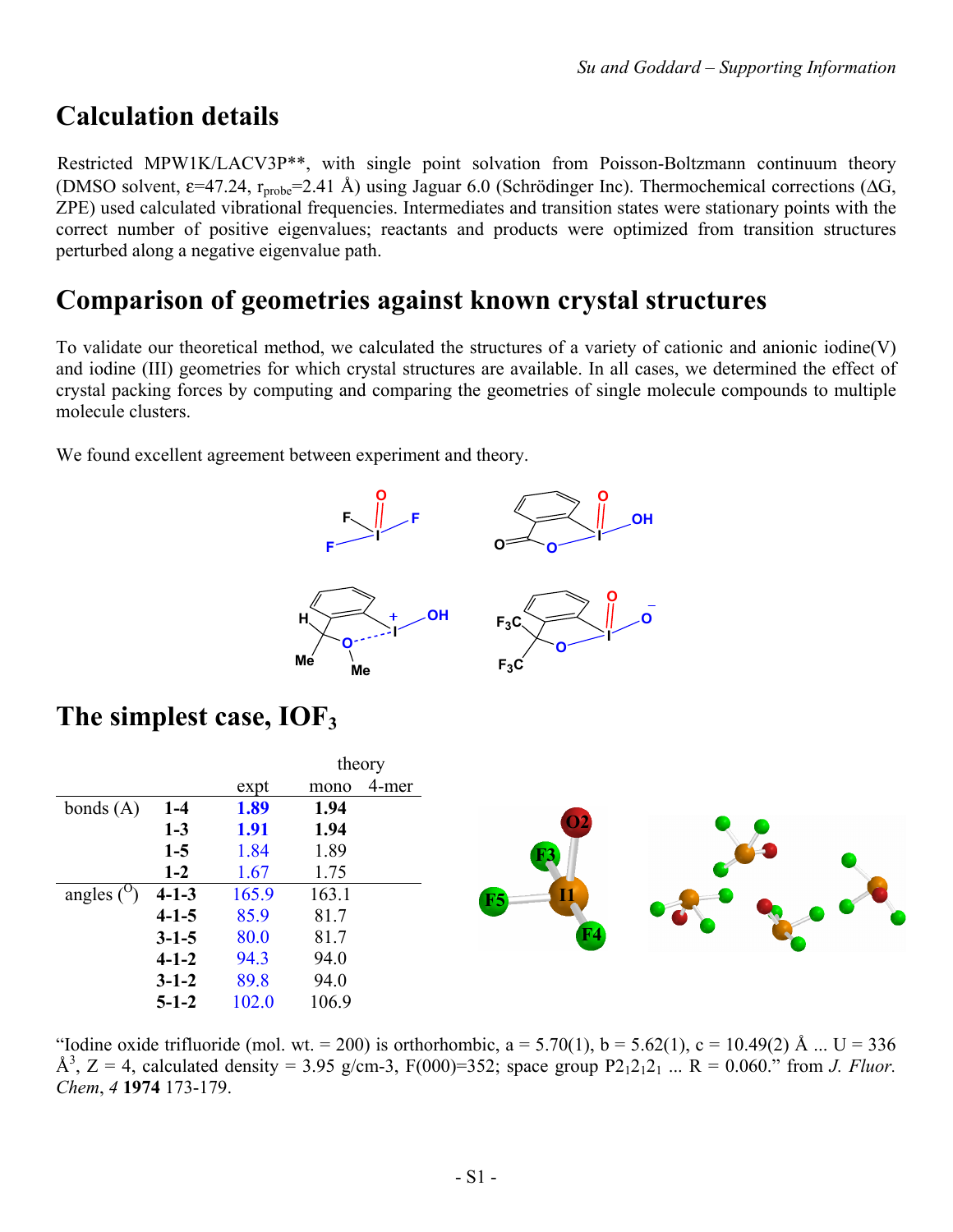Good agreement of all parameters, particularly key bond lengths **1-4** and **1-3**, with experiment. The *oxo* bond is slightly too long. There is a slight asymmetry in the crystal structure bonds (e.g. **1-4** and **1-3**, **4-1-5** and **3-1-5**) due to crystal packing effects.

| 4-mer<br>expt<br>mono<br>.013<br>H <sub>16</sub><br>1.78<br>1.82<br>1.81<br>$4 - 13$<br>$\sqrt{2}$<br>$4 - 3$<br>2.10<br>2.10<br>2.09<br>$4 - 5$<br>1.93<br>2.01<br>2.03<br>$4 - 8$<br>2.13<br>2.26<br>2.12<br>$5-4-3$<br>86.3<br>84.8<br>88.6<br>78.2<br>78.4<br>77.2<br>$3-4-8$<br>96.3<br>91.8<br>92.5<br>$13 - 4 - 5$<br>$13 - 4 - 8$<br>95.1<br>88.1<br>93.5<br>$13 - 4 - 3$<br>108.9<br>104.0<br>100.3<br>163.4<br>162.8<br>$5-4-8$<br>166.7<br>$5 - 4 - 13 - 3$<br>$-87.4$<br>$-89.1$<br>85.3<br>164.5<br>$5 - 4 - 13 - 8$<br>$-164.0$<br>$-167.8$<br>79.2<br>$-76.6$<br>$-78.7$<br>$3-4-13-8$<br>3.5<br>0.1<br>$3-4-8-6$<br>0.4 |                       |  | theory |           |
|-----------------------------------------------------------------------------------------------------------------------------------------------------------------------------------------------------------------------------------------------------------------------------------------------------------------------------------------------------------------------------------------------------------------------------------------------------------------------------------------------------------------------------------------------------------------------------------------------------------------------------------------|-----------------------|--|--------|-----------|
|                                                                                                                                                                                                                                                                                                                                                                                                                                                                                                                                                                                                                                         |                       |  |        | H12       |
|                                                                                                                                                                                                                                                                                                                                                                                                                                                                                                                                                                                                                                         | bonds $(A)$           |  |        | $\sim 07$ |
|                                                                                                                                                                                                                                                                                                                                                                                                                                                                                                                                                                                                                                         |                       |  |        | O8        |
|                                                                                                                                                                                                                                                                                                                                                                                                                                                                                                                                                                                                                                         |                       |  |        |           |
|                                                                                                                                                                                                                                                                                                                                                                                                                                                                                                                                                                                                                                         |                       |  |        |           |
|                                                                                                                                                                                                                                                                                                                                                                                                                                                                                                                                                                                                                                         | angles $\binom{0}{0}$ |  |        |           |
|                                                                                                                                                                                                                                                                                                                                                                                                                                                                                                                                                                                                                                         |                       |  |        |           |
|                                                                                                                                                                                                                                                                                                                                                                                                                                                                                                                                                                                                                                         |                       |  |        |           |
|                                                                                                                                                                                                                                                                                                                                                                                                                                                                                                                                                                                                                                         |                       |  |        |           |
|                                                                                                                                                                                                                                                                                                                                                                                                                                                                                                                                                                                                                                         |                       |  |        |           |
|                                                                                                                                                                                                                                                                                                                                                                                                                                                                                                                                                                                                                                         |                       |  |        |           |
|                                                                                                                                                                                                                                                                                                                                                                                                                                                                                                                                                                                                                                         |                       |  |        |           |
|                                                                                                                                                                                                                                                                                                                                                                                                                                                                                                                                                                                                                                         |                       |  |        |           |
|                                                                                                                                                                                                                                                                                                                                                                                                                                                                                                                                                                                                                                         |                       |  |        |           |
|                                                                                                                                                                                                                                                                                                                                                                                                                                                                                                                                                                                                                                         |                       |  |        |           |

### **Our key geometry, o-iodobenzoic acid (IBX)**

"The crystals were found to be racemic 1-hydroxy-1,2-benziodoxol-3(1*H*)-one 1-oxide, cell parameters  $a =$ 7.854(1),  $b = 11.584(2)$ ,  $c = 8.385(2)$ ,  $β = 101.29(1)$ <sup>o</sup>, space group P21/*c*, *Z*=4 ... Final parameters were *wR2* = 0.0385 and  $RI = 0.0160$ ." from *J. Chem. Soc. Perkin Trans 2*, 1997 589-591. The crystals are a true racemate, with alternating enantiomers stacked; single enantiomer crystals have also been observed.

Good agreement of most geometrical parameters, but the bond lengths in the hypervalent three-center fourelectron O-I-O bonds are unbalanced, with bond **4-5** being too long by 0.08 Å, and bond **4-8** being too short by 0.14 Å. This difference persists even when using other "best of breed" functionals and basis sets (LACV3P<sup>\*\*</sup> vs. LACVP\*\*). We believe the discrepancy is not severe enough to affect the chemistry described in our paper, and that the conclusions remain valid.

|             |              |       |       | mpw1k |      | b3lyp |
|-------------|--------------|-------|-------|-------|------|-------|
|             |              | expt  |       | 2ع    | 3م   |       |
| bonds $(A)$ | $4 - 5$      | 1.93  | 2.01  | 197   | 2.06 | 2.02  |
|             | $4 - 8$      | 2.26  | 2.12  | 2.09  | 2.18 | 2.15  |
| angles (    | $13 - 4 - 5$ | 96.3  | 91.8  | 92.0  | 92.8 | 92.8  |
|             | $13 - 4 - 8$ | 88.1  | 93.5  | 93.0  | 93.9 | 93.5  |
|             | $13 - 4 - 3$ | 100.3 | 108.9 | 109.5 | 1093 | 109.7 |

.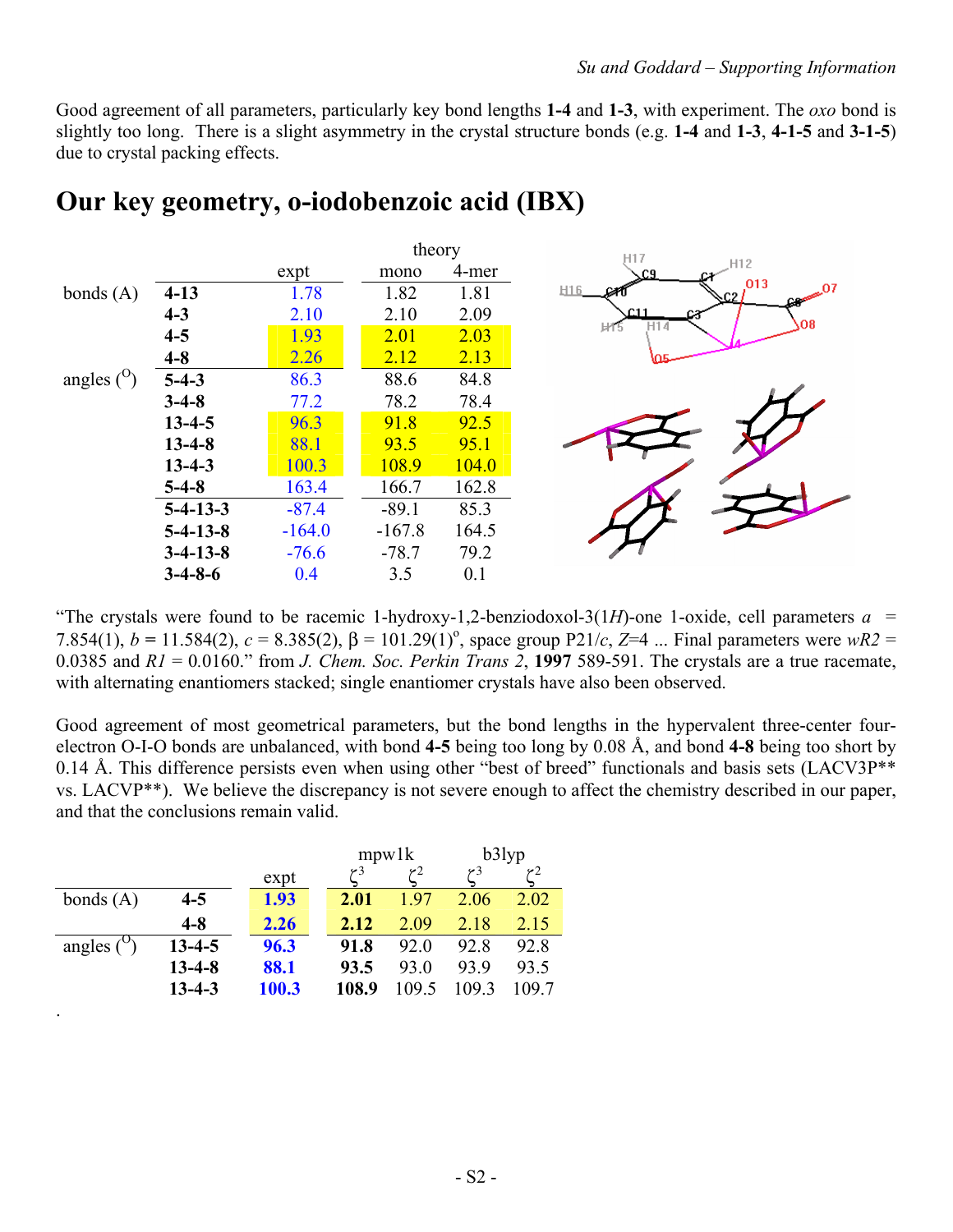

### **Cationic iodine(III) compound**

"Crystal data and parameters: formula  $C_{16}H_{19}IO_5S$  [bound tosylate counterion]. Crystal system: orthorhombic. Space group: P212121.  $a = 6.5239(7)$  Å,  $b = 8.3071(20)$  Å,  $c = 32.7576(43)$  Å.  $\alpha = \beta = \gamma = 90^{\circ}$ . Z = 4. Final R  $= 0.0683$ , final R<sub>w</sub> = 0.0818.<sup>n</sup> from *J. Org. Chem* **1998** *63* 7674-7679, supporting information. The cationic iodine compound packs loosely in the crystal with its tosylate counterion, producing a large unit cell with minimal packing effects.



All key geometrical parameters show excellent agreement with experiment.

### **Anionic iodine(V) compound**



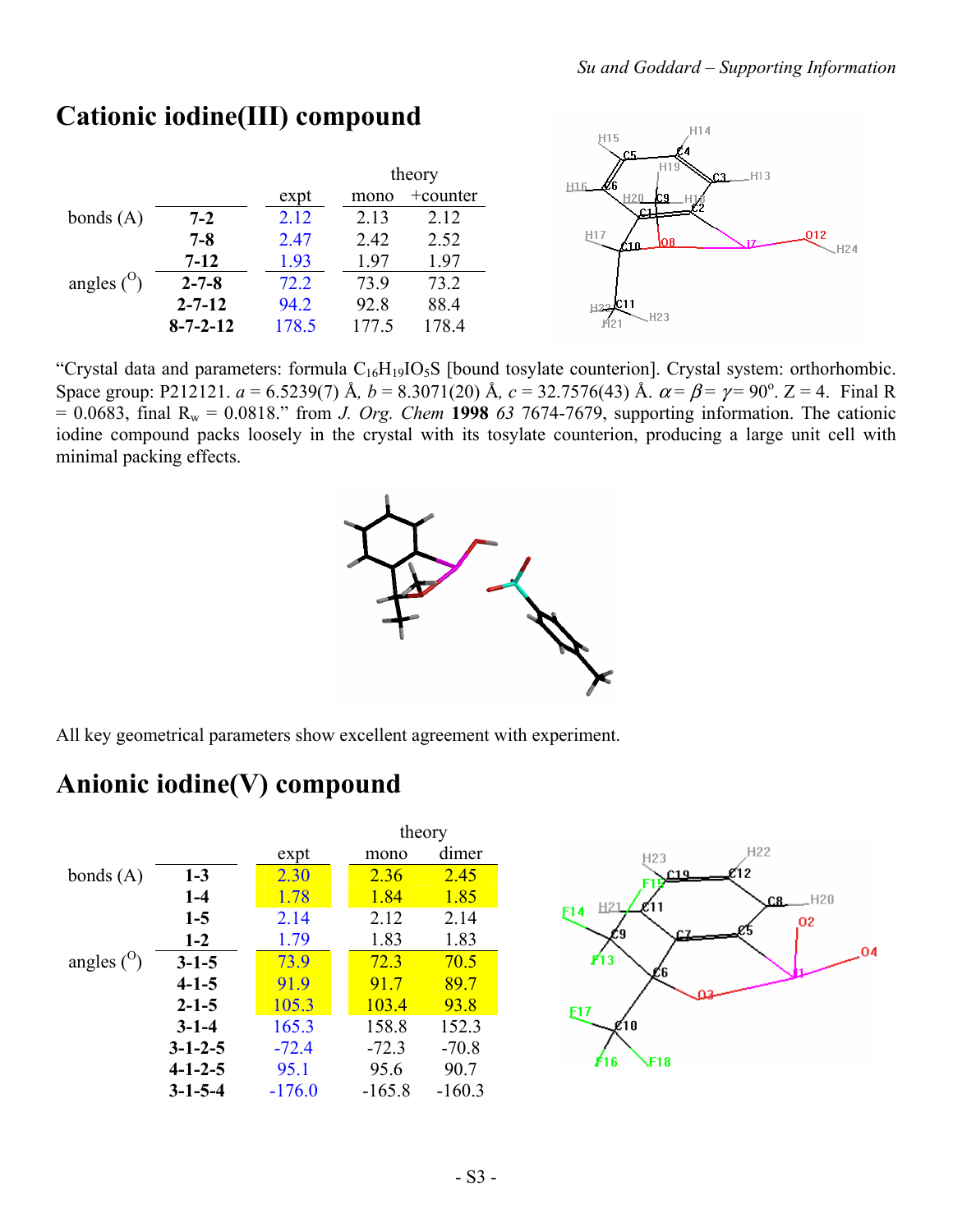<sup>"</sup>Crystal data: C<sub>19</sub>H<sub>8</sub>F<sub>15</sub>O<sub>5</sub>SI, mol wt = 760.16, triclinic, *a* = 12.041(2) Å, b = 12.472(2) Å, c = 11.056(2) Å, V = 1294.1(4) Å<sup>3</sup> ... R and R<sub>w</sub> of 0.0348 and 0.0467." from *J. Am. Chem. Soc.* **1993** 115 2488-2495. The anionic iodine compound forms dimers with the lone pair of one oxo donating into the  $\sigma^*$  orbital of the Ph-I covalent bond of another monomer. Each dimer is charge neutralized by two quaternary ammonium counterions (NBu4+) and two bridging waters.



All key geometrical parameters show excellent agreement with experiment.

### **NMR shifts of IBX-alcoholate complex**



We have calculated the difference in NMR shielding constants between the alkyl hydrogens in nine free alcohols and their corresponding IBX-alcoholate complexes. The calculated shielding constants correlate well to the experimentally measured chemical shift differences (*J. Org. Chem.* **1995**, *60*, 7272-7276). The correlation is only present in the calculated geometry where the *oxo* group is out-of-plane, and not in the twisted geometry, supporting our contention that the IBX-alcoholate complex has the *oxo* group out-of-plane (termed "equatorial" in the experimental reference).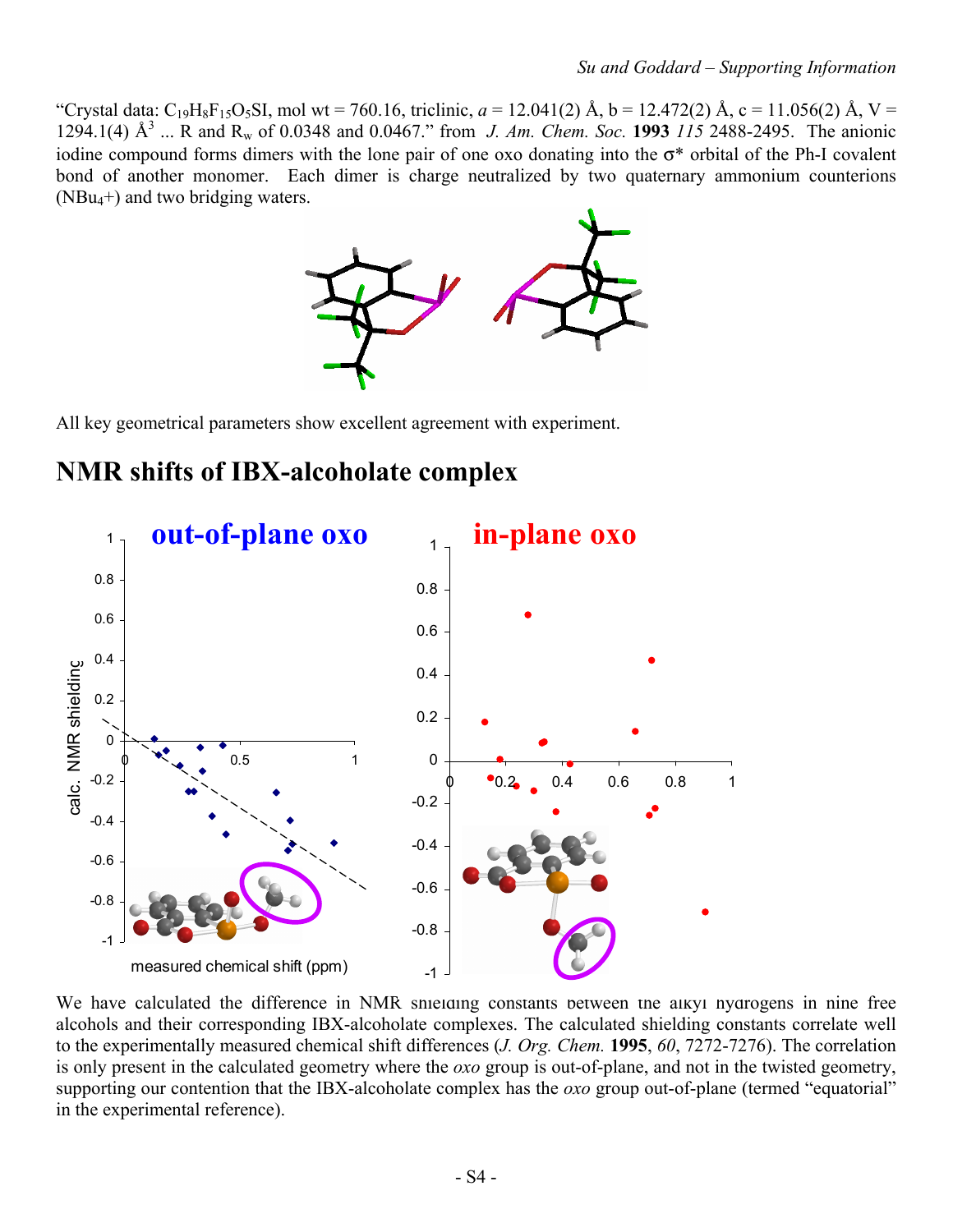## **Reaction schemes**

*Twisting, different alcohols*

$$
\begin{array}{ccc}\n & & \\
\hline\n & & \\
\hline\n & & \\
\hline\n & & \\
\hline\n & & \\
\hline\n & & \\
\hline\n & & \\
\hline\n & & \\
\hline\n & & \\
\hline\n & & \\
\hline\n & & \\
\hline\n & & \\
\hline\n & & \\
\hline\n & & \\
\hline\n & & \\
\hline\n & & \\
\hline\n & & \\
\hline\n & & \\
\hline\n & & \\
\hline\n & & \\
\hline\n & & \\
\hline\n & & \\
\hline\n & & \\
\hline\n & & \\
\hline\n & & \\
\hline\n & & \\
\hline\n & & \\
\hline\n & & \\
\hline\n & & \\
\hline\n & & \\
\hline\n & & \\
\hline\n & & \\
\hline\n & & \\
\hline\n & & \\
\hline\n & & \\
\hline\n & & \\
\hline\n & & \\
\hline\n & & \\
\hline\n & & \\
\hline\n & & \\
\hline\n & & \\
\hline\n & & \\
\hline\n & & \\
\hline\n & & \\
\hline\n & & \\
\hline\n & & \\
\hline\n & & \\
\hline\n & & \\
\hline\n & & \\
\hline\n & & \\
\hline\n & & \\
\hline\n & & \\
\hline\n & & \\
\hline\n & & \\
\hline\n & & \\
\hline\n & & \\
\hline\n & & \\
\hline\n & & \\
\hline\n & & \\
\hline\n & & \\
\hline\n & & \\
\hline\n & & \\
\hline\n & & \\
\hline\n & & \\
\hline\n & & \\
\hline\n & & \\
\hline\n & & \\
\hline\n & & \\
\hline\n & & \\
\hline\n & & \\
\hline\n & & \\
\hline\n & & \\
\hline\n & & \\
\hline\n & & \\
\hline\n & & \\
\hline\n & & \\
\hline\n & & \\
\hline\n & & \\
\hline\n & & \\
\hline\n & & \\
\hline\n & & \\
\hline\n & & \\
\hline\n & & \\
\hline\n & & \\
\hline\n & & \\
\hline\n & & \\
\hline\n & & \\
\hline\n & & \\
\hline\n & & \\
\hline\n & & \\
\hline\n & & \\
\hline\n & & \\
\hline\n & & \\
\hline\n & & \\
\hline\n & & \\
\hline\n & & \\
\hline\n & & \\
\hline\n & & \\
\hline\n & & \\
\hline\n & & \\
\hline\n & & \\
\hline\n & & \\
\hline\n & & \\
\hline\n & & \\
\hline\n & & \\
\hline\n & & \\
\hline\n & & \\
\hline\n & & \\
$$

*Elimination, different alcohols*



*Constrained complexes, different* n *(chain lengths)*



*Potential energy curves*



*Ligand exchange steps*



*Reference structures*

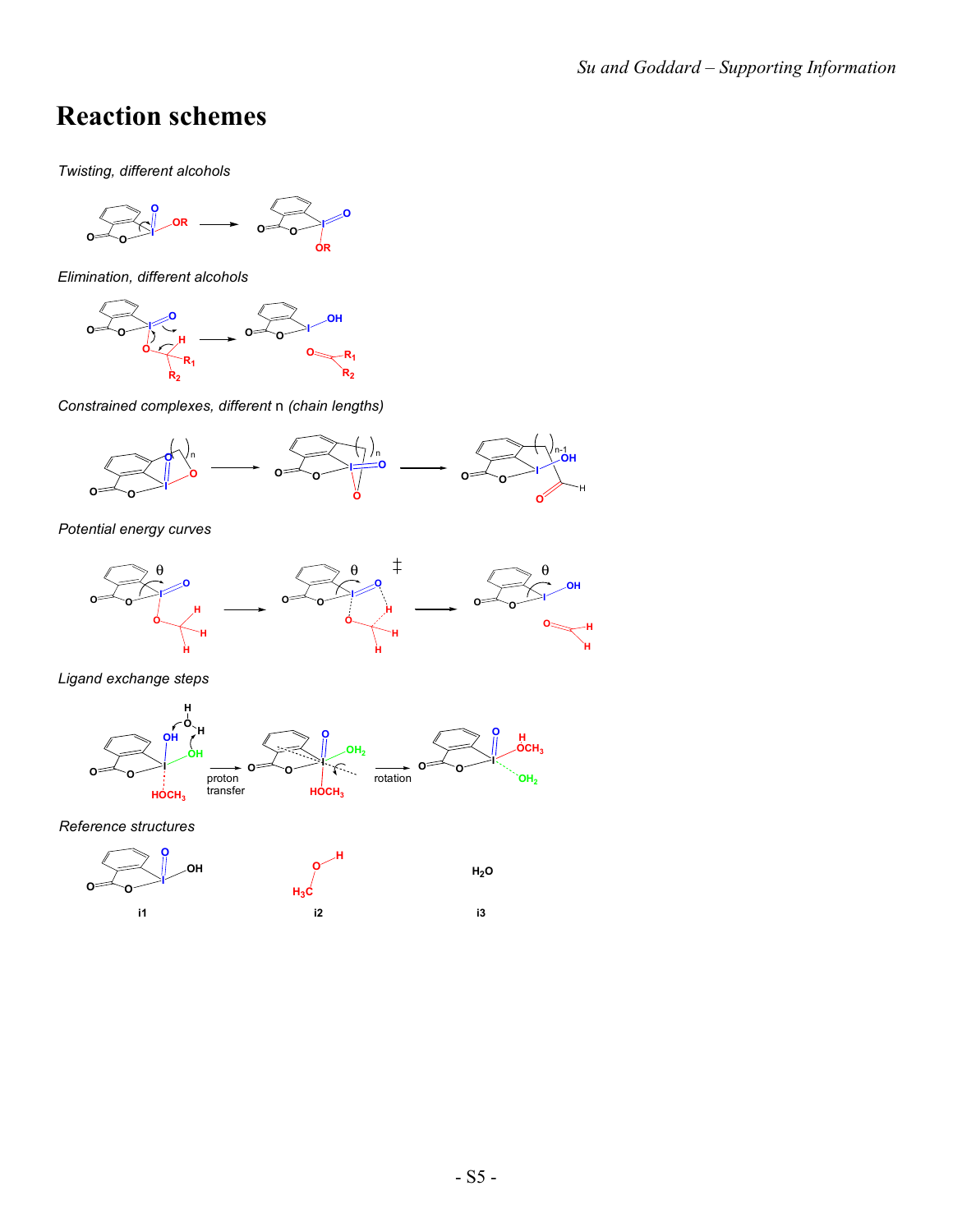### **Key to structures in reaction schemes**

| Twisting, different alcohols     | $a1-9$  | IBX(OR)                   |
|----------------------------------|---------|---------------------------|
|                                  | $b1-9$  | $o-Me-IBX(OR)$            |
| Elimination, different alcohols  | $c1-7$  | IBX(OR)                   |
|                                  | $d1-7$  | $o-Me-IBX(OR)$            |
| Constrained complexes, diff. $n$ | $e4-5$  | twisting reaction         |
|                                  | $f2-5$  | elimination reaction      |
| Potential energy curves          | $g1-13$ | elim reaction vs. angle   |
| Ligand exchange steps            | h1      | proton transfer           |
|                                  | h2      | coordinated ligand motion |
| Reference structures             | i1,2    | IBX, water                |
|                                  | $i1-9$  | alcohols                  |

# **Key to numbers in figures**

*Figure 1.* Ligand exchange barrier is h2(ts-sm), twisting barrier is a1(ts-sm), elimination barrier is c1(ts-sm).

*Figure 2*. Twisting barriers are a1-9(ts-sm) for the unmodified IBX, and b1-9(ts-sm) for the *o*-Me-IBX. Experimental *k* are from reference (5), reproduced below.

*Figure S1*. Twisting barriers are e4-5 (ts-sm), and elimination barriers are f2-5 (ts-sm).

*Figure 4.* Curves corresponding to g1-13(sm, ts, p) are plotted relative to IBX + MeOH – HOH.

*Scheme 1*. Proton transfer barrier is h1(ts-sm) and coordinated ligand motion barrier is h2(ts-sm).

*Figure S2*. Energy differences are a1(sm) + HOH (i2) – IBX (i1) – alcohol (j\*), compared to experimental  $K_{eq}$ from reference (5), reproduced below.

# **Additional figures**

**Figure S1**. Constrained alcohol-IBX complexes probe the conformational requirements for oxidation. Reaction barriers (kcal/mol) indicate that a minimum chain length of 4 carbons is required before twisting is allowed and the oxidation can proceed with low barrier.



**Figure S2**. Correlation of measured equilibrium constants with computer energy differences suggests that a thermodynamic mixture of 1 and 2 is present.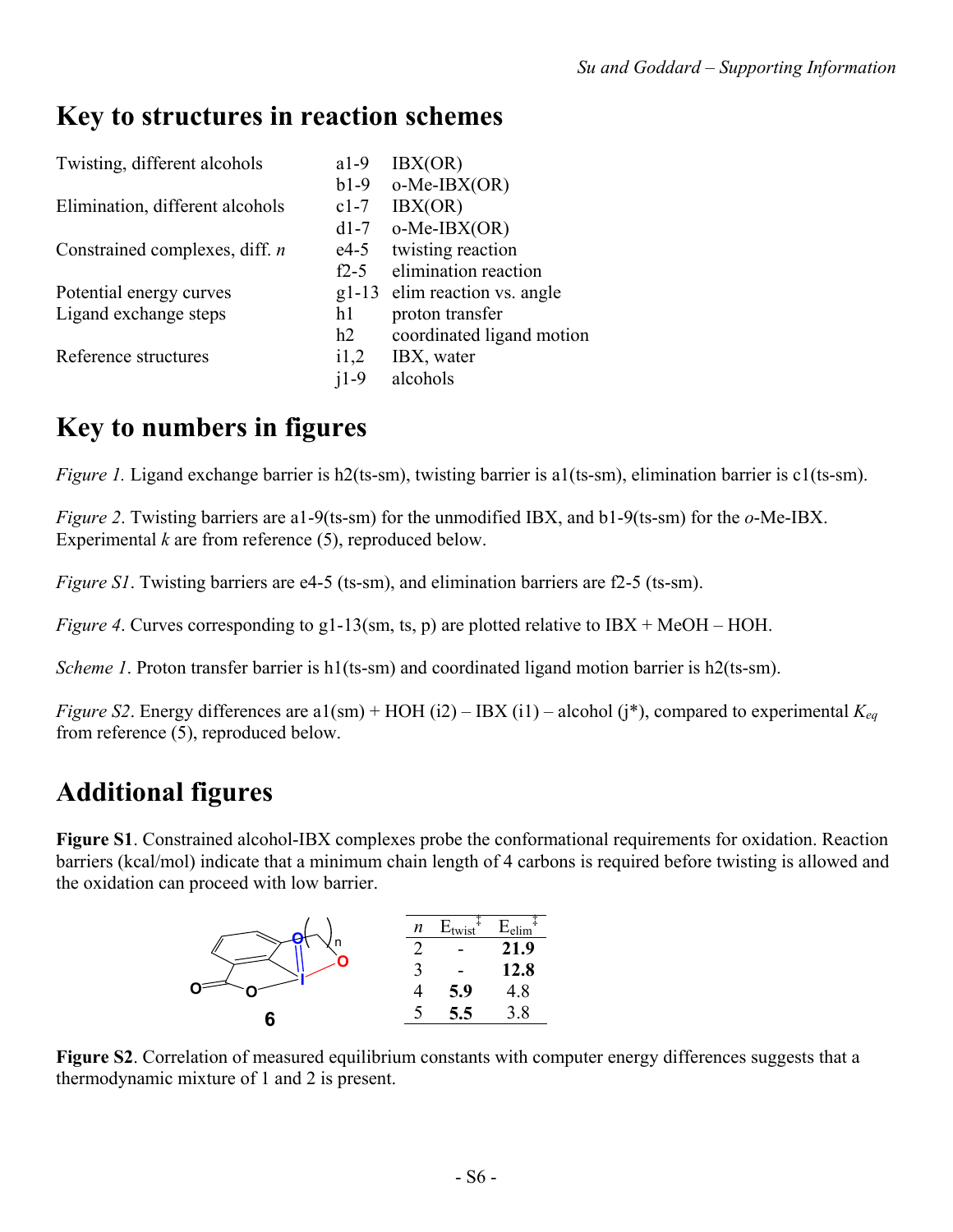

**Figure S3**. Rapid screening for optimal *ortho* substituent, evaluating twisting and ligand exchange thermodynamics (dE only, gas phase, B3LYP/LACVP\*\*). Methyl, ethyl, and isopropyl provide the best balance of good twisting and ligand exchange thermodynamics.



Twisting dE (kcal/mol)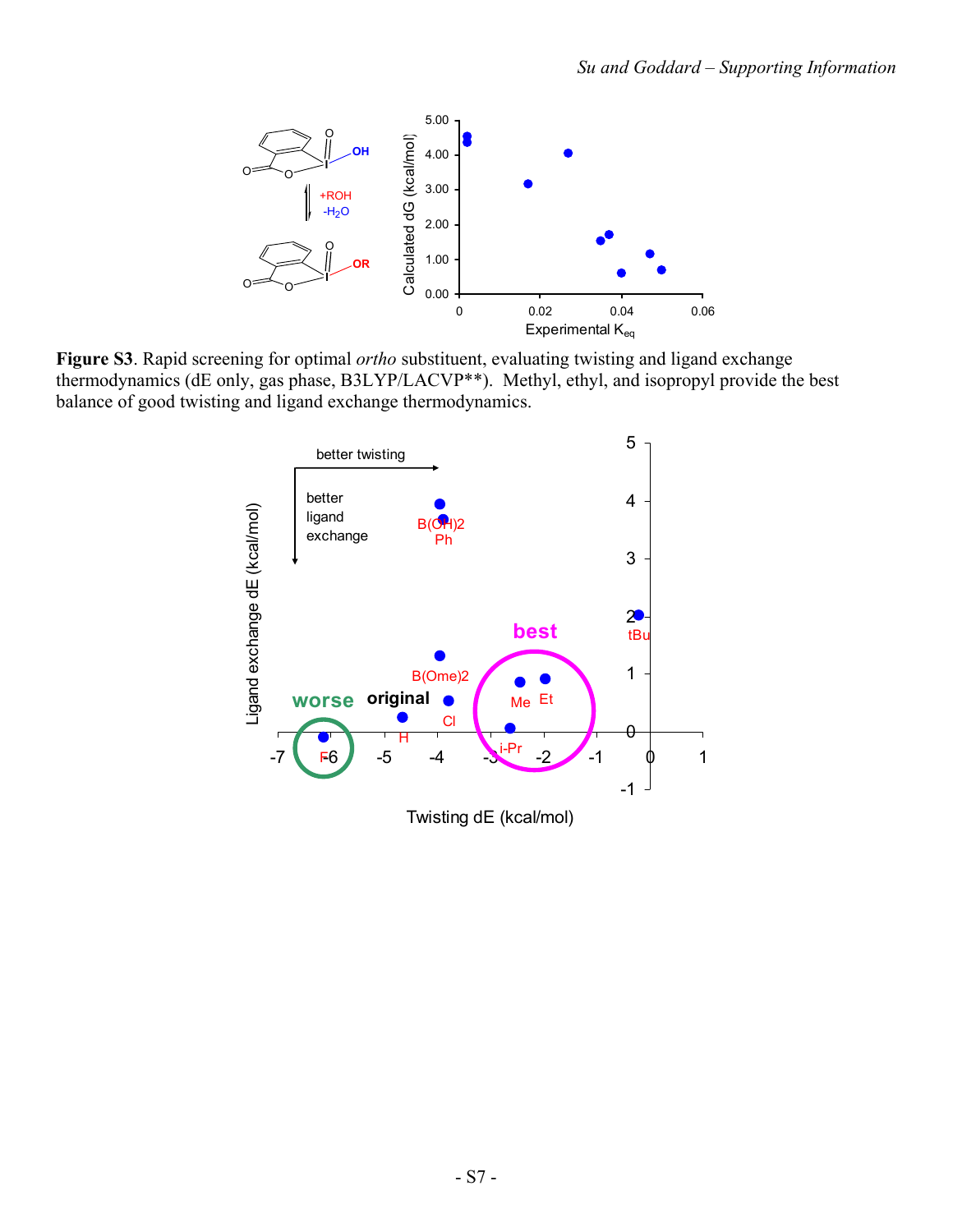### **Referenced experimental results**

Frigerio, M.; Santagostino, M.; Sputore, S.; Palmisano, G. *J. Org. Chem.* **1995**, *60*, 7272-7276

J. Org. Chem., Vol. 61, No. 26, 1996 9273

Table 1. Equilibrium Constants  $K_{eq}$  for Formation of the IBX-Alcoholate Complex in DMSO- $d_6$  Solutions and Rate Constant  $k_2$  for Disproportionation Reaction

| entry | alcohol                 | $K_{eq}^a$ | $k_2$ <sup>a</sup> (s <sup>-1</sup> ) |
|-------|-------------------------|------------|---------------------------------------|
|       | methanol                | 0.040      | 0.006                                 |
|       | ethanol                 | 0.050      | 0.007                                 |
| 3     | isopropyl alcohol       | 0.037      | 0.005                                 |
| 4     | isobutyl alcohol        | 0.047      | 0.009                                 |
| 5     | neopentyl alcohol       | 0.035      | 0.011                                 |
| 6     | 2,4-dimethyl-3-pentanol | 0.017      | 0.022                                 |
|       | benzyl alcohol          | 0.027      | 0.234                                 |
| 8     | tert-butyl alcohol      | 0.002      |                                       |
| 9     | tert-pentyl alcohol     | 0.002      |                                       |
| 10    | pinacol                 | 0.059      |                                       |

 $a$  Due to the low relative intensity of the adduct signals, the precision of the <sup>1</sup>H-NMR integrals of 5 is very low. Consequently, also  $K_{eq}$  and  $k_2$  values are imprecise (ca.  $\pm 20\%$ ).



Measurement of equilibrium and rate constants for overall oxidation reaction.

|             | 5ax        |                     |                |  |  |  |  |  |
|-------------|------------|---------------------|----------------|--|--|--|--|--|
| R           | $\alpha^b$ |                     | γ              |  |  |  |  |  |
| methyl      | 0.66       |                     |                |  |  |  |  |  |
| ethyl       | 0.72       | 0.24                |                |  |  |  |  |  |
| propyl      | 0.71       | 0.27                | 0.12           |  |  |  |  |  |
| isopropyl   | 0.91       | $0.28, 0.30^e$      |                |  |  |  |  |  |
| sec-butyl   | 0.95, 0.97 | $0.29$ <sup>g</sup> | 0.10           |  |  |  |  |  |
|             |            | h.i                 |                |  |  |  |  |  |
| neopentyl   | 0.71       |                     | 0.18           |  |  |  |  |  |
| isobutyl    | 0.73       | 0.33                | $0.15, 0.13^e$ |  |  |  |  |  |
| tert-butyl  |            | 0.38                |                |  |  |  |  |  |
| tert-pentyl |            | 0.34g               | i              |  |  |  |  |  |
|             |            | 0.43, $0.44e$       |                |  |  |  |  |  |

NMR shifts of alkyl protons in IBX-alcoholate complex.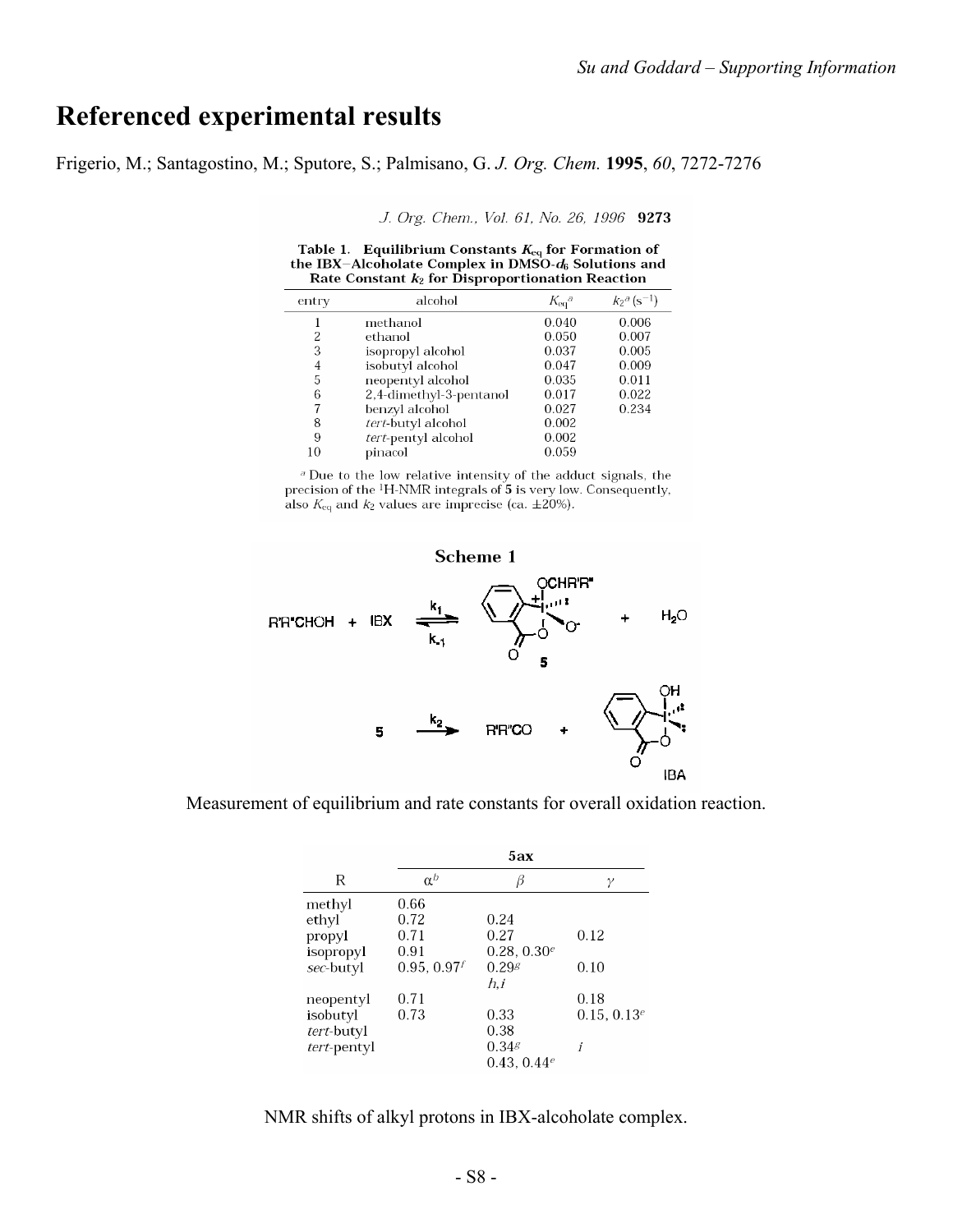## **Relative energies of structures**

*dE*, *dG*, and solvation in kcal/mol; *G* contains enthalpic, entropic, and zero point energy effects.

#### *Twisting, different alcohols*

| <b>IBX</b>                           |                         |       | dE    | dG-dE   | d(solv) | d(total) |
|--------------------------------------|-------------------------|-------|-------|---------|---------|----------|
| methanol                             | 1                       | ts-sm | 16.41 | $-0.64$ | $-3.62$ | 12.14    |
| ethanol                              | 2                       | (a)   | 16.19 | $-0.57$ | $-2.68$ | 12.93    |
| isopropanol                          | 3                       |       | 15.03 | $-0.48$ | $-2.35$ | 12.20    |
| isobutyl alcohol                     | 4                       |       | 15.75 | $-0.56$ | $-3.67$ | 11.53    |
| neopentyl alcohol<br>2,4-dimethyl-3- | 5                       |       | 15.99 | $-0.50$ | $-3.24$ | 12.25    |
| pentanol                             | 6                       |       | 13.80 | $-0.41$ | $-1.65$ | 11.74    |
| benzyl alcohol                       | 7                       |       | 14.47 | $-0.56$ | $-2.85$ | 11.06    |
| tert-butyl alcohol                   | 8                       |       | 13.58 | $-0.56$ | $-3.00$ | 10.02    |
| tert-pentyl alcohol                  | 9                       |       | 13.54 | $-0.54$ | $-3.46$ | 9.54     |
|                                      | 1                       | p-sm  | 6.68  | $-0.20$ | $-2.49$ | 3.99     |
|                                      | 2                       | (a)   | 6.39  | $-0.13$ | $-2.78$ | 3.48     |
|                                      | 3                       |       | 5.72  | $-0.18$ | $-2.84$ | 2.69     |
|                                      | 4                       |       | 6.11  | $-0.04$ | $-1.73$ | 4.34     |
|                                      | 5                       |       | 6.00  | $-0.04$ | $-1.75$ | 4.21     |
|                                      | 6                       |       | 4.23  | 0.09    | $-1.82$ | 2.49     |
|                                      | $\overline{7}$          |       | 5.93  | 0.04    | $-2.44$ | 3.52     |
|                                      | 8                       |       | 7.21  | $-0.03$ | $-2.85$ | 4.33     |
|                                      | 9                       |       | 7.00  | 0.02    | $-2.48$ | 4.53     |
|                                      |                         |       |       |         |         |          |
| o-me-IBX                             |                         |       | dE    | dG-dE   | d(solv) | d(total) |
| methanol                             | 1                       | ts-sm | 12.09 | $-0.39$ | $-1.99$ | 9.71     |
| ethanol                              | 2                       | (b)   | 11.74 | $-0.44$ | $-1.71$ | 9.60     |
| isopropanol                          | 3                       |       | 9.17  | $-0.31$ | $-1.44$ | 7.42     |
| isobutyl alcohol                     | 4                       |       | 11.62 | $-0.35$ | $-2.18$ | 9.08     |
| neopentyl alcohol<br>2,4-dimethyl-3- | 5                       |       | 11.75 | $-0.37$ | $-2.62$ | 8.76     |
| pentanol                             | 6                       |       | 9.26  | 0.24    | $-1.76$ | 7.74     |
| benzyl alcohol                       | 7                       |       | 9.76  | $-0.20$ | $-2.30$ | 7.26     |
| tert-butyl alcohol                   | 8                       |       | 7.04  | 0.18    | $-1.36$ | 5.86     |
| tert-pentyl alcohol                  | 9                       |       | 8.04  | $-1.81$ | $-1.30$ | 4.93     |
|                                      | 1                       | p-sm  | 4.58  | $-0.03$ | $-1.08$ | 3.48     |
|                                      | $\overline{\mathbf{c}}$ | (b)   | 4.75  | $-0.19$ | $-1.32$ | 3.24     |
|                                      | 3                       |       | 2.57  | $-0.12$ | $-1.87$ | 0.59     |
|                                      | 4                       |       | 4.13  | $-0.01$ | $-0.97$ | 3.15     |
|                                      | 5                       |       | 3.96  | 0.02    | $-0.80$ | 3.17     |
|                                      | 6                       |       | 4.59  | 0.62    | $-1.51$ | 3.70     |
|                                      | $\overline{7}$          |       | 3.44  | 0.10    | $-1.81$ | 1.73     |
|                                      | 8                       |       | 3.70  | 0.33    | $-1.10$ | 2.93     |
|                                      | 9                       |       | 4.41  | $-0.03$ | $-1.89$ | 2.49     |

#### *Elimination, different alcohols*

| IBX         |   |       | dE   | $dG-dE$ | d(solv) | d(total) |
|-------------|---|-------|------|---------|---------|----------|
| methanol    |   | ts-sm | 4.21 | $-1.42$ | 1.95    | 4.74     |
| ethanol     |   | (C)   | 4.10 | $-1.58$ | 1.88    | 4.40     |
| isopropanol | 3 |       | 4.79 | $-1.61$ | 2.41    | 5.60     |
|             |   |       |      |         | cΩ      |          |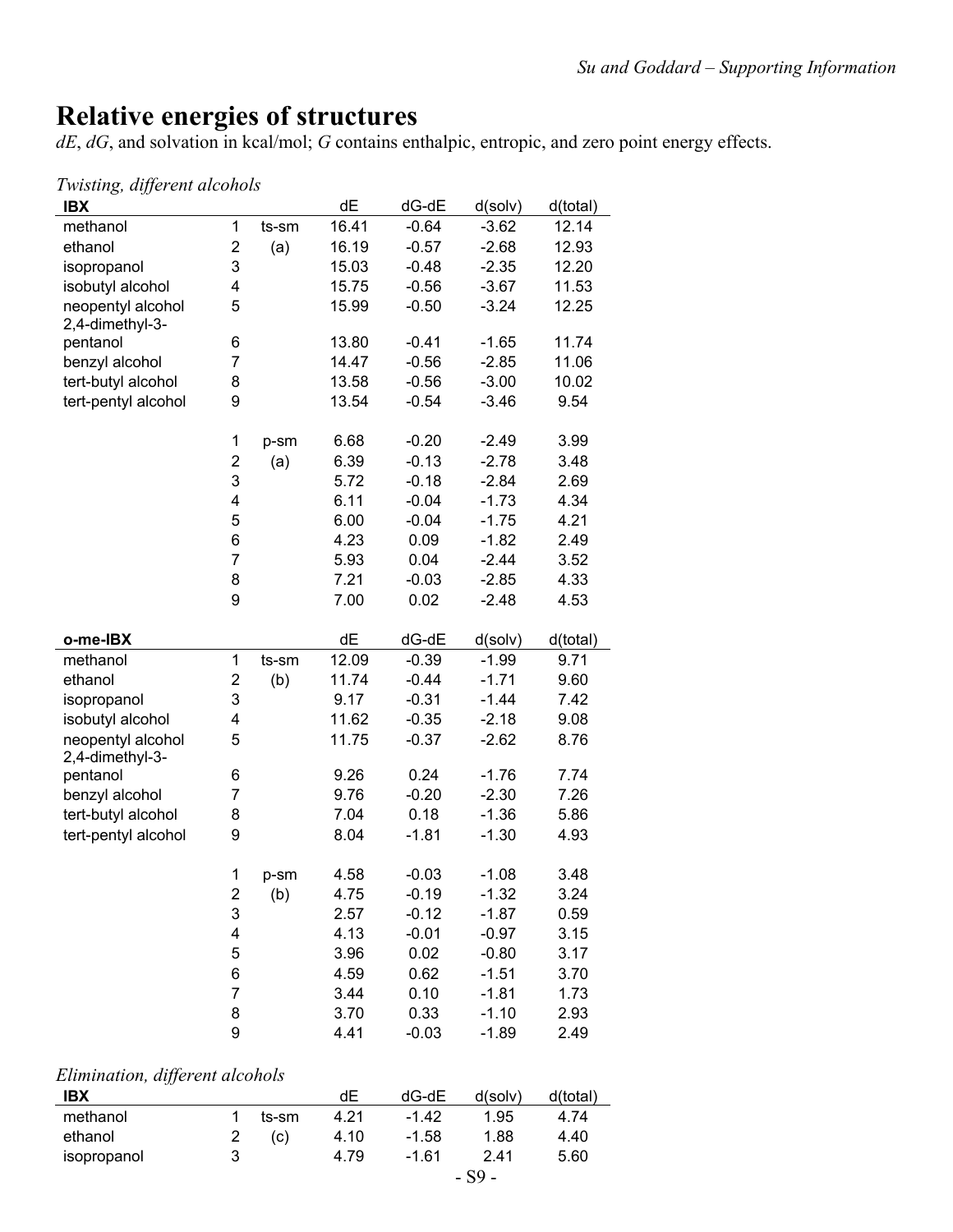| isobutyl alcohol                     | 4                |       | 4.13     | $-1.67$ | 1.68    | 4.14     |
|--------------------------------------|------------------|-------|----------|---------|---------|----------|
| neopentyl alcohol<br>2,4-dimethyl-3- | 5                |       | 4.04     | $-1.70$ | 1.69    | 4.03     |
| pentanol                             | 6                |       | 5.11     | $-1.73$ | 2.53    | 5.91     |
| benzyl alcohol                       | $\overline{7}$   |       | 3.55     | $-1.34$ | 0.86    | 3.07     |
|                                      | 1                | p-sm  | $-84.96$ | $-2.64$ | 2.79    | $-84.81$ |
|                                      | $\boldsymbol{2}$ | (c)   | $-92.06$ | $-2.43$ | 2.01    | $-92.48$ |
|                                      | 3                |       | $-95.82$ | $-2.74$ | 2.71    | $-95.85$ |
|                                      | 4                |       | $-91.54$ | $-2.31$ | 2.19    | $-91.65$ |
|                                      | 5                |       | $-91.37$ | $-2.10$ | 1.37    | $-92.10$ |
|                                      | 6                |       | $-95.54$ | $-2.12$ | 1.50    | $-96.16$ |
|                                      | $\overline{7}$   |       | $-95.28$ | $-1.35$ | 2.14    | $-94.49$ |
| o-me-IBX                             |                  |       | dE       | $dG-dE$ | d(solv) | d(total) |
| methanol                             | 1                | ts-sm | 4.37     | $-1.54$ | 1.42    | 4.25     |
| ethanol                              | 2                | (d)   | 4.16     | $-1.70$ | 1.29    | 3.75     |
| isopropanol                          | 3                |       | 4.78     | $-1.69$ | 1.99    | 5.07     |
| isobutyl alcohol                     | 4                |       | 4.26     | $-1.78$ | 0.96    | 3.45     |
| neopentyl alcohol<br>2,4-dimethyl-3- | 5                |       | 4.18     | $-1.82$ | 0.82    | 3.18     |
| pentanol                             | 6                |       | 4.89     | $-1.80$ | 2.53    | 5.62     |
| benzyl alcohol                       | $\overline{7}$   |       | 3.36     | $-1.38$ | 0.46    | 2.44     |
|                                      | 1                | p-sm  | $-82.95$ | $-2.86$ | 2.50    | $-83.32$ |
|                                      | 2                | (d)   | $-91.51$ | $-1.85$ | 2.13    | $-91.22$ |
|                                      | 3                |       | $-94.38$ | $-2.81$ | 1.46    | $-95.73$ |
|                                      | 4                |       | $-89.50$ | $-2.89$ | 1.28    | $-91.10$ |
|                                      | 5                |       | $-90.17$ | $-1.67$ | 0.85    | $-90.99$ |
|                                      | 6                |       | $-94.42$ | $-1.66$ | 2.25    | $-93.83$ |
|                                      | $\overline{7}$   |       | $-93.63$ | $-1.53$ | 1.87    | $-93.29$ |
|                                      |                  |       |          |         |         |          |

### *Constrained complexes, different n (chain lengths)*

|       |       |    |        | dE       | $dG-dE$ | d(solv) | d(total) |
|-------|-------|----|--------|----------|---------|---------|----------|
| twist | $n=4$ | e4 | ts-sm  | 6.96     | 0.36    | $-1.39$ | 5.93     |
|       | $n=5$ | e5 | (e, f) | 8.29     | 0.33    | $-3.11$ | 5.51     |
| elim  | $n=2$ | f2 |        | 23.66    | $-2.24$ | 0.47    | 21.89    |
|       | $n=3$ | f3 |        | 13.88    | $-1.02$ | $-0.11$ | 12.75    |
|       | $n=4$ | f4 |        | 3.71     | $-1.35$ | 2.48    | 4.84     |
|       | $n=5$ | f5 |        | 4.15     | $-1.56$ | 1.25    | 3.84     |
|       |       |    |        |          |         |         |          |
|       |       |    | p-sm   | 3.92     | 0.54    | $-2.16$ | 2.31     |
|       |       |    | (e, f) | 5.19     | 0.45    | $-3.24$ | 2.40     |
|       |       |    |        | $-77.38$ | $-0.97$ | 2.31    | $-76.04$ |
|       |       |    |        | $-85.37$ | $-0.84$ | 0.23    | -85.98   |
|       |       |    |        | $-93.24$ | $-1.38$ | 2.62    | $-92.00$ |
|       |       |    |        | $-94.15$ | $-1.70$ | 2.55    | $-93.30$ |
|       |       |    |        |          |         |         |          |

#### *Potential energy curves*

| angle |    |    | dЕ      | $dG-dE$ | d(solv) | d(total) |
|-------|----|----|---------|---------|---------|----------|
|       | q1 | sm | $-0.40$ | 1.09    | 0.14    | 0.83     |
| 10    | α2 |    | 0.71    | 0.95    | 0.27    | 1.93     |
| 20    | qЗ |    | 2.61    | 0.83    | 0.25    | 3.68     |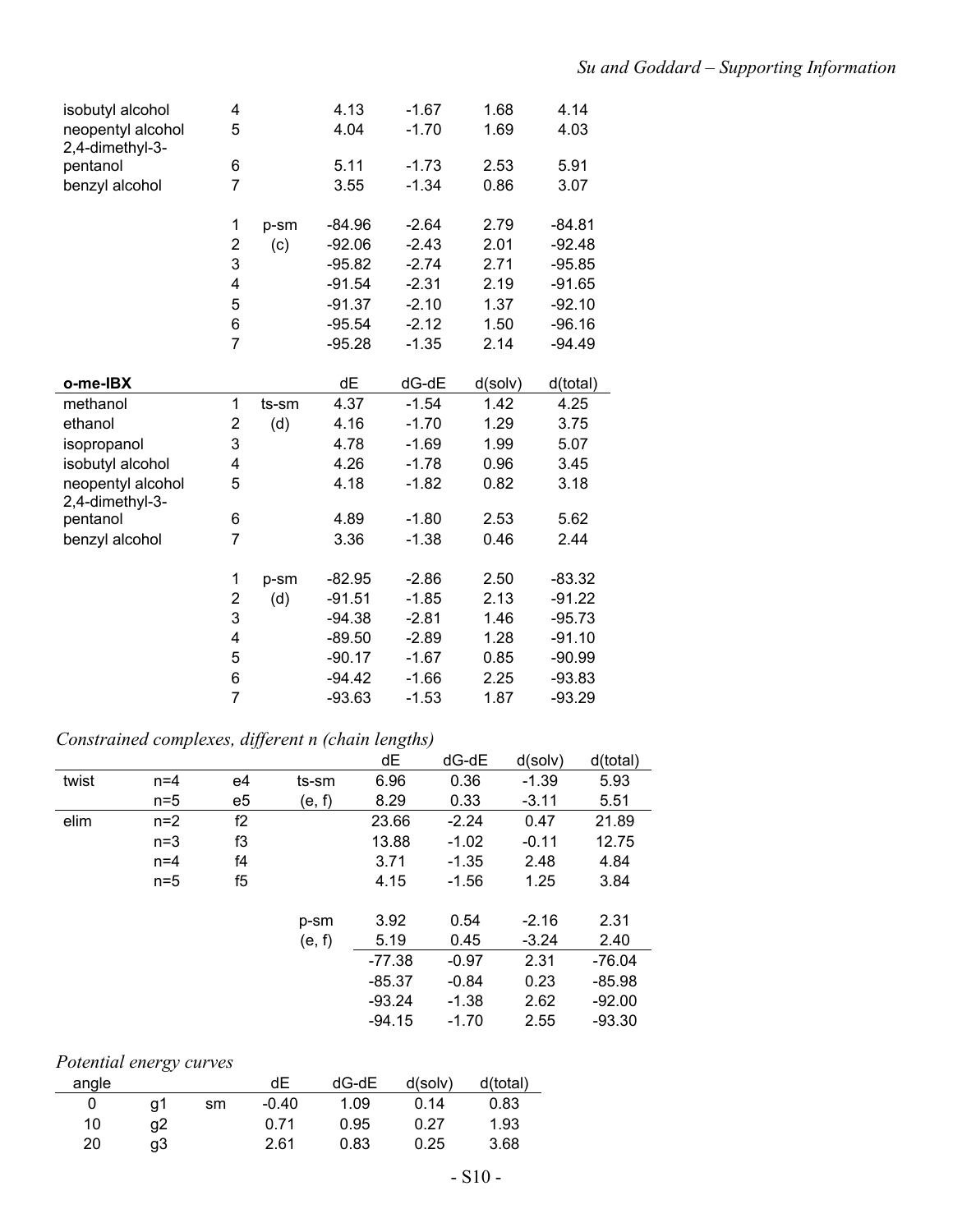| 30  | g4             |    | 5.15     | 0.53    | 0.01    | 5.69     |  |
|-----|----------------|----|----------|---------|---------|----------|--|
| 40  | g5             |    | 8.05     | 0.36    | $-0.25$ | 8.16     |  |
| 50  | g <sub>6</sub> |    | 9.76     | 0.25    | $-0.45$ | 9.56     |  |
| 60  | g7             |    | 12.43    | 0.33    | $-3.13$ | 9.63     |  |
| 70  | g8             |    | 10.71    | 0.47    | $-3.00$ | 8.17     |  |
| 80  | g9             |    | 8.02     | 0.69    | $-2.76$ | 5.95     |  |
| 90  | g10            |    | 6.49     | 0.85    | $-2.53$ | 4.81     |  |
| 100 | g11            |    | 6.11     | 0.92    | $-2.33$ | 4.70     |  |
| 110 | g12            |    | 6.91     | 0.93    | $-2.62$ | 5.22     |  |
| 120 | g13            |    | 8.90     | 0.86    | $-3.03$ | 6.73     |  |
|     |                | ts | 24.27    | $-2.24$ | $-1.65$ | 20.39    |  |
|     |                |    | 22.38    | $-1.84$ | $-0.89$ | 19.64    |  |
|     |                |    | 20.97    | $-1.57$ | $-0.50$ | 18.91    |  |
|     |                |    | 20.15    | $-1.35$ | $-0.42$ | 18.38    |  |
|     |                |    | 19.72    | $-1.30$ | $-0.95$ | 17.47    |  |
|     |                |    | 19.11    | $-1.07$ | $-1.48$ | 16.56    |  |
|     |                |    | 17.31    | $-0.73$ | $-1.25$ | 15.33    |  |
|     |                |    | 14.61    | $-0.59$ | $-0.83$ | 13.19    |  |
|     |                |    | 12.30    | $-0.53$ | $-0.52$ | 11.25    |  |
|     |                |    | 10.80    | $-0.50$ | $-0.45$ | 9.86     |  |
|     |                |    | 10.29    | $-0.49$ | $-0.45$ | 9.34     |  |
|     |                |    | 10.87    | $-0.54$ | $-0.70$ | 9.63     |  |
|     |                |    | 12.52    | $-0.64$ | $-1.35$ | 10.53    |  |
|     |                | р  | $-42.87$ | $-2.51$ | $-2.65$ | $-48.03$ |  |
|     |                |    | $-49.92$ | $-2.33$ | $-1.84$ | $-54.08$ |  |
|     |                |    | $-56.23$ | $-1.95$ | $-1.90$ | $-60.07$ |  |
|     |                |    | $-61.93$ | $-1.91$ | $-1.80$ | $-65.64$ |  |
|     |                |    | $-66.74$ | $-1.84$ | $-1.38$ | $-69.96$ |  |
|     |                |    | $-71.00$ | $-1.51$ | $-0.46$ | $-72.97$ |  |
|     |                |    | $-74.24$ | $-1.14$ | $-0.03$ | $-75.41$ |  |
|     |                |    | $-77.20$ | $-1.12$ | 0.46    | $-77.87$ |  |
|     |                |    | $-78.90$ | $-1.00$ | 0.74    | $-79.16$ |  |
|     |                |    | $-79.56$ | $-0.96$ | 1.08    | $-79.43$ |  |
|     |                |    | $-79.05$ | $-0.99$ | 1.11    | $-78.93$ |  |
|     |                |    | $-77.21$ | $-1.33$ | 1.68    | $-76.86$ |  |
|     |                |    | $-74.63$ | $-1.84$ | $-0.02$ | $-76.49$ |  |

### *Ligand exchange steps*

|                 |    |       | dE    | dG-dE   | d(solv) | d(total) |
|-----------------|----|-------|-------|---------|---------|----------|
| proton transfer | h1 | ts-sm | 7.08  | $-0.09$ | $-1.03$ | 5.96     |
|                 |    | p-sm  | 1.37  | 0.49    | 2.86    | 4.72     |
| rotation        | h2 | ts-sm | 7.25  | $-1.01$ | 2.84    | 9.07     |
|                 |    | p-sm  | -4.16 | 0.81    | 1.59    | -1.76    |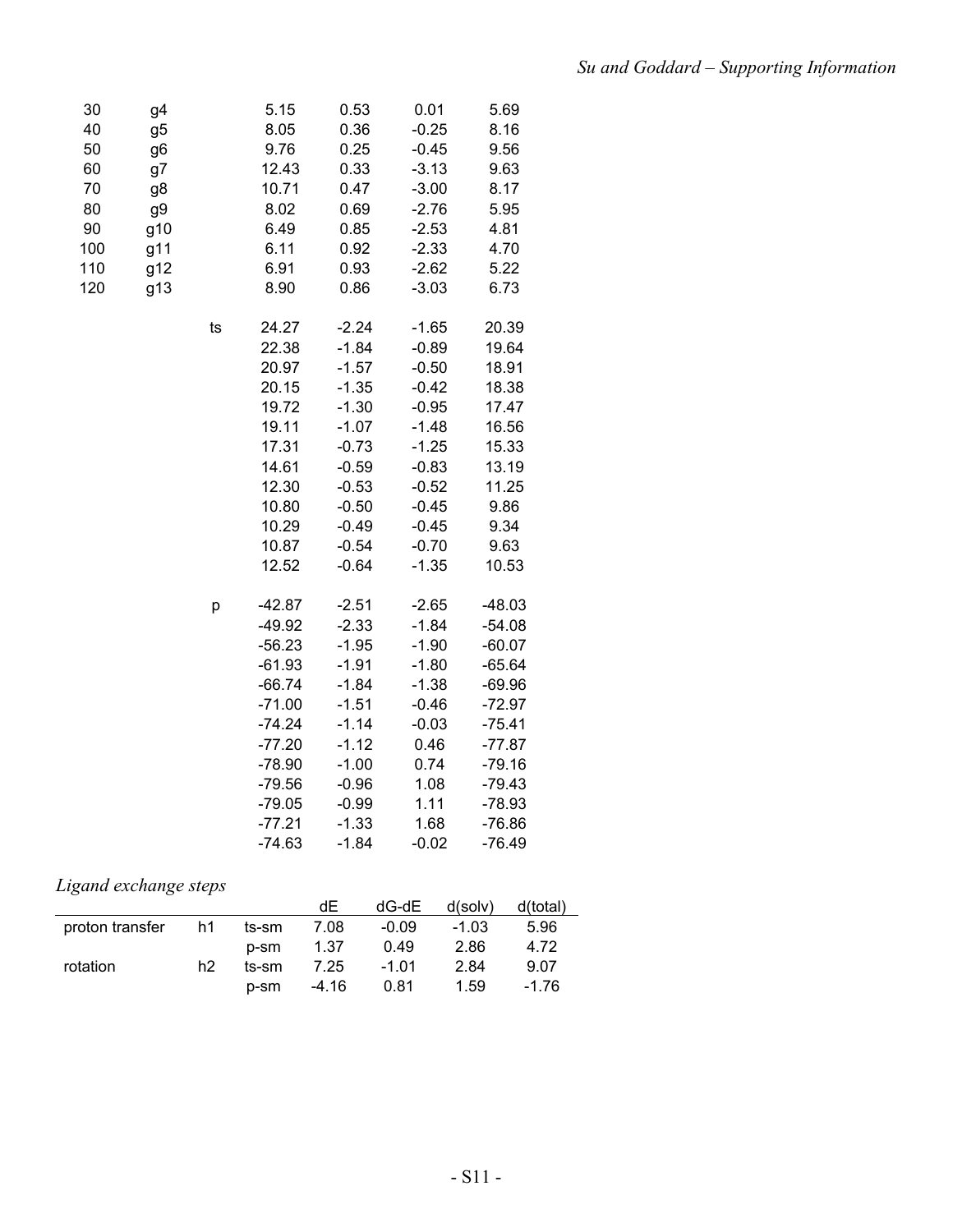### **Absolute energies of structures**

*E* and *G* in hartrees, solvation in kcal/mol, and lowest calculated vibration frequency in cm<sup>-1</sup>. *G* contains enthalpic, entropic, and zero point energy effects.

| Twisting, different alcohols         |                |    |              |               |            |          |
|--------------------------------------|----------------|----|--------------|---------------|------------|----------|
| <b>IBX</b>                           |                |    | Ε            | G             | solv       | freq     |
| methanol                             | a1             | sm | -621.2877411 | $-621.184191$ | $-21.3199$ | 112.1    |
| ethanol                              | a2             |    | -660.6270908 | -660.496123   | $-21.4009$ | 93.33    |
| isopropanol                          | a3             |    | -699.9656083 | -699.807847   | $-21.3732$ | 87.56    |
| isobutyl alcohol                     | a <sub>4</sub> |    | -739.2963348 | -739.110848   | $-20.6271$ | 74.99    |
| neopentyl alcohol<br>2,4-dimethyl-3- | a <sub>5</sub> |    | -778.6318834 | -778.419663   | $-20.4998$ | 72.23    |
| pentanol                             | a6             |    | -857.2982014 | -857.031265   | $-20.2098$ | 71.5     |
| benzyl alcohol                       | a7             |    | -852.4296836 | -852.248858   | $-21.2611$ | 55.43    |
| tert-butyl alcohol                   | a8             |    | -739.3009076 | -739.116529   | $-20.7011$ | 83.34    |
| tert-pentyl alcohol                  | a9             |    | -778.6333838 | -778.421476   | $-19.9054$ | 79.58    |
|                                      |                | ts | -621.2615965 | $-621.159062$ | $-24.9439$ | $-42.8$  |
|                                      |                |    | -660.6012893 | -660.471236   | $-24.0834$ | $-23$    |
|                                      |                |    | -699.9416514 | -699.784663   | $-23.7243$ | $-15.37$ |
|                                      |                |    | -739.27123   | -739.086632   | $-24.294$  | $-30.55$ |
|                                      |                |    | -778.606403  | -778.394979   | $-23.7416$ | $-25.93$ |
|                                      |                |    | -857.2762066 | -857.009929   | $-21.8568$ | $-19.42$ |
|                                      |                |    | -852.4066212 | -852.226687   | $-24.1146$ | $-44.6$  |
|                                      |                |    | -739.2792599 | -739.09578    | $-23.7047$ | $-21.77$ |
|                                      |                |    | -778.6118039 | -778.400753   | $-23.3703$ | $-17.86$ |
|                                      |                | р  | -621.2770941 | $-621.173868$ | $-23.808$  | 94       |
|                                      |                |    | -660.6169058 | -660.486153   | $-24.1796$ | 73.62    |
|                                      |                |    | -699.9565003 | -699.79903    | $-24.2167$ | 68.98    |
|                                      |                |    | -739.2865971 | -739.101175   | $-22.3615$ | 69.26    |
|                                      |                |    | -778.6223275 | -778.410177   | $-22.2449$ | 66.68    |
|                                      |                |    | -857.2914632 | -857.024387   | $-22.0333$ | 60.23    |
|                                      |                |    | -852.4202414 | -852.239352   | $-23.706$  | 56.4     |
|                                      |                |    | -739.2894206 | -739.105091   | $-23.5522$ | 68.49    |
|                                      |                |    | -778.6222336 | -778.410298   | $-22.3889$ | 65.35    |
| o-Me-IBX                             |                |    | E            | G             | solv       | freq     |
| methanol                             | b <sub>1</sub> | sm | -660.6164064 | -660.486493   | $-21.5958$ | 100.94   |
| ethanol                              | b <sub>2</sub> |    | -699.9562448 | -699.798791   | $-21.2406$ | 85.22    |
| isopropanol                          | b <sub>3</sub> |    | -739.292515  | -739.108293   | $-21.2868$ | 87.22    |
| isobutyl alcohol                     | b <sub>4</sub> |    | -778.6250397 | -778.413012   | $-20.2269$ | 77.98    |
| neopentyl alcohol<br>2,4-dimethyl-3- | b <sub>5</sub> |    | -817.960504  | $-817.721771$ | $-20.1108$ | 75.11    |
| pentanol                             | b <sub>6</sub> |    | -896.6257845 | -896.33329    | $-18.5604$ | 65.32    |
| benzyl alcohol                       | b7             |    | -891.7576401 | -891.550593   | $-20.7718$ | 52.09    |
| tert-butyl alcohol                   | b8             |    | -778.6266676 | -778.416784   | $-21.1191$ | 74.35    |
| tert-pentyl alcohol                  | b <sub>9</sub> |    | -817.9606576 | $-817.72267$  | $-19.9119$ | 72.17    |
|                                      |                | ts | -660.5971369 | -660.467853   | $-23.581$  | $-42.72$ |
|                                      |                |    | -699.9375355 | -699.780775   | $-22.9481$ | $-25.12$ |
|                                      |                |    | -739.277898  | -739.094176   | $-22.7276$ | $-14.24$ |
|                                      |                |    | -778.606527  | -778.39506    | $-22.4093$ | $-7.72$  |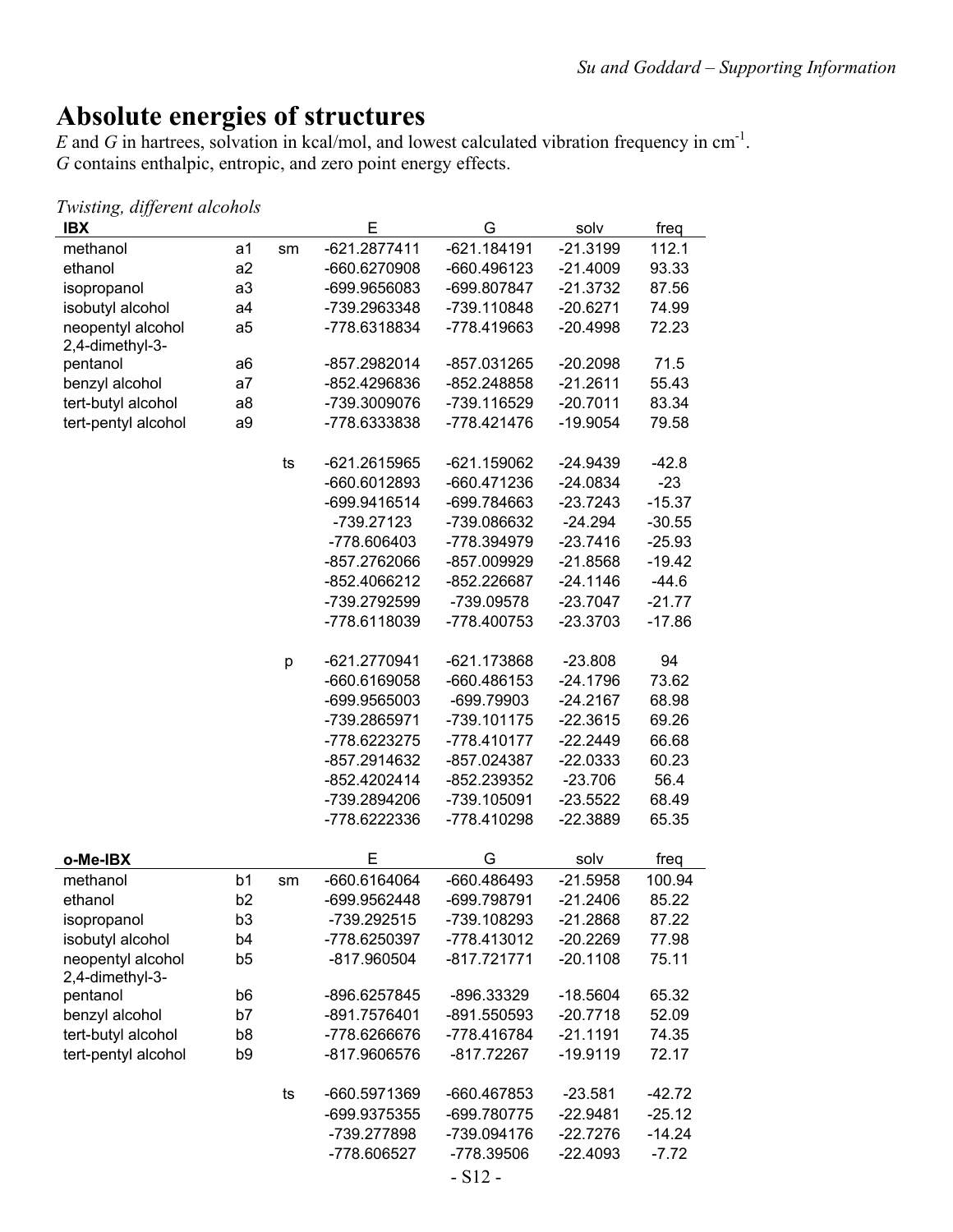| -817.9417869      | -817.703642 | $-22.7285$ | $-29.03$ |
|-------------------|-------------|------------|----------|
| -896.6110225      | -896.318144 | $-20.3215$ | $-31.55$ |
| -891.7420864      | -891.535357 | $-23.075$  | $-30.37$ |
| -778.6154495      | -778.405276 | $-22.4799$ | $-2.7$   |
| -817.9478463      | -817.712738 | $-21.2111$ | 12.96    |
|                   |             |            |          |
| -660.6091003<br>р | -660.479239 | $-22.6713$ | 91.95    |
| -699.9486804      | -699.79153  | $-22.5619$ | 76.53    |
| -739.288418       | -739.104384 | $-23.154$  | 67.04    |
| -778.6184641      | -778.406446 | $-21.1954$ | 67.71    |
| -817.9541992      | -817.715432 | $-20.915$  | 65       |
| -896.6184695      | -896.324985 | $-20.0697$ | 61.51    |
| -891.7521588      | -891.544946 | $-22.5846$ | 50.78    |
| -778.6207675      | -778.410355 | $-22.2203$ | 74.23    |
| -817.9536245      | -817.715678 | $-21.8063$ | 67.76    |
|                   |             |            |          |

### *Elimination, different alcohols*

| <b>IBX</b>                           |                |    | E            | G             | solv       | freq     |
|--------------------------------------|----------------|----|--------------|---------------|------------|----------|
| methanol                             | c <sub>1</sub> | sm | -621.2770826 | $-621.17386$  | $-23.7334$ | 93.8     |
| ethanol                              | c2             |    | -660.6168598 | -660.486288   | $-23.6844$ | 77.74    |
| isopropanol                          | c3             |    | -699.9565132 | -699.799044   | $-24.2864$ | 69.22    |
| isobutyl alcohol                     | c4             |    | -739.2866358 | -739.101228   | $-22.4632$ | 69.01    |
| neopentyl alcohol<br>2,4-dimethyl-3- | c5             |    | -778.6222965 | -778.410165   | $-22.4243$ | 66.34    |
| pentanol                             | c6             |    | -857.2914735 | $-857.0244$   | $-22.0795$ | 60.13    |
| benzyl alcohol                       | c7             |    | -852.420246  | -852.239576   | $-23.9454$ | 52.06    |
|                                      |                | ts | -621.2703764 | $-621.169413$ | $-21.7802$ | $-542.7$ |
|                                      |                |    | -660.610331  | -660.482279   | $-21.8016$ | $-483.3$ |
|                                      |                |    | -699.9488799 | -699.793969   | $-21.874$  | $-413.5$ |
|                                      |                |    | -739.2800515 | -739.0973     | $-20.7855$ | $-464.6$ |
|                                      |                |    | -778.6158514 | -778.406429   | $-20.7377$ | $-456.5$ |
|                                      |                |    | -857.2833329 | -857.019011   | $-19.5463$ | $-411.4$ |
|                                      |                |    | -852.4145951 | -852.236056   | $-23.0843$ | $-430.2$ |
|                                      |                | p  | -621.4124702 | -621.313458   | $-20.9396$ | 32.59    |
|                                      |                |    | -660.7635634 | -660.636866   | $-21.6793$ | 31.27    |
|                                      |                |    | -700.109206  | -699.956102   | $-21.5779$ | 26.67    |
|                                      |                |    | -739.432508  | -739.250776   | $-20.2731$ | 30.34    |
|                                      |                |    | -778.7678964 | -778.559106   | $-21.059$  | 31.11    |
|                                      |                |    | -857.4437244 | -857.180031   | $-20.5793$ | 22.55    |
|                                      |                |    | -852.5720889 | -852.393577   | $-21.8027$ | 33.28    |
| o-Me-IBX                             |                |    | E            | G             | solv       | freq     |
| methanol                             | d <sub>1</sub> | sm | -660.6091043 | -660.479249   | $-22.6085$ | 91.88    |
| ethanol                              | d2             |    | -699.9487347 | -699.791543   | $-22.4372$ | 76.24    |
| isopropanol                          | d3             |    | -739.2884264 | -739.104392   | $-22.1365$ | 67.15    |
| isobutyl alcohol                     | d4             |    | -778.6184857 | -778.406488   | $-21.0558$ | 67.58    |
| neopentyl alcohol<br>2,4-dimethyl-3- | d <sub>5</sub> |    | -817.9541624 | -817.715432   | $-20.7611$ | 64.95    |
| pentanol                             | d <sub>6</sub> |    | -896.6232892 | -896.32972    | $-20.9624$ | 58.45    |
| benzyl alcohol                       | d7             |    | -891.7520804 | -891.544867   | $-22.5047$ | 50.65    |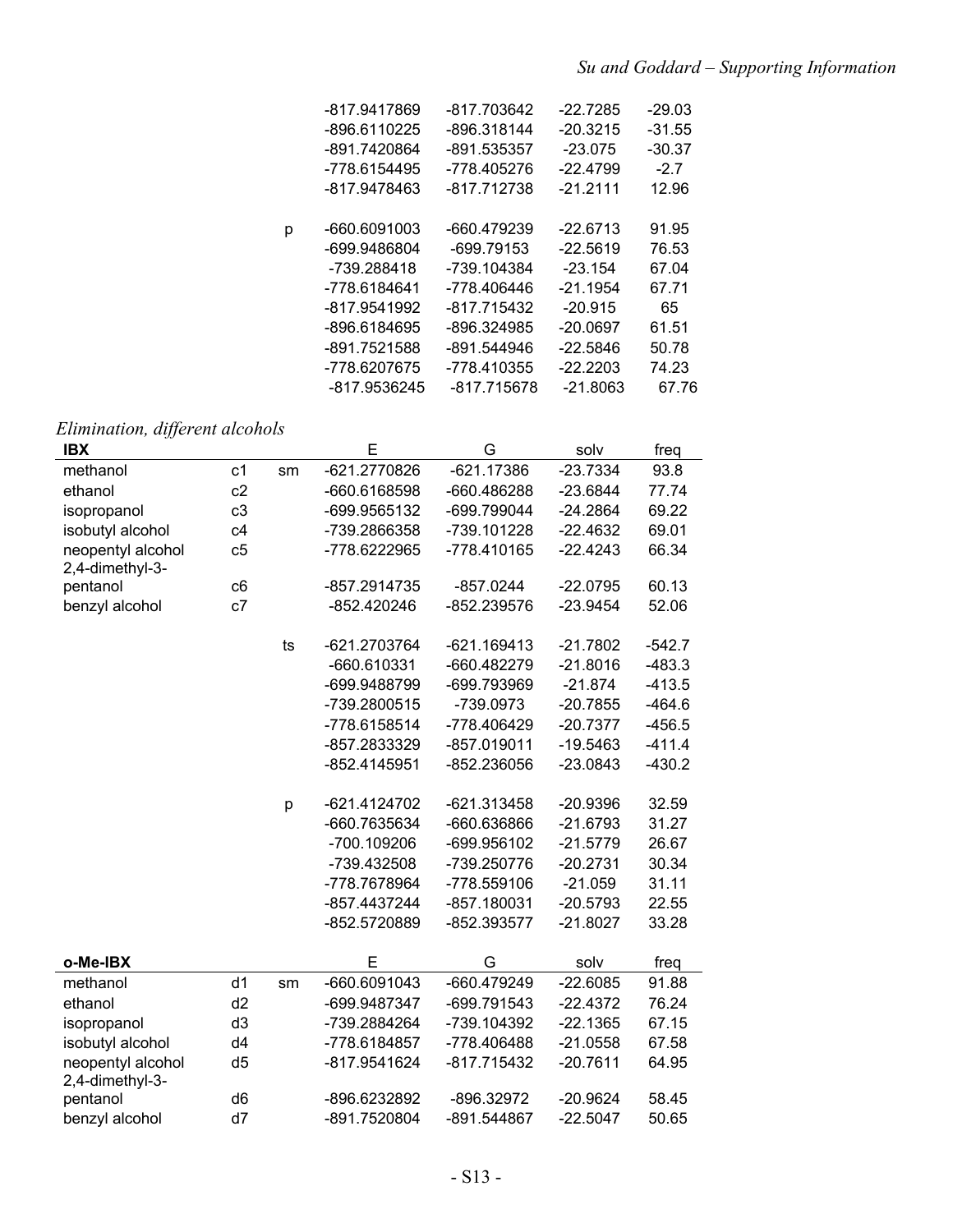| ts | -660.6021367 | -660.474743 | $-21.1842$ | $-591.7$ |
|----|--------------|-------------|------------|----------|
|    | -699.9421088 | -699.787626 | -21.1436   | $-518.8$ |
|    | -739.2808146 | -739.099475 | $-20.1504$ | $-438.4$ |
|    | -778.6116919 | -778.402529 | $-20.0935$ | $-502.5$ |
|    | -817.9475005 | -817.711666 | $-19.9414$ | -496.3   |
|    | -896.6154907 | -896.324794 | -18.4286   | $-429.1$ |
|    | -891.7467239 | -891.541705 | $-22.0495$ | $-457.5$ |
|    |              |             |            |          |
| р  | -660.7412969 | -660.616004 | $-20.1098$ | 26.42    |
|    | -700.0945573 | -699.940308 | $-20.3105$ | 45.02    |
|    | -739.4388362 | -739.259285 | $-20.6732$ | 23.82    |
|    | -778.7611072 | -778.553708 | -19.7776   | 14.44    |
|    | -818.0978534 | -817.861786 | $-19.9106$ | 40.74    |
|    | -896.7737556 | -896.482831 | $-18.7124$ | 30.16    |
|    | -891.9012957 | -891.696521 | $-20.631$  | 27.88    |

*Constrained complexes, different n (chain lengths)*

|       |       |    |    | Е            | G           | solv       | freq      |
|-------|-------|----|----|--------------|-------------|------------|-----------|
| twist | $n=4$ | e4 | sm | -738.0688819 | -737.901469 | -21.4022   | 100.1     |
|       | $n=5$ | e5 |    | -777.4042227 | -777.208691 | -19.964    | 97.51     |
| elim  | $n=2$ | f2 |    | -659.4225307 | -659.309794 | $-23.3273$ | 116.55    |
|       | $n=3$ | f3 |    | -698.7450803 | -698.605273 | $-21.8645$ | 104.61    |
|       | $n=4$ | f4 |    | -738.0626515 | -737.894378 | $-23.5895$ | 103.94    |
|       | $n=5$ | f5 |    | -777.3939045 | -777.197473 | $-22.199$  | 97.35     |
|       |       |    |    |              |             |            |           |
|       |       |    | ts | -738.0577953 | -737.889816 | $-22.7894$ | -41.87    |
|       |       |    |    | -777.3910119 | -777.19496  | $-23.075$  | $-30.38$  |
|       |       |    |    | -659.3848276 | -659.275658 | $-22.8549$ | $-668.42$ |
|       |       |    |    | -698.722967  | -698.584789 | -21.9726   | -445.84   |
|       |       |    |    | -738.0567451 | -737.890619 | $-21.1133$ | -465.34   |
|       |       |    |    | -777.3872914 | -777.193343 | -20.9491   | -452.55   |
|       |       |    |    |              |             |            |           |
|       |       |    | р  | -738.0626283 | -737.894356 | $-23.5583$ | 103.68    |
|       |       |    |    | -777.3959571 | -777.199704 | -23.2082   | 95.73     |
|       |       |    |    | -659.5458493 | -659.434661 | $-21.0162$ | 94.61     |
|       |       |    |    | -698.8811242 | -698.742652 | $-21.6337$ | 83.67     |
|       |       |    |    | -738.2112462 | -738.045166 | $-20.9658$ | 75.85     |
|       |       |    |    | -777.5439402 | -777.350224 | $-19.6455$ | 67.84     |

#### *Potential energy curves*

| angle |                |    | Е            | G             | solv       | frea   |
|-------|----------------|----|--------------|---------------|------------|--------|
| 0     | g1             | sm | -621.2874219 | -621.183934   | $-21.2194$ | 110.91 |
| 10    | g2             |    | -621.2856563 | $-621.182387$ | $-21.0911$ | 107.85 |
| 20    | g <sub>3</sub> |    | -621.2826379 | $-621.179555$ | $-21.1168$ | 104.78 |
| 30    | g4             |    | -621.2785828 | $-621.175983$ | $-21.3561$ | 100    |
| 40    | g5             |    | -621.2739673 | -621.171631   | $-21.6164$ | 91.13  |
| 50    | g6             |    | -621.2712318 | $-621.169082$ | $-21.8159$ | 87.11  |
| 60    | g7             |    | -621.2669776 | $-621.164693$ | $-24.494$  | 87.35  |
| 70    | g8             |    | -621.2697301 | $-621.16723$  | $-24.3621$ | 90.9   |
| 80    | g9             |    | -621.274004  | $-621.171144$ | $-24.1251$ | 92.95  |
| 90    | g10            |    | -621.2764486 | $-621.173342$ | $-23.8945$ | 93.95  |
| 100   | g11            |    | -621.2770593 | $-621.173829$ | $-23.6913$ | 93.71  |
| 110   | g12            |    | -621.2757732 | -621.17254    | $-23.9828$ | 92.17  |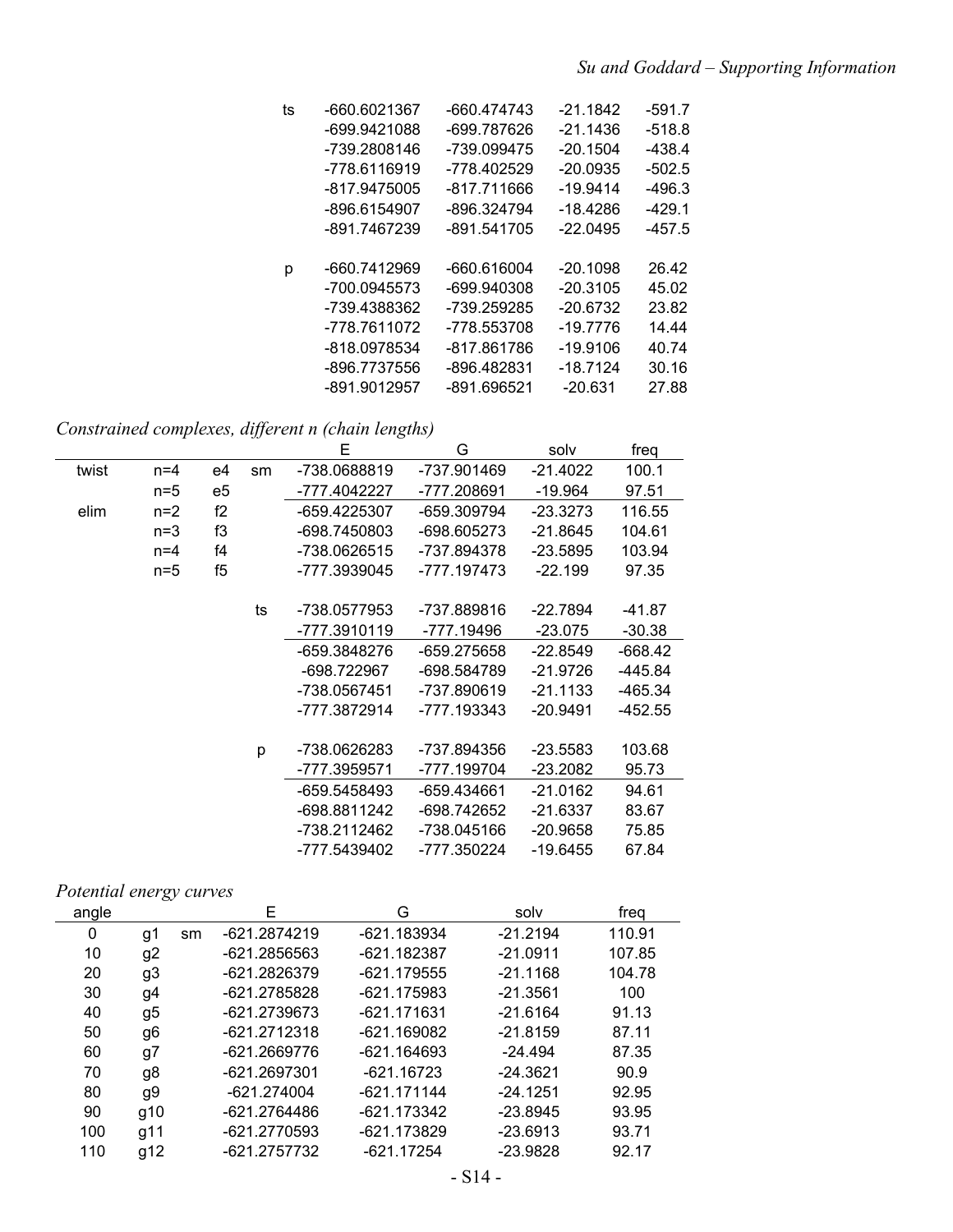| 120          | g13 |    | -621.2726144   | -621.169489   | $-24.393$  | 90.31      |
|--------------|-----|----|----------------|---------------|------------|------------|
|              |     | ts | -621.2481086   | -621.149922   | $-23.0113$ | $-1038.91$ |
|              |     |    | $-621.2511303$ | $-621.152307$ | $-22.2566$ | $-940.13$  |
|              |     |    | -621.2533723   | $-621.154112$ | $-21.8617$ | $-839.1$   |
|              |     |    | -621.2546829   | $-621.15508$  | $-21.7787$ | $-729.52$  |
|              |     |    | -621.2553682   | $-621.15568$  | $-22.3107$ | $-618.15$  |
|              |     |    | -621.2563339   | $-621.15629$  | $-22.8417$ | $-471.63$  |
|              |     |    | -621.2592057   | $-621.15862$  | $-22.6097$ | $-385.52$  |
|              |     |    | -621.2635017   | $-621.162688$ | $-22.1925$ | $-428.85$  |
|              |     |    | -621.2671926   | $-621.166284$ | $-21.8796$ | -478.93    |
|              |     |    | -621.2695764   | $-621.168609$ | $-21.8104$ | $-516.85$  |
|              |     |    | -621.2703932   | -621.169424   | $-21.8166$ | $-542.25$  |
|              |     |    | $-621.269466$  | $-621.168577$ | $-22.064$  | $-556.66$  |
|              |     |    | -621.2668354   | $-621.166101$ | $-22.7116$ | $-562.63$  |
|              |     | p  | -621.3551147   | -621.257365   | $-24.0096$ | 37.44      |
|              |     |    | -621.3663357   | $-621.26829$  | $-23.2028$ | 41.42      |
|              |     |    | -621.376397    | -621.277742   | $-23.2616$ | 44.24      |
|              |     |    | -621.3854759   | $-621.286771$ | $-23.1603$ | 45.59      |
|              |     |    | -621.3931551   | $-621.294329$ | $-22.7402$ | 43.13      |
|              |     |    | -621.3999314   | $-621.300587$ | $-21.8197$ | 46.45      |
|              |     |    | -621.4050923   | $-621.305156$ | $-21.398$  | 47.87      |
|              |     |    | -621.4098242   | $-621.309859$ | $-20.9039$ | 49.4       |
|              |     |    | $-621.412526$  | $-621.312361$ | $-20.6202$ | 50.57      |
|              |     |    | -621.4135767   | $-621.313344$ | $-20.2792$ | 51.05      |
|              |     |    | -621.4127711   | -621.312589   | $-20.2553$ | 50.94      |
|              |     |    | -621.4098263   | $-621.31019$  | $-19.6851$ | 46.93      |
|              |     |    | -621.4057218   | -621.306899   | $-21.3861$ | 25.08      |
| IBX+MeOH-HOH |     |    | -621.2867906   | $-621.185034$ | $-21.3636$ |            |

#### *Ligand exchange steps*

|                                                               |    |                                               | G | solv | frea |
|---------------------------------------------------------------|----|-----------------------------------------------|---|------|------|
| proton transfer h1 sm -774.5899275 -774.429639 -66.1373 48.79 |    |                                               |   |      |      |
|                                                               |    | ts -774.5786479 -774.418506 -67.163 -192.74   |   |      |      |
|                                                               |    | p -774.5877382 -774.426675 -63.2738 52.12     |   |      |      |
| rotation                                                      |    | h2 sm -698.1055076 -697.970094 -66.5749 59.58 |   |      |      |
|                                                               |    | ts -698.0939565 -697.960158 -63.7363 36.04*   |   |      |      |
|                                                               | n. | -698.1121309 -697.975429 -64.9868 81.93       |   |      |      |

\* numerical frequency calculation gives a lowest  $\lambda$  of -50 cm<sup>-1</sup>; perturbing the stationary point along this eigenvector and optimizing led to the desired reactant and product structures.

#### *Reference structures*

|                   |    | ⊢                           | G           | solv      | freg   |
|-------------------|----|-----------------------------|-------------|-----------|--------|
| IBX.              | i1 | -581.9711037                | -581.894567 | $-24.307$ | 126.76 |
| water             |    | i2 -76.44554562             | -76.440931  | $-9.461$  | 1634.9 |
| methanol          | i1 | -115.7612328                | -115.731399 | $-6.5492$ | 394.36 |
| ethanol           |    | i2 -155.1007007             | -155.044166 | $-6.185$  | 314.84 |
| isopropanol       |    | j3 -194.4399507             | -194.357057 | $-6.4347$ | 279.72 |
| isobutyl alcohol  | i4 | -233.7691532                | -233.658848 | $-5.9077$ | 185.71 |
| neopentyl alcohol |    | i5 -273.1046289 -272.967863 |             | -6.0326   | 191    |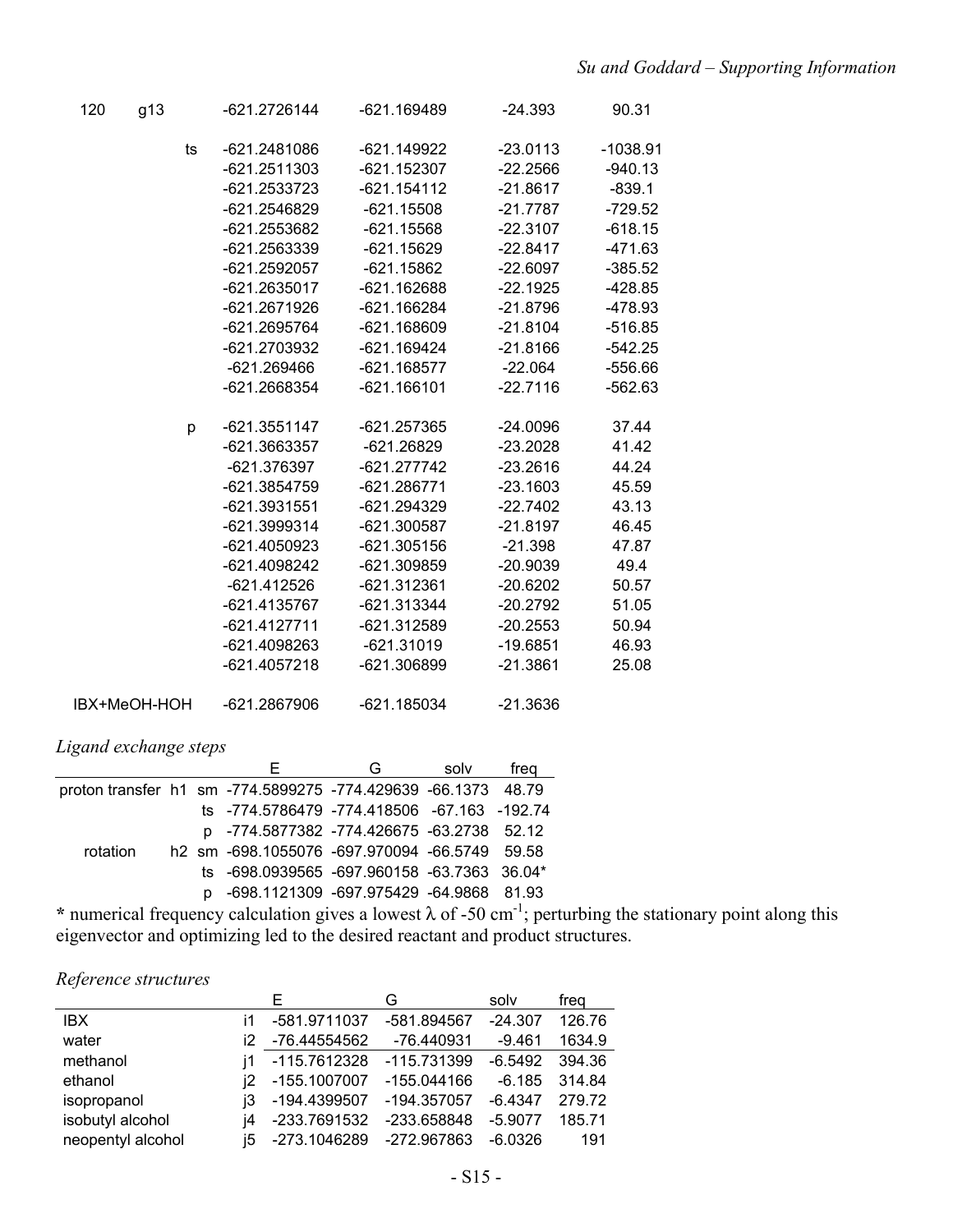| 2,4-dimethyl-3-pentanol i6 -351.7733273 -351.581999 -5.7848 137.67 |                                            |  |       |
|--------------------------------------------------------------------|--------------------------------------------|--|-------|
| benzyl alcohol                                                     | i7 -346.9038395 -346.797903 -8.7727        |  | 159.5 |
| tert-butyl alcohol                                                 | i8 -233.7779188 -233.668821 -6.4871 261.92 |  |       |
| tert-pentyl alcohol                                                | i9 -273.1103043 -272.973819 -5.8377 169.32 |  |       |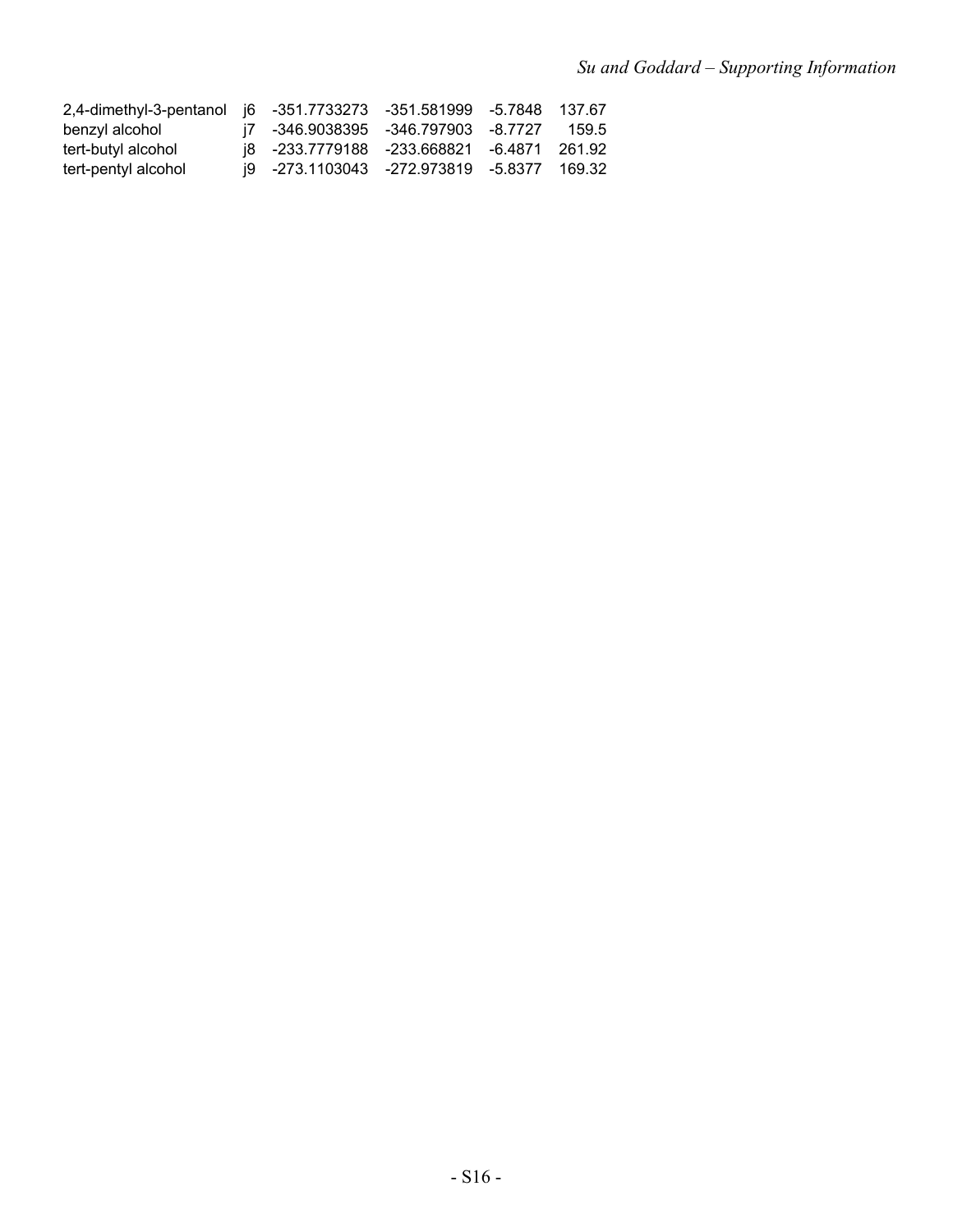# **Plotted points in figures**

**Figure 1.** Alcohol oxidation rates estimated from hypervalent twisting barriers show good correlation with experimentally measured rates. We predict that *ortho*-methyl IBX accelerates the twisting rate by a factor of 100, to the point that ligand exchange becomes the rate-limiting step of the overall oxidation.

|                         | $log (k_{\text{alc}}/k_{\text{MeOH}})$ |           |           |  |  |
|-------------------------|----------------------------------------|-----------|-----------|--|--|
|                         | IBX                                    |           | o-Me-IBX  |  |  |
|                         | measured                               | predicted | predicted |  |  |
| ethanol                 | 0.07                                   | $-0.58$   | 1.87      |  |  |
| isopropanol             | $-0.08$                                | $-0.04$   | 3.47      |  |  |
| isobutyl alcohol        | 0.18                                   | 0.45      | 2.25      |  |  |
| neopentyl alcohol       | 0.26                                   | $-0.08$   | 2.48      |  |  |
| 2,4-dimethyl-3-pentanol | 0.56                                   | 0.30      | 3.23      |  |  |
| benzyl alcohol          | 1.59                                   | 0.80      | 3.58      |  |  |

**Figure 5.** The alcohol-IBX intermediate **2** (blue curve) twists so that a stable, planar form of IBA **4** can be eliminated to form the oxidation product  $5$  (red curve). Note that the intermediate must past through  $\ddagger$ (twist) to access  $\ddagger$ (elim), shown as a dotted blue line. Relative energies are in kcal/mol.

| angle | sm   | ts    | D        |
|-------|------|-------|----------|
| 0     | 0.83 | 20.39 | -48.03   |
| 10    | 1.93 | 19.64 | $-54.08$ |
| 20    | 3.68 | 18.91 | $-60.07$ |
| 30    | 5.69 | 18.38 | $-65.64$ |
| 40    | 8.16 | 17.47 | -69.96   |
| 50    | 9.56 | 16.56 | $-72.97$ |
| 60    | 9.63 | 15.33 | $-75.41$ |
| 70    | 8.17 | 13.19 | $-77.87$ |
| 80    | 5.95 | 11.25 | -79.16   |
| 90    | 4.81 | 9.86  | -79.43   |
| 100   | 4.70 | 9.34  | $-78.93$ |
| 110   | 5.22 | 9.63  | -76.86   |
| 120   | 6.73 | 10.53 | -76.49   |

**Figure S2**. Correlation of measured equilibrium constants with computed free energy differences suggests that a thermodynamic mixture of **1** and **2** is present.

|                         |                | dG         |
|-------------------------|----------------|------------|
|                         | $expt(K_{eq})$ | (kcal/mol) |
| methanol                | 0.04           | 0.60       |
| ethanol                 | 0.05           | 0.68       |
| isopropanol             | 0.037          | 1.69       |
| isobutyl alcohol        | 0.047          | 1.15       |
| neopentyl alcohol       | 0.035          | 1.53       |
| 2,4-dimethyl-3-pentanol | 0.017          | 3.16       |
| benzyl alcohol          | 0.027          | 4.04       |
| tert-butyl alcohol      | 0.002          | 4.35       |
| tert-pentyl alcohol     | 0.002          | 4.53       |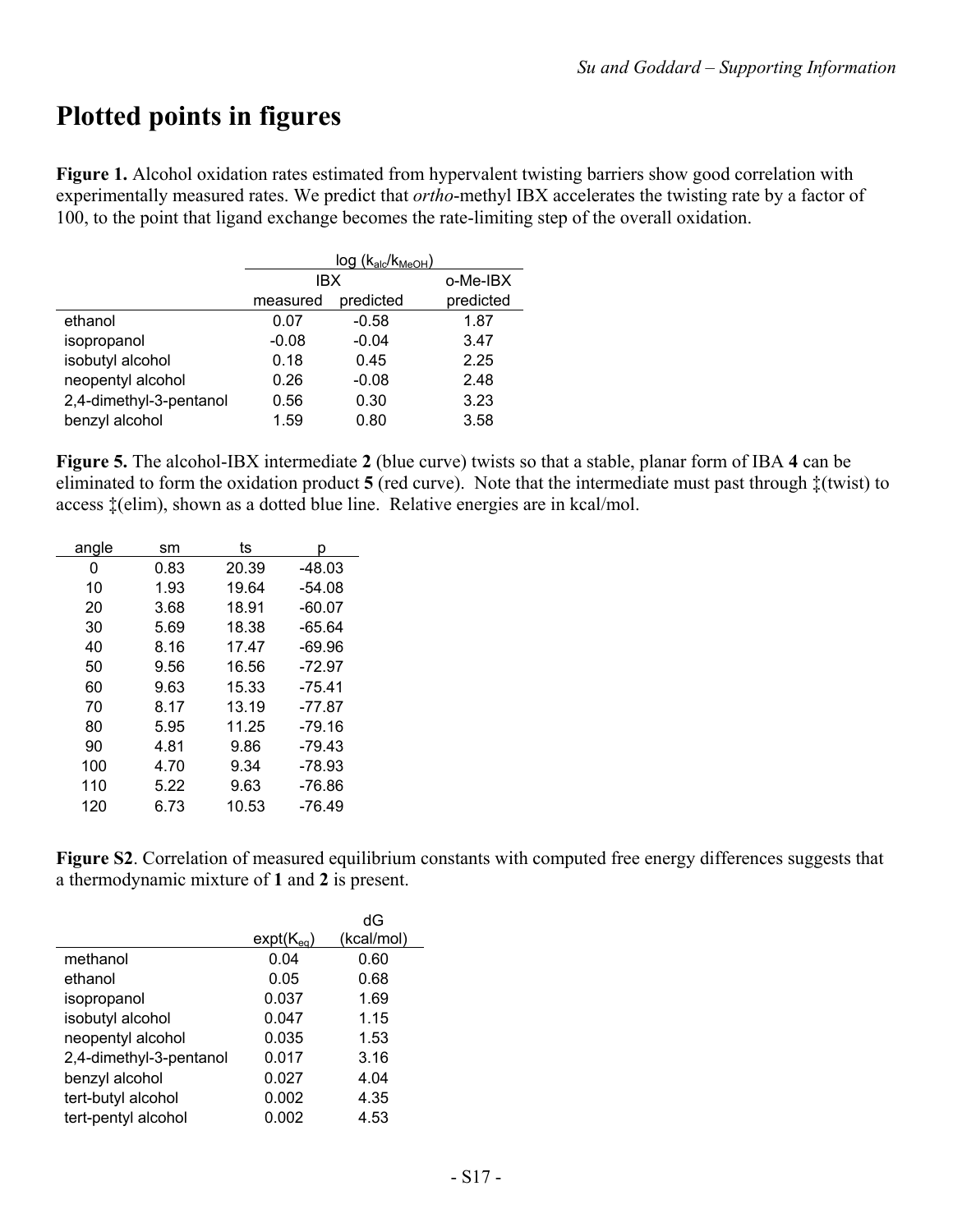**Figure S3**. Rapid screening for optimal *ortho* substituent, evaluating twisting and ligand exchange thermodynamics (dE only, gas phase, B3LYP/LACVP\*\*). Methyl, ethyl, and isopropyl provide the best balance of good twisting and ligand exchange thermodynamics.

|                    | dE (kcal/mol) |                 |  |
|--------------------|---------------|-----------------|--|
|                    | twisting      | ligand exchange |  |
| н                  | -4.64         | 0.25            |  |
| Me                 | $-2.42$       | 0.85            |  |
| F                  | $-6.13$       | $-0.11$         |  |
| СI                 | $-3.77$       | 0.52            |  |
| Ph                 | $-3.89$       | 3.67            |  |
| Et                 | $-1.95$       | 0.91            |  |
| i-Pr               | $-2.62$       | 0.05            |  |
| t-Bu               | $-0.20$       | 2.02            |  |
| B(OH) <sub>2</sub> | $-3.94$       | 3.94            |  |
| $B(OME)_2$         | $-3.94$       | 1.31            |  |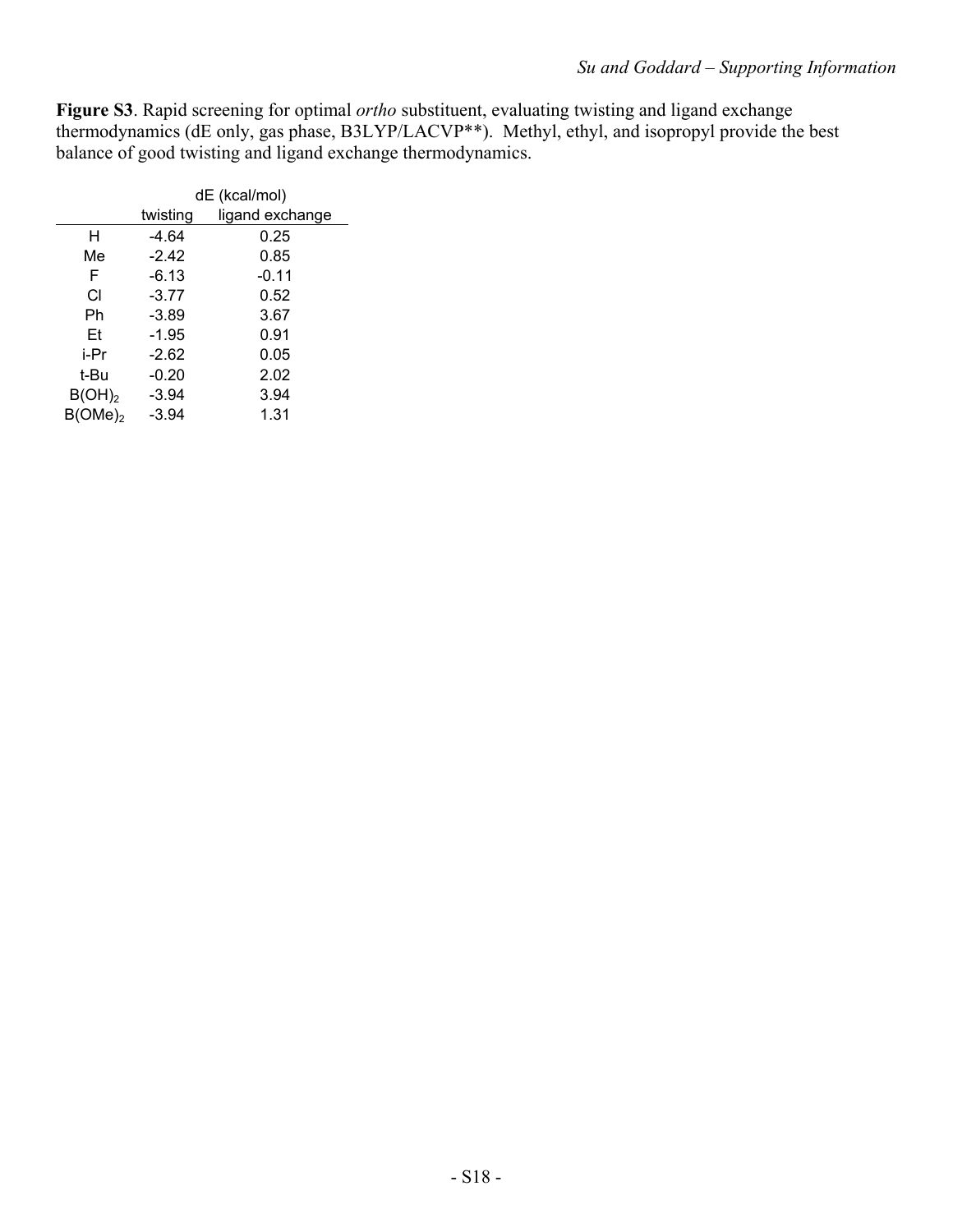# **Coordinates of structures**

|                                        | H -1.079820 -2.433670<br>4.267090           | 0.798770<br>2.809450 -0.639650<br>С         |
|----------------------------------------|---------------------------------------------|---------------------------------------------|
| $a1-9$ (sm, ts, p)                     | H -1.712260 -0.433230<br>5.612460           | 0.227740<br>3.308370 -1.964830<br>C         |
|                                        | 2.067880<br>H -0.992820<br>2.207650         | $C - 0.987640$<br>4.200830 -1.780610        |
| al sm                                  | H -1.674800<br>1.801520<br>4.589040         | $C - 0.099910$<br>2.134470 -2.874200        |
| 0.000000<br>0.000000<br>C<br>0.000000  | a4 sm                                       | 1.233110<br>3.884750<br>0.351570<br>C       |
| 1.373040<br>0.000000<br>0.000000<br>C  | 0.000000<br>0.000000<br>I<br>0.000000       | 2.155410<br>4.907190 -0.295640<br>C         |
| 2.182750<br>1.939070<br>0.000000<br>Ι  | 0.000000<br>1.819190<br>0.000000<br>O       | 1.919820<br>3.252340<br>1.551450<br>C       |
| 2.220010<br>2.585120 -1.699350<br>O    |                                             |                                             |
| 4.017720<br>1.119390 -0.084010<br>O    | $0 - 0.207530$<br>1.999140<br>0.000000      | $C - 0.768410$<br>0.065010<br>1.956300      |
|                                        | 0.927110<br>2.842240<br>0.114000<br>C       | $C - 0.855700 - 1.181590$<br>2.527690       |
| C<br>4.641110<br>$0.945970 - 1.338050$ | 1.167520<br>3.599180 -1.178240<br>C         | $C - 1.346290 - 1.276140$<br>3.816340       |
| 4.474210<br>1.796500 -1.992950<br>Н    | 0.016040<br>4.539020 -1.490030<br>C         | $C - 1.733310 - 0.128640$<br>4.482550       |
| 4.278480<br>$0.050250 - 1.843110$<br>Η | 2.647940 -2.330980<br>C<br>1.441280         | 1.228770<br>$C - 1.148840$<br>2.580960      |
| 5.703760<br>$0.839160 - 1.140310$<br>Н | $C - 0.655240 - 0.007100$<br>1.995120       | $C - 1.639050 1.111580$<br>3.870750         |
| 0.091240<br>2.323940<br>0.169990<br>O  | $C - 0.693980 - 1.268970$<br>2.535320       | $0 - 0.068370 - 2.072630$<br>0.523250       |
| $C - 0.725470$<br>1.310450<br>0.082540 | $C - 1.077020 - 1.401350$<br>3.856530       | $C - 0.449680 - 2.384740$<br>1.729330       |
| $0 - 1.917090$<br>1.371260<br>0.101370 | $C - 1.405610 - 0.272570$<br>4.584370       | $0 - 0.514900 - 3.489090$<br>2.177960       |
| $C - 0.653640 - 1.217410 - 0.029640$   | $C - 0.979780$<br>1.138020<br>2.680120      | 1.677860<br>2.195690 -0.852520<br>Н         |
| $0.086920 -2.384710 -0.056490$<br>C    | $C - 1.361300 0.985180$<br>4.002750         | H 1.017530<br>3.882670 -2.449200            |
| 1.472860 -2.346710 -0.042660<br>C      |                                             |                                             |
| 2.145220 -1.136220 -0.013260<br>C      | $0 - 0.071530 - 2.088920$<br>0.443380       | H -1.395870<br>4.498430 -2.743940           |
| H -1.731420 -1.219410 -0.026440        | $C - 0.355230 - 2.443430$<br>1.665660       | H -0.749620<br>5.107940 -1.230800           |
|                                        | $0 - 0.387010 - 3.562730$<br>2.078710       | H -1.764790<br>3.671320 -1.234420           |
| H -0.418180 -3.336780 -0.081350        | H 1.808400<br>2.255600<br>0.370650          | H 0.747300<br>1.456240 -2.973600            |
| H 2.038400 -3.264320 -0.052620         | 0.726420<br>Η<br>3.541310<br>0.926970       | H -0.363250<br>2.475410 -3.872230           |
| 3.219090 -1.074570 0.014360<br>Н       | 2.066360<br>4.195590 -1.005230<br>H         | H - 0.954220<br>1.575120 -2.495600          |
| a2 sm                                  | 0.194290<br>5.085090 -2.413540<br>Η         | H 0.332250<br>4.396230 0.695080             |
| I 0.000000 0.000000<br>0.000000        | $H - 0.127490$<br>5.267700 -0.694310        | H 3.024630<br>4.420960 -0.737520            |
| 0 1.818190<br>0.000000<br>0.000000     | H -0.909510<br>3.978930 -1.601320           | 2.519730<br>5.608330 0.451330<br>Н          |
| $0 - 0.190870$<br>1.999900<br>0.000000 | H 2.219830<br>1.931040 -2.080750            | 1.661520<br>5.484230 -1.072480<br>Η         |
| 0.921610<br>2.840170<br>0.265760<br>C  | 1.749660<br>3.192560 -3.219930<br>H         | 2.832100<br>2.742260<br>1.247890<br>Η       |
| 1.024010<br>3.875850 -0.822600<br>C    | H 0.539170<br>2.095270 -2.591440            | 1.286900<br>2.518910<br>2.039490<br>Η       |
| $C - 0.685480 - 0.020310$<br>1.985340  |                                             |                                             |
| $C - 0.721140 - 1.283780$<br>2.521780  | H -1.109790 -2.390900<br>4.282330           | 2.286180<br>Η<br>2.184720<br>4.009510       |
| $C - 1.124480 - 1.424340$              | H -1.704010 -0.370870<br>5.615600           | 4.264920<br>H -1.414310 -2.253710           |
| 3.836100                               | $H - 0.946230$<br>2.097980<br>2.195420      | H -2.115920 -0.198310<br>5.487990           |
| $C - 1.476670 - 0.301260$<br>4.561650  | H -1.626790<br>1.856510<br>4.579110         | H -1.064070<br>2.076840<br>2.174900         |
| $C - 1.036190$<br>1.118700<br>2.668000 | a5 sm                                       | H -1.948170<br>1.999450<br>4.398050         |
| $C - 1.438310 0.958420$<br>3.983500    | 0.000000<br>0.000000<br>0.000000<br>I       | a7 sm                                       |
| $0 - 0.069430 - 2.089610$<br>0.433590  | 1.819330<br>0.000000<br>0.000000<br>$\circ$ | 0.000000<br>0.000000<br>0.000000<br>C       |
| $C - 0.363270 - 2.451950$<br>1.651210  | $0 - 0.209260$<br>1.999890<br>0.000000      | 0.000000<br>1.374680<br>0.000000<br>C       |
| $0 - 0.392320 - 3.573330$<br>2.058520  | 0.924660<br>2.839750<br>0.110260<br>C       | 2.174580<br>0.000000<br>1.944350<br>Ι       |
| H 1.834500 2.249850<br>0.325430        | 1.175780<br>3.608320 -1.180570<br>C         | 2.297450<br>2.525270 -1.723000<br>O         |
| 0.765320<br>3.316310<br>1.234930<br>Н  | 2.430870<br>4.445930 -0.972460<br>C         | 3.986050<br>1.046570<br>0.034340<br>O       |
| 1.832420<br>4.570620 -0.604900<br>Н    | $C - 0.012670$<br>4.511090 -1.479840        | 4.995250<br>1.628930 -0.773120<br>C         |
| H<br>0.098690<br>4.439230 -0.903580    |                                             |                                             |
| H 1.225100<br>3.405420 -1.780910       | 1.391570<br>2.630300 -2.327850<br>C         | 0.063830<br>0.069910<br>2.332050<br>O       |
| H -1.155050 -2.415570<br>4.258190      | $C - 0.651900 - 0.007790$<br>1.996430       | $C - 0.736350$<br>1.307820<br>0.029890      |
| H -1.790420 -0.405410<br>5.587770      | $C - 0.691970 - 1.270900$<br>2.534920       | 1.357150<br>$0 - 1.929390$<br>0.043930      |
|                                        | $C - 1.073130 - 1.404320$<br>3.856580       | $C - 0.651330 - 1.219810 - 0.024330$        |
| H -1.010130<br>2.080450<br>2.186430    | $C - 1.397660 - 0.275950$<br>4.586830       | 0.089870 -2.387190 -0.049440<br>C           |
| H -1.724590<br>4.557300<br>1.824880    | $C - 0.972190$<br>1.136930<br>2.684090      | 1.475890 -2.346900 -0.051620<br>C           |
| a3 sm                                  | $C - 1.351340$<br>0.982690<br>4.007260      | 2.148660 -1.135860 -0.026810<br>C           |
| I 0.000000 0.000000<br>0.000000        | $0 - 0.071940 - 2.089890 0.441750$          | H -1.729290 -1.221670 -0.025590             |
| 0 1.821490 0.000000 0.000000           | $C - 0.355620 - 2.445280$ 1.663930          | H -0.414920 -3.340090 -0.070300             |
| $0 - 0.209250$<br>1.994980<br>0.000000 | $0 - 0.389040 - 3.565040 2.075520$          | H 2.043190 -3.263760 -0.073910              |
| 0.923450 2.854190<br>C<br>0.134460     | H 1.807460 2.252230 0.362370                | H 3.222030 -1.067690 -0.029630              |
| 0.387840 4.169100<br>0.651430<br>C     | H 0.730280 3.540750 0.924060                | H 4.642780 1.738120 -1.795740               |
| 1.629160 3.005360 -1.193550<br>C       | H 3.299680<br>3.816540 -0.788780            | 5.812400  0.911160  - 0.757670<br>H         |
| $C - 0.661280 - 0.027990$<br>1.995950  | H 2.319180                                  |                                             |
| $C - 0.679410 - 1.293860$<br>2.528500  | 5.122400 -0.126180                          | 5.438340 2.955400 -0.230040<br>C            |
| $C - 1.062970 - 1.440840$<br>3.848010  | H 2.636710<br>5.050950 -1.852790            | 5.046230<br>4.135950 -0.845320<br>C         |
|                                        | H  0.131560  5.042780  - 2.418430           | 5.421530  5.360170  -0.315200<br>C          |
| $C - 1.413280 - 0.322980$<br>4.582590  | H -0.147480 5.253140 -0.694060              | 6.190360<br>C<br>5.412370 0.833370          |
| $C - 1.009070$ 1.105490<br>2.687810    | H -0.927500 3.929000 -1.553980              | 6.583820<br>4.237900 1.454970<br>C          |
| $C - 1.391290 0.938640$<br>4.008560    | H 2.178350 1.915740 -2.094360               | C<br>6.208930<br>3.018670 0.926260          |
| $0 - 0.049210 - 2.091260$<br>0.431440  | H 1.669480 3.160410 -3.236340               | H 6.513990<br>2.103400 1.411010             |
| $C - 0.323460 - 2.457930$<br>1.651790  | H 0.477960 2.078860 -2.543360               | H 7.186900<br>4.276190 2.349460             |
| $0 - 0.337310 - 3.580030$<br>2.058420  | H -1.107350 -2.394440<br>4.280900           | H 6.484840<br>6.364920 1.245130             |
| H 1.618990 2.423210<br>0.854990        | H -1.694200 -0.375240<br>5.618470           | H 5.111780<br>6.271430 -0.801570            |
| H 1.195850 4.889940<br>0.750410        | H - 0.937320 2.097850<br>2.201320           | H 4.431570<br>4.089070 -1.732360            |
| H -0.082680 4.053750 1.623860          |                                             |                                             |
| H -0.349310 4.567760 -0.040630         | H -1.613170 1.853710<br>4.585710            | a8 sm                                       |
| H 2.449210<br>3.714620 -1.108530       | a6 sm                                       | I.<br>0.000000 0.000000 0.000000            |
| H 0.933570<br>3.371790 -1.945460       | I 0.000000<br>0.000000<br>0.000000          | 1.821550<br>0.000000<br>0.000000<br>$\circ$ |
|                                        | 0 1.819420<br>0.000000<br>0.000000          | $0 - 0.305390$<br>1.980600 0.000000         |
| H 2.043580<br>2.054890 -1.514730       | $0 - 0.184420$ 1.999220<br>0.000000         | $C$ 0.680820<br>3.009080 -0.188370          |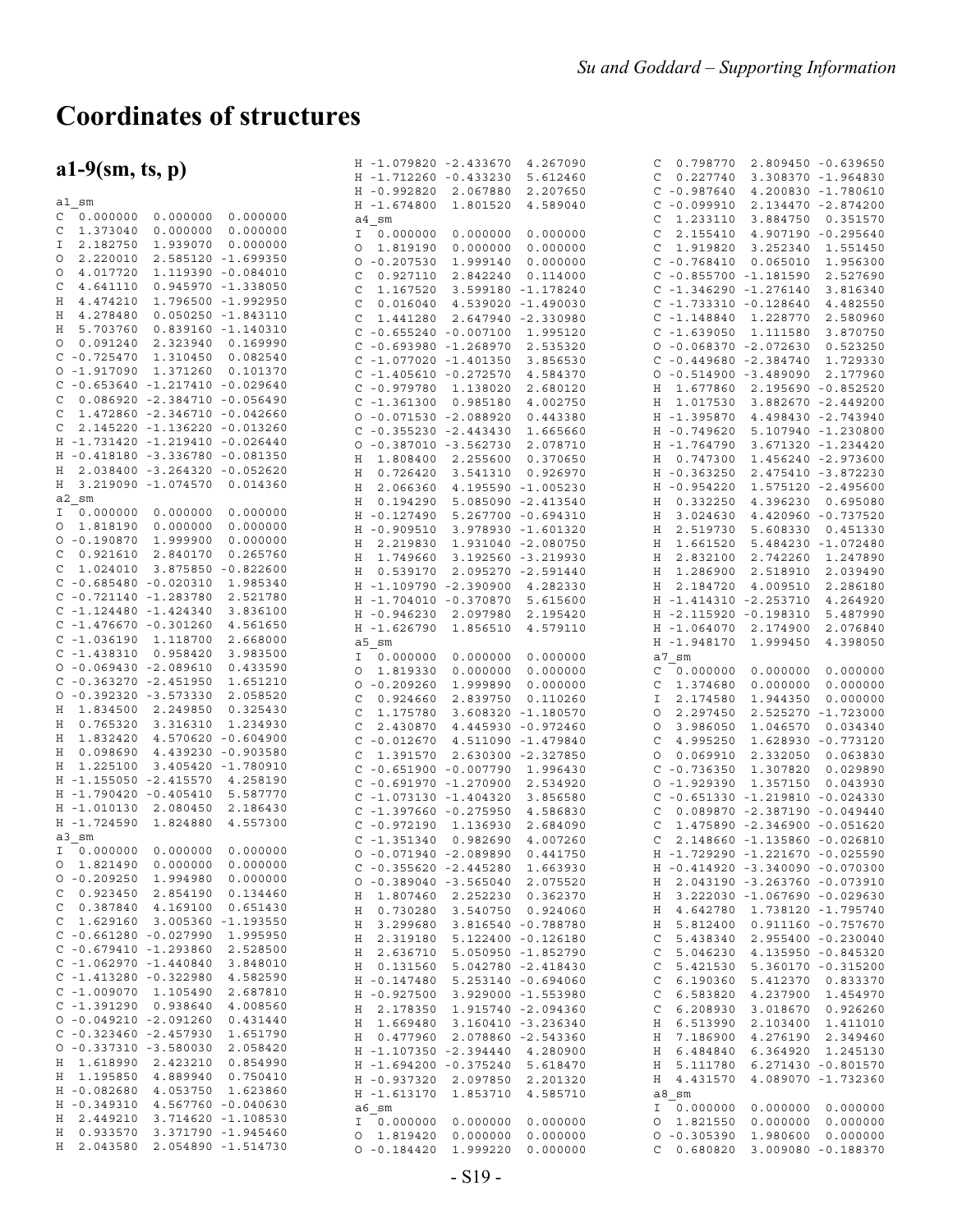| 1.666990 3.026150 0.965570<br>C                                          | 0.760290  0.743010  2.800340<br>C                                    | H -0.722320 5.909460 -2.150310                                 |
|--------------------------------------------------------------------------|----------------------------------------------------------------------|----------------------------------------------------------------|
| $C - 0.150260$ 4.277920 -0.208550                                        | H 1.625860<br>1.165080<br>2.317620                                   | 0.475520<br>4.790940 -2.779730<br>Н                            |
| 1.389410 2.816600 -1.517630<br>C                                         | H 1.300560<br>1.288130<br>4.788150                                   | 0.449200<br>4.153410  0.947180<br>Η                            |
| $C - 0.692460 - 0.025170$<br>1.987410                                    | H -0.678470<br>0.249030<br>5.813120                                  | 5.737570 0.206680<br>Η<br>0.242610                             |
| $C - 0.713700 - 1.291130$<br>2.520160                                    | H -2.347630 -0.938550<br>4.396030                                    | 1.486380<br>4.645660 -0.390140<br>Η                            |
| $C - 1.125460 - 1.439430$<br>3.831230                                    | a2 ts                                                                | H -1.520480<br>4.175020 -0.553900                              |
| $C - 1.501030 - 0.324110$<br>4.556450                                    | 0.000000<br>0.000000<br>0.000000<br>C                                | 0.769670<br>2.508990 -1.602600<br>Н                            |
| $C - 1.065340 1.106430$<br>2.669690                                      | 0.000000<br>1.370350<br>0.000000<br>C                                | 2.253400 -1.976970<br>H -0.949270                              |
| $C - 1.475550 0.937000$<br>3.981500                                      | I<br>2.286350<br>1.875970<br>0.000000                                | H -0.654970<br>0.224040 5.818870                               |
| $0 - 0.022330 - 2.089550$<br>0.443600                                    | 3.683980<br>1.388150 -1.042090<br>$\circ$                            | H -2.309100 -0.990650<br>4.406880                              |
| $C - 0.326430 - 2.454830$<br>1.656610                                    | 2.935060<br>1.415910<br>1.846800<br>$\circ$                          | 1.301330<br>1.298620 4.786510<br>Η                             |
| $0 - 0.342220 - 3.575830$<br>2.066770                                    | 3.344630<br>2.504480<br>2.657080<br>C                                | 1.617190<br>2.314730<br>Η<br>1.185410                          |
| 0.837860<br>H 2.375470 3.841450                                          | 0.039670<br>2.319040 -0.159300<br>$\circ$                            | a5 ts                                                          |
| H 2.221120<br>2.093820<br>1.009630                                       | $C - 0.751930$<br>1.309900 -0.073590                                 | I 0.000000<br>0.000000<br>0.000000                             |
| H 1.150150<br>3.179040<br>1.910230                                       | $0 - 1.951980$<br>1.313060 -0.054470                                 | 1.812590<br>0.000000<br>0.000000<br>O                          |
| H 0.490070<br>5.144700 -0.355960                                         | $C - 0.632790 - 1.230120$<br>0.006160                                | $0 - 0.424060$<br>1.959500<br>0.000000                         |
| $H - 0.683430$<br>4.398880<br>0.730540                                   | 0.121990 -2.388720<br>C<br>0.005800                                  | $C - 0.311640$<br>2.631860 -1.241180                           |
| H -0.878300<br>4.238170 -1.013330                                        | 1.508450 -2.338630 -0.016410<br>C                                    | $C - 0.577160$ 4.114030 -1.005590                              |
| H 2.044090<br>3.660290 -1.721570                                         | 2.164370 -1.120760 -0.024170<br>C                                    | $C - 0.203970$<br>0.097760<br>2.075690                         |
| H 0.660130<br>2.753140 -2.322490                                         | H -1.710350 -1.244850 -0.001120                                      | $0 - 1.832100 - 1.310570$<br>0.481150                          |
| H 1.996410<br>1.915610 -1.505480                                         | H -0.373200 -3.346470<br>0.007990                                    | $C - 2.233420 - 1.306750$<br>1.700310                          |
| H -1.143150 -2.432100<br>4.250620                                        | H 2.083740 -3.249850 -0.033470                                       | $C - 1.302880 - 0.526990$<br>2.604160                          |
| H -1.822030 -0.435780<br>5.579510                                        | 3.237570 -1.041350 -0.067970<br>Η                                    | $0 - 3.207050 - 1.835780$<br>2.162450                          |
| 2.067710<br>2.188230<br>H -1.043090                                      | 3.951710<br>3.209870<br>2.085220<br>Η                                | $C - 1.470030 - 0.457640$<br>3.975650                          |
| H -1.778270<br>1.798430                                                  | 4.001660<br>2.056720<br>3.398520<br>Η                                | $C - 0.539750$<br>0.215480<br>4.746190                         |
| 4.554470                                                                 | 2.173300                                                             |                                                                |
| a9 sm<br>I 0.000000                                                      | 3.191180<br>C<br>3.310310                                            | 0.571490<br>0.812210<br>4.167500<br>C                          |
| 0.000000<br>0.000000                                                     | 1.511530<br>3.642880<br>Η<br>2.573040                                | 0.760190<br>0.757930<br>2.798230<br>C                          |
| 0 1.821120<br>0.000000<br>0.000000                                       | 1.593190<br>2.477370<br>Η<br>3.887180                                | $C - 1.978400$<br>4.302780 -0.440700                           |
| $0 - 0.309350$<br>1.979870<br>0.000000                                   | 2.516040<br>3.979630<br>Η<br>3.975850                                | $C - 0.461330$<br>4.808770 -2.357170                           |
| 0.657060<br>3.007130 -0.268630<br>C                                      | a3 ts                                                                | 0.459610<br>4.675260 -0.041950<br>C                            |
| 1.344050<br>2.754770 -1.600010<br>C                                      | 0.000000<br>0.000000<br>0.000000<br>C                                | 0.692000<br>H<br>2.504080 -1.651630                            |
| 1.673620<br>3.077830<br>C<br>0.857030                                    | 1.370440<br>0.000000<br>0.000000<br>C                                | $H - 1.041040$<br>2.238290 -1.953020                           |
| 4.285560 -0.293280<br>$C - 0.178000$                                     | 2.289620<br>1.875440<br>0.000000<br>I                                | 4.179060 0.922190<br>0.401740<br>Н                             |
| $C - 1.257490$ 4.341580 -1.355070                                        | 3.685510<br>1.390350 -1.046040<br>$\circ$                            | 1.297650<br>1.317760<br>4.782910<br>Η                          |
| $C - 0.672880 - 0.013110$<br>1.993810                                    | 2.949580<br>1.416240<br>1.836370<br>$\circ$                          | H -0.670780<br>0.265760<br>5.815260                            |
| $C - 0.701830 - 1.278070$<br>2.529030                                    | 3.345600<br>2.512710 2.660050<br>C                                   | H -2.327510 -0.948480<br>4.405970                              |
| $C - 1.095040 - 1.418810$<br>3.846660                                    | 0.036040<br>2.318700 -0.164990<br>$\circ$                            | 0.292890<br>5.739250<br>0.111540<br>Η                          |
| $C - 1.443470 - 0.297440$<br>4.575940                                    | $C - 0.753690$<br>1.309490 -0.074820                                 | 1.468450<br>4.547250 -0.430990<br>Н                            |
| $C - 1.017520$ 1.124810<br>2.680550                                      | 1.309680 -0.052660<br>$0 - 1.954050$                                 | 1.622380<br>1.184080 2.312870<br>Н                             |
| $C - 1.408270$ 0.962530<br>3.999180                                      | $C - 0.632610 - 1.230330$<br>0.006610                                | H -2.088030<br>3.787350 0.508780                               |
| $0 - 0.033440 - 2.088120$<br>0.449200                                    | 0.121840 -2.389010<br>0.006070<br>C                                  | H -2.733300<br>3.918130 -1.124560                              |
| $C - 0.334470 - 2.447730$<br>1.664770                                    | 1.508300 -2.339000 -0.016170<br>C                                    | H -2.181070<br>5.359650 -0.281540                              |
| $0 - 0.359860 - 3.567760$<br>2.077020                                    | 2.164100 -1.121100 -0.023680<br>C                                    | 4.423740 -3.067250<br>H -1.191200                              |
| H 1.952870<br>3.612080 -1.877290                                         | H -1.710210 -1.244730 -0.000770                                      | $H - 0.640600$<br>5.875510 -2.244690                           |
| 0.612180<br>2.592560 -2.387080<br>Н                                      | H -0.373510 -3.346700<br>0.007940                                    | 0.530960<br>4.682870 -2.786860<br>Η                            |
| H 1.994980<br>1.887440 -1.533910                                         | 2.083600 -3.250230 -0.033340<br>Η                                    | a6 ts                                                          |
| H<br>2.383610<br>3.880600<br>0.671210                                    | 3.237380 -1.041990 -0.067300<br>Η                                    | 0.000000<br>0.000000<br>I.<br>0.000000                         |
| H 2.222990<br>2.144690<br>0.933040                                       | 3.224090<br>Η<br>3.925880<br>2.065280                                | 0.000000<br>0.000000<br>O<br>1.810830                          |
| H 1.181370<br>3.279890<br>1.805780                                       | 4.247000<br>1.908090<br>3.708250<br>C                                | $0 - 0.414830$<br>1.946820<br>0.000000                         |
| H  0.510310  5.122920  - 0.411370                                        | C 2.131320 3.198760 3.241030                                         | H -0.530290 1.901320 -2.071910                                 |
| H -0.632240 4.394300 0.690910                                            | H 5.097660 1.423290 3.241160                                         | $C - 0.716640 2.593300 - 1.240790$                             |
| H -0.841530 4.351980 -2.359240                                           | H 4.606450 2.679130 4.385360                                         | $C$ 0.265340 3.752310 -1.380160                                |
| H -1.853330 5.243820 -1.242340                                           | 1.166900 4.283140<br>H 3.698760                                      | $C - 2.200130 2.943630 - 1.252550$                             |
| H -1.921850 3.486720 -1.270950                                           | H 1.482580<br>3.599440 2.463860                                      | $C - 0.179060 0.075150 2.080770$                               |
| H -1.118390 -2.410400 4.268240                                           | H 2.426810<br>4.024880<br>3.882670                                   | $0 - 1.831420 - 1.314940 0.495480$                             |
| H -1.748930 -0.403280 5.604320                                           | H 1.551450<br>2.490970 3.827400                                      | $C - 2.196530 - 1.351930 1.725410$                             |
| H -0.986510 2.085300<br>2.198120                                         | a4 ts                                                                | $C - 1.260640 - 0.570530$ 2.620980                             |
| H -1.687440 1.829050<br>4.576340                                         | I 0.000000                                                           | $0 - 3.142840 - 1.917510 2.201390$                             |
| al ts                                                                    | 0 1.813020                                                           | $C - 1.403650 - 0.525510 - 3.996170$                           |
| I 0.000000 0.000000 0.000000                                             | $0 - 0.419970$ 1.962100 0.000000                                     | $C - 0.469680 0.148760 4.761010$                               |
| 0 1.813370 0.000000 0.000000                                             | $C - 0.250090$<br>2.639660 -1.232720                                 | 0.623350  0.767510  4.171500<br>C                              |
| $0 - 0.399370$ 1.972210 0.000000                                         | $C - 0.520230$ 4.109900 -0.982320                                    | 0.790000 0.733720 2.798650<br>C                                |
| H -0.339120 3.702250 -0.992740                                           | $C - 0.503050$<br>4.856560 -2.306220                                 | H 1.641950 1.174430 2.308770                                   |
| $C - 0.119210$ 2.659770 -1.199250                                        | C 0.472300 4.693720 0.006130                                         | H 1.354350 1.273090 4.781210                                   |
| H 0.929450 2.572480 -1.478870                                            | $C - 0.203390$<br>0.089430 2.076090                                  | H -0.582260 0.180940 5.832870                                  |
| H -0.753900 2.326970 -2.020340                                           | $C - 1.295970 - 0.546610$<br>2.604100                                | H -2.245510 -1.036950 4.433340                                 |
| $C - 0.209400 0.095460$<br>2.073920                                      | $C - 1.457320 - 0.489710$ 3.976860                                   | H  0.198090  4.332930 -0.460010                                |
| $0 - 1.859470 - 1.271810$<br>0.466960                                    | $C - 0.528480 0.183680$<br>4.748840                                  | 1.686510 3.233300 -1.518620<br>C                               |
| $C - 2.257130 - 1.279130$ 1.687630                                       | $C = 0.759200$<br>0.750630 2.799860                                  | $C - 0.088120$ 4.651630 -2.555490                              |
| $C - 1.316840 - 0.518580$<br>2.597400                                    | $C$ 0.575920 0.793050<br>4.170200                                    | H -2.390930 3.435610 -2.206460                                 |
| $0 - 3.233930 - 1.804920$                                                |                                                                      |                                                                |
| 2.146310                                                                 |                                                                      |                                                                |
|                                                                          | $0 - 1.829530 - 1.317310$ 0.477470                                   | $C - 3.051530$ 1.685440 -1.208790                              |
| $C - 1.484130 - 0.455390$<br>3.969050                                    | $C - 2.224280 - 1.327170$<br>1.698610                                | $C - 2.573770$ 3.894100 -0.127070                              |
| $C - 0.546980 0.203140$<br>4.743920<br>$C$ 0.570680 0.792080<br>4.169470 | $0 - 3.190530 - 1.868830 2.161900$<br>H -1.241190 4.463050 -3.001730 | H 1.961570 2.564010 -0.709400<br>H 1.808810 2.689870 -2.455840 |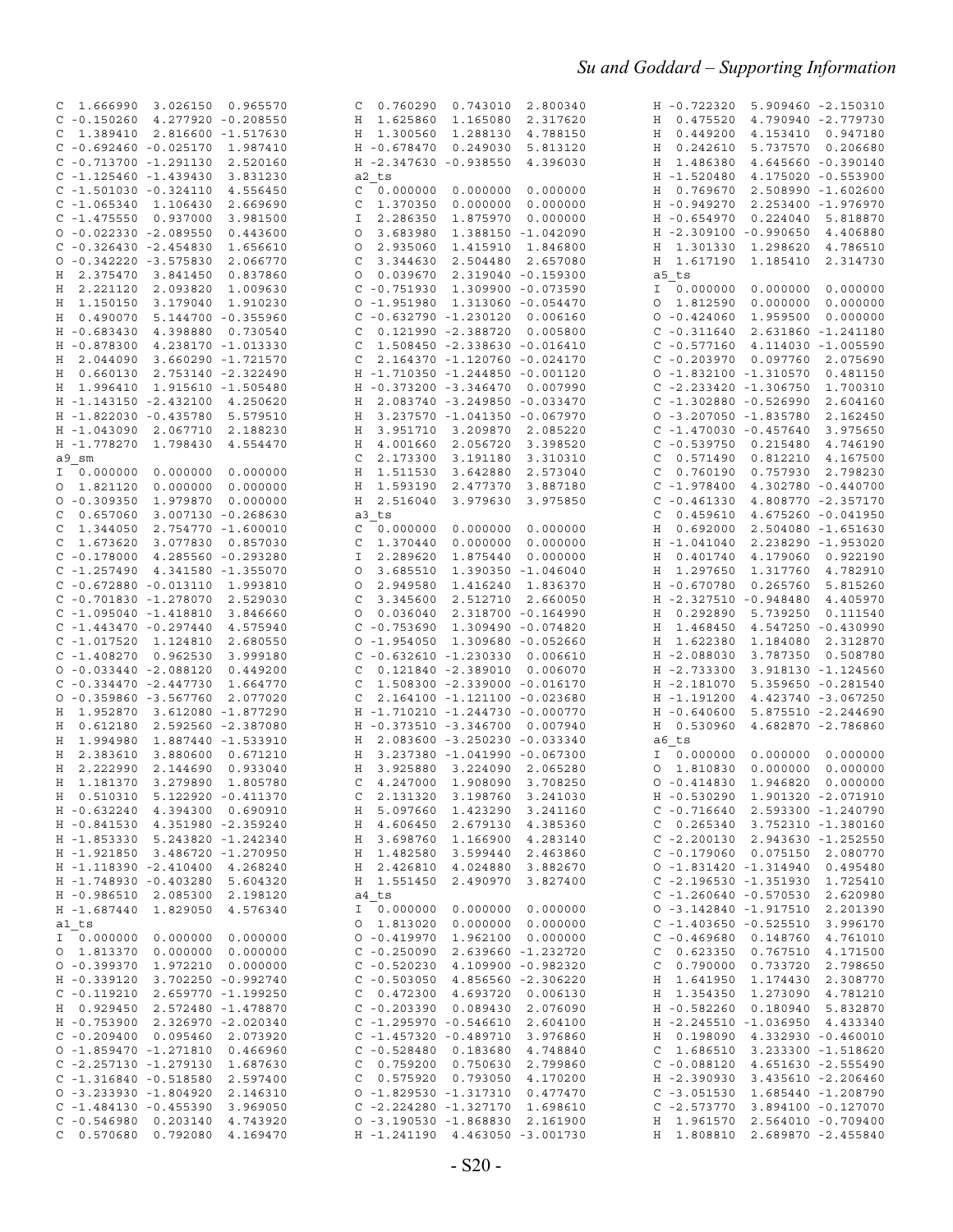| 2.394250<br>4.058480 -1.526500<br>H.      | 2.294900 1.872790 0.000000<br>I                                    | H 1.661030 -1.112520 4.743730                 |
|-------------------------------------------|--------------------------------------------------------------------|-----------------------------------------------|
| $H - 0.136630$<br>4.082920 -3.483850      | 3.678520<br>1.393880 -1.067890<br>O                                | a3 p                                          |
| H 0.676460<br>5.413870 -2.681600          | 2.952340<br>1.364930<br>1.821330<br>0                              | I 0.000000 0.000000<br>0.000000               |
| H -1.038840<br>5.159480 -2.421950         | 3.520070<br>2.363460 2.680470<br>C                                 | 1.825990<br>0.000000<br>0.000000<br>$\circ$   |
| H -2.958600<br>1.166210 -0.258320         | 0.028550<br>2.319160 -0.160360<br>O                                | $0 - 0.235510$<br>1.977280<br>0.000000        |
| H -2.784630<br>0.987350 -2.001520         | $C - 0.756840$<br>1.309200 -0.069890                               | 0.946590<br>2.742530<br>0.224220<br>C         |
| H -4.102720<br>1.930320 -1.334900         | $0 - 1.957830 1.302520 - 0.042810$                                 | 0.967320<br>3.197840<br>1.664800<br>C         |
| $H - 2.334010$<br>3.453600 0.837310       | $C - 0.632080 - 1.230890$<br>0.007440                              | 0.902830 3.873470 -0.776480<br>C              |
| 4.845030 -0.202360<br>$H - 2.052350$      | 0.121910 -2.389720<br>C<br>0.006410                                | $C - 0.143220 - 0.456410$<br>2.033950         |
| H -3.640890<br>4.100910 -0.145940         | 1.508380 -2.339670 -0.017220<br>C                                  | $C - 1.408660 - 0.377390$<br>2.554020         |
| a7 ts                                     | 2.163600 -1.121660 -0.025080<br>C                                  | $C - 1.561370 - 0.650960$<br>3.900130         |
| $C = 0.000000$<br>0.000000<br>0.000000    | H -1.709630 -1.244680<br>0.001880                                  | $C - 0.452660 - 0.988210$<br>4.656530         |
| 1.370550<br>0.000000<br>0.000000<br>C     | H -0.373450 -3.347430<br>0.009220                                  | 0.987310 -0.785080<br>2.740340<br>C           |
| I 2.301800<br>1.869300<br>0.000000        | H 2.083830 -3.250890 -0.035270                                     | $0.811610 - 1.054060$<br>4.087090<br>C        |
| 3.732240<br>1.359380 -0.996910<br>$\circ$ | H 3.236760 -1.042750 -0.069300                                     | $0 - 2.171580 0.200090$<br>0.433840           |
| 2.963770<br>1.380240 1.844570<br>0        | 4.758790 2.959660<br>C<br>2.038890                                 | $C - 2.553710 0.003600$<br>1.647820           |
| 4.147450<br>2.059330 2.222010<br>C        | 2.490280<br>3.433330<br>C<br>2.994960                              | $0 - 3.669010$<br>0.075650<br>2.081550        |
| 0.028510 2.317880 -0.154540<br>O          | 3.912510<br>1.559060<br>3.918420<br>C                              | 1.818600<br>2.109330<br>0.032150<br>Η         |
| $C - 0.756990$<br>1.310030 -0.067790      | 2.767780<br>0.877120<br>C<br>4.640060                              | 1.845620<br>1.853280<br>3.810660<br>Η         |
| $0 - 1.958380 1.300530 - 0.044440$        | 4.515270<br>3.537970<br>Η<br>1.147710                              | 0.999560<br>2.348820<br>2.342030<br>H         |
| $C - 0.632730 - 1.230150 0.004090$        | 5.450820<br>2.174630<br>Η<br>1.749400                              | 0.078850<br>3.782240<br>1.888830<br>Η         |
| $0.120030 - 2.389320 - 0.002680$<br>C     | 5.257570<br>3.633700<br>Η<br>2.730140                              | 1.776340<br>4.509370 -0.654990<br>Η           |
| 1.506800 -2.340440 -0.026830<br>C         | 1.560130<br>2.990640<br>3.336160<br>Н                              | 0.010920<br>4.476020 -0.628310<br>H           |
| 2.161960 -1.123340 -0.027280<br>C         | 2.271740<br>4.044890<br>2.120470<br>Η                              | H 0.893580 3.487380 -1.790990                 |
| H -1.710220 -1.242230 0.000430            | 3.767060                                                           | H -2.550730 -0.588960                         |
| H -0.376260 -3.346320 -0.002700           | Η<br>2.861250<br>4.102380<br>4.636370<br>0.813600<br>Η<br>3.595350 | 4.323320<br>H -0.570950 -1.201990<br>5.706800 |
|                                           | Η                                                                  | H 1.947970 -0.809870<br>2.249790              |
| 2.081390 -3.251940 -0.048900<br>H         | 4.435680<br>2.237030<br>4.593140                                   | 4.692200                                      |
| 3.235280 -1.044580 -0.070240<br>Н         | Η<br>3.151280<br>0.261580<br>5.449400                              | H 1.664210 -1.316340                          |
| 4.990120 1.708760 1.628120<br>H           | Η<br>2.075270<br>1.591740<br>5.077310                              | a4 p                                          |
| 4.304030 1.751650<br>3.254240<br>Н        | H 2.213220<br>0.235270<br>3.962590                                 | 0.000000<br>I 0.000000 0.000000               |
| 4.009480<br>3.547140<br>2.105840<br>C     | a1 p                                                               | 0.000000<br>0.000000<br>1.826760<br>$\circ$   |
| C<br>4.917240<br>4.287490<br>1.363620     | $C = 0.000000$<br>0.000000<br>0.000000                             | $0 - 0.233820$<br>1.989100<br>0.000000        |
| C<br>4.768410<br>5.658270<br>1.241770     | C<br>1.370690<br>0.000000<br>0.000000                              | 0.955380<br>2.735480 -0.154230<br>C           |
| 3.706050<br>6.295130<br>C<br>1.854590     | 2.244000<br>1.896680<br>0.000000<br>Ι                              | 1.024280 3.377140 -1.525960<br>C              |
| 2.792300<br>5.562010<br>C<br>2.594410     | 3.931180<br>1.261910<br>0.282160<br>O                              | $C - 0.108950$ 4.367820 -1.727160             |
| 2.945000<br>C<br>4.196600<br>2.722880     | 2.426660<br>1.894040<br>1.904660<br>O                              | 1.052150 2.325540 -2.623200<br>C              |
| 2.232150<br>3.294250<br>Η<br>3.621870     | 2.860340<br>1.978030<br>C<br>2.821960                              | $C - 0.145540 - 0.340120$ 2.052200            |
| 1.960820<br>6.056520<br>3.070200<br>Н     | 3.798380<br>H<br>1.711530<br>2.323120                              | $C - 1.412630 - 0.229250$<br>2.563200         |
| 3.584850<br>7.361600<br>1.753700<br>Н     | H<br>2.484880<br>1.106260<br>3.352100                              | $C - 1.568700 - 0.418380$<br>3.923090         |
| 5.476690<br>6.225260<br>Н<br>0.659630     | 3.044350<br>2.798720<br>Η<br>3.508660                              | $C - 0.461510 - 0.706790$<br>4.701910         |
| Н<br>5.735850<br>3.786820<br>0.869540     | 0.069420<br>2.324970 -0.050900<br>0                                | $0.983460 - 0.620620$<br>2.780730<br>C        |
| a8 ts                                     | $C - 0.734700$<br>1.317730 -0.024690                               | $0.804300 - 0.804690$<br>4.141330<br>C        |
| 0.000000<br>0.000000<br>0.000000<br>C     | $0 - 1.932680$<br>1.343090 -0.036920                               | $0 - 2.166420 0.230280$<br>0.410790           |
| 1.370200<br>0.000000<br>0.000000<br>C     | $C - 0.635650 - 1.226720$<br>0.030520                              | $C - 2.554200$<br>0.099590<br>1.633210        |
| 2.294370<br>1.873180<br>0.000000<br>I     | $C$ 0.121160 -2.385110<br>0.061260                                 | $0 - 3.671990$<br>2.054930<br>0.194300        |
| 3.676280<br>1.397510 -1.071480<br>0       | C<br>1.508200 -2.336440<br>0.065030                                | H 1.826740<br>2.091780<br>0.011930            |
| 2.972990<br>1.364130<br>1.815560<br>O     | $\mathsf{C}$<br>2.165960 -1.118320<br>0.032390                     | H 0.931290<br>3.481650<br>0.639090            |
| C<br>3.487750<br>2.381920<br>2.686210     | H -1.713380 -1.242220<br>0.034030                                  | H 1.972590<br>3.918510 -1.548730              |
| 0.027780<br>2.319550 -0.152830<br>$\circ$ | H -0.374010 -3.342660 0.085880                                     | H -0.054580 4.831040 -2.709510                |
| $C - 0.757350$ 1.309150 -0.062870         | H 2.081180 -3.248950 0.093430                                      | H -0.077770 5.160280 -0.982190                |
| $0 - 1.958180 1.302520 - 0.030640$        | H 3.240520 -1.023510 0.043640                                      | H -1.070240 3.866980 -1.639470                |
| $C - 0.632030 - 1.230950 0.004850$        | a2 p                                                               | H 1.826550 1.582210 -2.443980                 |
| $C$ 0.121980 -2.389690 0.000760           | I 0.000000 0.000000 0.000000                                       | H 1.239970 2.780920 -3.591970                 |
| $C$ 1.508480 -2.339460 -0.022340          | $0$ 1.824010 0.000000 0.000000                                     | H 0.089670 1.819350 -2.695700                 |
| $C$ 2.163690 -1.121480 -0.027500          | $0 - 0.242650$ 1.974380 0.000000                                   | H -2.558980 -0.330070 4.339320                |
| H -1.709650 -1.244680 0.000180            | $C = 0.907870$<br>2.718820 0.364310                                | H -0.582350 -0.854800 5.763110                |
| H -0.373410 -3.347400 0.001390            | $C$ 0.760380 4.070490 -0.283500                                    | H 1.945680 -0.674550 2.296060                 |
| H 2.083990 -3.250560 -0.041970            | $C - 0.149550 - 0.389660 2.046920$                                 | H 1.655940 -1.025390 4.764030                 |
| H 3.236870 -1.042580 -0.071040            | $C - 1.418460 - 0.307600 2.559180$                                 | a5 p                                          |
| C 2.367980 3.317310 3.101590              | $C - 1.571630 - 0.530600$ 3.914320                                 | I 0.000000 0.000000 0.000000                  |
| C 4.630120 3.126560 2.020620              | $C - 0.460620 - 0.820920$ 4.687220                                 | $0$ 1.826960 0.000000 0.000000                |
| C 3.986980 1.573220 3.868280              | $C$ 0.983380 -0.670270 2.769700                                    | $0 - 0.232890 1.990660 0.000000$              |
| H 1.548050 2.753230 3.536370              | $C$ 0.806770 -0.888800 4.125590                                    | $C$ 0.955350 2.732270 -0.156980               |
| H 1.979160<br>3.882240 2.255160           | $0 - 2.182040 0.176480$<br>0.415980                                | $C$ 1.036070 3.388760 -1.528060               |
| H 2.722490 4.037380 3.834320              | $C - 2.566580 0.020420 1.634430$                                   | $C$ 2.355760 4.146620 -1.588480               |
| H 4.285450<br>3.743680<br>1.190650        | $0 - 3.684170$<br>0.091300 2.062830                                | $C - 0.131870$ 4.348340 -1.706210             |
| H 5.367820 2.426760 1.639450              | H 1.812830 2.207910 0.030750                                       | $C$ 1.004410 2.319050 -2.612390               |
| H 5.111350<br>3.793530<br>2.730710        | H  0.946960<br>2.796280 1.450730                                   | $C - 0.144950 - 0.339710$ 2.052410            |
| H 3.172590 0.998150 4.297280              | H 1.601330 4.700190 -0.002680                                      | $C - 1.412090 - 0.229410 2.563410$            |
| H 4.763840<br>0.885710<br>3.549110        | H -0.156970 4.552700 0.038580                                      | $C - 1.567930 - 0.419070$ 3.923250            |
| H 4.391230<br>2.235110<br>4.630540        | H 0.740210 3.975780 -1.364630                                      | $C - 0.460600 - 0.707430$ 4.701930            |
| a9 ts                                     | H -2.563410 -0.467250 4.331720                                     | $C$ 0.984190 -0.620380<br>2.780740            |
| $C$ 0.000000 0.000000 0.000000            | H - 0.580040 - 0.995370 5.744660                                   | $C$ 0.805200 -0.804860 4.141270               |
| $C$ 1.370100 0.000000 0.000000            | H 1.945940 -0.700310 2.282990                                      | $0 - 2.166650 0.230120$<br>0.411150           |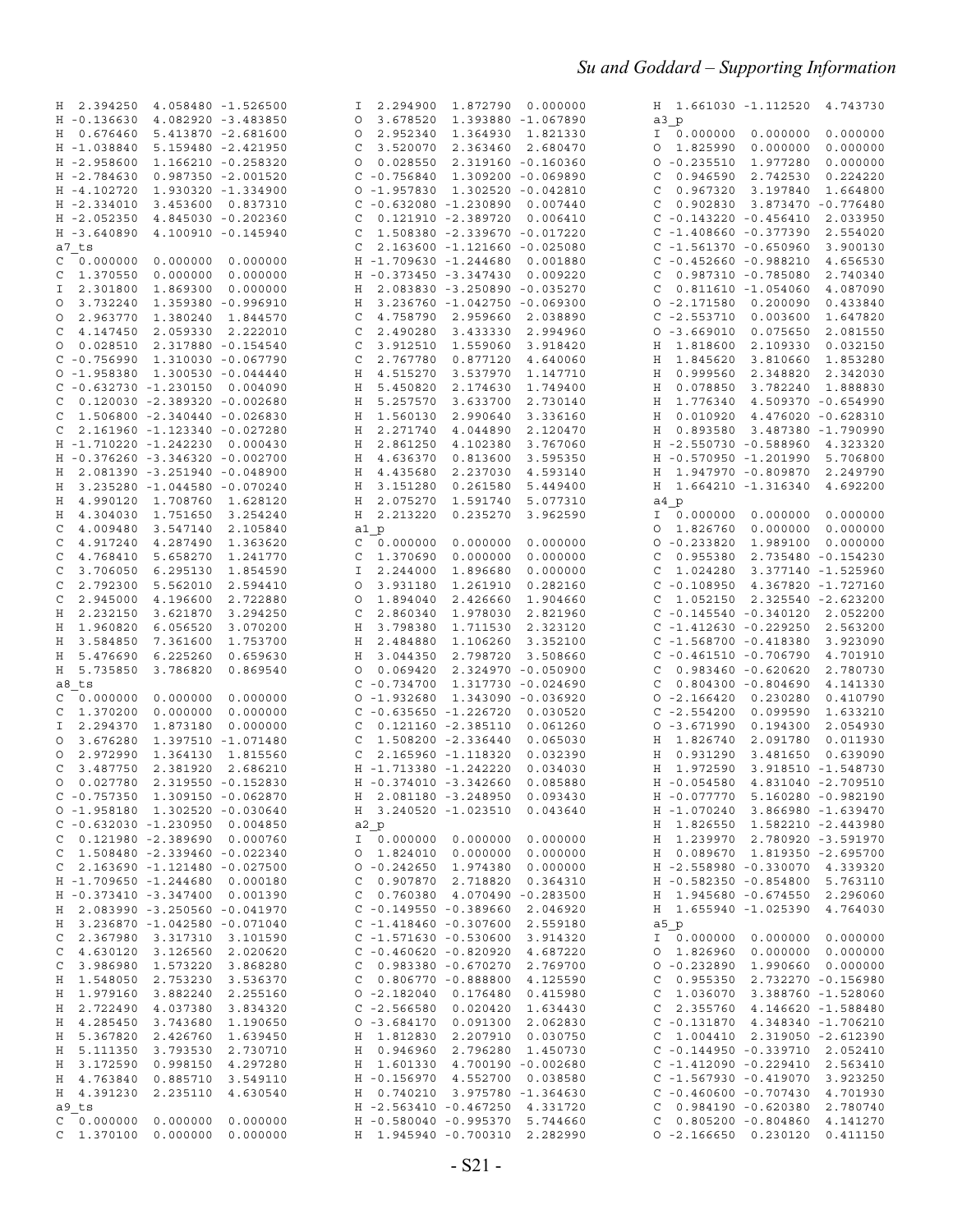|   | $C - 2.554080$ | 0.099110                  | 1.633670           | Η             | 3.789890                  | 1.780680              | 2.439890           |
|---|----------------|---------------------------|--------------------|---------------|---------------------------|-----------------------|--------------------|
|   |                |                           |                    |               |                           |                       |                    |
|   | $0 - 3.671780$ | 0.193340                  | 2.055770           | Η             | 2.718460                  | 2.438760              | 3.686720           |
| Η | 1.827390       | 2.086110                  | 0.001820           | C             | 3.658700                  | 3.914370              | 2.429610           |
| Η | 0.940460       | 3.477880                  | 0.638280           | C             | 4.897780                  | 4.042150              | 1.819180           |
| Η | 3.204780       |                           | 3.471660 -1.496310 | C             | 5.437000                  | 5.296660              | 1.589750           |
|   |                |                           |                    |               |                           |                       |                    |
| Η | 2.423350       |                           | 4.885260 -0.791210 | C             | 4.737780                  | 6.428680              | 1.962740           |
| Η | 2.448790       |                           | 4.674860 -2.534830 | C             | 3.495130                  | 6.308140              | 2.564020           |
|   | H -0.109260    |                           | 4.805020 -2.693760 | C             | 2.959260                  | 5.057790              | 2.796690           |
|   | H -0.095200    |                           | 5.147730 -0.967910 | Η             | 1.988360                  | 4.961100              | 3.257880           |
|   |                |                           |                    |               |                           |                       |                    |
|   | H -1.079310    |                           | 3.828570 -1.590180 | Η             | 2.946750                  | 7.190610              | 2.852580           |
| Η | 1.779370       |                           | 1.571060 -2.451720 | Η             | 5.156860                  | 7.406100              | 1.783460           |
| Η | 1.164420       |                           | 2.763610 -3.592010 | Η             | 6.401170                  | 5.387740              | 1.115510           |
| Η | 0.034930       |                           | 1.823790 -2.645040 | Η             | 5.424900                  | 3.153520              | 1.507780           |
|   |                | H -2.558230 -0.331320     |                    |               |                           |                       |                    |
|   |                |                           | 4.339550           |               | a8 p                      |                       |                    |
|   | H -0.581350    | $-0.855910$               | 5.763070           | I             | 0.000000                  | 0.000000              | 0.000000           |
| Η | 1.946340       | $-0.674260$               | 2.295980           | O             | 1.827000                  | 0.000000              | 0.000000           |
| Η |                | 1.656940 -1.025650        | 4.763800           | O             | $-0.415650$               | 1.931760              | 0.000000           |
|   | a6 p           |                           |                    | C             | 0.599140                  | 2.961670              | $-0.020120$        |
| Ι | 0.000000       | 0.000000                  |                    | C             | 1.426120                  | 2.883900              | $-1.289110$        |
|   |                |                           | 0.000000           |               |                           |                       |                    |
| O | 1.826870       | 0.000000                  | 0.000000           | C             | 1.453000                  | 2.900330              | 1.230760           |
| O | $-0.244020$    | 1.981090                  | 0.000000           | C             | $-0.279070$               | 4.200760              | $-0.020870$        |
| С | 0.923630       |                           | 2.753940 -0.242250 | C             | $-0.141480 - 0.403050$    |                       | 2.045750           |
| C | 0.878230       |                           | 3.272870 -1.677240 | C             | $-1.412620 - 0.368420$    |                       | 2.556870           |
|   | $-0.289480$    |                           | 4.214150 -1.918970 | C             | $-1.557820 - 0.600230$    |                       | 3.911700           |
| C |                |                           |                    |               |                           |                       |                    |
| C | 0.852040       |                           | 2.114790 -2.663670 | C             | $-0.438300 - 0.855210$    |                       | 4.684300           |
| C | 0.984320       | 3.806130                  | 0.864630           | C             |                           | $0.999270 - 0.653750$ | 2.767170           |
| C | 2.149870       | 4.758270                  | 0.643400           | C             |                           | $0.830270 - 0.883010$ | 4.121930           |
| C | 1.086730       | 3.144760                  | 2.228120           | 0             | $-2.201650$               | 0.063430              | 0.413140           |
|   | $C - 0.147770$ | $-0.392400$               | 2.042230           | C             | $-2.575240 - 0.093300$    |                       | 1.632270           |
|   |                |                           |                    |               |                           |                       |                    |
|   | $C - 1.415450$ | $-0.299250$               | 2.556270           |               | $0 - 3.693090 - 0.062670$ |                       | 2.067630           |
|   |                | $C - 1.572000 - 0.530710$ | 3.909760           | Η             | 2.072050                  | 3.755590              | $-1.357920$        |
|   |                | $C - 0.465160 - 0.843030$ | 4.679720           | Η             | 0.773750                  |                       | 2.878060 -2.159140 |
| C |                | $0.980430 - 0.697260$     | 2.762830           | Η             | 2.054110                  |                       | 1.998340 -1.295940 |
| C |                | $0.800800 - 0.924490$     | 4.116580           | Η             | 2.095200                  | 3.776420              | 1.277530           |
|   |                |                           |                    |               |                           |                       |                    |
|   | $0 - 2.171430$ | 0.224640                  | 0.419720           | Η             | 2.084170                  | 2.017590              | 1.226650           |
|   | $C - 2.558080$ | 0.056550                  | 1.636780           | Η             | 0.821540                  | 2.893570              | 2.115610           |
|   | $0 - 3.675490$ | 0.137970                  | 2.063680           | Η             | 0.352340                  |                       | 5.086390 -0.035810 |
| Η | 1.802460       |                           | 2.104460 -0.137180 |               | H -0.902220               | 4.224430              | 0.867180           |
| Η | 1.811000       |                           | 3.813620 -1.837600 | Η             | $-0.922390$               |                       | 4.209170 -0.894720 |
|   |                |                           |                    |               |                           |                       |                    |
|   | H -0.324940    |                           | 4.518660 -2.962480 | Η             | $-2.551730 - 0.573580$    |                       | 4.327780           |
| H | $-0.220530$    |                           | 5.116430 -1.316660 | Η             | $-0.551950$               | $-1.036320$           | 5.741210           |
| H | $-1.228680$    |                           | 3.720980 -1.678910 | Η             |                           | 1.961640 -0.658220    | 2.279340           |
| Η | 1.635010       |                           | 1.388830 -2.450530 | Η             |                           | 1.691270 -1.084430    | 4.738290           |
| Η | 0.997720       |                           | 2.472300 -3.679680 |               | a9 p                      |                       |                    |
| H | $-0.115170$    |                           | 1.612100 -2.647260 | Ι             | 0.000000                  | 0.000000              | 0.000000           |
|   |                |                           |                    |               |                           |                       |                    |
| Η | 0.055660       | 4.375200                  | 0.830990           | O             | 1.826200                  | 0.000000              | 0.000000           |
| Η | 3.092630       | 4.214950                  | 0.588430           | 0             | $-0.418170$               | 1.929390              | 0.000000           |
| Η | 2.221090       | 5.456820                  | 1.473540           | C             | 0.556900                  |                       | 2.953310 -0.289070 |
| Η | 2.043970       |                           | 5.342350 -0.266330 | $\mathcal{C}$ | 1.224270                  |                       | 2.712760 -1.630150 |
| Η | 1.991370       | 2.541490                  | 2.298510           | C             | 1.569430                  | 3.047150              | 0.835640           |
|   |                |                           |                    |               |                           |                       |                    |
| Η | 0.232890       | 2.504520                  | 2.424910           |               | $C - 0.333380$            |                       | 4.197760 -0.299490 |
| Η | 1.125640       | 3.895620                  | 3.013590           |               | $C - 1.420140$            | 4.223360              | $-1.354610$        |
| Н |                | $-2.562610 - 0.456200$    | 4.327900           |               | $C - 0.143460 - 0.347820$ |                       | 2.053550           |
| Η |                | $-0.586450 -1.023860$     | 5.735800           |               | $C - 1.415370 - 0.304930$ |                       | 2.562260           |
| Η |                | 1.942900 -0.735310        | 2.277120           |               | $C - 1.560150 - 0.497220$ |                       | 3.923210           |
|   |                | 1.652050 -1.165110        | 4.732420           |               | $C - 0.439520 - 0.721910$ |                       | 4.703700           |
| Η |                |                           |                    |               |                           |                       |                    |
|   | a7 p           |                           |                    | C             |                           | $0.998600 - 0.567350$ | 2.782590           |
| C | 0.000000       | 0.000000                  | 0.000000           | C             |                           | $0.829780 - 0.756720$ | 4.143630           |
| C | 1.370150       | 0.000000                  | 0.000000           |               | $0 - 2.202900$            | 0.072520              | 0.407530           |
| Ι | 2.248160       | 1.893040                  | 0.000000           |               | $C - 2.577920 - 0.057880$ |                       | 1.629800           |
| O | 3.936220       | 1.242450                  | 0.262440           |               | $0 - 3.696720 - 0.021050$ |                       | 2.061990           |
|   |                |                           |                    |               |                           |                       |                    |
| O | 1.881500       | 2.370590                  | 1.907700           | Η             | 1.795090                  | 3.592120              | $-1.917720$        |
| C | 3.064470       | 2.562210                  | 2.662270           | Η             | 0.483400                  |                       | 2.525710 -2.402730 |
| O | 0.068500       |                           | 2.324040 -0.020740 | Η             | 1.910650                  |                       | 1.872580 -1.575440 |
|   | $C - 0.734940$ |                           | 1.317340 -0.010240 | Η             | 2.218110                  | 3.905350              | 0.676230           |
|   | $0 - 1.933490$ |                           | 1.342270 -0.023110 | Η             | 2.185730                  | 2.154900              | 0.874910           |
|   |                | $-1.227230$               | 0.021970           | Η             |                           | 3.176760              |                    |
|   | $C - 0.634920$ |                           |                    |               | 1.058540                  |                       | 1.786390           |
| C |                | $0.122390 -2.385430$      | 0.044220           | Η             | 0.333580                  |                       | 5.052910 -0.415170 |
| C |                | 1.509350 -2.335870        | 0.049100           |               | H -0.782490               | 4.278180              | 0.688130           |
| C |                | 2.166340 -1.117290        | 0.024540           |               | H -1.012690               |                       | 4.245710 -2.362240 |
|   |                | H -1.712600 -1.243040     | 0.026080           |               | H -2.033660               |                       | 5.112310 -1.234130 |
|   |                | H -0.372210 -3.343410     | 0.061890           |               | H -2.066180               |                       | 3.355980 -1.261490 |
| Η |                | 2.083120 -3.248030        | 0.072200           |               | H -2.554290 -0.463670     |                       | 4.338190           |
|   |                |                           |                    |               |                           |                       |                    |
| Η |                | 3.240590 -1.019550        | 0.038240           |               | H -0.552940 -0.872320     |                       | 5.765430           |

H 1.961300 -0.578410 2.295500 H 1.691690 -0.932400 4.766540

#### $b1-9$ (sm, ts, p)

| b1<br>sm                          |                            |                            |
|-----------------------------------|----------------------------|----------------------------|
| 0.000000<br>С                     | 0.000000                   | 0.000000                   |
| C<br>1.380980                     | 0.000000                   | 0.000000                   |
| 2.084170<br>Ι                     | 2.026270                   | 0.000000                   |
| 1.795930<br>O                     | 2.709090                   | $-1.663430$                |
| O<br>3.972970                     | 1.502500                   | $-0.413900$                |
| C<br>4.392110                     | 1.437040                   | $-1.757690$                |
| 3.923190<br>Η                     | 0.609450                   | $-2.290920$                |
| 5.466950<br>Η                     | 1.282560                   | $-1.731670$                |
| 4.164720<br>Η                     | 2.352240                   | $-2.295180$                |
| 0.033520<br>0                     | 2.290490                   | 0.437510                   |
| $-0.756550$<br>С                  | 1.278650                   | 0.215140                   |
| O<br>$-1.948680$<br>$-0.681190$   | 1.309320<br>$-1.194840$    | 0.235780                   |
| C<br>C<br>0.039070                | $-2.368380$                | $-0.097580$<br>$-0.172840$ |
| C<br>1.417770                     | $-2.339130$                | $-0.113420$                |
| C<br>2.149900                     | -1.155590                  | $-0.020490$                |
| $-1.758240$<br>Η                  | $-1.167100$                | $-0.093370$                |
| $-0.470850$<br>Η                  | $-3.314990$                | $-0.250620$                |
| 1.968010<br>Н                     | $-3.267160$                | $-0.129630$                |
| 3.639100<br>С                     | -1.266320                  | 0.082560                   |
| 3.893510<br>Η                     | $-2.263560$                | 0.426250                   |
| 4.113320<br>Η                     | $-1.116850$                | $-0.882890$                |
| 4.068700<br>Η                     | $-0.539820$                | 0.758910                   |
| b2<br>sm                          |                            |                            |
| C<br>0.000000                     | 0.000000                   | 0.000000                   |
| C<br>1.381470                     | 0.000000                   | 0.000000                   |
| Ι<br>2.087060                     | 2.029290                   | 0.000000                   |
| 1.887300<br>0                     | 2.646860                   | $-1.702890$                |
| 0<br>4.006590                     | 1.534590                   | $-0.264580$                |
| C<br>4.568170                     | 1.482510                   | $-1.564930$                |
| C<br>5.171680                     | 2.805120                   | $-1.960350$                |
| C<br>2.148330                     | $-1.157130$                | $-0.029820$                |
| C<br>3.639200                     | $-1.269920$                | 0.019560                   |
| C<br>$-0.763280$                  | 1.281400                   | 0.166100                   |
| O<br>0.019810                     | 2.306590                   | 0.341530                   |
| O<br>$-1.955910$                  | 1.306230                   | 0.182860                   |
| C<br>-0.682230<br>C<br>0.035580   | $-1.195860$<br>$-2.371370$ | $-0.076990$<br>$-0.139920$ |
| C<br>1.414670                     | $-2.341280$                | $-0.101480$                |
| Η<br>3.818320                     | 1.185270                   | $-2.296860$                |
| 5.334240<br>Η                     | 0.709760                   | $-1.520070$                |
| 5.691000<br>Η                     | 2.710920                   | $-2.911900$                |
| 5.886520<br>Η                     | 3.135330                   | -1.211290                  |
| 4.394390<br>Η                     | 3.555030                   | $-2.071370$                |
| 3.907470<br>Η                     | $-2.274010$                | 0.330650                   |
| 4.070960<br>Η                     | $-1.101680$                | $-0.963270$                |
| 4.094190<br>Η                     | $-0.554450$                | 0.691150                   |
| 1.965440<br>Η                     | $-3.268840$                | $-0.122480$                |
| H                                 | $-0.475760 -3.318510$      | $-0.200020$                |
| Η<br>$-1.759180$                  | $-1.165220$                | $-0.071940$                |
| b3 sm                             |                            |                            |
| C<br>0.000000                     | 0.000000                   | 0.000000                   |
| С<br>1.381110                     | 0.000000                   | 0.000000                   |
| I<br>2.095200                     | 2.031960                   | 0.000000                   |
| О<br>2.073570                     | 2.559700                   | $-1.744340$                |
| О<br>4.049590                     | 1.573150                   | 0.043600                   |
| C<br>4.912250                     | 1.781190                   | $-1.073470$                |
| C<br>6.214280                     | 1.097320                   | $-0.720780$                |
| C<br>5.119470                     | 3.256950                   | $-1.338380$                |
| C<br>2.145760                     | $-1.158460$                | $-0.030150$                |
| C<br>3.635380<br>C<br>$-0.773710$ | $-1.253460$<br>1.284150    | $-0.055050$<br>0.061280    |
| $\circ$<br>$-0.001740$            | 2.326190                   | 0.138030                   |
| O<br>$-1.967320$                  | 1.297290                   | 0.070290                   |
| C<br>$-0.681040$                  | $-1.199800$                | $-0.030140$                |
| C<br>0.034600                     | $-2.376560$                | $-0.057610$                |
| C<br>1.414600                     | $-2.344440$                | $-0.054220$                |
| 4.470090<br>Η                     | 1.322900                   | $-1.959190$                |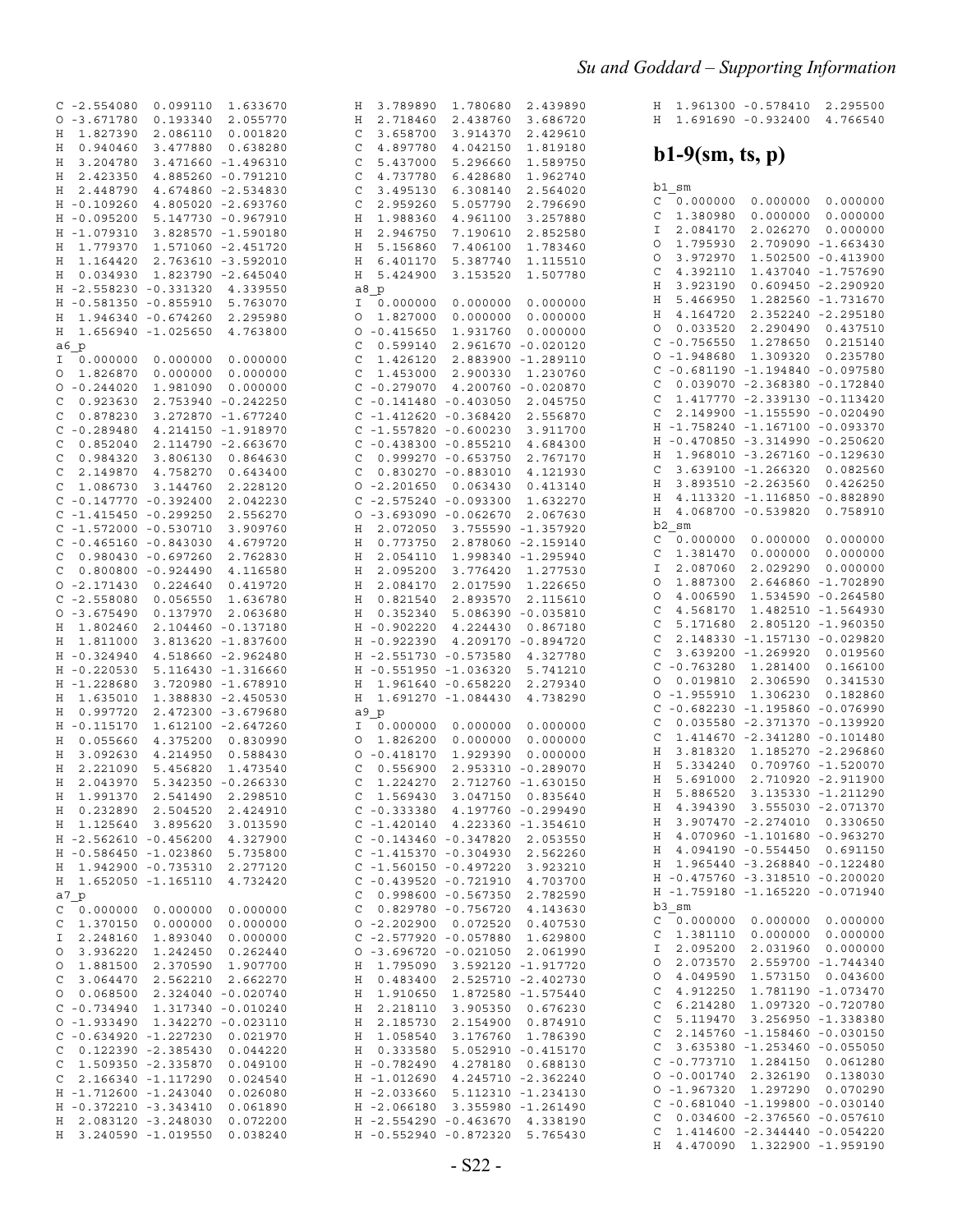| H 6.931990<br>1.225620 -1.527630       | 4.587550 4.131590 -0.107260<br>Η       | 5.558840<br>2.965240<br>2.475990<br>Η |
|----------------------------------------|----------------------------------------|---------------------------------------|
| H 6.078610<br>$0.035360 - 0.547670$    | 3.916330 -2.283140 0.249530<br>Η       | H 5.428970<br>5.236560<br>3.413120    |
| 6.627730<br>H<br>1.539610 0.181980     | 4.057100 -1.049180 -0.989760<br>Η      | H<br>4.747070<br>7.123530<br>1.981180 |
| 5.846770<br>3.395230 -2.135040<br>H    | 4.100400 -0.580430 0.687470<br>Η       | H 3.899220 -2.303220 -0.347310        |
| 5.499190<br>3.743880 - 0.442210<br>H   | 1.966580 -3.268440 -0.124650<br>Η      | 4.000250 -0.666900 -0.992800<br>Н     |
| H 4.193080<br>3.729030 -1.648740       | H -0.475280 -3.319780 -0.182530        | H 4.146260 -0.916130<br>0.723040      |
| 3.931250 -2.289890<br>Η<br>0.066210    | H -1.758410 -1.165820 -0.066500        | H -1.756910 -1.169230<br>0.048970     |
| H 4.026060 -0.901320 -1.005330         | b6 sm                                  | H -0.471670 -3.323430<br>0.120020     |
|                                        |                                        |                                       |
| H 4.098920 -0.655200<br>0.718790       | 0.000000<br>C<br>0.000000<br>0.000000  | 1.967250 -3.270090<br>0.000250<br>Η   |
| H 1.966630 -3.271040 -0.074350         | 1.379680<br>0.000000<br>0.000000<br>C  | b8 sm                                 |
| H -0.477480 -3.324920 -0.080130        | 2.122720<br>1.990060<br>0.000000<br>Ι  | 0.000000<br>0.000000<br>C<br>0.000000 |
| H -1.757960 -1.166860 -0.028200        | 2.689780<br>2.259510 -1.704860<br>O    | 1.380520<br>0.000000<br>0.000000<br>C |
| b4 sm                                  | 1.345870<br>O<br>3.855600<br>0.792520  | 2.113750<br>0.000000<br>1.995790<br>I |
| 0.000000<br>0.000000<br>0.000000<br>C  | 2.201420<br>C<br>4.434510<br>1.762800  | 2.714830<br>2.318520 -1.684790<br>O   |
| 1.381620<br>0.000000<br>0.000000<br>С  | 0.020040 2.318950 -0.275720<br>O       | 3.823830<br>1.304400<br>0.800410<br>O |
| 2.091170<br>2.027810 0.000000<br>I.    | $C - 0.760340$ 1.289030 -0.128520      | 4.682230<br>2.213550<br>1.493520<br>C |
| 1.976000<br>2.605890 -1.723250<br>O    | $0 - 1.954310 1.315770 - 0.102910$     | 0.004190<br>2.307820 -0.349260<br>0   |
| 4.029230<br>1.526100 -0.119300<br>0    | $C - 0.670180 - 1.205890 0.035430$     | $C - 0.768280$<br>1.282340 -0.166710  |
| 4.747830<br>1.650560 -1.332090<br>C    | $0.060170 - 2.375950$<br>C<br>0.033270 | 1.296740 -0.140390<br>$0 - 1.963640$  |
| 5.729120<br>2.806700 -1.264290<br>C    | 1.438890 -2.336800 -0.049030<br>C      | $C - 0.669560 - 1.205290$<br>0.058120 |
|                                        |                                        |                                       |
| 6.793780<br>2.566350 -0.208320<br>C    | 2.158720 -1.144610 -0.084350<br>C      | 0.059770 -2.375610<br>0.076070<br>C   |
| 5.013870<br>4.128980 -1.045210<br>C    | H -1.747310 -1.188760<br>0.039250      | 1.437710 -2.337320 -0.013130<br>C     |
| 2.148430 -1.157900 -0.031040<br>C      | H - 0.443950 - 3.328590<br>0.057820    | 2.158860 -1.146500 -0.070390<br>C     |
| 3.639540 -1.268340 -0.016140<br>C      | 1.993790 -3.260030 -0.110910<br>Η      | H -1.746680 -1.186220<br>0.060690     |
| $C - 0.768560$<br>1.283250<br>0.118710 | 3.640090 -1.197910 -0.269850<br>C      | H - 0.444480 - 3.327600<br>0.118340   |
| 0.008670<br>2.317970<br>0.252940<br>0  | 3.783430 3.075160<br>1.926230<br>Η     | 1.992500 -3.261280 -0.064440<br>Η     |
| $0 - 1.961630$<br>1.303020<br>0.128900 | 5.761450 2.732960<br>C<br>1.226410     | 3.638350 -1.213140 -0.266910<br>C     |
| $C - 0.682060 - 1.197420 - 0.057540$   | 4.493510 1.446770<br>C<br>3.088110     | 3.978240<br>2.772520<br>2.720300<br>C |
| $0.034820 -2.373500 -0.105340$<br>C    | 3.567840 -0.021920<br>C<br>5.528770    | 5.144800<br>3.324700<br>0.566660<br>C |
| 1.414260 -2.342410 -0.082150<br>C      | Η<br>6.168950 3.391170<br>1.994230     | 5.855010<br>1.347100<br>1.907950<br>C |
| 4.059540 1.795330 -2.163450<br>H       | C<br>6.759260 1.618650<br>0.959740     | 3.595500<br>1.961060<br>3.333990<br>Η |
|                                        |                                        |                                       |
| 5.288620<br>Н<br>$0.715220 - 1.481080$ | 3.096380 1.035010<br>C<br>3.523530     | 3.148990<br>3.424660<br>2.451940<br>Η |
| 6.211770<br>Η<br>2.836830 -2.244020    | C<br>5.171240<br>2.263760<br>4.176760  | 4.665460<br>3.362910<br>3.320580<br>Η |
| 7.352810<br>1.654100 -0.408420<br>Η    | 0.540360<br>Η<br>5.075230<br>2.918450  | 4.324700<br>Η<br>3.977920<br>0.270430 |
| 6.336910<br>H<br>2.469790 0.773950     | Η<br>3.913310 -2.167230 -0.673610      | 5.574710<br>2.905290 -0.337450<br>Η   |
| 7.502560<br>Η<br>3.390470 -0.171470    | Η<br>3.983060 -0.427590 -0.950880      | Н<br>5.889000<br>3.945710<br>1.059050 |
| H<br>4.202220<br>4.266960 -1.755410    | 4.162090 -1.042980 0.667990<br>Η       | 5.514480<br>0.533990<br>2.542720<br>Η |
| H<br>5.702820<br>4.964390 -1.142540    | Η<br>$6.460990$ $4.005740$ $-0.369990$ | 6.331180<br>0.923250<br>1.029130<br>Н |
| H 4.598010<br>4.175720 -0.038760       | 4.838750 4.389300 0.171660<br>Н        | 6.589120<br>1.932860<br>2.456510<br>Н |
| 3.917200 -2.290600 0.217370<br>Η       | 5.118790 2.968630 -0.831060<br>Η       | 3.896030 -2.180600 -0.685420<br>Η     |
| H 4.051840 -1.026250 -0.991750         | 2.025260<br>Η<br>7.680260<br>0.548990  | H<br>3.987570 -0.436710 -0.936420     |
| H 4.102830 -0.598920<br>0.696250       | 0.913420<br>Η<br>6.352860<br>0.239390  | 4.165020 -1.079120 0.671330<br>H      |
| H 1.965120 -3.269760 -0.103220         | 7.017420<br>1.071890<br>1.863780<br>Η  | b9 sm                                 |
|                                        | 2.453240                               |                                       |
| H -0.476860 -3.321310 -0.149680        | 6.218380<br>3.959520<br>Н              | 0.000000<br>0.000000<br>0.000000<br>C |
| H -1.758970 -1.165550 -0.054560        | 1.738780<br>Η<br>5.124690<br>5.127690  | 0.000000<br>0.000000<br>1.381280<br>C |
| b5 sm                                  | 3.225900<br>Η<br>4.676820<br>4.310050  | 2.099090<br>2.004780<br>0.000000<br>I |
| C<br>0.000000<br>0.000000<br>0.000000  | 1.909580<br>Η<br>2.460570<br>3.670660  | 2.387860 -1.689720<br>2.655030<br>O   |
| C<br>0.000000<br>0.000000<br>1.381690  | Н<br>3.126990<br>0.498030<br>4.468200  | O<br>3.824470<br>1.330540<br>0.763500 |
| I 2.089150<br>2.028280 0.000000        | H<br>2.624050<br>0.382610<br>2.794330  | C<br>4.983350<br>2.166020<br>0.844380 |
| 0 1.936650 2.608130 -1.719870          | b7 sm                                  | $C$ 4.604290 3.614880 1.117020        |
| 0 4.026570 1.533030 -0.160350          | $C$ 0.000000 0.000000 0.000000         | $C$ 5.757650 2.064760 -0.457930       |
| $C$ 4.709850 1.636810 -1.392180        | $C$ 1.382080 0.000000 0.000000         | C 5.798850 1.574170 1.989730          |
| $C$ 5.704950 2.791840 -1.388690        | I 2.089030 2.019640 0.000000           | C 5.125780 1.601580 3.346840          |
| 6.353840 2.830740 -2.766500<br>C       | 0 2.481130 2.459580 -1.722990          | $C$ 2.154530 -1.152460 -0.049100      |
| $C$ 6.762090 2.555640 -0.319350        | 0 3.942840 1.377250 0.471720           | $C$ 3.634860 -1.237730 -0.231340      |
| $C$ 4.978420 4.103430 -1.123440        | $C$ 4.999970 2.167540 -0.040540        | $C - 0.769350$ 1.279140 -0.177090     |
|                                        |                                        |                                       |
| $C$ 2.148980 -1.156960 -0.035790       | C 4.963830 3.562860 0.511870           | $0$ $0.003140$ $2.305200$ $-0.361930$ |
| $C$ 3.640040 -1.266820 -0.010280       | $C$ 4.580590 4.630390 -0.287580        | $0 - 1.964100 1.294480 - 0.156070$    |
| $C - 0.767540$ 1.281930 0.138360       | C 4.502670 5.909090 0.240290           | $C - 0.674250 - 1.201890 0.067950$    |
| 0 0.011160 2.313580 0.289690           | $C$ 5.264790 3.793450 1.849140         | $C$ 0.050130 -2.374040 0.100970       |
| $0 - 1.960480 1.302820 0.150280$       | C 5.188390 5.067070 2.375550           | $C$ 1.428160 -2.339540 0.018570       |
| $C - 0.681480 - 1.196910 - 0.069750$   | C 4.806860 6.128400 1.569900           | H 5.494020 4.198290 1.337850          |
| $C$ 0.036120 -2.372350 -0.128100       | $C$ 2.151310 -1.158540 -0.031290       | H 3.929200 3.703550 1.964560          |
| $C$ 1.415370 -2.341370 -0.099430       | $C$ 3.636280 -1.266390 -0.166470       | H 4.142320 4.072730 0.242290          |
| H 3.999660 1.770270 -2.207710          | $C - 0.775730$ 1.279830 -0.130850      | H 6.654840 2.679160 -0.419270         |
| H 5.246920 0.698770 -1.542750          | $0 - 0.009860 2.321080 - 0.251690$     | H 5.141680 2.392880 -1.290260         |
| H 6.840670 1.885090 -3.001370          | $0 - 1.970410$ 1.288350 $-0.123110$    | H 6.056840 1.035150 -0.635190         |
| H 7.111000 3.610650 -2.810580          | $C - 0.680060 - 1.199700 0.051110$     | H 6.750860 2.104260 2.029000          |
|                                        | C 0.038400 -2.374520 0.080480          |                                       |
| H 5.618880 3.034140 -3.543100          |                                        | H 6.027880 0.545330 1.716930          |
| H 7.330130 1.649030 -0.523460          | $C$ 1.417420 -2.342340 0.022080        | H 4.982450 2.615590 3.712400          |
| H 6.301050 2.451300 0.659420           | H 4.959290 2.194370 -1.127170          | H 5.730240 1.076810 4.082040          |
| H 7.463880 3.386540 -0.279080          | H 5.908670 1.652670 0.262500           | H 4.155600 1.114960 3.302850          |
| H 4.149520 4.242900 -1.814070          | H 4.323560 4.450920 -1.320470          | H 3.891400 -2.234320 -0.575650        |
| H 5.659270 4.945670 -1.227460          | H 4.201210 6.731020 -0.389260          | H 3.986510 -0.515880 -0.958260        |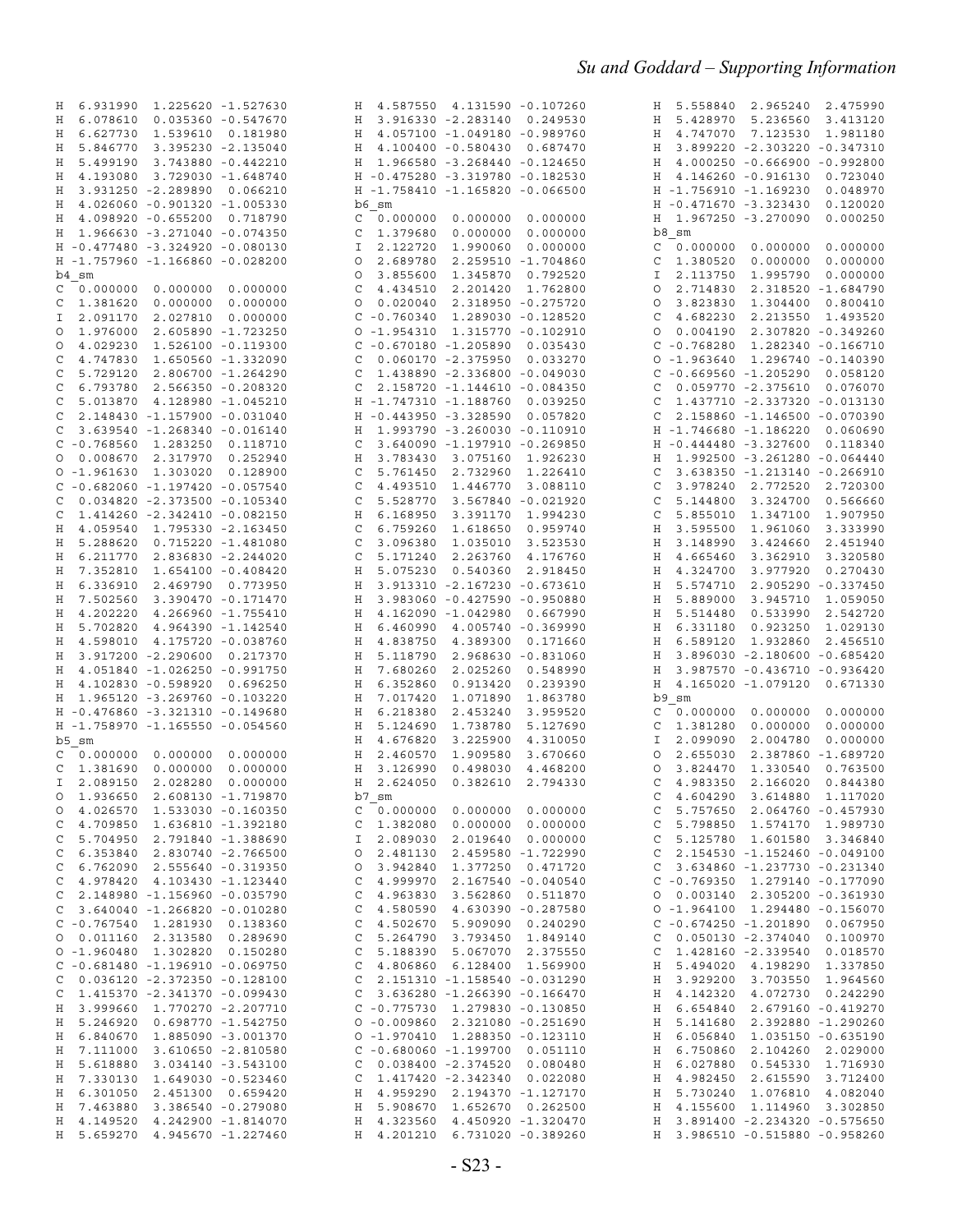| H 4.157430 -1.034040<br>0.696260                                 | 3.765390<br>2.282730<br>3.890380<br>C                                    | H -1.861630<br>4.107650 -3.088760                                            |
|------------------------------------------------------------------|--------------------------------------------------------------------------|------------------------------------------------------------------------------|
| H -1.751230 -1.177870<br>0.068170                                | 1.545970<br>3.231900<br>3.155080<br>C                                    | H -1.557070<br>5.662200 -2.328620                                            |
| H -0.456820 -3.324080<br>0.151800                                | 4.731760<br>1.938810<br>H<br>3.536860                                    | $H - 0.207530$<br>4.689450 -2.896000                                         |
| H 1.980500 -3.265570 -0.016810                                   | 3.916150<br>3.099830<br>Η<br>4.591610                                    | H -0.088110<br>4.293320 0.827220                                             |
| b1 ts                                                            | 3.273860<br>1.464890<br>Η<br>4.409890                                    | H -0.499110<br>5.778220 -0.025940                                            |
| 0.000000<br>0.000000<br>0.000000<br>C                            | 0.932470<br>3.508480<br>2.300040<br>Η                                    | 0.844350<br>4.787600 -0.584880<br>Н                                          |
| 0.000000<br>0.000000<br>1.376690<br>C                            | 4.102170<br>Η<br>1.634360<br>3.800320                                    | b6 ts                                                                        |
| 2.224050<br>1.940100<br>0.000000<br>Ι.                           | 2.447370<br>Η<br>1.024030<br>3.696800                                    | 0.005630<br>C<br>$0.008210 - 0.011580$                                       |
| 3.777970<br>1.546930 -0.843010<br>$\circ$                        | 4.010820 -2.174770<br>0.226150<br>Η                                      | 1.382980 -0.000030 -0.014140<br>C                                            |
| 2.644880<br>1.627300<br>1.937910<br>$\circ$                      | 4.101620 -0.754590 -0.832020<br>Η                                        | 2.252230<br>1.932260 0.006910<br>Ι                                           |
| 3.341730<br>2.662200<br>2.598740<br>C                            | 4.035840 -0.545720<br>0.896100<br>H                                      | 3.730250<br>1.528520 -0.956450<br>O                                          |
| H 4.319160<br>2.840740<br>2.154010                               | b4 ts                                                                    | 2.770340<br>1.599730<br>1.900880<br>O                                        |
| 3.479720<br>2.310050<br>3.615800<br>Н                            | 0.000000<br>0.000000<br>0.000000<br>C                                    | 2.787060<br>2.717870<br>2.797720<br>C                                        |
| H 2.767180<br>3.587000<br>2.625280                               | 1.376930<br>0.000000<br>0.000000<br>C                                    | $0 - 0.009120$<br>2.333310<br>0.061480                                       |
| $0 - 0.025790$<br>2.324710<br>0.024240                           | 2.234900<br>1.934690<br>0.000000<br>I                                    | $C - 0.772990$<br>1.305870<br>0.025120                                       |
| $C - 0.786090$<br>1.293930<br>0.010390                           | 3.753160<br>1.549550 -0.905120<br>0                                      | 0 -1.974040 1.275960<br>0.022460                                             |
| $0 - 1.986260$<br>1.259200<br>0.004240                           | 2.716270<br>1.576850<br>1.907490<br>O                                    | $C - 0.657650 - 1.203430 - 0.031850$                                         |
| $C - 0.654970 - 1.215410 - 0.006320$                             | 3.417390<br>2.587070<br>2.621520<br>C                                    | 0.073700 -2.372400 -0.043330<br>C                                            |
| $0.084240 -2.380000$<br>0.002810<br>C                            | $0 - 0.027980$<br>2.324760<br>0.037530                                   | 1.455810 -2.335550 -0.023440<br>C                                            |
| 1.465850 -2.333970<br>0.029200<br>C                              | $C - 0.786880$<br>1.292990<br>0.019970                                   | 2.171620 -1.143010 -0.005740<br>C                                            |
| 2.174480 -1.136740<br>0.031390<br>C                              | $0 - 1.987230$<br>1.257100<br>0.021570                                   | H -1.734460 -1.186690 -0.031500                                              |
| H -1.732150 -1.204900 -0.012190                                  | $C - 0.654940 - 1.215780 - 0.009660$                                     | H -0.430450 -3.325080 -0.059140                                              |
| H -0.414370 -3.336090 -0.001920                                  | $0.083810 - 2.380660 - 0.005710$<br>C                                    | 2.014900 -3.258340 -0.017700<br>Η                                            |
| 2.030220 -3.252970<br>0.055500<br>Н                              | 1.465580 -2.334990<br>C<br>0.018400                                      | 3.664630 -1.180430<br>C<br>0.048670                                          |
| 3.667060 -1.165940<br>0.094820<br>C                              | 2.173830 -1.137780<br>0.023450<br>C                                      | Η<br>2.193410<br>3.532630<br>2.368120                                        |
| 4.000760 -2.183500<br>0.266770<br>Н                              | H -1.732150 -1.205210 -0.013850                                          | 4.216250<br>3.218210<br>2.974440<br>C                                        |
| 4.110280 -0.785780 -0.818560<br>Η                                | H -0.415080 -3.336650 -0.013130                                          | C<br>2.067220<br>2.253210<br>4.059530                                        |
| H 4.035770 -0.540470<br>0.902100                                 | 2.030050 -3.254250<br>0.039560<br>H                                      | 4.789820<br>3.717840<br>1.657540<br>C                                        |
| b2 ts                                                            | $3.666690 - 1.165400$<br>0.081420<br>C                                   | Η<br>4.152850<br>4.074640<br>3.645850                                        |
| $0.000000$ $0.000000$<br>0.000000<br>C                           | 4.034840<br>Η<br>3.184210<br>1.945850                                    | 5.126210<br>C<br>2.174350<br>3.599660                                        |
| 1.376630<br>0.000000<br>0.000000<br>C                            | 4.096640<br>2.037220<br>3.270230<br>Н                                    | 0.647430<br>C<br>1.818030<br>3.736150                                        |
| 2.232580<br>1.937300<br>0.000000<br>I.                           | C<br>2.497260<br>3.469980<br>3.439080                                    | C<br>2.067820<br>3.341820<br>5.122620                                        |
| 3.739120<br>1.548440 -0.922620<br>$\circ$<br>2.740350<br>$\circ$ | 1.580190<br>4.313750<br>2.566500<br>C<br>2.651130<br>C<br>4.447560       | Η<br>2.609450<br>1.388530<br>4.442260<br>Η<br>3.996460 -2.204340<br>0.183630 |
| 1.604300<br>1.911250<br>2.868660<br>2.752840<br>2.738200<br>C    | 1.710030<br>3.162350<br>4.144770<br>3.983270<br>Η                        | Η<br>4.101080 -0.767630 -0.853870                                            |
| $0 - 0.028160$<br>2.325120<br>0.024270                           | 2.141380<br>4.885590<br>1.826780<br>Н                                    | Η<br>4.039260 -0.587590<br>0.877820                                          |
| $C - 0.787380$<br>1.292890<br>0.015560                           | 0.837700<br>Η<br>3.711480<br>2.047040                                    | 1.822680<br>Η<br>5.743570<br>4.212240                                        |
| $0 - 1.987610$<br>1.257480<br>0.022500                           | 5.027610<br>1.030220<br>3.173400<br>Н                                    | 4.132270<br>1.182370<br>4.446840<br>Η                                        |
| $C - 0.653740 - 1.216570 - 0.006320$                             | 1.069660<br>1.934370<br>3.940700<br>Η                                    | 4.971190<br>Η<br>2.905570<br>0.956200                                        |
| $0.086220 - 2.380600$<br>0.000170<br>C                           | 3.292670<br>Η<br>1.079530<br>5.057340                                    | 6.142830<br>3.670990<br>Η<br>2.553110                                        |
| 1.468050 -2.333680<br>0.022910<br>C                              | 2.370480<br>2.099850<br>Η<br>5.113650                                    | 5.147360<br>1.273120<br>2.992070<br>Н                                        |
| 2.175150 -1.135660<br>0.025620<br>C                              | H<br>4.003270 -2.184140<br>0.239770                                      | 4.807190<br>1.899190<br>Η<br>4.601520                                        |
| H -1.730970 -1.207260 -0.010140                                  | H 4.105020 -0.773110 -0.829260                                           | 3.066990<br>5.475270<br>Η<br>3.581600                                        |
| H -0.411870 -3.336970 -0.004630                                  | H 4.035490 -0.549530<br>0.895870                                         | 1.485780<br>3.020510<br>5.982380<br>Н                                        |
| H 2.033280 -3.252270<br>0.045140                                 | b5 ts                                                                    | 4.744820<br>1.613070<br>4.257150<br>Н                                        |
| 3.668350 -1.159290<br>0.082450<br>C                              | 0.000000<br>0.000000<br>0.000000<br>I                                    | 0.074330<br>3.298260<br>Η<br>2.634350                                        |
| 3.445800<br>3.529740<br>Η<br>2.232970                            | 1.810620<br>0.000000<br>0.000000<br>$\circ$                              | Η<br>0.133360<br>1.500520<br>4.639840                                        |
| 3.470130<br>2.406080<br>Η<br>3.574780                            | $0 - 0.506450$<br>1.935190<br>0.000000                                   | 0.637380<br>0.987150<br>3.038680<br>Η                                        |
| 3.267180<br>C<br>1.530130<br>3.197870                            | 2.602780 -1.739890<br>H 0.384240                                         | b7 ts                                                                        |
| H  0.917160  3.595320  2.360910                                  | $C - 0.597840$ 2.567960 -1.265560                                        | $C$ 0.000000 0.000000 0.000000                                               |
| H 0.987040 2.485280 3.719930                                     | H -1.288020 2.023170 -1.913010                                           | 1.376710  0.000000  0.000000<br>C                                            |
| H 1.660350 4.110030 3.872190                                     | $C - 1.115840$ 3.984360 -1.051280                                        | I 2.237870 1.937430 0.000000                                                 |
| H 4.007310 -2.175230 0.253400                                    | $C - 0.293970 0.059560 2.097240$                                         | 0 3.739310 1.569030 -0.948420                                                |
| H 4.103360 -0.779080 -0.835050                                   | $0 - 1.995840 - 1.072400 0.308570$                                       | 0 2.788730<br>1.520640 1.895080                                              |
| H 4.039860 -0.531930 0.887240                                    | $C - 2.415390 - 1.170090 1.514610$<br>$C - 1.462100 - 0.540980 2.508760$ | C 3.735510 2.414550 2.448870                                                 |
| b3 ts                                                            |                                                                          | $0 - 0.035460$ 2.324930 0.042450<br>$C - 0.789710$ 1.292700 0.026050         |
| $C$ 0.000000 0.000000 0.000000<br>$C$ 1.376490 0.000000 0.000000 | $0 - 3.428960 - 1.680980 1.907050$<br>$C - 1.750750 - 0.555320$ 3.859180 | $0 - 1.990920 1.250120 0.031940$                                             |
| I 2.237150 1.936250 0.000000                                     | $C - 0.873400 0.037910 4.742870$                                         | $C - 0.655580 - 1.216030 - 0.017160$                                         |
| 0 3.724440<br>1.554870 -0.957180                                 | C 0.278290 0.650000 4.283690                                             | $C$ 0.081100 -2.381490 -0.023590                                             |
| 0 2.792840 1.594410<br>1.890440                                  | C 0.617670 0.689000 2.934980                                             | $C$ 1.463290 -2.337030 -0.001950                                             |
| 2.911860 2.744220<br>2.735180<br>C                               | C 1.865660 1.393290 2.510920                                             | C 2.170770 -1.140310 0.013570                                                |
| $0 - 0.030680 2.325140 0.029390$                                 | H 0.947010 1.124010 4.985090                                             | H -1.732750 -1.203500 -0.020550                                              |
| $C - 0.788520$ 1.292720<br>0.018030                              | H -1.086030 0.033360 5.800020                                            | H -0.418940 -3.336810 -0.038670                                              |
| $0 - 1.988960$ 1.254950 0.024390                                 | H -2.665030 -1.031540 4.171870                                           | H 2.027380 -3.256540 0.008480                                                |
| $C - 0.653280 - 1.217080 - 0.011670$                             | H 1.664730 2.106570 1.717640                                             | $C$ 3.663300 -1.165250 0.077020                                              |
| $C$ 0.086580 -2.381020 -0.010610                                 | H 2.599290 0.696720 2.121060                                             | H 4.713170 2.266010 1.991960                                                 |
| $C$ 1.468560 -2.334110 0.012240                                  | H 2.283480<br>1.927350 3.357500                                          | H 3.797070 2.104430<br>3.490930                                              |
| $C$ 2.174830 -1.135910 0.020570                                  | $C - 2.501470$<br>3.936030 -0.422320                                     | $C$ 3.316660 3.848190<br>2.331160                                            |
| H -1.730500 -1.207760 -0.016330                                  | $C - 1.187180$<br>4.643880 -2.423450                                     | $C$ 4.211460 4.810780<br>1.888190                                            |
| H -0.411470 -3.337370 -0.020330                                  | $C - 0.155470$ 4.753650 -0.154020                                        | $C$ 3.819610 6.133020<br>1.780580                                            |
| H 2.034040 -3.252670 0.029650                                    | H -2.474320<br>3.438650 0.542450                                         | 2.526880<br>2.106400<br>C<br>6.499390                                        |
| $C$ 3.668090 -1.156700 0.076830<br>H 3.442780 3.533350 2.195990  | H -3.203910 3.401100 -1.058970                                           | $C$ 1.625990 5.543200<br>2.544300                                            |
|                                                                  | H -2.884430 4.943580 -0.276710                                           | 4.225430<br>C <sub>2.019610</sub><br>2.663180                                |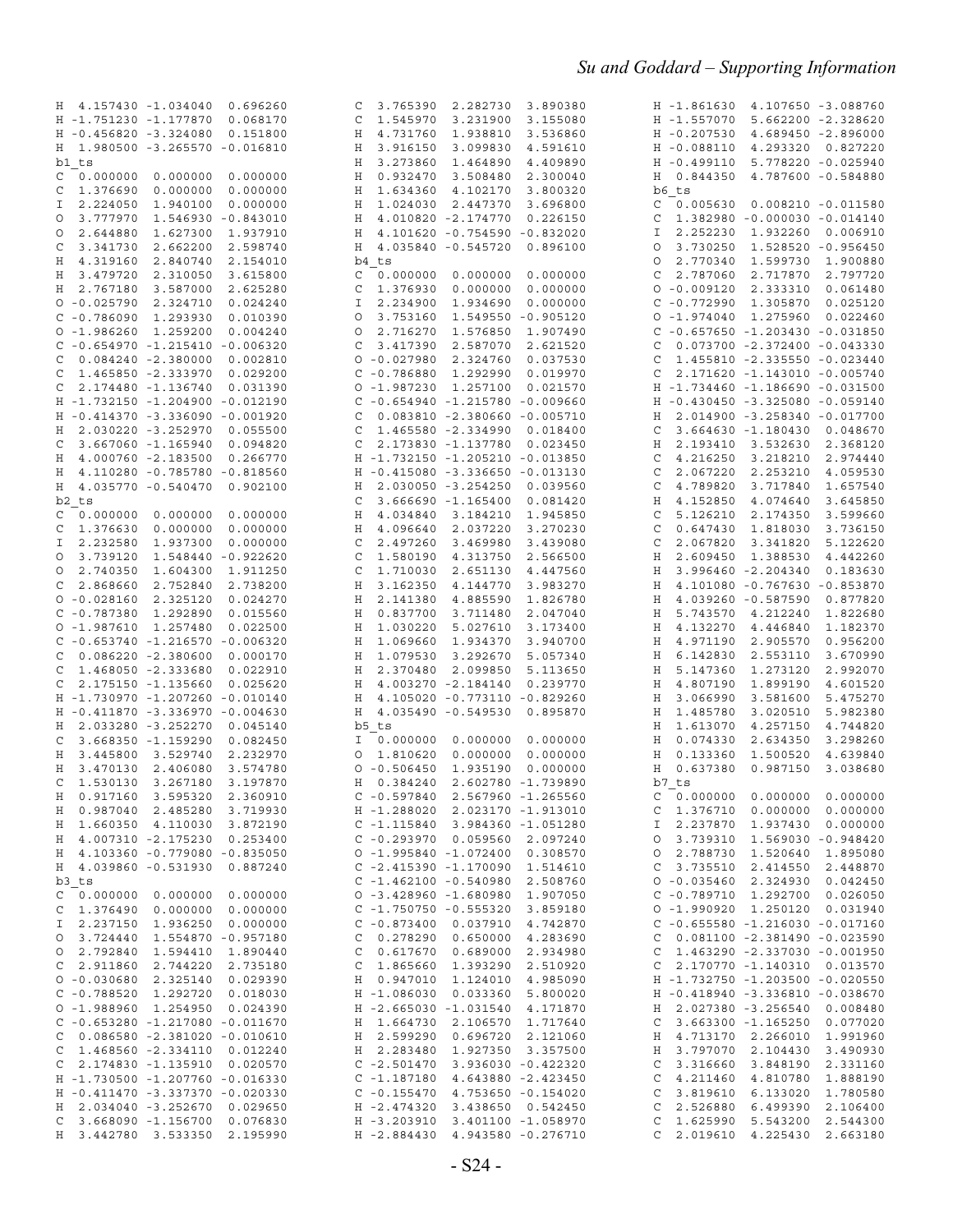| 1.315900<br>3.479100<br>2.998080<br>Н       | H 4.014250 -2.179380 0.163410             | H 1.223700 1.151710 4.009220                |
|---------------------------------------------|-------------------------------------------|---------------------------------------------|
| H 0.614590<br>5.823200<br>2.789910          | H 4.098640 -0.704150 -0.818930            | H 3.363050 3.379610<br>4.552520             |
| H 2.217790<br>7.528030<br>2.013050          | H 4.028510 -0.587810<br>0.918750          | H 1.673880<br>3.716860<br>4.162400          |
|                                             |                                           |                                             |
| H 4.520540<br>6.873760<br>1.430890          | b1 p                                      | H 2.959930 4.400980<br>3.170140             |
| H 5.215800<br>4.522300<br>1.617070          | 0.000000<br>0.000000<br>C<br>0.000000     | H 3.959290 -2.251580 -0.179370              |
| H 4.009230 -2.192010<br>0.124630            | 1.378310<br>0.000000<br>0.000000<br>C     | H 4.091770 -0.606750 -0.804980              |
| 4.105940 -0.666760 -0.777750<br>H           | 2.159980<br>1.973930<br>0.000000<br>Ι     | H 4.087880 -0.859860<br>0.904290            |
| H 4.012660 -0.643570<br>0.964230            | 3.882310<br>1.553690<br>0.424250<br>O     | H 1.997210 -3.262730<br>0.023140            |
| b8 ts                                       | 1.657010<br>2.541940<br>1.864960<br>O     | $H - 0.444600 - 3.328360$<br>0.066300       |
|                                             |                                           | 0.034970                                    |
| 0.000000<br>0.000000<br>0.000000<br>C       | 2.629150<br>2.283720<br>2.844200<br>C     | H -1.746870 -1.184020                       |
| 1.376210<br>0.000000<br>0.000000<br>C       | 3.612700<br>2.104470<br>2.396540<br>H     | b4 p                                        |
| 2.237510<br>1.936680<br>0.000000<br>I       | H 2.343540<br>1.407450<br>3.421590        | $C = 0.000000$<br>0.000000<br>0.000000      |
| 3.714600<br>1.566650 -0.980590<br>$\circ$   | 2.681310<br>3.163700<br>H<br>3.478420     | 0.000000<br>1.378330<br>0.000000<br>C       |
| 2.800990<br>1.547570<br>1.878860<br>$\circ$ | 0.003150<br>2.324360 -0.137240<br>$\circ$ | 2.159590<br>1.971300<br>0.000000<br>I       |
| 3.096180<br>2.646890<br>2.758660<br>C       | $C - 0.768680$<br>1.296480 -0.058350      | 3.883010<br>1.548110<br>0.422140<br>O       |
|                                             |                                           |                                             |
| $0 - 0.037220$ 2.325760<br>0.024800         | $0 - 1.966540$ 1.292260 -0.059340         | 1.629000<br>2.501600<br>1.864010<br>0       |
| $C - 0.791280$<br>1.292200<br>0.013420      | $C - 0.669080 - 1.205870$<br>0.032680     | 2.675580<br>2.538940<br>2.806870<br>C       |
| $0 - 1.992140 1.249090$<br>0.015120         | $C$ 0.061660 -2.375740<br>0.050160        | 2.997190 3.965390<br>3.207750<br>C          |
| $C - 0.653230 - 1.217600 - 0.011060$        | $C$ 1.443150 -2.337520<br>0.029840        | 1.810570<br>4.625860<br>3.887150<br>C       |
| 0.085950 -2.381620 -0.010260<br>C           | $C$ 2.165260 -1.146460<br>0.002670        | 3.481030 4.772460<br>2.014230<br>C          |
| 1.468080 -2.334850<br>0.009460<br>C         | H -1.746230 -1.185480<br>0.037760         | 2.165190 -1.146400<br>0.004440<br>C         |
|                                             |                                           |                                             |
| 2.173990 -1.136810<br>0.017180<br>C         | H -0.442370 -3.328660<br>0.073760         | 3.659880 -1.219070 -0.018220<br>C           |
| H -1.730440 -1.207590 -0.016190             | H 1.999710 -3.261700<br>0.033370          | $C - 0.769430$ 1.295870 -0.062220           |
| H -0.412400 -3.337870 -0.019590             | 3.660120 -1.217340 -0.018650<br>C         | 0.001760 2.323650 -0.142820<br>0            |
| H 2.033680 -3.253390<br>0.023600            | 3.962730 -2.247610 -0.173530<br>Η         | $0 - 1.967380 1.291150 - 0.063510$          |
| 3.667320 -1.156750<br>0.068830<br>C         | H 4.092810 -0.603630 -0.800830            | $C - 0.668750 - 1.205620$<br>0.037490       |
| 1.828650<br>3.429620<br>3.039020<br>C       | H 4.087380 -0.855510 0.909550             | $0.061890 -2.375420$<br>0.058460<br>C       |
|                                             |                                           |                                             |
| 4.188390 3.521650<br>2.172770<br>C          | b2 p                                      | 1.443110 -2.337260<br>0.036370<br>C         |
| 3.586010<br>1.932790<br>4.003580<br>C       | $C = 0.000000$<br>0.000000<br>0.000000    | H<br>3.565960 2.048140<br>2.396350          |
| H 1.060510 2.773100<br>3.436810             | 1.378040<br>0.000000<br>0.000000<br>C     | H<br>2.327820 1.950220<br>3.655450          |
| 1.433040<br>3.895860<br>2.137960<br>H       | 2.159380<br>1.973130<br>0.000000<br>I.    | 3.816970<br>3.925700<br>H<br>3.891210       |
| H 2.020770<br>4.220590<br>3.759240          | 3.879250<br>1.548090<br>0.433880<br>O     | 1.514790 4.081820<br>4.781920<br>Η          |
|                                             | 1.631070                                  | H                                           |
| 4.075210<br>H 3.842230<br>1.299920          | 2.522310<br>1.861570<br>0                 | 0.955770<br>4.651020<br>3.215380            |
| 5.043310 2.919380<br>1.879370<br>H          | 2.669830<br>2.516010 2.815390<br>C        | 2.044790<br>5.646820<br>4.179470<br>H       |
| H 4.512570<br>4.257880<br>2.903120          | 3.922900<br>C<br>3.035190<br>3.209180     | 4.294980<br>4.268900<br>1.496170<br>H       |
| H 2.821000<br>1.255960<br>4.370780          | 2.165230 -1.146020<br>C<br>0.004410       | H 3.834440 5.751980<br>2.325540             |
| 1.357810<br>H 4.479450<br>3.780740          | 3.659990 -1.218360 -0.021950<br>C         | H 2.667560<br>4.939540<br>1.308760          |
| H 3.817070<br>2.657630<br>4.780620          | $C - 0.768500 1.295850 - 0.065330$        | H 3.960690 -2.247410 -0.189050              |
|                                             |                                           |                                             |
| H 4.013860 -2.179280<br>0.171390            | 2.323210 -0.148510<br>0.003350<br>$\circ$ | H 4.094900 -0.592920 -0.788770              |
| 4.097750 -0.711210 -0.820910<br>Н           | $0 - 1.966430 1.292050 - 0.067670$        | H 4.086160 -0.874120 0.917030               |
| H 4.031010 -0.582060<br>0.915880            | $C - 0.669030 - 1.205550$<br>0.039030     | H 1.999900 -3.261280<br>0.041570            |
| b9 ts                                       | 0.061760 -2.375260<br>C<br>0.061310       | H -0.442060 -3.328240<br>0.085650           |
| 0.000000<br>0.000000<br>0.000000<br>C       | 1.443130 -2.336960<br>C<br>0.037880       | H -1.745870 -1.185150<br>0.043270           |
| 1.375860<br>0.000000<br>0.000000<br>C       | H 3.543360 1.988760<br>2.415880           | $b5$ p                                      |
| 2.236280<br>0.000000<br>I.<br>1.937240      | H 2.288470 1.938590                       | $C = 0.000000$<br>0.000000<br>0.000000      |
|                                             | 3.656140                                  |                                             |
| 3.705250<br>1.565090 -0.992190<br>$\circ$   | H 3.761670<br>3.906990<br>4.018600        | 1.378310<br>0.000000<br>0.000000<br>C       |
| 2.777690<br>1.541570<br>1.883120<br>$\circ$ | H 2.158170<br>4.469470<br>3.542210        | 2.159900<br>1.971020<br>0.000000<br>I       |
| C<br>3.175870<br>2.621600<br>2.744090       | H 3.478240<br>4.457750<br>2.372590        | $\circ$<br>3.885320<br>1.544660<br>0.409850 |
| $0 - 0.036510$<br>2.326550<br>0.025790      | H 3.960570 -2.246510 -0.194400            | 1.645590<br>2.509100<br>1.867480<br>0       |
| $C - 0.790430$ 1.292650 0.016720            | H 4.092520 -0.591970 -0.793780            | C 2.698770 2.539600 2.799190                |
|                                             |                                           | C 3.056220 3.963820 3.202030                |
| $0 - 1.991250$ 1.249960 0.023140            | H 4.089070 -0.873640 0.912020             |                                             |
| $C - 0.653490 - 1.217540 - 0.013320$        | H 1.999930 -3.261030 0.042960             | C 4.203150 3.877070 4.199990                |
| $C$ 0.085840 -2.381480 -0.016420            | H -0.442120 -3.328150 0.089890            | C 1.848880 4.633530 3.842430                |
| 1.468030 -2.334710 0.003020<br>C            | H -1.746200 -1.185110 0.044590            | C 3.498130 4.747840 1.973160                |
| $C$ 2.173870 -1.136660 0.013830             | b3 p                                      | $C$ 2.164970 -1.146550 -0.000000            |
| H -1.730670 -1.207680 -0.017750             | $C$ 0.000000 0.000000 0.000000            | $C$ 3.659540 -1.220350 -0.019710            |
|                                             | $C$ 1.378070 0.000000 0.000000            | $C - 0.769740$ 1.295720 -0.052610           |
| H -0.412350 -3.337790 -0.028550             |                                           |                                             |
| H 2.033620 -3.253380 0.014410               | I 2.163910 1.974530 0.000000              | $0$ $0.001020$ $2.324270 -0.126460$         |
| $C$ 3.667090 -1.156470 0.066720             | 0 3.889490 1.548500 0.406470              | $0 - 1.967630 1.290830 - 0.052350$          |
| 4.432940 3.276800 2.205130<br>C             | 0 1.673120 2.583820 1.837700              | $C - 0.669010 - 1.205640 0.029680$          |
| 2.045960 3.623320 2.888590<br>C             | C 2.623560 2.301600 2.857190              | $C$ 0.061420 -2.375490 0.044280             |
| 3.483600 1.902700 4.056250<br>C             | C 2.215510 1.038620 3.579470              | C 1.442560 -2.337300 0.024610               |
| C 2.311980 1.184240 4.694480                | C 2.656650 3.528020 3.739390              | H 3.580970 2.035540 2.385350                |
| H 4.251380 3.779980 1.255800                |                                           | H 2.352470 1.961260 3.656460                |
|                                             | $C$ 2.163950 -1.147720 -0.001890          |                                             |
| H 5.211790 2.536510 2.048790                | $C$ 3.658680 -1.220850 -0.023530          | H 3.926980 3.279120 5.067250                |
| H 4.796220 4.028430 2.901000                | $C - 0.769560$ 1.296480 -0.056700         | H 4.473810 4.868450 4.556750                |
| H 1.114600 3.128710 3.142640                | $0$ 0.000270 2.323540 -0.140750           | H 5.087450 3.429870 3.749300                |
| H 1.886280 4.180290<br>1.966570             | $0 - 1.967730$ 1.289380 -0.050970         | H 1.549730 4.111700 4.750070                |
| H 2.281400 4.348090 3.663670                |                                           | H 1.002200 4.633270 3.161010                |
|                                             |                                           |                                             |
|                                             | $C - 0.669760 - 1.205450 0.030060$        |                                             |
| H 4.281910 1.192210<br>3.850830             | $C$ 0.059900 -2.375660 0.044780           | H 2.075320 5.664060 4.109210                |
| H 3.891200 2.645760 4.742100                | $C$ 1.441280 -2.338170 0.022990           | H 4.306400 4.238430 1.450520                |
| H 2.644290 0.635640 5.571730                | H 3.602760 2.148090 2.393380              | H 3.851810 5.736270 2.257550                |
| H 1.536710 1.873740 5.017860                | H 2.919280 0.815280 4.377740              | H 2.667690 4.893510 1.284130                |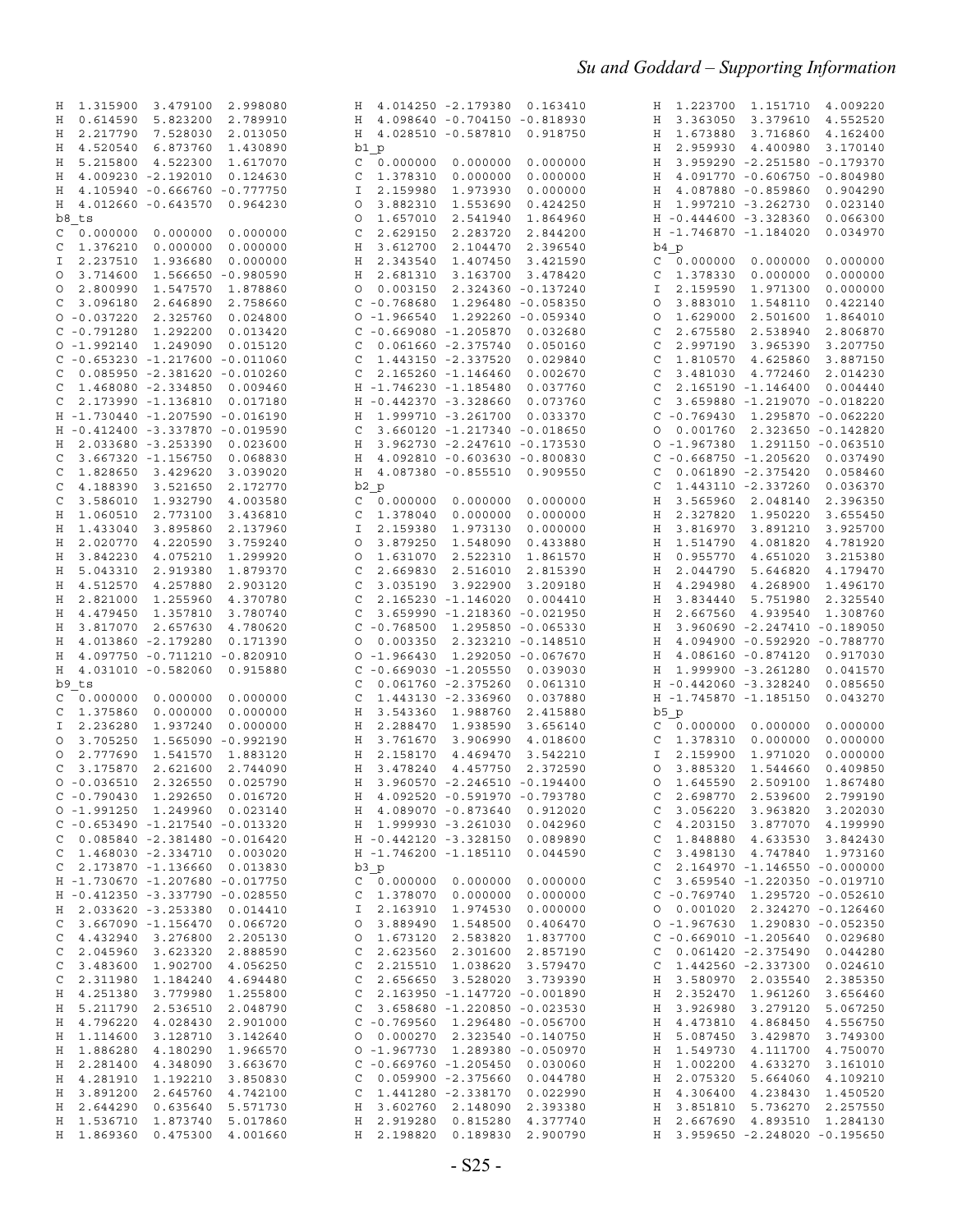|  | H -0.431690 -3.333370 -0.037660 |  |
|--|---------------------------------|--|
|  | H 2.011700 -3.260170 -0.007350  |  |

#### $c1-7$ (sm, ts, p)

| c1<br>sm                 |             |             |
|--------------------------|-------------|-------------|
| 0.000000<br>0            | 0.000000    | 0.000000    |
| I<br>1.824600            | 0.000000    | 0.000000    |
| O<br>2.037260            | 1.994560    | 0.000000    |
| C<br>0.849460            | 2.708280    | $-0.242590$ |
| O<br>3.991670            | 0.217240    | $-0.415640$ |
| C<br>4.380360            | 0.065940    | $-1.635360$ |
| O<br>5.498110            | 0.152740    | $-2.058460$ |
|                          |             |             |
| C<br>1.972020            | $-0.380050$ | $-2.047830$ |
| C<br>3.239240            | $-0.278440$ | $-2.560490$ |
| Ċ<br>3.395300            | $-0.491650$ | $-3.916920$ |
| C<br>2.287860            | $-0.792650$ | $-4.690770$ |
| C<br>0.842740            | $-0.672240$ | $-2.771480$ |
| C<br>1.021850            | $-0.880240$ | $-4.128780$ |
| $-0.037060$<br>Η         | 2.107230    | $-0.016610$ |
| 0.871430<br>Η            | 3.573280    | 0.413120    |
| 0.810120<br>Η            | 3.015220    | $-1.284900$ |
| 2.408690<br>Η            | $-0.958560$ | $-5.749360$ |
| 4.385550<br>Η            | $-0.411270$ | $-4.334870$ |
| 0.170220<br>Η            | -1.111110   | $-4.747850$ |
| $-0.119640$<br>Η         | $-0.717220$ | $-2.285980$ |
| c2<br>sm                 |             |             |
| О<br>0.000000            | 0.000000    | 0.000000    |
| I<br>1.826000            | 0.000000    | 0.000000    |
| O<br>2.050610            | 1.991520    | 0.000000    |
| C<br>0.851110            | 2.736350    | 0.075670    |
| C<br>0.745200            | 3.425420    | 1.409830    |
| O<br>3.991330            | 0.230070    | $-0.409980$ |
| 4.379440                 |             | $-1.632790$ |
| C                        | 0.103850    |             |
| O<br>5.496980            | 0.202100    | $-2.054260$ |
| 1.972940<br>C            | $-0.343010$ | $-2.052370$ |
| C<br>3.238990            | $-0.225640$ | $-2.563660$ |
| C<br>3.394790            | $-0.411070$ | $-3.924080$ |
| C<br>2.288030            | $-0.701750$ | $-4.702760$ |
| C<br>0.844350            | $-0.625890$ | $-2.780320$ |
| C<br>1.023070            | $-0.806310$ | $-4.141560$ |
| 1.630260<br>Η            | 4.023010    | 1.605210    |
| 0.631760<br>Η            | 2.702330    | 2.213790    |
| $-0.123810$<br>Η         | 4.079490    | 1.422590    |
| $-0.010600$<br>Η         | 2.081250    | $-0.091050$ |
| 0.897180<br>Η            | 3.443560    | $-0.750620$ |
| 4.384360<br>Η            | $-0.318160$ | $-4.341000$ |
| 2.408650<br>Η            | $-0.846580$ | $-5.764450$ |
| 0.171840<br>Η            | $-1.028890$ | $-4.764180$ |
| $-0.117280$<br>Η         | $-0.684630$ | $-2.294900$ |
| C <sub>3</sub><br>sm     |             |             |
| О<br>0.000000            | 0.000000    | 0.000000    |
| 1.825760                 | 0.000000    | 0.000000    |
| I                        |             |             |
| O<br>2.062710            | 1.976660    | 0.000000    |
| C<br>0.885260            | 2.743260    | $-0.242530$ |
| C<br>0.939870            | 3.897660    | 0.730780    |
| $\mathsf{C}$<br>0.864370 | 3.166400    | -1.692900   |
| O<br>3.997460            | 0.200730    | $-0.436170$ |
| $\mathsf{C}$<br>4.378650 | 0.003550    | $-1.650270$ |
| $\circ$<br>5.493110      | 0.078470    | $-2.085920$ |
| $\mathsf{C}$<br>1.968660 | $-0.462570$ | $-2.032770$ |
| $\mathsf{C}$<br>3.233370 | $-0.382260$ | $-2.554430$ |
| $\mathbf{C}$<br>3.385090 | $-0.659350$ | $-3.900030$ |
| $\mathsf{C}$<br>2.276220 | -1.001250   | -4.654170   |
| $\mathsf{C}$<br>0.837910 | $-0.795320$ | $-2.737030$ |
| C<br>1.012720            | $-1.068110$ | $-4.083160$ |
| Η<br>0.009640            | 2.120740    | $-0.033930$ |
| Η<br>1.833080            | 4.492990    | 0.562640    |
| Η<br>0.954060            | 3.536160    | 1.754170    |
| Η                        | 4.533600    | 0.598400    |
| 0.068010                 |             |             |
| Η<br>1.756710            | 3.738760    | $-1.932280$ |
| Η<br>$-0.009670$         | 3.781830    | $-1.892270$ |
| Η<br>0.823140            | 2.303460    | $-2.351770$ |
| 2.393710<br>Η            | -1.217810   | $-5.703960$ |

| Η           |                | 4.097410 -0.589670 -0.784760      |                    | Η           | 3.595290                        | 8.011950                     | 0.931200    |
|-------------|----------------|-----------------------------------|--------------------|-------------|---------------------------------|------------------------------|-------------|
| Η           |                | 4.083370 -0.881850                | 0.919070           | Η           |                                 | 3.966540 -2.246590 -0.149530 |             |
|             |                |                                   |                    |             |                                 |                              |             |
| Η           |                | 1.999170 -3.261360                | 0.025800           | Η           |                                 | 4.101680 -0.609570           | $-0.796350$ |
|             |                | H -0.442680 -3.328330             | 0.064800           | Η           |                                 | 4.075580 -0.839090           | 0.916350    |
|             |                |                                   |                    |             |                                 |                              |             |
|             |                | H -1.746100 -1.184960             | 0.034590           |             | H -1.744280 -1.187010           |                              | 0.022390    |
|             | b6 p           |                                   |                    | Η           | $-0.439910 -3.330130$           |                              | 0.027360    |
| C           | 0.000000       | 0.000000                          | 0.000000           | Η           |                                 | 2.002840 -3.260760           | 0.000790    |
|             |                |                                   |                    |             |                                 |                              |             |
| C           | 1.381500       | 0.000000                          | 0.000000           |             | b8 p                            |                              |             |
| Ι           | 2.201800       | 1.955030                          | 0.000000           | C           | 0.000000                        | 0.000000                     | 0.000000    |
| O           | 3.962210       | 1.536870                          | 0.054820           | C           | 1.379440                        | 0.000000                     | 0.000000    |
|             |                |                                   |                    |             |                                 |                              |             |
| O           | 2.018490       | 2.239560                          | 1.939580           | I           | 2.190050                        | 1.961780                     | 0.000000    |
| C           | 1.318470       | 3.369680                          | 2.479250           | O           | 3.962290                        | 1.572130                     | 0.026720    |
| O           | $-0.036110$    | 2.326810                          | 0.045350           | O           | 1.871270                        | 2.154740                     | 1.933820    |
|             |                |                                   |                    |             |                                 |                              |             |
|             | $C - 0.787840$ | 1.288400                          | 0.040330           | C           | 2.073770                        | 3.428090                     | 2.582420    |
| O           | $-1.988450$    | 1.256860                          | 0.065100           | O           | $-0.045220$                     | 2.325660                     | 0.004750    |
|             |                |                                   |                    | C           | $-0.793780$                     | 1.288260                     |             |
| C           |                | -0.665920 -1.207940 -0.011720     |                    |             |                                 |                              | 0.021260    |
| C           |                | $0.062340 -2.379130$              | $-0.025120$        | O           | $-1.994210$                     | 1.246540                     | 0.043010    |
| C           |                | 1.442870 -2.341300 -0.013540      |                    | C           | $-0.660090 -1.211660$           |                              | $-0.006450$ |
|             |                |                                   |                    |             |                                 |                              |             |
| C           |                | 2.165710 -1.150420                | 0.000860           | C           |                                 | $0.072510 - 2.379960$        | $-0.012360$ |
| H.          |                | $-1.743010 - 1.185640 - 0.005040$ |                    | C           |                                 | 1.453300 -2.338060           | $-0.001250$ |
| Η           |                | $-0.443170 -3.331510 -0.036460$   |                    | C           |                                 | 2.171040 -1.144580           | 0.007020    |
|             |                |                                   |                    |             |                                 |                              |             |
| Η           |                | 2.000160 -3.264900 -0.010530      |                    |             | H -1.737300 -1.192860           |                              | $-0.001200$ |
| C           |                | 3.659190 -1.225590                | 0.043460           | Η           | $-0.429680 -3.334180$           |                              | $-0.018490$ |
|             | 0.511290       | 3.637430                          | 1.798470           | Η           |                                 | 2.014030 -3.259590           | 0.006130    |
| Η           |                |                                   |                    |             |                                 |                              |             |
| C           | 2.273690       | 4.548510                          | 2.636570           | C           |                                 | 3.664960 -1.209170           | 0.051360    |
| C           | 0.685810       | 2.850250                          | 3.769430           | C           | 1.432430                        | 4.548920                     | 1.789210    |
|             |                |                                   |                    |             |                                 |                              |             |
| C           | 2.830110       | 5.000210                          | 1.293460           | C           | 3.557750                        | 3.652270                     | 2.790600    |
| Η           | 1.670060       | 5.369160                          | 3.024100           | C           | 1.351630                        | 3.213060                     | 3.898280    |
| C           | 3.407080       | 4.263360                          | 3.607760           | Η           | 0.419080                        | 4.285320                     | 1.502600    |
|             |                |                                   |                    |             |                                 |                              |             |
| C           | $-0.288510$    | 1.720280                          | 3.481710           | Η           | 2.000720                        | 4.776220                     | 0.885590    |
| C           | $-0.014230$    | 3.974500                          | 4.520070           | Η           | 1.416180                        | 5.459260                     | 2.381680    |
| Η           | 1.489590       | 2.457630                          | 4.392220           | Η           | 4.087650                        | 3.715230                     | 1.843180    |
|             |                |                                   |                    |             |                                 |                              |             |
| Η           | 3.959750       | $-2.267980$                       | 0.041780           | Η           | 3.986600                        | 2.828990                     | 3.353580    |
| Η           | 4.119880       | $-0.721140$                       | $-0.798920$        | Η           | 3.725920                        | 4.577570                     | 3.336480    |
| Η           | 4.056420       | $-0.739320$                       | 0.927120           | Η           | 0.294230                        | 3.044140                     | 3.722670    |
|             |                |                                   |                    |             |                                 |                              |             |
| Η           | 3.318870       | 5.966250                          | 1.390620           | Η           | 1.762260                        | 2.349530                     | 4.412030    |
| Η           | 2.046100       | 5.112810                          | 0.544390           | Η           | 1.474100                        | 4.088430                     | 4.531650    |
| Η           | 3.591580       | 4.312850                          | 0.923990           | Η           |                                 | 3.973110 -2.249360           | 0.051400    |
|             |                |                                   |                    |             |                                 |                              |             |
| Η           | 4.093280       | 5.106030                          | 3.649510           | Η           |                                 | 4.124700 -0.701790           | $-0.789590$ |
| Η           | 3.967810       | 3.388840                          | 3.286730           | Η           |                                 | 4.056640 -0.721070           | 0.936720    |
| Η           | 3.047160       | 4.083620                          | 4.617200           |             | b9 p                            |                              |             |
| Η           |                | 4.739610                          | 4.868470           |             |                                 |                              |             |
|             | 0.673820       |                                   |                    | C           | 0.000000                        | 0.000000                     | 0.000000    |
|             | H -0.525300    | 3.572670                          | 5.391330           | C           | 1.379630                        | 0.000000                     | 0.000000    |
|             | H -0.765070    | 4.452420                          | 3.892100           | Ι           | 2.192290                        | 1.959070                     | 0.000000    |
|             | H -1.112900    | 2.059770                          | 2.857470           | O           | 3.963730                        | 1.566320                     | 0.006680    |
|             |                |                                   |                    |             |                                 |                              |             |
|             | H -0.707480    | 1.341220                          | 4.410970           | O           | 1.895910                        | 2.152270                     | 1.933840    |
| Η           | 0.202920       | 0.894830                          | 2.977220           | C           | 2.127100                        | 3.418500                     | 2.588470    |
|             | b7 p           |                                   |                    | C           | 1.571970                        | 4.563890                     | 1.765100    |
|             |                |                                   |                    |             |                                 |                              |             |
| C           | 0.000000       | 0.000000                          | 0.000000           | $\mathsf C$ | 3.614030                        | 3.574290                     | 2.834940    |
| C           | 1.378200       | 0.000000                          | 0.000000           | C           | 1.378810                        | 3.235010                     | 3.905480    |
| Ι           | 2.171150       | 1.968250                          | 0.000000           |             | $C - 0.128100$                  | 3.135590                     | 3.789120    |
|             |                |                                   |                    |             |                                 |                              |             |
| O           | 3.909840       | 1.562150                          | 0.362190           | C           |                                 | 2.170230 -1.145340           | 0.003750    |
| O           | 1.698350       | 2.384190                          | 1.911030           | C           |                                 | 3.664010 -1.211930           | 0.049410    |
|             | 2.766750       |                                   |                    |             | $C - 0.792970$                  | 1.288710                     |             |
| C           |                | 2.990320                          | 2.590980           |             |                                 |                              | 0.031510    |
| C           | 3.000500       | 4.395230                          | 2.125170           |             | $0 - 0.043800$                  | 2.325620                     | 0.025080    |
| C           | 4.274020       | 4.944920                          | 2.160090           |             | $0 - 1.993460$                  | 1.246950                     | 0.054890    |
|             |                | 6.243240                          |                    |             |                                 |                              |             |
| C           | 4.486000       |                                   | 1.739540           | C           | $-0.661140 -1.210780$           |                              | $-0.013170$ |
| C           | 1.942610       | 5.157500                          | 1.646230           | C           |                                 | 0.070910 -2.379430           | $-0.025340$ |
| C           | 2.158770       | 6.454560                          | 1.215660           | C           |                                 | 1.451610 -2.338240           | $-0.011820$ |
|             |                |                                   |                    |             |                                 | 5.471070                     |             |
| $\mathsf C$ | 3.427930       | 7.000640                          | 1.266110           | Η           | 1.542440                        |                              | 2.362500    |
| C           | 2.166020       | $-1.145760 - 0.006760$            |                    | Η           | 0.572620                        | 4.340590                     | 1.405550    |
| C           | 3.660810       | $-1.214710$                       | $-0.012150$        | Η           | 2.213090                        | 4.778230                     | 0.908380    |
|             | $C - 0.773220$ |                                   | 1.294980 -0.024100 | Η           | 3.815050                        | 4.509340                     | 3.352460    |
|             |                |                                   |                    |             |                                 |                              |             |
| $\circ$     | $-0.005070$    |                                   | 2.325250 -0.071130 | Η           | 4.171270                        | 3.572830                     | 1.901390    |
|             | $0 - 1.971920$ |                                   | 1.285310 -0.021400 | Η           | 3.982420                        | 2.751620                     | 3.440460    |
|             |                | $C - 0.667140 - 1.207260$         | 0.015380           | Η           | 1.659280                        | 4.069490                     | 4.549070    |
|             |                |                                   |                    |             |                                 |                              |             |
| C           |                | 0.063690 -2.376760                | 0.017530           | Η           | 1.775470                        | 2.334770                     | 4.371050    |
| C           |                | 1.444990 -2.337360                | 0.003720           |             | H -0.574520                     | 4.067300                     | 3.452300    |
| Η           | 3.677500       | 2.399550                          | 2.486430           |             | H -0.562180                     | 2.897260                     | 4.756550    |
|             |                |                                   |                    |             |                                 |                              |             |
| Η           | 2.451750       | 2.954590                          | 3.633790           |             | H -0.414570                     | 2.357480                     | 3.089240    |
| Η           | 5.103480       | 4.346090                          | 2.503950           | Η           |                                 | 3.970090 -2.252600           | 0.060220    |
| Η           | 5.479700       | 6.661120                          | 1.767390           | Η           |                                 | 4.123520 -0.714630 -0.797890 |             |
| Η           | 0.953350       | 4.727430                          | 1.611270           | Η           |                                 | 4.057330 -0.714170           | 0.928390    |
|             |                |                                   |                    |             |                                 |                              |             |
| Η           | 1.332040       | 7.038280                          | 0.843450           |             | H -1.738320 -1.191250 -0.008780 |                              |             |
|             |                |                                   |                    |             |                                 |                              |             |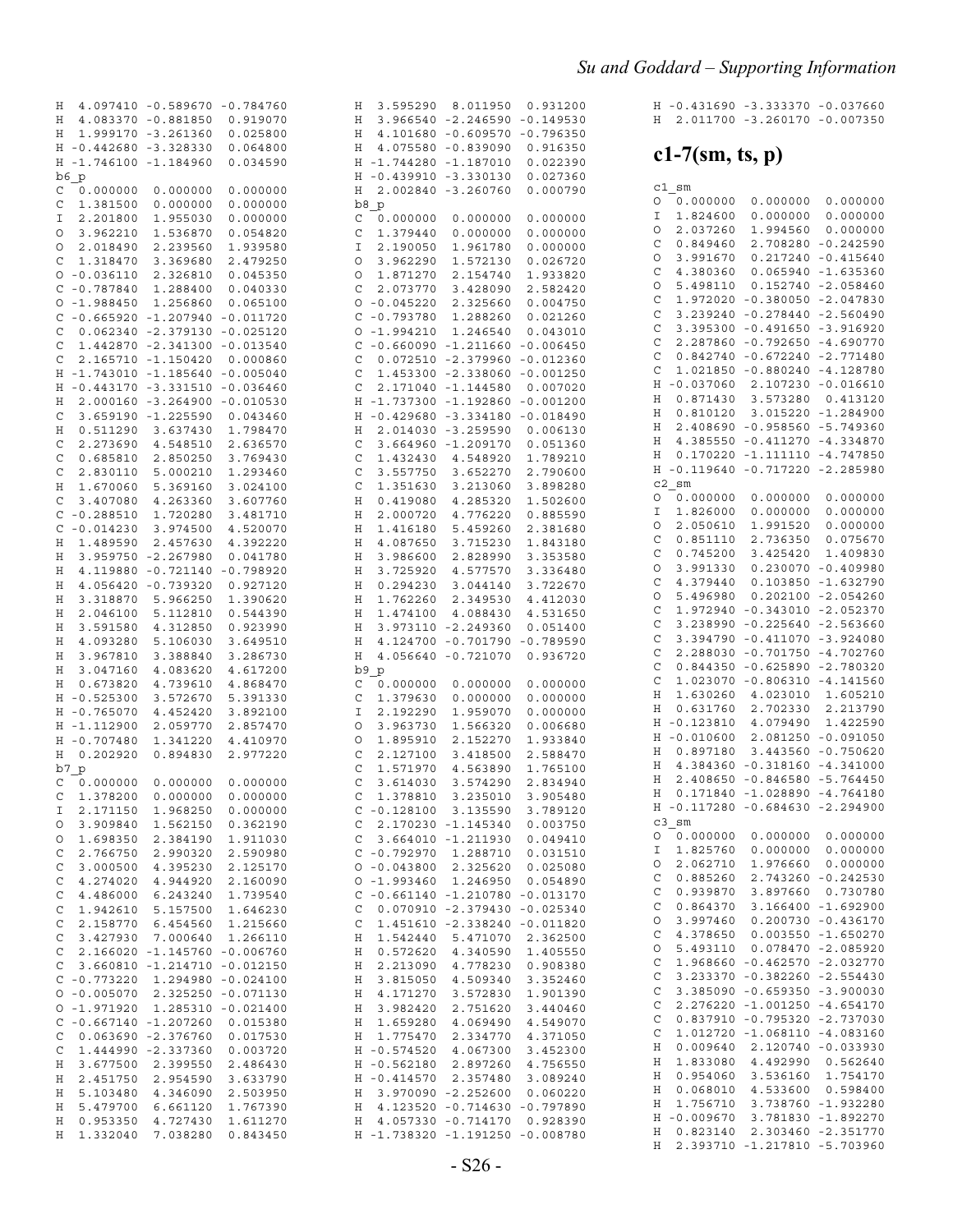| H 4.373780 -0.596320 -4.324600               | 0.848350<br>3.806630 -0.871940<br>C          | $0.830040 - 0.450040 - 2.813640$<br>C        |
|----------------------------------------------|----------------------------------------------|----------------------------------------------|
| H  0.160010 -1.333890 -4.686580              | $C - 0.318220$<br>4.759290 -0.658300         | $0.995030 - 0.531240 - 4.186280$<br>C        |
| H -0.122240 -0.820180 -2.245430              | 0.754420<br>3.145360 -2.235990<br>C          | H -0.184800 1.543700 -0.010820               |
| $c4$ sm                                      | 3.998180<br>$0.224180 - 0.419880$<br>O       | 0.120190 3.098820 0.831870<br>Η              |
| 0.000000<br>0.000000<br>0.000000<br>$\circ$  | 4.384860<br>$0.055750 - 1.636750$<br>C       | 0.159510 2.992150 -1.001490<br>Н             |
|                                              |                                              |                                              |
| 1.826540<br>0.000000<br>0.000000<br>I.       | 5.502310  0.136310  -2.063670<br>O           | 2.357770 -0.426240 -5.826220<br>Н            |
| 2.059880<br>1.988490<br>0.000000<br>$\circ$  | 1.974370 -0.391980 -2.042320<br>C            | 4.339100  0.045970 -4.389930<br>Н            |
| 0.868760<br>2.736540<br>0.137090<br>C        | 3.242090 -0.299140 -2.556290<br>C            | H  0.140270 -0.734040 -4.810920              |
| 0.796820<br>3.398620<br>1.498480<br>C        | 3.398490 -0.529740 -3.909880<br>C            | H -0.125000 -0.572890 -2.329040              |
| 1.929890<br>4.391830<br>1.687590<br>C        | 2.291480 -0.840550 -4.680110<br>C            | c2 ts                                        |
| 0.765860<br>2.362550<br>C<br>2.610200        | $0.845990 - 0.695580 - 2.763170$<br>C        | 0.000000<br>0.000000<br>0.000000<br>O        |
| 3.993910<br>$0.230410 - 0.408860$<br>0       | 1.025490 -0.921610 -4.117100<br>C            | 1.852820<br>0.000000<br>0.000000<br>I        |
| 4.381620<br>$0.104660 - 1.631710$<br>C       | 2.038600<br>5.117370 1.317650<br>Η           | 1.743570<br>2.199890<br>0.000000<br>O        |
| $0.202650 - 2.053590$<br>5.499080<br>0       | 3.045010<br>3.722130<br>1.685420<br>Η        | 0.453580<br>2.557500<br>0.058360<br>C        |
| 1.973500 -0.337920 -2.052460<br>C            | 4.518960<br>2.133220<br>2.963830<br>Η        | 0.071680<br>C<br>3.271820<br>1.332650        |
| 3.240500 -0.222740 -2.562820<br>C            | 0.806550<br>2.472880<br>Η<br>3.672580        | 3.995110<br>$0.322630 - 0.415050$<br>O       |
| 3.397010 -0.407260 -3.923270                 |                                              | 4.364060<br>$0.342160 - 1.652470$<br>C       |
| C                                            | 1.926390<br>1.613140 2.647460<br>Η           |                                              |
| 2.290480 -0.695080 -4.703230<br>C            | 0.177810<br>1.388890<br>Η<br>2.439280        | 5.469010<br>$0.532740 - 2.074240$<br>O       |
| $0.845100 - 0.617750 - 2.782130$<br>C        | Η<br>0.004620<br>3.813750<br>1.825700        | 1.965800 -0.142100 -2.081230<br>C            |
| 1.024770 -0.797220 -4.143270<br>C            | 0.023940<br>2.105050 0.125380<br>Η           | 3.220010<br>$0.065020 - 2.593050$<br>C       |
| 1.900250 5.173340 0.931080<br>Η              | 1.776920<br>4.375390 -0.832660<br>Η          | C<br>3.364560<br>0.014970 -3.967070          |
| 3.889770<br>2.891360<br>1.609430<br>Н        | H -0.217750<br>5.343600 0.251870             | C<br>2.261240 -0.242870 -4.760530            |
| 1.873110 4.869230<br>2.662960<br>Н           | H -1.261520<br>4.216390 -0.609100            | $0.841660 - 0.402930 - 2.823870$<br>C        |
| H 0.577150 2.831490<br>3.572260              | H -0.383940<br>5.457650 -1.489050            | 1.009990 -0.448880 -4.197720<br>C            |
| H 1.727220<br>1.855520<br>2.690290           | H 1.609000<br>2.504440 -2.427090             | Η<br>0.646620<br>4.187260 1.445560           |
| H -0.009370<br>1.617920<br>2.439980          | H 0.721370<br>3.896280 -3.021660             | 0.267730 2.641280 2.196710<br>Η              |
| H -0.151260<br>3.940790<br>1.510580          | H -0.150280 2.542940 -2.312460               | $H - 0.986090$<br>3.521210 1.325400          |
| $H - 0.001160$<br>2.088770 -0.019150         | H 2.412640 -1.020440 -5.736360               | $H - 0.170110$<br>1.562840  0.014660         |
| 3.470150 -0.667680<br>H 0.893820             | H 4.389150 -0.455500 -4.327940               | 3.054440 -0.868290<br>H 0.152410             |
| H 4.387180 -0.315900 -4.339040               | H 0.174120 -1.161020 -4.733220               |                                              |
|                                              |                                              | Η<br>4.345440<br>0.183110 -4.380990          |
| H 2.411850 -0.839500 -5.764860               | H -0.116520 -0.733560 -2.277550              | 2.373520 -0.283990 -5.832060<br>H            |
| H  0.173610 -1.017270 -4.766840              | c7 sm                                        | Н<br>$0.159120 - 0.648140 - 4.828820$        |
| H -0.117290 -0.674720 -2.298110              | 0.000000<br>0                                | H -0.112750 -0.548090 -2.344170              |
| $c5$ sm                                      | 0.000000<br>0.000000<br>1.824570<br>I        | c3 ts                                        |
| 0.000000<br>0.000000<br>0.000000             | 2.039750<br>1.993560<br>0.000000<br>O        | 0.000000<br>0.000000<br>0.000000<br>0        |
| 1.826540<br>0.000000<br>0.000000<br>I.       | 1.009660<br>2.624700<br>0.722480<br>C        | 1.852600<br>0.000000<br>0.000000<br>I        |
| 2.061040<br>1.989430<br>0.000000<br>$\circ$  | 2.395560<br>2.196510<br>C<br>1.144540        | 1.750310<br>2.197980<br>0.000000<br>O        |
| 0.870670<br>2.733720<br>C<br>0.131230        | C<br>0.018600<br>2.247820<br>2.993110        | 0.458570<br>2.567760 -0.023330<br>C          |
| 0.780390<br>3.416090<br>1.488530<br>C        | 0.147790<br>C<br>2.046430<br>4.354050        | 0.061110<br>3.317070 1.234000<br>C           |
| 1.948890<br>4.376730<br>C<br>1.657850        | 2.320350<br>C<br>2.404690<br>2.777170        | C<br>0.083030<br>3.225080 -1.340860          |
| 0.800690<br>2.366500<br>2.592550<br>C        | 2.532520<br>2.108530<br>4.137670<br>C        | 3.994800<br>$0.321420 - 0.429650$<br>O       |
| $C - 0.538000$<br>4.177720<br>1.523060       | 1.976620<br>C<br>1.405080<br>4.928360        | C<br>4.357090<br>$0.327920 - 1.668610$       |
| 3.994480<br>$0.227990 - 0.408990$<br>$\circ$ | 4.005070<br>$0.249890 - 0.396900$<br>O       | 5.457680<br>$0.524360 - 2.099650$<br>$\circ$ |
| 0.103010 -1.632010<br>4.381710<br>C          | C<br>4.398060<br>$0.154030 - 1.619370$       | 1.961580 -0.185210 -2.079380<br>C            |
| 5.499220<br>$0.199450 - 2.054110$<br>$\circ$ | 5.518590<br>$0.252420 - 2.034980$<br>$\circ$ | 0.024660 -2.599880<br>C<br>3.211590          |
|                                              |                                              |                                              |
| 1.972770 -0.335250 -2.053050<br>C            | 1.986960 -0.249680 -2.064440<br>C            | 3.351670 -0.048940 -3.973570<br>C            |
| 3.239840 -0.221160 -2.563360<br>C            | 3.257230 -0.131890 -2.564870<br>C            | 2.248450 -0.332710 -4.758010<br>C            |
| 3.395770 -0.404060 -3.924070<br>C            | 3.415440 -0.269710 -3.930790<br>C            | C<br>$0.837780 - 0.473130 - 2.813220$        |
| 2.288700 -0.688910 -4.704350<br>C            | $\mathsf{C}$<br>2.308140 -0.515580 -4.723900 | 1.001530 -0.542920 -4.186490<br>C            |
| $C$ 0.843770 -0.612230 -2.782900             | $C$ 0.857480 -0.489510 -2.805600             | H -0.154320 1.566940 -0.000990               |
| 1.022940 -0.789870 -4.144390<br>C            | $C$ 1.039200 -0.621410 -4.171910             | H 0.602280 4.258720 1.295350                 |
| H 0.000510 2.083380 -0.019730                | H 0.032250 2.292160 0.373020                 | H 0.299350 2.731120 2.117220                 |
| H 1.920680 5.161300 0.903450                 | H 1.132460 3.674800 0.458880                 | H -1.005000 3.526490 1.235800                |
| H 2.896260 3.852980 1.561020                 | H -0.960630 2.274030 2.540560                | H  0.599310  4.177440  - 1.440490            |
| H 1.917950 4.852990 2.635830                 | H -0.732800 1.929640 4.965260                | H -0.987810 3.402110 -1.391140               |
| H 0.634760 2.829370<br>3.562610              | H 3.280610 2.422980 2.155120                 | H  0.371990  2.593540 -2.175060              |
| H 1.768080 1.868690 2.640490                 | H 3.514150 2.049640 4.579970                 | H 2.357140 -0.391910 -5.829040               |
| H  0.024580  1.618000  2.439680              | H 1.505430 1.812390 5.989390                 | H 4.329320 0.121570 -4.394140                |
| H -0.596580 4.901720 0.711760                | H 4.407920 -0.174740 -4.340230               | H 0.150750 -0.763630 -4.810550               |
| H -0.637750 4.723470 2.458690                | H 2.431350 -0.622790 -5.789750               | H -0.113790 -0.617400 -2.327410              |
|                                              |                                              |                                              |
| H -1.388030 3.503310 1.435880                | H -0.106420 -0.549860 -2.324460              | c4 ts                                        |
| H  0.891080  3.463620 -0.678170              | H  0.187320 -0.806940 -4.805680              | 0 0.000000 0.000000 0.000000                 |
| H 2.409750 -0.832050 -5.766190               | c1 ts                                        | I 1.853210 0.000000 0.000000                 |
| H 4.386040 -0.313860 -4.339880               |                                              | 0 1.746540 2.200370<br>0.000000              |
| H  0.171330 -1.007700 -4.768140              | I 1.853650 0.000000 0.000000                 | $C$ 0.457630 2.560420 0.042220               |
| H -0.118610 -0.669000 -2.298830              | 1.732960 2.206350 0.000000<br>$\circ$        | 0.057700 3.308970 1.305910<br>$\mathsf{C}$   |
| $c6$ sm                                      | $C$ 0.441410 2.542660 -0.048950              | 0.733980 4.670070 1.349820<br>$\mathsf{C}$   |
|                                              | 3.996020  0.299690 -0.428410<br>O            | 0.367370 2.487740 2.545280<br>C              |
| I 1.826670 0.000000 0.000000                 | $C$ 4.365030 0.272210 -1.665870              | 3.998560  0.316170 -0.414120<br>$\circ$      |
| 0 2.071060 1.981180 0.000000                 | 5.473440  0.426190  -2.092900<br>$\circ$     | 4.366160  0.342660 -1.651600<br>C            |
| $C$ 0.902250 2.754350 0.235500               | $C$ 1.958950 -0.186180 -2.079120             | 0 5.470820 0.534550 -2.073800                |
| $C$ 0.938480 3.273300<br>1.670920            | 3.214990 -0.009270 -2.597900<br>C            | $C$ 1.965840 -0.134500 -2.081520             |
| C 2.104250 4.214890 1.920000                 | $C$ 3.356460 -0.096210 -3.970520             | $C$ 3.220460 0.073050 -2.592710              |
| C 0.958850 2.115340 2.657570                 | $C$ 2.248050 -0.357020 -4.755860             | $C$ 3.364360 0.030620 -3.967090              |
|                                              |                                              |                                              |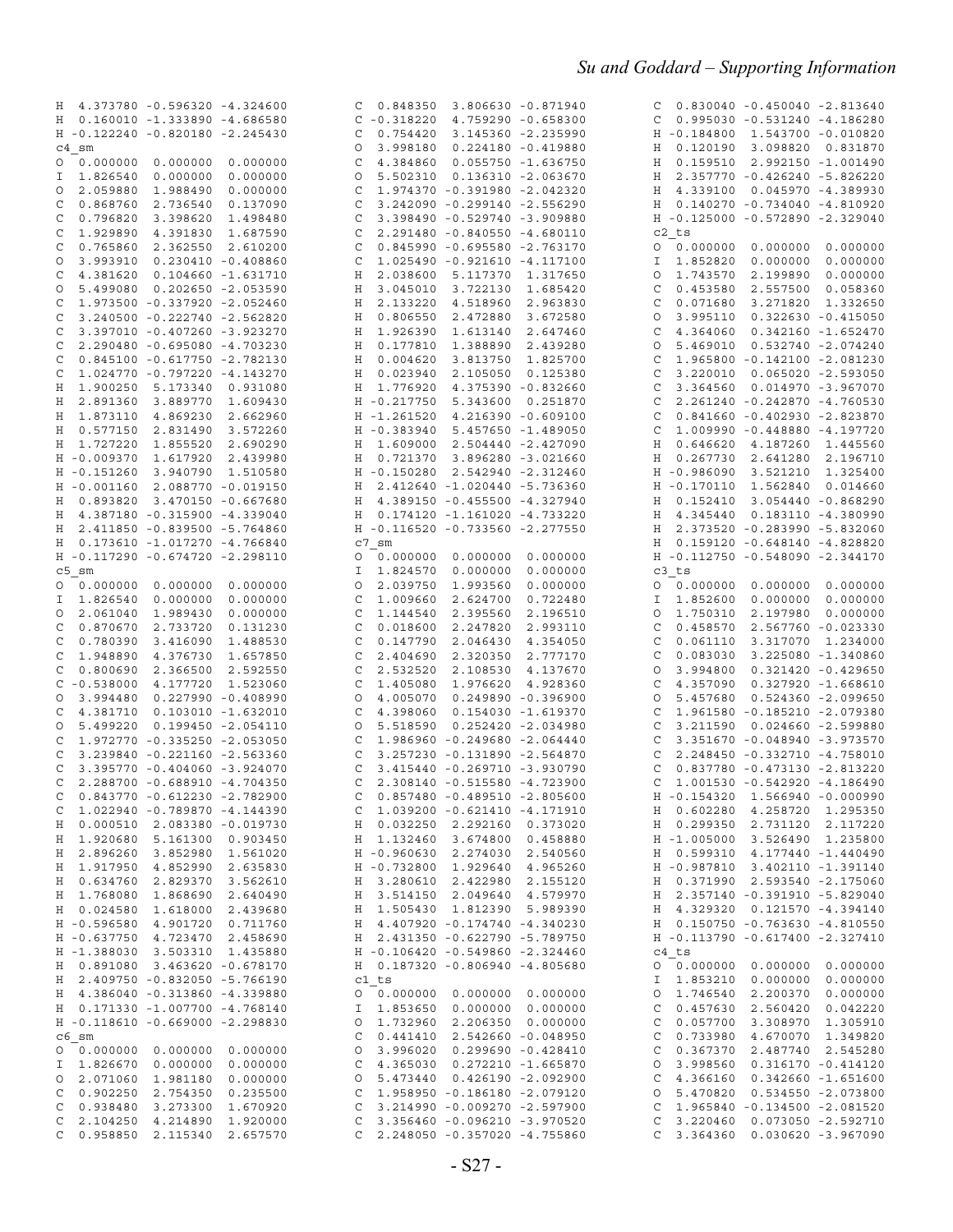| 2.260450 -0.220480 -4.761950<br>C            | H 0.088600 1.163220 2.466230           | 5.572280  0.245220 -2.194680<br>O      |
|----------------------------------------------|----------------------------------------|----------------------------------------|
| $0.841190 - 0.389230 - 2.825840$<br>C        | H - 0.917450 3.258430<br>1.621050      | 2.004710<br>$0.115570 - 2.098640$<br>C |
| 1.009080 -0.427590 -4.200030<br>C            | H - 0.164850 1.572570<br>0.062700      | 3.259690<br>C<br>$0.188540 - 2.646410$ |
| 5.266280<br>Η<br>0.481690<br>0.475180        | H 0.501720 4.345430 -1.034480          | 3.361300<br>$0.264730 -4.025170$<br>C  |
| 1.815110<br>4.553010<br>1.373690<br>Η        | H -1.775960<br>4.298850 -0.086490      | 2.217270<br>$0.252210 -4.799260$<br>C  |
| 0.430090<br>5.227780<br>2.233200<br>Η        | H -2.111500<br>2.779280 -0.910820      | 0.841680<br>$0.084270 - 2.828110$<br>C |
| 0.031550<br>3.001720<br>3.442180<br>Η        | H -1.862920<br>4.253200 -1.835050      | 0.967150<br>$0.157430 -4.206100$<br>C  |
| H 1.439900<br>2.329970<br>2.640530           | H 1.338370 2.519520 -2.474560          | 0.585450<br>5.296980 -1.598850<br>Η    |
| $H - 0.126760$<br>1.518650<br>2.510800       | $H - 0.023820$<br>3.348480 -3.213620   | $H - 0.200230$<br>5.360170 -0.000490   |
| H -1.022070<br>1.245910<br>3.454570          | H -0.261230 1.777050 -2.464430         | H -1.159040<br>5.360280 -1.503800      |
| H -0.170350<br>1.567900<br>0.017490          | H 2.436320 -1.011120 -5.746670         | $H - 0.281780$<br>0.917160 0.074290    |
| H 0.164320<br>3.047980 -0.893210             | H 4.374580 -0.277040 -4.361860         | $H - 0.397510$<br>3.001520 -1.982160   |
| 0.199310 -4.380120<br>Η<br>4.345490          | H  0.229530 -1.332180 -4.711400        | H 4.347990<br>$0.324750 -4.455190$     |
| H 2.372440 -0.255610 -5.833770               | H -0.071560 -0.904760 -2.267620        | H 2.295730<br>0.305930 -5.873140       |
| 0.157660 -0.621770 -4.832030<br>Η            | c7 ts                                  | 0.129370 -4.818380<br>0.079840<br>Η    |
| H -0.113470 -0.535700 -2.347170              | 0.000000<br>0.000000<br>0.000000       | H -0.109560 -0.011560 -2.332310        |
| c5 ts                                        | 0.000000<br>0.000000<br>I<br>1.848460  | $c3$ $p$                               |
| 0.000000<br>0.000000<br>0.000000<br>0        | 1.759820<br>2.179010<br>0.000000<br>0  | 0 0.000000<br>0.000000<br>0.000000     |
| 1.852920<br>0.000000<br>0.000000<br>I        | 0.492110<br>2.555080<br>0.226500<br>C  | 0.000000<br>0.000000<br>2.015520<br>Ι. |
| 1.748760<br>2.200510<br>0.000000<br>$\circ$  | 0.232910<br>3.127640<br>C<br>1.580900  | $0 - 0.208970$<br>2.814140<br>0.000000 |
| 0.461840<br>2.560570<br>C<br>0.043750        | $C - 1.057360$<br>3.496080<br>1.939020 | $C - 0.320490$<br>4.010680<br>0.014880 |
| 0.046780<br>3.310270<br>1.310340<br>C        | $C - 1.312490$<br>4.020590<br>3.190010 | $C - 0.589140$<br>4.773780<br>1.274570 |
| 0.794940<br>4.637290<br>1.359910<br>C        | 1.262290<br>3.285710<br>2.495780<br>C  | $C - 0.177150$<br>4.815770 -1.238360   |
| 0.388830<br>2.470710<br>2.532690<br>C        | 1.004020 3.804430<br>3.751810<br>C     | 4.150350<br>$0.073480 - 0.469010$<br>O |
| $C - 1.453410$<br>3.553340<br>1.241170       | $C - 0.281350$<br>4.173390<br>4.101980 | 4.483400<br>$0.345060 - 1.689080$<br>C |
| 3.999370<br>$0.313420 - 0.414540$<br>O       | 3.982740  0.380500 -0.391850<br>0      | 5.601270<br>$0.442920 - 2.113520$<br>O |
| 4.367250<br>C<br>$0.335340 -1.651950$        | 4.362600  0.417340  -1.626350<br>C     | 2.028360<br>$0.427040 - 2.058020$<br>C |
| 5.472420<br>$0.523490 - 2.074640$<br>$\circ$ | 5.466840<br>$0.636440 - 2.035220$<br>O | 3.291000<br>0.535530 -2.582800<br>C    |
| 1.965910 -0.138300 -2.081290<br>C            | 1.979860 -0.115250 -2.079930<br>C      | 3.407190<br>$0.813570 - 3.934010$<br>C |
| 3.221140<br>0.065580 -2.592580<br>C          | 3.233950  0.120960  -2.579270<br>C     | 2.269610<br>$0.964060 - 4.702880$<br>C |
| 3.365420<br>0.019260 -3.966780<br>C          | 3.390580  0.084580 -3.952330<br>C      | 0.871040<br>$0.560390 - 2.783430$<br>C |
| 2.261260 -0.231520 -4.761370<br>C            | 2.298760 -0.189100 -4.756460<br>C      | 1.011830<br>$0.835900 - 4.133060$<br>С |
| $0.840930 - 0.392440 - 2.825370$<br>C        | $0.866530 - 0.391050 - 2.833150$<br>C  | H -0.273690<br>0.912790<br>0.116720    |
| 1.009210 -0.434480 -4.199380<br>C            | 1.046820 -0.422730 -4.205860<br>C      | 0.318260<br>5.300650 1.567930<br>Н     |
| $H - 0.169350$<br>1.570770<br>0.017670       | H -0.166590 1.596210 0.132960          | $H - 0.877710$<br>2.066940<br>4.094400 |
| 0.553380<br>5.254770<br>Η<br>0.496300        | 0.120320 3.159060 -0.605670<br>Η       | H -1.356710<br>5.527330 1.119720       |
| Η<br>1.869160<br>4.471250<br>1.364620        | H -1.866150 3.366690<br>1.234920       | H 0.470790<br>5.674390 -1.079780       |
| 0.527560<br>5.195970<br>2.255300<br>Η        | H -2.317470 4.305320<br>3.457910       | H -1.154430<br>5.203630 -1.521390      |
| Η<br>0.080650<br>2.980870<br>3.442530        | H 2.265240 3.016960<br>2.206600        | H 0.207640<br>4.194000 -2.037500       |
| 1.461030<br>2.300180<br>2.598160<br>Η        | H 1.812190 3.928560 4.455180           | H 2.358020<br>1.177500 -5.755730       |
| H -0.119970<br>1.508410<br>2.500550          | H -0.480710 4.580570 5.080330          | H 4.398890<br>$0.899300 -4.347310$     |
| H -1.721370<br>4.112130<br>0.345530          | H 4.370950<br>0.275880 -4.357310       | H 0.129210<br>$0.945050 - 4.742700$    |
| H -1.786270<br>4.131500<br>2.100520          | H 2.420610 -0.220370 -5.827290         | H -0.087710<br>$0.444880 - 2.308220$   |
| $H - 2.005960$<br>2.615580<br>1.232350       | H -0.089170 -0.555750 -2.362150        | c4 p                                   |
| H 0.165990<br>$3.054090 - 0.889080$          | H  0.205140 -0.632270 -4.845780        | 0.000000<br>0.000000<br>0.000000       |
| 2.373590 -0.269660 -5.833020<br>Η            | c1 p                                   | 0.000000<br>2.018060<br>0.000000<br>Ι. |
| H 4.347090<br>0.184690 -4.379880             | 0.000000                               | $0 - 0.030860$<br>0.000000<br>2.825050 |
| H  0.157590 -0.628360 -4.831190              | I 2.017110 0.000000<br>0.000000        | $C - 0.462810$<br>3.937520<br>0.105830 |
| H -0.114170 -0.536010 -2.346660              | $0 - 0.252530 2.890080 0.000000$       | 0.273240 5.178750 -0.289340<br>C       |
| c6 ts                                        | $C$ 0.318400 3.680470 -0.688230        | $C - 0.607620$ 6.008370 -1.218930      |
|                                              | $0$ 4.144500 0.120630 -0.479850        | C 1.638150 4.878990 -0.871200          |
| I 1.855560 0.000000 0.000000                 | $C$ 4.465460 0.423310 -1.695780        | $0$ 4.151910 0.082580 -0.465310        |
| $0$ 1.732940 2.216230 0.000000               | $0$ 5.576510 0.570160 -2.122380        | $C$ 4.484210 0.348790 -1.686420        |
| 0.450860 2.574640 0.137270<br>C              | $C$ 2.008460 0.429740 -2.058500        | $0$ 5.601290 0.462200 -2.109630        |
| $C$ 0.160010 3.122450 1.542070               | $C$ 3.265400 0.583530 -2.585720        | $C$ 2.030020 0.391350 -2.064170        |
| C<br>0.845430  4.463560  1.757660            | $C$ 3.370800 0.869310 -3.936440        | $C$ 3.292670 0.511230 -2.586230        |
| C<br>0.578040 2.124780 2.609230              | $C$ 2.228120 0.978220 -4.705230        | $C$ 3.411130 0.770610 -3.941160        |
| $C - 0.045480$ 3.402250 -1.064740            | $C$ 0.846730 0.513840 -2.785940        | $C$ 2.275470 0.890900 -4.718060        |
| $C - 1.531530$ 3.700080 -0.959260            | $C$ 0.976260 0.797560 -4.136000        | $C$ 0.874920 0.492660 -2.798340        |
| 0.276220 2.719510 -2.379050<br>C             | H -0.285010 0.908050 0.121410          | C 1.017230 0.749430 -4.151970          |
| $0$ 4.001500 0.337330 -0.449070              | H 0.092000 4.753310 -0.633450          | H -1.584600 6.205310 -0.782750         |
| 4.369180  0.230480 -1.680150<br>C            | H 1.091550 3.376460 -1.406710          | H -0.755590 5.498430 -2.168390         |
| $0$ 5.466190 0.412250 -2.128340              | H 2.308990 1.195590 -5.758070          | H -0.137030 6.965130 -1.424340         |
| 1.985550 -0.377000 -2.049380<br>C            | H 4.358470 0.991850 -4.350710          | H 2.167480 5.801960 -1.090800          |
| $C$ 3.237150 -0.196800 -2.579890             | H 0.090090 0.868420 -4.746310          | H 1.548460 4.310850 -1.793510          |
| C<br>3.396090 -0.424420 -3.934510            | H -0.107180 0.350070 -2.314190         | H 2.241460 4.293760 -0.184440          |
| $C$ 2.311900 -0.830320 -4.691070             | c2 p                                   | H  0.383490  5.741850  0.643520        |
| C<br>0.881690 -0.786200 -2.756900            |                                        | H -0.282920 0.909930 0.112450          |
| $C$ 1.064920 -1.011960 -4.110140             | I 2.016210 0.000000 0.000000           | H -1.473170 4.100360 0.517690          |
| H 0.484700 5.222830 1.068270                 | $0 - 0.276320$ 2.823110 0.000000       | H 4.403390 0.866800 -4.351280          |
| H 1.919540 4.363220 1.617430                 | $C - 0.319970$ 3.487570 -0.997120      | H 2.366450 1.089410 -5.773840          |
| H 0.667490 4.826090 2.767760                 | $C - 0.270250$ 4.971840 -1.009220      | H 0.135790 0.833060 -4.767530          |
| H 0.306180 2.488440 3.596900                 | 0 4.145820 0.046210 -0.498430          | H -0.084550 0.364090 -2.327880         |
| H 1.657300 1.982100 2.603370                 | $C$ 4.462720 0.164520 -1.746120        | $c5$ p                                 |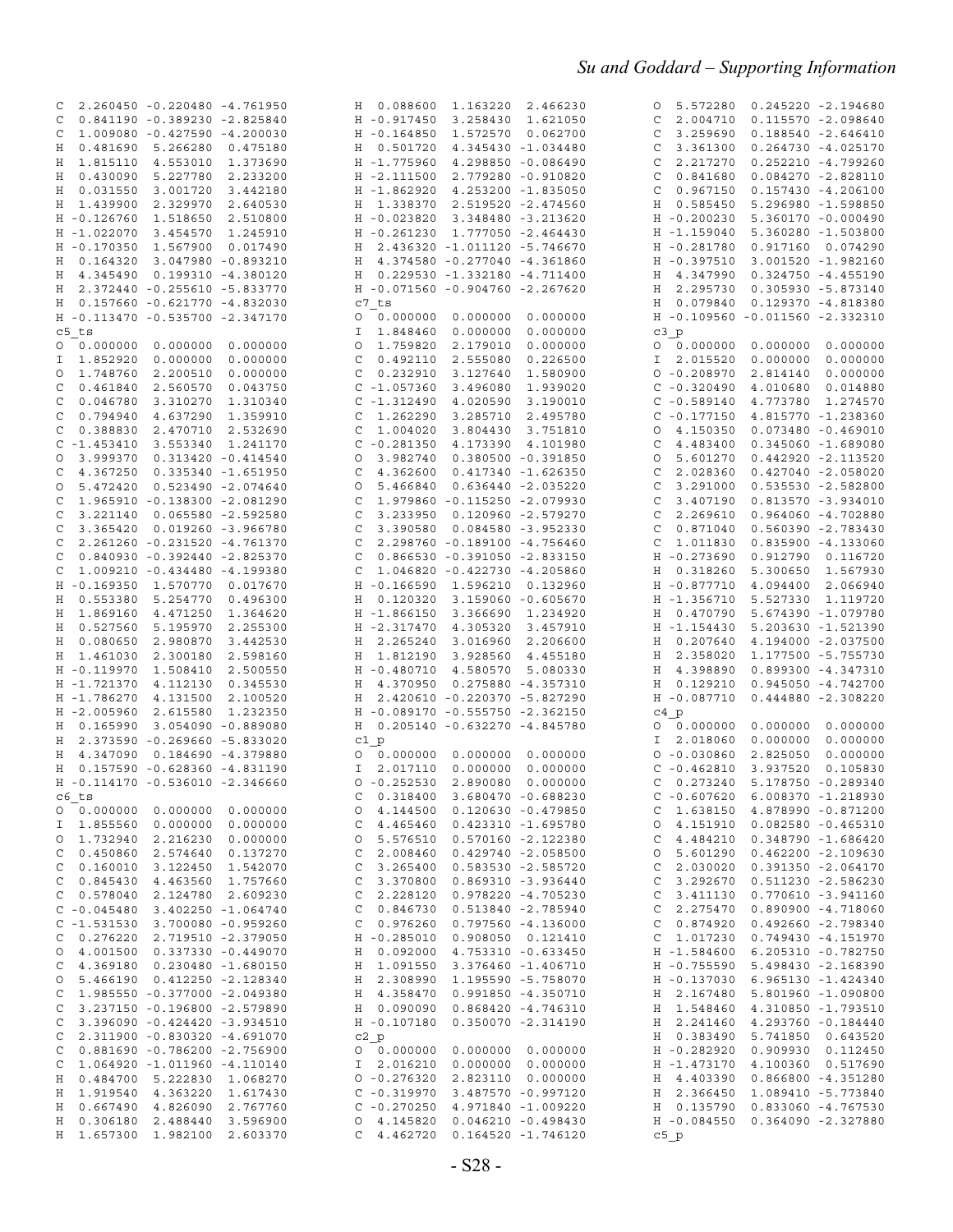| $-0.285260$<br>O<br>C<br>$-1.152140$<br>C<br>$-0.908590$<br>C<br>$-1.986530$<br>C<br>$-1.769910$<br>C<br>0.392430<br>C<br>0.606120<br>C<br>$-0.475120$<br>4.149430<br>O<br>C<br>4.473490<br>O<br>5.587510<br>C<br>2.017380<br>C<br>3.276440<br>C<br>3.385040<br>C<br>2.243820<br>C<br>0.857050<br>C<br>0.989800<br>$-0.281390$<br>Η<br>$-2.211620$<br>Η<br>$-2.992360$<br>Η<br>$-2.604270$<br>Η<br>Η<br>1.213430<br>1.610910<br>Η<br>$-0.304420$<br>Η<br>4.374380<br>Η<br>2.327090<br>Η<br>$-0.098170$<br>Η<br>0.104170<br>Η<br>$d1-7$ (sm, ts, p) | 2.802110<br>3.638170<br>5.079840<br>5.953300<br>7.315620<br>5.571670<br>6.931830<br>7.800870<br>0.009620<br>0.077270<br>0.119000<br>0.064230<br>0.097660<br>0.142690<br>0.144450<br>0.050960<br>0.094200<br>0.920130<br>3.342920<br>5.562320<br>7.997440<br>4.873330<br>7.320600<br>8.864620<br>0.173310<br>0.177630<br>0.000640<br>0.085110 | 0.000000<br>$-0.012870$<br>$-0.064480$<br>$-0.072100$<br>$-0.124740$<br>$-0.109510$<br>$-0.162940$<br>$-0.172370$<br>$-0.486140$<br>$-1.736420$<br>$-2.180000$<br>$-2.101500$<br>$-2.643590$<br>$-4.023240$<br>$-4.801490$<br>$-2.834040$<br>$-4.212060$<br>0.032780<br>0.011490<br>$-0.035260$<br>$-0.128990$<br>-0.101740<br>$-0.198570$<br>$-0.217100$<br>$-4.449890$<br>$-5.875840$<br>$-2.340550$<br>$-4.827200$ |
|----------------------------------------------------------------------------------------------------------------------------------------------------------------------------------------------------------------------------------------------------------------------------------------------------------------------------------------------------------------------------------------------------------------------------------------------------------------------------------------------------------------------------------------------------|----------------------------------------------------------------------------------------------------------------------------------------------------------------------------------------------------------------------------------------------------------------------------------------------------------------------------------------------|-----------------------------------------------------------------------------------------------------------------------------------------------------------------------------------------------------------------------------------------------------------------------------------------------------------------------------------------------------------------------------------------------------------------------|
|                                                                                                                                                                                                                                                                                                                                                                                                                                                                                                                                                    |                                                                                                                                                                                                                                                                                                                                              |                                                                                                                                                                                                                                                                                                                                                                                                                       |
| d1 sm<br>0.000000<br>O<br>1.822720<br>Ι<br>O<br>1.995990<br>C<br>0.792700<br>O<br>3.973730<br>C<br>4.446300<br>О<br>5.576510<br>C<br>2.105080<br>С<br>3.406910<br>C<br>3.752200<br>C<br>2.787430<br>C<br>1.095970<br>C<br>1.496310<br>$-0.327500$<br>С<br>$-0.076380$<br>Η<br>0.805820<br>Η<br>0.725990<br>H,<br>3.037670<br>Η<br>4.773030<br>Η<br>0.756200<br>Η<br>$-0.865760$<br>Η<br>$-0.413060$<br>Η<br>Η<br>$-0.812880$<br>$d2$ sm                                                                                                            | 0.000000<br>0.000000<br>2.004750<br>2.701830<br>0.325700<br>0.262670<br>0.465790<br>$-0.388770$<br>$-0.154300$<br>$-0.327640$<br>$-0.744230$<br>$-0.822280$<br>$-0.988320$<br>$-1.115010$<br>2.073220<br>3.544800<br>3.042780<br>$-0.887980$<br>$-0.134390$<br>$-1.323960$<br>$-0.209280$<br>$-1.761930$<br>$-1.592490$                      | 0.000000<br>0.000000<br>0.000000<br>$-0.193060$<br>$-0.248780$<br>$-1.445020$<br>$-1.785690$<br>$-2.068070$<br>$-2.455440$<br>$-3.779580$<br>$-4.673180$<br>$-2.920820$<br>$-4.244800$<br>$-2.563030$<br>0.026670<br>0.491390<br>$-1.223710$<br>$-5.712100$<br>$-4.064620$<br>$-4.954340$<br>$-2.307810$<br>$-1.697310$<br>$-3.407720$                                                                                |
| 0<br>0.000000<br>Ι<br>1.823760<br>O<br>2.006230<br>C<br>0.797210<br>C<br>0.699190<br>O<br>3.973490<br>C<br>4.441000<br>O<br>5.569020<br>С<br>2.100860<br>C<br>3.399070<br>С<br>3.738330<br>C<br>2.771490<br>C<br>1.090940<br>C<br>1.485010<br>$-0.327560$<br>C<br>Η<br>1.573450<br>0.619320<br>Η<br>$-0.184530$<br>Η                                                                                                                                                                                                                               | 0.000000<br>0.000000<br>2.003120<br>2.726370<br>3.475030<br>0.330000<br>0.296030<br>0.511650<br>$-0.354040$<br>$-0.103090$<br>$-0.243450$<br>$-0.645760$<br>$-0.777980$<br>$-0.910460$<br>$-1.093100$<br>4.100990<br>2.787210<br>4.109180                                                                                                    | 0.000000<br>0.000000<br>0.000000<br>0.057290<br>1.360510<br>$-0.247830$<br>$-1.447260$<br>$-1.787730$<br>$-2.073620$<br>$-2.461980$<br>-3.791480<br>-4.689380<br>$-2.929820$<br>$-4.259480$<br>$-2.570980$<br>1.511000<br>2.198480<br>1.360030                                                                                                                                                                        |

| Η            | $-0.053330$                | 2.045340    | $-0.062570$ |
|--------------|----------------------------|-------------|-------------|
| Η            | 0.809300                   | 3.395070    | $-0.802010$ |
| Η            | 3.016830                   | $-0.763370$ | $-5.732720$ |
| Η            | 4.756330                   | $-0.036870$ | $-4.077220$ |
| Η            | 0.743780                   | $-1.237030$ | $-4.972090$ |
| Η            | $-0.879190$                | $-0.194980$ | $-2.316800$ |
|              |                            |             |             |
| Η            | $-0.403760$                | $-1.740480$ | -1.705010   |
| Η            | -0.806010                  | $-1.577600$ | $-3.415700$ |
|              | d3 sm                      |             |             |
| 0            | 0.000000                   | 0.000000    | 0.000000    |
| Ι            | 1.823430                   | 0.000000    | 0.000000    |
| O            | 2.020620                   | 1.988030    | 0.000000    |
| C            | 0.829520                   | 2.726320    | $-0.239850$ |
| C            | 0.887280                   | 3.912640    | 0.694860    |
| C            | 0.762760                   | 3.101940    | -1.702010   |
|              |                            |             |             |
| O            | 3.984520                   | 0.295920    | $-0.260800$ |
| C            | 4.454100                   | 0.193660    | $-1.454030$ |
| O            | 5.585410                   | 0.376890    | $-1.804360$ |
| C            | 2.104700                   | $-0.449900$ | $-2.058540$ |
| C            | 3.409500                   | $-0.243610$ | $-2.451230$ |
| C            | 3.754690                   | -0.463640   | $-3.768720$ |
| C            | 2.786860                   | $-0.897740$ | $-4.650280$ |
| C            | 1.092240                   | $-0.900840$ | $-2.899020$ |
| C            | 1.492480                   | -1.113930   | $-4.216190$ |
| C            | $-0.335680$                | $-1.163900$ | $-2.535710$ |
|              |                            | 2.097240    | 0.008420    |
| Η            | $-0.031070$                |             |             |
| Η            | 1.765630                   | 4.517030    | 0.485960    |
| Η            | 0.933650                   | 3.583250    | 1.728000    |
| Η            | 0.001290                   | 4.529400    | 0.565000    |
| Η            | 1.633980                   | 3.688030    | $-1.982600$ |
| Η            | $-0.131670$                | 3.687250    | $-1.901690$ |
| Η            | 0.730010                   | 2.216370    | $-2.331390$ |
| Η            | 3.036780                   | -1.077410   | $-5.683700$ |
| Η            | 4.778210                   | $-0.291090$ | $-4.057470$ |
| Η            | 0.749640                   | $-1.464320$ | $-4.915720$ |
| Η            | $-0.862080$                | -0.245040   | $-2.302820$ |
|              |                            |             |             |
| Η            | -0.430710                  | $-1.787310$ | $-1.653940$ |
| Η            | $-0.827080$                | $-1.655120$ | $-3.369010$ |
| d4           | sm                         |             |             |
| 0            | 0.000000                   | 0.000000    | 0.000000    |
| Ι            | 1.824280                   | 0.000000    | 0.000000    |
| O            | 2.017360                   | 1.999840    | 0.000000    |
| C            | 0.817770                   | 2.727120    | 0.136450    |
| C            | 0.748290                   | 3.413670    | 1.486600    |
| C            | 1.864600                   | 4.431090    | 1.643790    |
| C            | 0.751370                   | 2.397720    | 2.616990    |
| O            | 3.978130                   | 0.324540    | $-0.241340$ |
| C            | 4.448800                   | 0.287250    | $-1.439160$ |
| O            |                            |             |             |
|              |                            |             |             |
|              | 5.579260                   | 0.495300    | $-1.776810$ |
| C            | 2.104790                   | $-0.344780$ | $-2.074020$ |
| $\mathbf{C}$ | 3.406710                   | $-0.103450$ | $-2.457170$ |
|              | 3.749860                   | $-0.244330$ | $-3.785590$ |
|              | 2.783560                   | $-0.637660$ | $-4.687980$ |
| $C$<br>$C$   | 1.094690                   | $-0.757840$ | $-2.935600$ |
| $\mathbf C$  | 1.493030                   | $-0.891470$ | $-4.263810$ |
| C            | $-0.328680$                | $-1.058510$ | $-2.584020$ |
|              |                            | 5.196180    | 0.871740    |
| Η            | 1.813070                   |             |             |
| Η            | 2.833980                   | 3.944510    | 1.565690    |
| Η            | 1.809020                   | 4.927500    | 2.609780    |
| Η            | 0.571060                   | 2.881060    | 3.573620    |
| Η            | 1.721180                   | 1.906280    | 2.688520    |
| Η            | $-0.015070$                | 1.638640    | 2.472650    |
| Η            | $-0.209720$                | 3.938140    | 1.500500    |
| Η            | $-0.041220$                | 2.058700    | 0.004050    |
| Η            | 0.814450                   | 3.446410    | $-0.682250$ |
| Η            | 3.032240                   | $-0.755950$ | $-5.730470$ |
| Η            | 4.770620                   | $-0.045310$ | $-4.066890$ |
| Η            | 0.751570                   | $-1.209420$ | $-4.980060$ |
| Η            | $-0.869010$                | $-0.156390$ | $-2.320020$ |
| Η            |                            |             |             |
| Η            | $-0.415310$<br>$-0.811360$ | $-1.715400$ | $-1.726130$ |
|              | d5 sm                      | $-1.526340$ | $-3.435670$ |
| О            | 0.000000                   | 0.000000    | 0.000000    |

| С            | $-1.328150$ | 5.263800                         | $-2.132810$           |
|--------------|-------------|----------------------------------|-----------------------|
| C            | 0.132000    | 5.508380                         | $-0.100910$           |
| C            | $-2.372770$ | 5.542730                         | 0.119720              |
|              |             |                                  |                       |
| O            | 4.150000    | 0.036630                         | $-0.482350$           |
| C            | 4.476520    | 0.180670                         | -1.724980             |
| O            | 5.590960    | 0.250380                         | -2.163910             |
| C            | 2.020360    | 0.184700                         | $-2.093580$           |
|              |             |                                  |                       |
| $\mathbf{C}$ | 3.280240    | 0.252650                         | $-2.630930$           |
| $\mathsf{C}$ | 3.391980    | 0.373560                         | $-4.005680$           |
| $\mathbf C$  | 2.252740    | 0.411780                         | -4.785720             |
| C            |             |                                  |                       |
|              | 0.861910    | 0.205970                         | $-2.829290$           |
| C            | 0.997330    | 0.324460                         | $-4.202710$           |
| Η            | $-0.284090$ | 0.915590                         | 0.079790              |
| Η            | $-2.250070$ | 4.846710                         | $-2.534170$           |
|              |             |                                  |                       |
| Η            | $-0.493630$ | 4.862320                         | $-2.702980$           |
| Η            | $-1.356160$ | 6.339340                         | $-2.289470$           |
| Η            | 0.164710    | 6.589090                         | $-0.216440$           |
|              | 0.979870    | 5.081560                         | $-0.629040$           |
| Η            |             |                                  |                       |
| Η            | 0.248930    | 5.272350                         | 0.952920              |
| Η            | $-3.313560$ | 5.126160                         | $-0.235660$           |
| Η            | $-2.412300$ | 6.619630                         | $-0.024680$           |
| Η            | $-2.294400$ | 5.348900                         |                       |
|              |             |                                  | 1.186910              |
| Η            | $-2.167230$ | 3.008380                         | $-0.865040$           |
| Η            | 2.338770    | 0.502320                         | -5.856590             |
| Η            | 4.382310    | 0.429440                         | $-4.427800$           |
|              |             |                                  | $-4.820100$           |
| Η            | 0.113290    | 0.340980                         |                       |
| Η            | $-0.094040$ | 0.118050                         | $-2.342230$           |
|              | c6 p        |                                  |                       |
| 0            | 0.000000    | 0.000000                         | 0.000000              |
|              |             |                                  |                       |
| Ι            | 2.016620    | 0.000000                         | 0.000000              |
| O            | $-0.047380$ | 2.781070                         | 0.000000              |
| C            | $-0.484830$ | 3.886450                         | $-0.200590$           |
| C            | 0.415850    | 4.972850                         | $-0.751640$           |
| C            | $-0.171030$ | 5.590420                         | $-2.018960$           |
|              |             |                                  |                       |
| C            | 1.822530    | 4.456560                         | $-0.982210$           |
| C            | $-1.935620$ | 4.210030                         | 0.094750              |
| C            | $-2.052580$ | 5.396580                         | 1.048890              |
| C            | $-2.677640$ | 2.996420                         |                       |
|              |             |                                  | 0.619040              |
| $\circ$      | 4.153830    | 0.116900                         | -0.459430             |
| C            | 4.484610    | 0.468340                         | $-1.658290$           |
| O            | 5.600460    | 0.619930                         | $-2.073400$           |
|              |             |                                  |                       |
| C            | 2.029970    | 0.514950                         | $-2.035870$           |
| C            | 3.291850    | 0.680450                         | $-2.547000$           |
| C            | 3.409660    | 1.029780                         | $-3.881770$           |
| C            | 2.274180    | 1.188610                         | $-4.651910$           |
|              |             |                                  |                       |
| C            | 0.875220    | 0.649620                         | $-2.765540$           |
| C            | 1.016510    | 0.995100                         | $-4.099430$           |
| Η            | $-1.130980$ | 6.068840                         | $-1.846070$           |
| Η            | $-0.299050$ | 4.835970                         | $-2.792840$           |
|              |             |                                  |                       |
| Н            | 0.507520    | 6.345400                         | -2.406060             |
| Η            | 2.467220    |                                  | 5.264960 -1.316900    |
| Η            | 1.831830    | 3.677640                         | $-1.740250$           |
| Η            | 2.244640    | 4.035710                         | $-0.075470$           |
|              |             |                                  |                       |
| Η            | 0.448860    | 5.752490                         | 0.012560              |
| Η            | $-0.274550$ | 0.908690                         | 0.146580              |
| Η            |             | 4.506230                         | $-0.858260$           |
| Η            | $-2.378650$ |                                  |                       |
|              |             |                                  |                       |
|              | $-1.628880$ | 6.307020                         | 0.634970              |
| Η            | -1.551720   | 5.186360                         | 1.991950              |
| Η            | -3.098960   | 5.590360                         | 1.267840              |
|              |             |                                  |                       |
| Η            | $-2.618090$ | 2.161070                         | -0.071720             |
| Η            | $-3.726620$ | 3.236650                         | 0.771300              |
| Η            | -2.263940   | 2.667740                         | 1.568960              |
| Η            | 2.364790    |                                  | 1.456710 -5.692290    |
| Η            | 4.401690    |                                  |                       |
|              |             |                                  | 1.162580 -4.282220    |
| Η            | 0.135370    |                                  | 1.106410 -4.711250    |
| Η            | $-0.083060$ |                                  | $0.480100 - 2.305840$ |
|              | $C7_p$      | $0.000000$ $0.000000$ $0.000000$ |                       |

I 2.015690 0.000000 0.000000

O 0.000000 0.000000 0.000000 I 2.017370 0.000000 0.000000 O -0.381700 2.792870 0.000000 C -1.240090 3.473310 -0.486040 C -1.177780 4.965850 -0.640300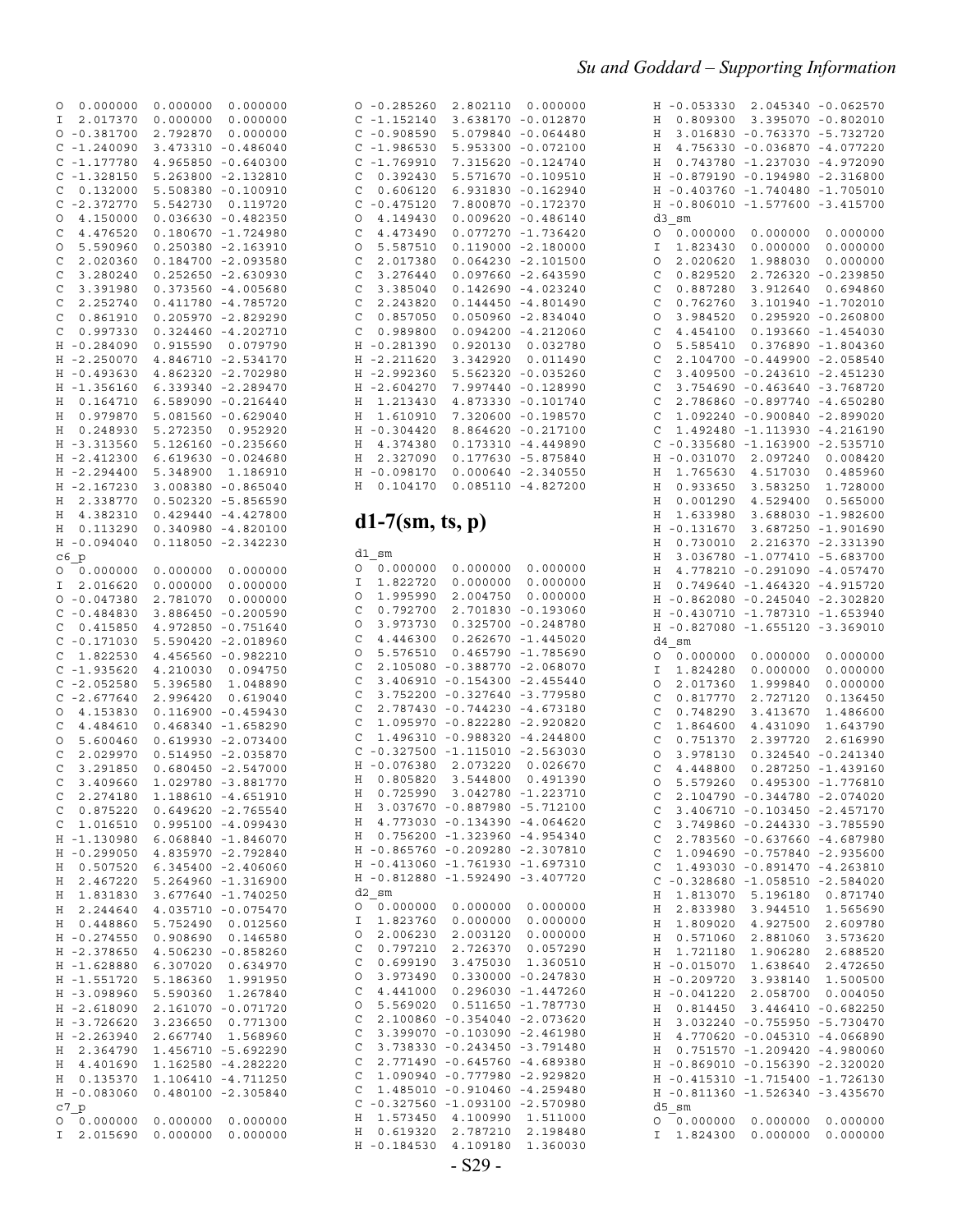|                                                                    |                                                                    | $C - 0.268480 - 1.096780 - 2.589290$                               |
|--------------------------------------------------------------------|--------------------------------------------------------------------|--------------------------------------------------------------------|
| 2.016740 2.001170 0.000000<br>0                                    | H -0.858690 -0.178780 -2.325850                                    |                                                                    |
| 0.816990 2.723810<br>0.130080<br>C                                 | d7 sm                                                              | H 0.594890 4.201320 1.424960                                       |
| 0.728630<br>3.429140<br>C<br>1.476400                              | 0.000000 0.000000<br>0.000000<br>$\circ$                           | H 0.256220<br>2.657680 2.197690                                    |
|                                                                    |                                                                    |                                                                    |
| 1.880140 4.414980<br>C<br>1.614190                                 | 0.000000<br>0.000000<br>1.822100<br>I                              | H -1.023580<br>3.499060 1.325860                                   |
| C<br>0.784120<br>2.399610<br>2.597720                              | 1.987700<br>2.004970<br>0.000000<br>O                              | H - 0.177730 1.540130<br>0.030170                                  |
| $-0.603900$ 4.165390 1.514570<br>C                                 | 0.952190<br>2.615550<br>0.726230<br>C                              | H 0.110730<br>3.029870 -0.870890                                   |
|                                                                    |                                                                    |                                                                    |
| 3.978140  0.326170 -0.240790<br>O                                  | 1.115080<br>2.421280<br>2.202730<br>C                              | H 2.905220 -0.157030 -5.806840                                     |
| 4.449440  0.285940 -1.438230<br>C                                  | 0.003240<br>2.331920<br>3.027670<br>C                              | H 4.634660 0.563360 -4.139110                                      |
| 5.580260  0.492380 -1.775660<br>0                                  | 0.156190<br>2.165740<br>4.390540<br>C                              | H  0.714890 -0.913250 -5.028290                                    |
|                                                                    |                                                                    |                                                                    |
| 2.105290 -0.345990 -2.073800<br>C                                  | 2.384720<br>2.322920<br>2.757880<br>C                              | H -0.920330 -0.280900 -2.297430                                    |
| C<br>3.407700 -0.105800 -2.456300                                  | 2.535860<br>2.146640<br>4.121550<br>C                              | H -0.245020 -1.777550 -1.745660                                    |
| 3.751500 -0.247980 -3.784410<br>C                                  | 1.423530<br>2.073330 4.939990<br>C                                 | H -0.704460 -1.611060 -3.439420                                    |
|                                                                    |                                                                    |                                                                    |
| C<br>2.785470 -0.640930 -4.687210                                  | 3.991040<br>0.340380 -0.203710<br>O                                | d3 ts                                                              |
| 1.095400 -0.758990 -2.935880<br>C                                  | 4.483460<br>0.313410 -1.391490<br>C                                | 0.000000                                                           |
| 1.494510 -0.893520 -4.263780<br>C                                  | 5.624250  0.504130 -1.706420<br>O                                  | 1.852660<br>0.000000<br>0.000000<br>I                              |
|                                                                    |                                                                    |                                                                    |
| $C - 0.328680 - 1.058070 - 2.585750$                               | 2.136370 -0.249320 -2.083740<br>C                                  | 1.727410<br>2.201020<br>0.000000<br>0                              |
| H -0.041210 2.052100 0.002800                                      | 3.450650 -0.030040 -2.435970<br>C                                  | 0.436430<br>2.560520 -0.033080<br>C                                |
| 1.827640 5.185020<br>0.846150                                      | 3.812630 -0.136710 -3.762800<br>C                                  | 0.027700<br>3.336400 1.204280                                      |
| Η                                                                  |                                                                    | C                                                                  |
| 2.835800 3.907060<br>Η<br>1.514810                                 | 2.852360 -0.471360 -4.694500<br>C                                  | 0.048830<br>3.172630 -1.368320<br>C                                |
| 1.851990 4.908350<br>2.583820<br>Η                                 | 1.128980 -0.597420 -2.976720<br>C                                  | 3.972600<br>$0.456300 - 0.282860$<br>O                             |
|                                                                    |                                                                    |                                                                    |
| 0.625190<br>2.876360<br>Η<br>3.562300                              | 1.546780 -0.697160 -4.301750<br>C                                  | 4.381860<br>$0.607610 - 1.496120$<br>C                             |
| 1.759990 1.918410<br>2.636970<br>Η                                 | $C - 0.310930 - 0.854120 - 2.660050$                               | 5.466390<br>0.972860 -1.849990<br>0                                |
| 0.018440<br>1.635860<br>Η<br>2.469510                              | H -0.020430 2.246070 0.399690                                      | 2.080390 -0.179140 -2.102350<br>C                                  |
|                                                                    |                                                                    |                                                                    |
| H -0.687110 4.873560<br>0.691460                                   | 1.034320<br>3.664760<br>0.442260<br>H                              | 3.333990  0.221560  - 2.508640<br>C                                |
| $H - 0.703060$<br>4.725680<br>2.441690                             | $H - 0.985030$<br>2.377890<br>2.596390                             | 3.626330  0.230280 -3.857220<br>C                                  |
| H -1.441350 3.472860 1.450100                                      | H -0.713820<br>2.094450<br>5.023620                                | 2.664000 -0.183540 -4.754630<br>C                                  |
|                                                                    |                                                                    |                                                                    |
| H  0.809090  3.439540 -0.692770                                    | 3.249250<br>2.380060<br>2.114470<br>Н                              | 1.085070 -0.636620 -2.955580<br>C                                  |
| 3.034750 -0.759960 -5.729470<br>Η                                  | 3.525040<br>2.069330<br>4.543870<br>Η                              | 1.430620 -0.615620 -4.305000<br>C                                  |
| 4.772580 -0.049890 -4.065180<br>Η                                  | 1.542410<br>1.936860<br>6.003070<br>Η                              | $C - 0.270060 - 1.140730 - 2.570120$                               |
|                                                                    |                                                                    |                                                                    |
| H  0.753340 -1.211440 -4.980350                                    | 4.843000  0.044960 -4.019700<br>Η                                  | H -0.162280 1.548250 0.013390                                      |
| H -0.869790 -0.154090 -2.329430                                    | 3.116310 -0.561490 -5.736030<br>Η                                  | 0.554720<br>4.287420 1.240660<br>H                                 |
| H -0.417860 -1.709160 -1.723840                                    | $0.807920 - 0.962970 - 5.041540$<br>Н                              | 0.276550<br>2.777200 2.101690<br>H                                 |
|                                                                    |                                                                    |                                                                    |
| H -0.809170 -1.531090 -3.435810                                    | H -0.809500 0.051110 -2.332560                                     | H -1.041420<br>3.530280 1.202050                                   |
| d6 sm                                                              | H -0.438190 -1.567190 -1.853340                                    | 0.560120<br>4.123190 -1.504270<br>Η                                |
|                                                                    |                                                                    |                                                                    |
| 0.000000                                                           | H -0.805580 -1.234240 -3.547670                                    | 3.343380 -1.419080<br>H -1.023060                                  |
| 1.823850 0.000000<br>0.000000<br>I.                                | d1 ts                                                              | 0.336930 2.515270 -2.183290<br>Η                                   |
| 2.027940<br>1.992030<br>0.000000<br>0                              | 0.000000<br>0.000000<br>0.000000<br>$\circ$                        | 2.874620 -0.186640 -5.812010<br>Η                                  |
|                                                                    |                                                                    |                                                                    |
| 0.851280 2.746370<br>0.236950<br>C                                 | 1.855400<br>0.000000<br>0.000000<br>I                              | H 4.608700 0.554510 -4.158290                                      |
| C<br>0.900750<br>3.293080<br>1.662110                              | 1.707680<br>2.212210<br>0.000000<br>O                              | H  0.696530 -0.960560 -5.016580                                    |
|                                                                    |                                                                    |                                                                    |
| 2.054670<br>4.258180<br>C<br>1.874090                              | 0.416250<br>2.535870 -0.034510<br>C                                | H -0.928500 -0.328460 -2.282670                                    |
| 0.959450<br>2.152640<br>C<br>2.667220                              | 3.973550<br>$0.450220 - 0.282390$<br>O                             | H -0.235860 -1.813070 -1.720200                                    |
| 0.756630 3.776500 -0.888820<br>C                                   | 0.587360 -1.496360<br>C<br>4.387640                                | H -0.704950 -1.667430 -3.413180                                    |
|                                                                    |                                                                    |                                                                    |
| $-0.414220$ $4.721870$ $-0.667000$<br>C                            | 5.476190  0.939920 -1.849500<br>O                                  | d4 ts                                                              |
|                                                                    |                                                                    |                                                                    |
|                                                                    | 2.081010 -0.185810 -2.101370                                       | 0.000000                                                           |
| C<br>0.635690 3.086870 -2.236690                                   | C                                                                  | $\circ$                                                            |
| 3.984790  0.315660 -0.240880<br>O                                  | 3.338820  0.202020  - 2.507670<br>C                                | 0.000000<br>I.<br>1.854160<br>0.000000                             |
| 4.458000  0.255800 -1.435530<br>C                                  | 3.635010  0.196680 -3.855270<br>C                                  | 1.719460<br>2.207550<br>0.000000<br>$\circ$                        |
|                                                                    |                                                                    |                                                                    |
| 5.589930  0.454010 -1.775840<br>O                                  | 2.672280 -0.218530 -4.751610<br>C                                  | 0.431160<br>2.554140<br>0.045180<br>C                              |
| C<br>2.111710 -0.376140 -2.066630                                  | C<br>1.084360 -0.642580 -2.953090                                  | C<br>0.022830<br>1.303900<br>3.306430                              |
| C<br>3.416390 -0.147780 -2.449820                                  | 1.434510 -0.636610 -4.301640<br>C                                  | C<br>0.677250<br>4.678730<br>1.333050                              |
|                                                                    |                                                                    |                                                                    |
| $C$ 3.762910 -0.311820 -3.774860                                   | $C - 0.274710 - 1.136470 - 2.568300$                               | C 0.351710 2.501800 2.549020                                       |
| 2.797570 -0.714650 -4.673980<br>C                                  | H -0.191340 1.519370 0.011970                                      | $0$ 3.976570 0.457220 -0.268370                                    |
| $C$ 1.103110 -0.800100 -2.925270                                   | H  0.093370  3.090060  0.846940                                    | $C$ 4.391060 0.619260 -1.478560                                    |
|                                                                    |                                                                    |                                                                    |
| $C$ 1.504830 -0.956880 -4.249710                                   | H  0.111850  2.971670 -0.987150                                    | 0 5.478130 0.984470 -1.824380                                      |
| $C - 0.322550 - 1.088020 - 2.573490$                               | H 2.886150 -0.233420 -5.808250                                     | $C$ 2.088060 -0.152610 -2.101980                                   |
| H 1.965570 5.146800 1.254240                                       | H 4.620680 0.510800 -4.156290                                      | C 3.345380 0.247380 -2.498510                                      |
|                                                                    |                                                                    |                                                                    |
| H 2.999200 3.774900 1.635170                                       | H  0.699930 -0.982590 -5.012100                                    | $C$ 3.643700 0.267510 -3.845460                                    |
| H 2.094560 4.584430 2.910890                                       | H -0.930460 -0.318310 -2.291790                                    | $C$ 2.684470 -0.135580 -4.751120                                   |
| H 0.821670 2.524560 3.679210                                       | H -0.247630 -1.801240 -1.712240                                    |                                                                    |
|                                                                    |                                                                    | $C$ 1.095290 -0.598300 -2.963830                                   |
| H 1.933880 1.665170 2.643400                                       | H -0.708820 -1.668470 -3.408460                                    | $C$ 1.447630 -0.567120 -4.311350                                   |
| H  0.185760  1.410690  2.476310                                    | d2 ts                                                              | $C - 0.262630 - 1.102880 - 2.589170$                               |
| H -0.039570 3.820420 1.823460                                      |                                                                    |                                                                    |
|                                                                    |                                                                    | H  0.413180  5.262570  0.453700                                    |
| H -0.296520 5.328110 0.226580                                      | I 1.853550 0.000000 0.000000                                       | H 1.760110 4.578960 1.354740                                       |
| H -1.350060 4.170690 -0.580220                                     | $0$ 1.718000 2.205580 0.000000                                     | H 0.366940 5.239640 2.212030                                       |
|                                                                    |                                                                    |                                                                    |
| H -0.509540 5.400090 -1.511570                                     | $C$ 0.428870 2.551060 0.060140                                     | H 0.014550 3.019870 3.443040                                       |
| H 1.481110 2.433650 -2.427700                                      | C 0.039280 3.272500 1.327800                                       | H 1.426790 2.359040 2.637720                                       |
| H  0.596400  3.820060 -3.038680                                    | $0$ 3.972870 0.458610 -0.269020                                    | H -0.129190 1.525740 2.527080                                      |
|                                                                    |                                                                    |                                                                    |
| H -0.276530 2.492850 -2.284880                                     | $C$ 4.391990 0.607340 -1.479550                                    | H -1.059410 3.434150 1.247420                                      |
| H 1.679850 4.355350 -0.884320                                      | $0$ 5.482550 0.962210 -1.824820                                    | H -0.178830 1.544840 0.031660                                      |
| H -0.015760 2.077470 0.153670                                      | $C$ 2.087380 -0.158220 -2.102290                                   | H  0.120360  3.025650 -0.893540                                    |
|                                                                    |                                                                    |                                                                    |
| H 3.048750 -0.849980 -5.713800                                     | $C$ 3.346860 0.234010 -2.499190                                    | H 2.900510 -0.130380 -5.807410                                     |
| H 4.785570 -0.122370 -4.055840                                     | $C$ 3.647690 0.246090 -3.845740                                    | H 4.628570 0.591260 -4.138840                                      |
| H 0.764290 -1.282890 -4.963260                                     | $C$ 2.687720 -0.156170 -4.750830                                   | H  0.715800 -0.903410 -5.029310                                    |
|                                                                    |                                                                    |                                                                    |
| H -0.414940 -1.729420 -1.704620<br>H -0.805030 -1.567450 -3.418810 | C 1.093200 -0.602040 -2.963590<br>$C$ 1.447740 -0.578420 -4.310730 | H -0.921810 -0.290950 -2.302550<br>H -0.234790 -1.779300 -1.742200 |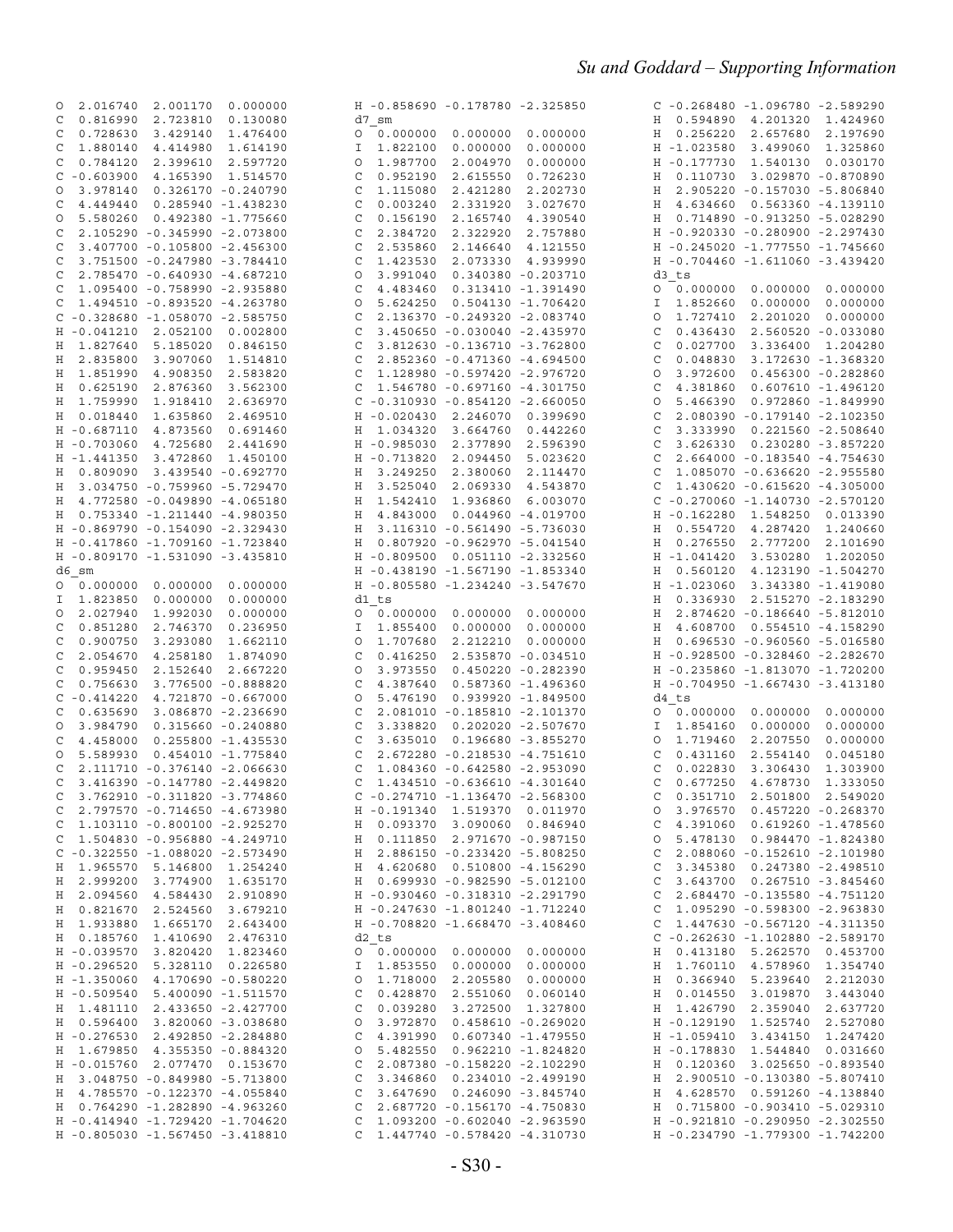|                                                                 | H 4.615780 0.239610 -4.186340                                           | 3.958830 1.291540 -3.574410<br>C                                |
|-----------------------------------------------------------------|-------------------------------------------------------------------------|-----------------------------------------------------------------|
| H -0.692880 -1.625030 -3.437440                                 |                                                                         |                                                                 |
| d5 ts                                                           | $0.754470 - 1.469690 - 4.897420$<br>H                                   | 2.986550 1.532140 -4.518260<br>C                                |
| 0.000000<br>0.000000<br>0.000000                                | H -0.147490 -2.031600 -1.532370                                         | 1.233160  0.874770 -2.952820<br>C                               |
| I 1.853980<br>0.000000<br>0.000000                              | H -0.629500 -2.062440 -3.226990                                         | 1.658890 1.318420 -4.203940<br>C                                |
| 1.721010<br>2.208280<br>0.000000<br>O                           | H -0.902270 -0.633900 -2.223410                                         | $C - 0.234840$<br>$0.669530 - 2.745420$                         |
| 0.434830<br>2.554070<br>0.054770<br>C                           | d7 ts                                                                   | 2.268610<br>4.759910 0.212050<br>Η                              |
| 0.016480<br>1.322760                                            | 0.000000                                                                |                                                                 |
| 3.299240<br>C                                                   | 0.000000<br>0.000000<br>0                                               | 2.004780<br>3.367890<br>1.288580<br>Η                           |
| 0.743250<br>4.638550<br>C<br>1.363210                           | 1.848730<br>0.000000<br>0.000000<br>Ι                                   | 1.353910<br>4.978150 1.684660<br>Н                              |
| 0.382970<br>2.468780<br>C<br>2.544070                           | 1.733200<br>2.183410<br>0.000000<br>O                                   | H -0.288730<br>0.903180<br>0.134710                             |
| $C - 1.487890$<br>3.517740<br>1.265910                          | 0.466360<br>2.548290<br>0.230750<br>C                                   | $H - 0.203180$<br>4.847450 -0.290420                            |
| 3.978060<br>$0.453030 - 0.266550$<br>O                          | 0.206150<br>3.122710<br>C<br>1.583610                                   | 3.254980<br>1.873450 -5.505020<br>H                             |
|                                                                 |                                                                         | 5.011050 1.422610 -3.765800                                     |
| 4.395930<br>0.605910 -1.476720<br>C                             | $C - 1.083630$<br>3.492380<br>1.942210                                  | Η                                                               |
| 5.485530<br>$0.963820 - 1.822340$<br>O                          | $C - 1.337930$<br>4.016930<br>3.193530                                  | 0.902280 1.490120 -4.954020<br>Η                                |
| 2.090080 -0.157640 -2.101500<br>C                               | 1.236270<br>3.280640<br>2.497740<br>C                                   | H -0.655980 1.457600 -2.127300                                  |
| 3.350450<br>0.233930 -2.496920<br>C                             | 0.978840<br>3.800100 3.753560<br>C                                      | H -0.456030 -0.266590 -2.250130                                 |
| 3.652310  0.246060 -3.843180<br>C                               | $C - 0.306300$<br>4.169270 4.104930                                     | H -0.734750<br>$0.692900 - 3.708260$                            |
| 2.693180 -0.155740 -4.749390                                    | 3.960890<br>$0.498950 - 0.238470$                                       |                                                                 |
| C                                                               | O                                                                       | d3 p                                                            |
| 1.096510 -0.600590 -2.964090<br>C                               | 4.395870<br>$0.653870 - 1.443230$<br>C                                  | 0.000000 0.000000<br>0.000000<br>O                              |
| 1.452570 -0.577450 -4.310800<br>C                               | 5.488370<br>1.018450 -1.771010<br>O                                     | 0.000000<br>0.000000<br>I.<br>2.012590                          |
| $C - 0.265800 - 1.094620 - 2.591230$                            | 2.105940 -0.125850 -2.099330<br>C                                       | 0.035620<br>2.859870<br>0.000000<br>O                           |
| H -0.178150<br>1.547250<br>0.035420                             | 0.275510 -2.478010<br>C<br>3.368100                                     | 0.434450<br>3.995070 -0.053330<br>C                             |
| H 0.484880<br>5.249930<br>0.500240                              | C<br>3.685300<br>$0.296850 - 3.820580$                                  | 0.003520<br>5.018320 0.952420<br>C                              |
|                                                                 |                                                                         |                                                                 |
| H 1.819910<br>4.489690<br>1.359580                              | 2.738590 -0.105660 -4.739640<br>C                                       | 1.382060<br>4.447090 -1.121330<br>C                             |
| H 0.474030<br>5.194920<br>2.259380                              | 1.123310 -0.566400 -2.975330<br>C                                       | 4.177280<br>$0.110640 - 0.197160$<br>O                          |
| H 0.077300<br>2.977680<br>3.455450                              | 1.494140 -0.533600 -4.317790<br>C                                       | 4.649500<br>$0.624780 - 1.279300$<br>C                          |
| H 1.457950<br>2.312830<br>2.597700                              | $C - 0.243030 - 1.060790 - 2.618540$                                    | 5.804320<br>0.849880 -1.517060<br>O                             |
| H -0.112830<br>1.499480<br>2.520340                             | H -0.176490<br>1.573290 0.146270                                        | 2.248090<br>$0.700210 - 2.018770$<br>C                          |
|                                                                 |                                                                         |                                                                 |
| H -1.772330<br>4.070490<br>0.371650                             | 0.075280<br>3.139130 -0.602410<br>Η                                     | C<br>3.580280<br>$0.929440 -2.292040$                           |
| H -1.823250<br>4.091740<br>2.126970                             | H -1.892650<br>3.364530<br>1.238010                                     | 3.942830<br>1.419350 -3.533200<br>C                             |
| $H - 2.025120$<br>2.571040<br>1.263120                          | H -2.342550<br>4.302620<br>3.461840                                     | C<br>2.968800<br>1.653640 -4.477360                             |
| H 0.117210<br>3.036650 -0.877370                                | 2.238720<br>3.011090<br>2.207090<br>Η                                   | 1.229950<br>$0.891330 - 2.944010$<br>C                          |
| H 2.912040 -0.156980 -5.805110                                  | 1.787540<br>3.924610<br>4.456170<br>Η                                   | 1.647400<br>1.381900 -4.180180<br>C                             |
|                                                                 |                                                                         |                                                                 |
| H 4.639740<br>$0.562950 -4.135400$                              | $H - 0.504820$<br>4.576910<br>5.083340                                  | $C - 0.229620$<br>$0.625130 - 2.752530$                         |
| H  0.720480 -0.912240 -5.029140                                 | 4.673830<br>$0.621530 -4.100220$<br>Η                                   | H -0.285930<br>0.904780 0.130050                                |
| H -0.919580 -0.277300 -2.307570                                 | 2.969490 -0.100210 -5.792840<br>Η                                       | H 0.846640<br>5.254120 1.600180                                 |
| H -0.244860 -1.769890 -1.743270                                 | H 0.770950 -0.864960 -5.046630                                          | H -0.811100<br>4.632160<br>1.552460                             |
| H -0.698170 -1.614520 -3.439760                                 | H -0.894080 -0.244910 -2.324570                                         |                                                                 |
|                                                                 |                                                                         |                                                                 |
|                                                                 |                                                                         | $H - 0.290330$<br>5.944020 0.463820                             |
| d6 ts                                                           | H -0.230480 -1.749520 -1.781050                                         | H 2.203560<br>5.016100 -0.692930                                |
| 0.000000<br>0.000000<br>0.000000                                | H -0.673170 -1.565400 -3.477260                                         | 0.855430<br>5.114100 -1.802520<br>Н                             |
| 1.855430<br>0.000000<br>0.000000<br>Ι.                          |                                                                         | 1.762840<br>3.598200 -1.676180<br>Н                             |
|                                                                 | d1 p                                                                    |                                                                 |
| 1.714940<br>2.216360<br>0.000000<br>$\circ$                     | 0.000000<br>0.000000<br>0.000000<br>0                                   | 3.231990<br>2.030350 -5.452720<br>Η                             |
| 0.432180<br>2.571060<br>0.116730<br>C                           | 0.000000<br>0.000000<br>Ι<br>2.019290                                   | 4.991590<br>1.588720 -3.714200<br>Η                             |
| 0.124980<br>3.150960<br>C<br>1.504850                           | $0 - 0.146960$<br>2.921250<br>0.000000                                  | 0.890900 1.542030 -4.933050<br>Н                                |
| C<br>0.801100<br>4.500820<br>1.693500                           | 4.112990<br>$C - 0.118890$<br>0.001600                                  | H -0.682710<br>1.391330 -2.130300                               |
| 0.541640<br>2.180520<br>C<br>2.597170                           | 4.175310<br>$0.023370 - 0.208720$<br>O                                  | H -0.417810 -0.321890 -2.264470                                 |
|                                                                 |                                                                         |                                                                 |
| $C - 0.068070$<br>3.355940 -1.110820                            | 4.663390<br>$0.300910 - 1.369720$<br>C                                  | H -0.721990 0.635090 -3.719550                                  |
| $C - 1.563850$<br>3.611000 -1.037180                            | 5.827210<br>0.378680 -1.649390<br>$\circ$                               | d4 p                                                            |
| 2.650750 -2.402040<br>C<br>0.298400                             | 2.260480<br>$0.460520 - 2.090090$<br>C                                  | 0.000000<br>0.000000<br>0.000000                                |
| $0$ 3.976450 0.479450 -0.318630                                 | C<br>3.600470<br>$0.531680 - 2.406210$                                  | I 2.014660                                                      |
| C 4.380050 0.538120 -1.540260                                   | C 3.975150 0.813610 -3.706930                                           | $0$ 0.128390 2.885920 0.000000                                  |
| $0$ 5.454330 0.899860 -1.929420                                 | $C$ 3.004260 1.011440 -4.661600                                         | 0.311910  4.029260 -0.308000<br>C                               |
|                                                                 |                                                                         |                                                                 |
| $C$ 2.096800 -0.352130 -2.074050                                | $C \quad 1.240970$<br>$0.647210 - 3.014590$                             | C 1.449220 4.879680 0.163310                                    |
| $C$ 3.342340 0.038670 -2.514370                                 | C <sub>1.671220</sub><br>0.925210 -4.310580                             | 2.155750  5.479700 -1.049740<br>C                               |
| $C$ 3.640480 -0.078350 -3.856850                                | $C - 0.232790$<br>$0.590080 - 2.761920$                                 | C 2.388640 4.137720 1.089210                                    |
| $C$ 2.694450 -0.606350 -4.710690                                | H -0.299710<br>0.901160 0.107710                                        | 4.175910  0.121150  -0.200100<br>O                              |
| $C$ 1.121940 -0.926500 -2.878950                                | 4.684680 0.921680                                                       | 4.647660  0.591110 -1.303410<br>C                               |
|                                                                 | H  0.062280                                                             |                                                                 |
| $C$ 1.472850 -1.030830 -4.222550                                | H -0.271870<br>4.695720 -0.916590                                       | 5.804590  0.783190 -1.557860<br>0                               |
| $C - 0.212470 - 1.442000 - 2.440590$                            | H 3.276580<br>1.227370 -5.682120                                        | $C$ 2.241240 0.688610 -2.023730                                 |
| H 0.442860 5.240910 0.982230                                    | H 5.030160 0.861920 -3.920710                                           | $C$ 3.574400 0.893080 -2.311980                                 |
| H 1.876850 4.402540 1.565410                                    | 1.073580 -5.064890<br>H  0.913910                                       | $C$ 3.934490 1.359440 -3.563030                                 |
|                                                                 |                                                                         |                                                                 |
| H 0.611970 4.887280 2.692650                                    | H -0.552870 1.431320 -2.153840                                          | $C$ 2.956600 1.598980 -4.501390                                 |
| H 0.260990 2.564120 3.574800                                    | H -0.526460 -0.306910 -2.232280                                         | $C$ 1.218350 0.887610 -2.942780                                 |
| H 1.621420 2.043810 2.599370                                    | H -0.758480 0.636850 -3.709910                                          | $C$ 1.633320 1.356420 -4.187970                                 |
| H 0.060090 1.212590 2.471430                                    | $d2$ p                                                                  | $C - 0.244490 0.643990 - 2.739930$                              |
| H -0.953840 3.282710 1.571920                                   | 0 0.000000 0.000000 0.000000                                            | H 1.462880 6.008130 -1.701110                                   |
| H -1.840820 4.218270 -0.180150                                  | I 2.013210 0.000000 0.000000                                            | H 2.648120 4.704660 -1.632670                                   |
|                                                                 |                                                                         |                                                                 |
| H -2.117070 2.674360 -0.979560                                  | $0 - 0.159880$<br>2.882440 0.000000                                     | H 2.913960 6.187130 -0.727700                                   |
| H -1.897090 4.137300 -1.928670                                  | $C = 0.309230$<br>3.975330 0.145800                                     | H 3.146290 4.811320 1.479380                                    |
| H 1.370230 2.506550 -2.486320                                   | C <sub>1.564710</sub><br>4.271200 0.883890                              | H 2.897260 3.333790 0.563740                                    |
| H -0.031240 3.234650 -3.258090                                  | 04.174440<br>$0.099700 - 0.193000$                                      | H 1.854190 3.699710 1.926630                                    |
| H -0.185210 1.677130 -2.459840                                  | $C \quad 4.654950$<br>$0.552060 - 1.300140$                             | H 0.970590 5.703470 0.703450                                    |
| H 0.449040 4.316470 -1.096890                                   | 0 5.814650<br>$0.732640 - 1.549860$                                     |                                                                 |
|                                                                 |                                                                         | H -0.285500 0.902100 0.143330                                   |
| H -0.170580 1.557000 0.065180<br>H 2.910480 -0.708190 -5.762150 | $C$ 2.252470<br>$0.666920 -2.032850$<br>$C$ 3.589390 0.848430 -2.318070 | H -0.388560 4.531310 -0.997450<br>H 3.217370 1.958390 -5.483850 |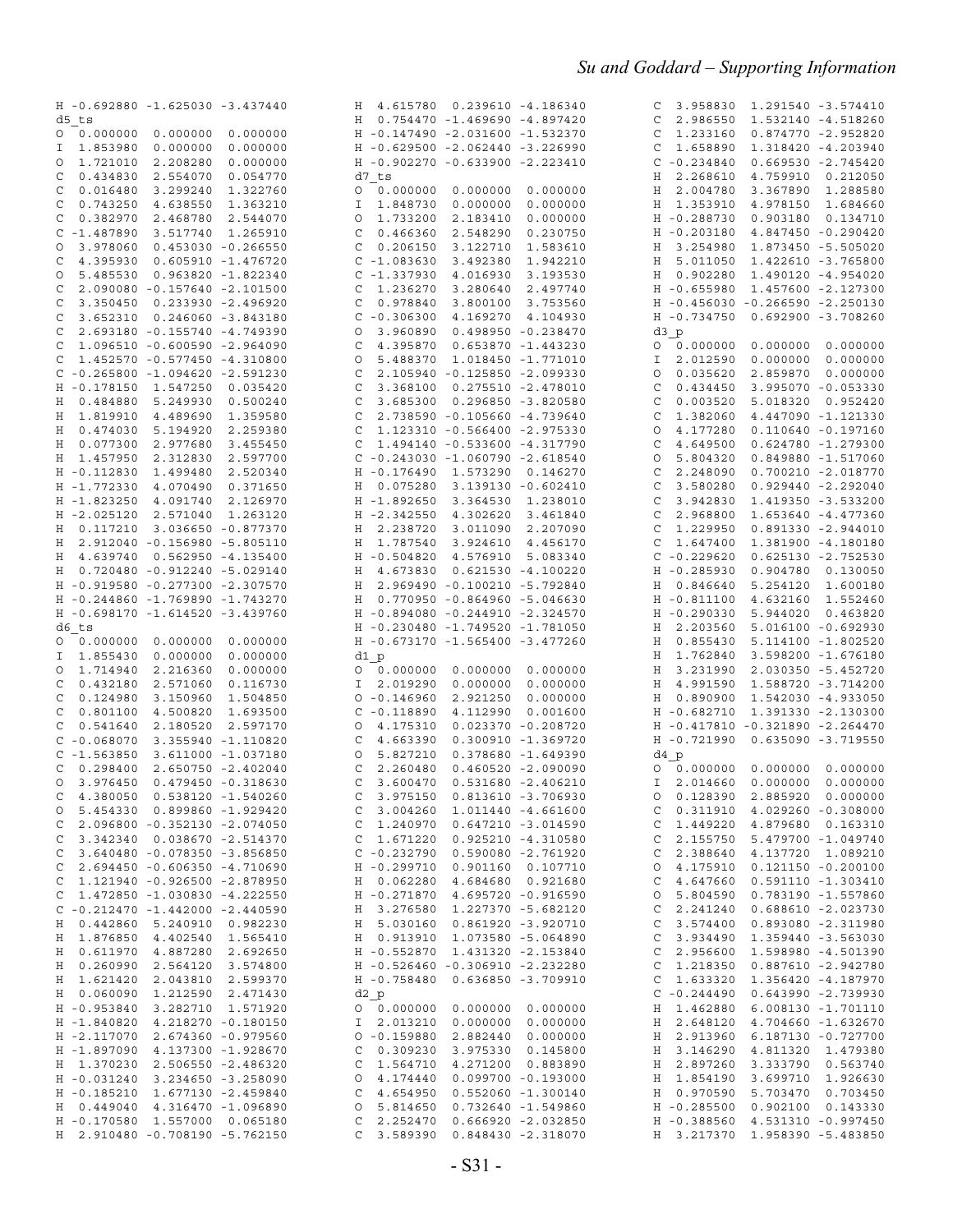|              | H 4.984420           |                      | 1.507550 -3.755210         |
|--------------|----------------------|----------------------|----------------------------|
| Η            | 0.872930             |                      | 1.522430 -4.935600         |
|              |                      |                      |                            |
| Η            | $-0.682490$          |                      | 1.401200 -2.096290         |
| Η            | $-0.443420$          |                      | $-0.311040 -2.271650$      |
| Η            | $-0.746530$          | 0.682930             | $-3.701220$                |
|              |                      |                      |                            |
|              | d5 p                 |                      |                            |
| 0            | 0.000000             | 0.000000             | 0.000000                   |
|              |                      |                      |                            |
| I            | 2.019040             | 0.000000             | 0.000000                   |
| О            | $-1.160770$          | 2.589500             | 0.000000                   |
| C            | $-2.173500$          | 3.014030             | 0.480140                   |
|              |                      |                      |                            |
| C            | $-2.860040$          | 2.492460             | 1.710960                   |
| C            | $-3.124930$          | 3.686430             | 2.626420                   |
|              |                      |                      |                            |
| C            | $-2.018630$          | 1.439830             | 2.407990                   |
| C            | $-4.192030$          | 1.904940             | 1.236530                   |
| O            | 4.174070             | $-0.010380$          | $-0.207320$                |
|              |                      |                      |                            |
| C            | 4.665000             | 0.187490             | $-1.383730$                |
| O            | 5.829680             | 0.218920             | $-1.668460$                |
| $\mathsf C$  | 2.264570             | 0.356690             | $-2.110640$                |
|              |                      |                      |                            |
| C            | 3.605300             | 0.386670             | $-2.429870$                |
| $\mathsf{C}$ | 3.982820             | 0.601280             | $-3.742490$                |
|              |                      |                      |                            |
| C            | 3.014070             | 0.777780             | $-4.703540$                |
| $\mathsf{C}$ | 1.247050             | 0.528030             | $-3.039470$                |
| C            | 1.680490             | 0.738150             | $-4.347050$                |
|              |                      |                      |                            |
| C            | $-0.227010$          | 0.522500             | $-2.782000$                |
| Η            | $-0.325610$          | 0.901620             | 0.066280                   |
|              | $-3.707730$          | 4.455990             |                            |
| Η            |                      |                      | 2.123430                   |
| Η            | $-2.196590$          | 4.134110             | 2.973960                   |
| Η            | $-3.687250$          | 3.362390             | 3.498580                   |
|              |                      |                      |                            |
| Η            | $-2.547520$          | 1.058920             | 3.278310                   |
| Η            | $-1.073290$          | 1.857920             | 2.745490                   |
| Η            | $-1.795180$          | 0.603790             | 1.751840                   |
|              |                      |                      |                            |
| Η            | $-4.784190$          | 2.638300             | 0.691930                   |
| Η            | $-4.773580$          | 1.583140             | 2.097060                   |
| Η            | $-4.035130$          | 1.042790             | 0.593010                   |
|              |                      |                      |                            |
| Η            | $-2.688970$          |                      | 3.860310 -0.006630         |
| Η            | 3.288590             | 0.943820             | $-5.732710$                |
| Η            | 5.038100             | 0.619150             | $-3.959440$                |
|              |                      |                      |                            |
| Η            | 0.924820             |                      | 0.873500 -5.105350         |
| Η            | $-0.529290$          |                      | 1.411250 -2.234110         |
| Η            | $-0.540040$          |                      | $-0.330870 -2.195010$      |
|              |                      |                      |                            |
| Η            | $-0.752040$          | 0.520000             | $-3.731610$                |
|              | d6 p                 |                      |                            |
| О            | 0.000000             | 0.000000             | 0.000000                   |
|              |                      |                      |                            |
| I            | 2.014730             | 0.000000             | 0.000000                   |
| O            | $-0.476840$          | 2.759870             | 0.000000                   |
| C            | $-1.012920$          | 3.615650             | 0.660860                   |
|              |                      |                      |                            |
| C            | $-2.127500$          | 3.271740             | 1.626380                   |
| C            | $-1.722460$          | 3.622870             | 3.057350                   |
| C            | $-2.547950$          | 1.820130             | 1.505330                   |
|              |                      |                      |                            |
| С            | $-0.558370$          | 5.056800             | 0.544740                   |
| C            | $-1.723750$          | 5.997780             | 0.250370                   |
| C            | 0.551330             | 5.202080             | $-0.478050$                |
|              |                      |                      |                            |
| О            | 4.177720             | $-0.000550$          | $-0.204620$                |
| C            | 4.667670             | 0.189220             | $-1.381290$                |
| О            | 5.832480             | 0.238450             | $-1.665950$                |
|              |                      |                      |                            |
| C            | 2.266080             | 0.308130             | $-2.116410$                |
| C            | 3.606980             | 0.352410             | $-2.433560$                |
| C            | 3.984270             | 0.544090             |                            |
|              |                      |                      | $-3.749880$                |
| C            |                      |                      |                            |
| $\mathsf{C}$ | 3.015410             | 0.682120             | $-4.717180$                |
| C            |                      |                      |                            |
|              | 1.248770             | 0.439710             | $-3.052060$                |
|              | 1.681560             | 0.626780             | $-4.363200$                |
| C            | $-0.225410$          | 0.412340             | $-2.796930$                |
|              |                      |                      |                            |
| Η            | $-1.526450$          | 4.683510             | 3.186590                   |
| Η            | $-0.831330$          | 3.072640             | 3.352840                   |
| Η            | $-2.520650$          | 3.348980             | 3.741550                   |
|              |                      |                      |                            |
| Η            | $-3.386980$          | 1.621200             | 2.166920                   |
| Η            | $-1.739580$          | 1.145850             | 1.774250                   |
| Η            | $-2.851490$          | 1.576360             | 0.491560                   |
|              |                      |                      |                            |
| Η            | $-2.974420$          | 3.904830             | 1.357850                   |
| Η            | $-2.464570$          | 6.007620             | 1.044630                   |
| Η            | $-2.221680$          | 5.721850             | $-0.677300$                |
|              |                      |                      |                            |
| Η            | $-1.353740$          | 7.012730             | 0.134980                   |
| Η<br>Η       | 1.383600<br>0.916350 | 4.542130<br>6.225710 | $-0.257960$<br>$-0.489360$ |

| Η            | $-0.161380$             | 5.320260        | 1.527900             |
|--------------|-------------------------|-----------------|----------------------|
| Η            | $-0.303170$             | 0.912980        | 0.015700             |
| Η            | 3.290010                | 0.828890        | $-5.749330$          |
| Η            | 5.039770                | 0.573920        | $-3.964670$          |
| Η            | 0.925770                | 0.730050        | $-5.126500$          |
| Η            | $-0.523950$             | $-0.430320$     | $-2.187340$          |
| Η            | $-0.749260$             | 0.375100        | $-3.746460$          |
| Η            | $-0.542660$             | 1.309390        | $-2.271730$          |
|              | d7 p                    |                 |                      |
|              |                         |                 |                      |
| 0            | 0.000000                | 0.000000        | 0.000000             |
| I            | 2.013710                | 0.000000        | 0.000000             |
| $\circ$      | 0.068340                | 2.830100        | 0.000000             |
| C            | $-0.003440$             | 4.003090        | 0.258510             |
| $\mathbf C$  | 0.830560                | 5.038160        | $-0.350120$          |
| $\mathbf C$  | 0.645840                | 6.362810        | 0.022120             |
| $\mathsf{C}$ | 1.425870                | 7.353770        | $-0.540420$          |
| $\mathbf C$  | 1.801850                | 4.702840        | $-1.287890$          |
| $\mathsf{C}$ | 2.580840                | 5.692940        | -1.845300            |
| $\mathbf C$  | 2.391170                | 7.015800        | -1.472330            |
| $\circ$      | 4.178790                | 0.102110        | $-0.193370$          |
| C            | 4.654520                | 0.650630        | $-1.256580$          |
| O            | 5.810590                | 0.877230        | $-1.486800$          |
| C            | 2.254570                | 0.754950        | $-1.997420$          |
| $\mathsf{C}$ | 3.587590                | 0.992450        | $-2.260070$          |
| $\mathsf{C}$ | 3.953220                | 1.520330        | $-3.484660$          |
| $\mathsf{C}$ | 2.981230                |                 |                      |
|              |                         | 1.786160        | $-4.422730$          |
| $\mathbf C$  | 1.239250                | 0.972360        | $-2.920040$          |
| C            | 1.659260                | 1.503770        | $-4.138240$          |
| C            | $-0.219300$             | 0.689020        | $-2.744420$          |
| Η            | $-0.287590$             | 0.899720        | 0.159220             |
| Η            | $-0.733100$             | 4.366120        | 0.999050             |
| Η            | $-0.108700$             | 6.612500        | 0.753250             |
| Η            | 1.285960                | 8.383250        | $-0.253920$          |
| Η            | 1.932360                | 3.668740        | $-1.563870$          |
| Η            | 3.338780                | 5.438520        | $-2.567920$          |
| Η            | 3.003890                | 7.787480        | $-1.910740$          |
|              |                         |                 |                      |
|              |                         |                 |                      |
| Η            | 5.002890                | 1.691470        | $-3.658640$          |
| Η            | 3.246650                | 2.193720        | $-5.385010$          |
| Η            | 0.904740                | 1.687330        | $-4.887580$          |
| Η            | -0.686480               | 1.441320        | $-2.115900$          |
| Η            | -0.401740               | $-0.266970$     | -2.271870            |
| Η            | $-0.703590$             | 0.708460        | $-3.715270$          |
|              |                         |                 |                      |
|              | e4, 5(sm, ts, p)        |                 |                      |
|              |                         |                 |                      |
|              | e4 sm                   |                 |                      |
| Ι            | 0.000000                | 0.000000        | 0.000000             |
| O            | 1.816860                | 0.000000        | 0.000000             |
| O            | $-0.432230$             | 1.949320        | 0.000000             |
| Η            | $-2.202870$             | -2.624580       | 3.654720             |
| C            | 0.216220                | 3.126570        | 0.424780             |
| Η            | $-0.415130$             | 0.975890        | 5.119070             |
| Η            | $-1.858480$             | $-0.964370$     | 5.494180             |
| C            | $-0.486570$             | $-0.258410$     | 2.039420             |
| O            | $-0.460650$             | $-2.113860$     | 0.121720             |
| C            | $-1.163120$             | $-2.478800$     | 1.153430             |
| C            | $-1.160910$             | $-1.441660$     | 2.242800             |
| O            | $-1.734080$             | $-3.520340$     | 1.284470             |
| C            | $-1.677480$             | $-1.697130$     | 3.496580             |
| C            | $-1.462590$             | $-0.780080$     | 4.508440             |
| C            | $-0.669300$             | 0.331990        | 4.290650             |
| C            |                         | 0.620920        |                      |
| C            | $-0.127460$<br>0.931350 | 1.676030        | 3.041160<br>2.899920 |
| Η            | 1.633730                | 1.498740        | 3.712760             |
|              |                         |                 |                      |
| C            | 0.491540                | 3.130130        | 2.958890             |
| Η            | 1.507760                | 1.490580        | 1.996710             |
| Η            | 1.398440                | 3.731040        | 3.021240             |
| Η            | $-0.060730$             | 3.317060        | 3.879080             |
| Η            | $-1.350510$             | 3.237770        | 1.830200             |
| Η            | 1.300020                | 2.998600        | 0.440480             |
| Η            | $-0.007150$             | 3.860030        | $-0.347080$          |
| С            | $-0.323900$             | 3.593380        | 1.764030             |
| Η            | $-0.373030$             | 4.681130<br>S32 | 1.775930             |

H 0.195050 4.956210 -1.475100

| e5            | sm          |             |             |
|---------------|-------------|-------------|-------------|
| Ι             | 0.000000    | 0.000000    | 0.000000    |
| 0             | 1.818820    | 0.000000    | 0.000000    |
| 0             | $-0.342730$ | 1.973280    | 0.000000    |
| C             | 0.597920    | 3.016760    | $-0.087370$ |
| C             | $-0.579380$ | $-0.125370$ | 2.031740    |
| O             | $-0.392290$ | $-2.111270$ | 0.241070    |
|               |             |             | 1.264140    |
| C             | $-1.129310$ | $-2.430240$ |             |
| C             | $-1.221300$ | $-1.321130$ | 2.275750    |
| O             | $-1.666570$ | $-3.482640$ | 1.442110    |
| C             | $-1.810500$ | $-1.515570$ | 3.507580    |
| C             | $-1.701560$ | $-0.523900$ | 4.463980    |
| C             | $-0.942910$ | 0.605060    | 4.218170    |
| $\mathsf{C}$  | $-0.327080$ | 0.838330    | 2.990330    |
|               |             |             |             |
| C             | 0.695500    | 1.932940    | 2.871810    |
| $\mathsf{C}$  | 0.202840    | 3.368640    | 3.029070    |
| C             | $-0.011870$ | 4.221790    | 0.604590    |
| $\mathsf{C}$  | $-0.694110$ | 3.910700    | 1.928900    |
| Η             | 1.552310    | 2.734780    | 0.354750    |
| Η             | 0.794610    | 3.245240    | $-1.134820$ |
| Η             | $-2.309720$ | $-2.452140$ | 3.693660    |
|               |             | $-0.657360$ | 5.432510    |
| Η             | $-2.156020$ |             |             |
| Η             | $-0.775280$ | 1.315060    | 5.013770    |
| Η             | 1.408910    | 1.741340    | 3.673560    |
| Η             | 1.266380    | 1.800680    | 1.962910    |
| Η             | 1.081120    | 4.007580    | 3.128280    |
| Η             | $-0.326540$ | 3.446330    | 3.978750    |
| Η             | 0.767180    | 4.973340    | 0.741580    |
|               |             |             |             |
| Η             | $-0.754000$ | 4.658060    | $-0.061610$ |
| Η             | -1.510690   | 3.215690    | 1.746330    |
| Η             | $-1.147760$ | 4.832580    | 2.290280    |
|               | e4 ts       |             |             |
| Ι             | $-0.086840$ | 0.115340    | 0.005900    |
| О             | 1.708180    | 0.305660    | $-0.203440$ |
| O             | $-0.678470$ | 2.031910    | $-0.144770$ |
| Η             | $-2.183860$ | $-1.240830$ | 4.416360    |
|               |             |             |             |
| C             | 0.294570    | 3.038830    | 0.077900    |
| Η             | 1.190270    | 1.347710    | 4.932540    |
| Η             | $-0.633500$ | 0.037630    | 5.915930    |
| C             | $-0.167070$ | 0.142960    | 2.146890    |
| O             | $-1.836970$ | $-1.274820$ | 0.531740    |
| C             | $-2.132840$ | $-1.402430$ | 1.768760    |
|               |             |             |             |
| C             | $-1.204200$ | $-0.606840$ | 2.662660    |
| O             | $-3.014400$ | $-2.052880$ | 2.261190    |
| C             | $-1.373670$ | $-0.643620$ | 4.031960    |
| C             | $-0.512940$ | 0.065290    | 4.844760    |
| C             | 0.513220    | 0.804340    | 4.290900    |
| C             | 0.726520    | 0.875140    | 2.916980    |
| $\mathsf{C}$  | 1.851850    | 1.730860    | 2.415310    |
| Η             | 2.687200    | 1.608320    | 3.101260    |
|               |             |             |             |
| C             | 1.498430    | 3.216150    | 2.350030    |
| Η             | 2.195470    | 1.375550    | 1.451190    |
| Η             | 2.370210    | 3.741890    | 1.960620    |
| Η             | 1.335950    | 3.598060    | 3.357540    |
| Η             | -0.626270   | 3.182640    | 1.981070    |
| Η             | 1.285380    | 2.681220    | $-0.218650$ |
|               |             |             |             |
| Η             | 0.014760    | 3.815230    | $-0.629730$ |
| C             | 0.279440    | 3.559300    | 1.508860    |
| Η             | 0.175250    | 4.642620    | 1.487380    |
| e5            | ts          |             |             |
| Ι             | $-0.099860$ | 0.090680    | 0.028190    |
| O             | 1.712650    | 0.206300    | $-0.047990$ |
| $\circ$       | $-0.565390$ | 2.051630    | 0.218880    |
|               | 0.513550    | 2.962760    |             |
| $\mathcal{C}$ |             |             | 0.126080    |
| $\mathcal{C}$ | $-0.306170$ | $-0.193870$ | 2.133010    |
| $\circ$       | $-1.991940$ | $-1.186070$ | 0.238620    |
| $\frac{C}{C}$ | $-2.339100$ | $-1.519670$ | 1.423740    |
|               | -1.399060   | $-0.965150$ | 2.473760    |
| $\circ$       | $-3.277150$ | $-2.188440$ | 1.762970    |
|               | $-1.626160$ | $-1.234550$ | 3.807480    |
| $\frac{C}{C}$ | $-0.764340$ | $-0.728050$ |             |
|               |             |             | 4.759280    |
| $\mathbf{C}$  | 0.306590    | 0.054850    | 4.379440    |
| $\mathcal{C}$ | 0.576390    | 0.364320    | 3.048130    |
| $\mathcal{C}$ | 1.736740    | 1.276580    | 2.763460    |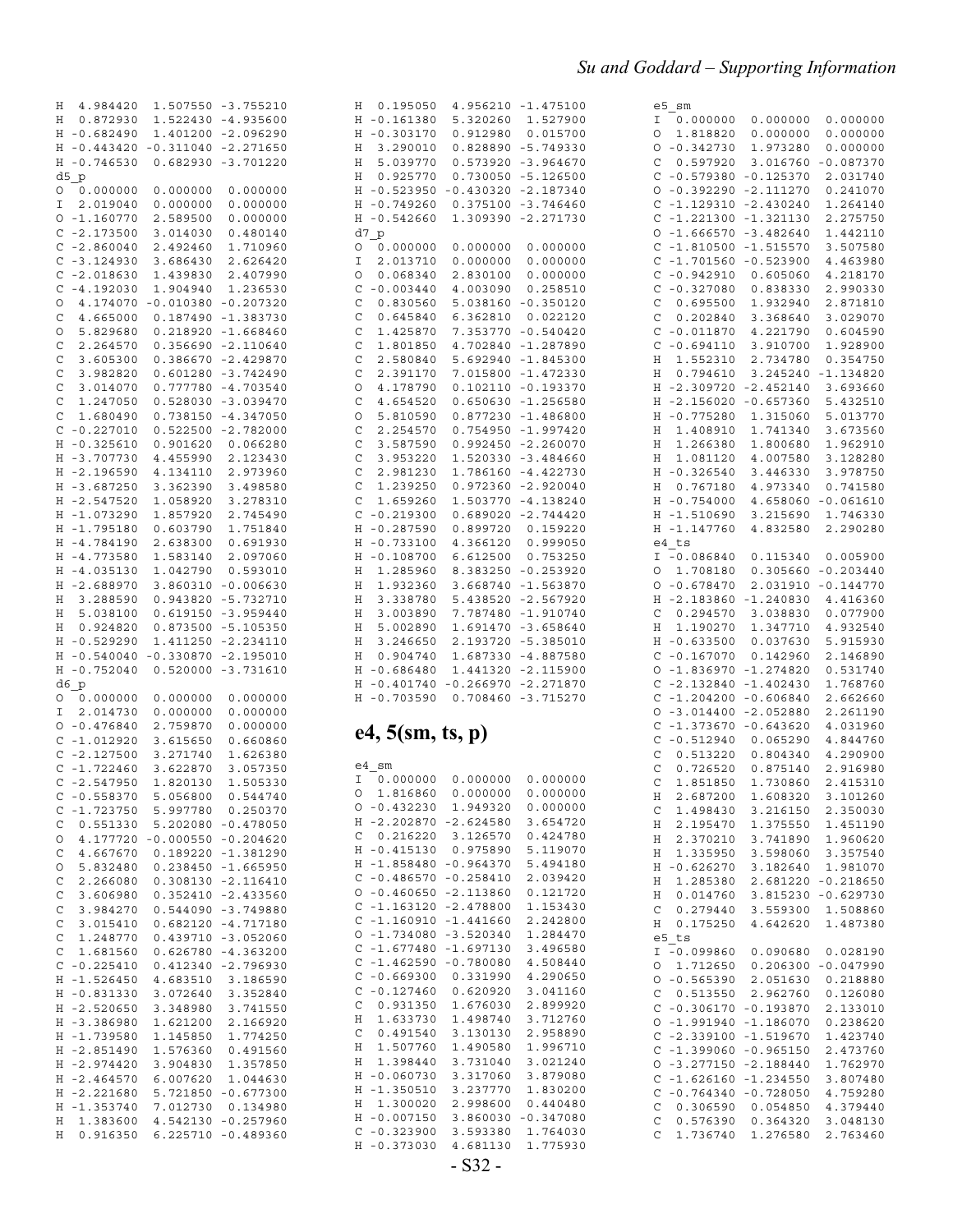### *Su and Goddard - Supporting Information*

| С<br>1.484120                     | 2.714080             | 3.226330             |
|-----------------------------------|----------------------|----------------------|
| Ċ<br>0.380660                     | 3.976030             | 1.243500             |
|                                   |                      |                      |
| C<br>0.259600                     | 3.414890             | 2.651100             |
| Η<br>1.472410                     | 2.439310             | 0.165650             |
| 0.459490<br>Η                     | 3.456240             | $-0.843370$          |
| $-2.479900$<br>Η                  | $-1.843450$          | 4.054640             |
| $-0.925090$<br>Η                  | $-0.941850$          | 5.803890             |
| 0.972240<br>Η                     | 0.450280             | 5.131550             |
| 2.591890<br>Η                     | 0.889730             | 3.315900             |
| 2.025050<br>Η                     | 1.224070             | 1.723280             |
|                                   |                      |                      |
| 2.379380<br>Η                     | 3.298680             | 3.011560             |
| 1.387080<br>Η                     | 2.708430             | 4.311610             |
| 1.238830<br>Η                     | 4.647480             | 1.175510             |
| $-0.503120$<br>Η                  | 4.578710             | 1.040730             |
| $-0.602590$<br>Η                  | 2.751080             | 2.694430             |
| 0.021200<br>Η                     | 4.252360             | 3.304520             |
| e4 p                              |                      |                      |
| Ι                                 | 0.000000             | 0.000000             |
| 0.000000                          |                      |                      |
| O<br>1.821450                     | 0.000000             | 0.000000             |
| $-0.214170$<br>О                  | 1.987200             | 0.000000             |
| $-3.146000$<br>Η                  | -0.905090            | 3.823090             |
| C<br>0.926740                     | 2.653350             | 0.512630             |
| Η<br>0.848880                     | $-0.134010$          | 5.166910             |
| Η<br>$-1.455020$                  | $-0.803520$          | 5.671080             |
| $-0.389950$<br>C                  | $-0.186150$          | 2.084740             |
|                                   |                      |                      |
| $-2.227150$<br>O                  | 0.000700             | 0.114860             |
| C<br>$-2.743020$                  | $-0.378570$          | 1.228890             |
| C<br>$-1.718100$                  | $-0.456690$          | 2.336730             |
| $-3.892530$<br>0                  | $-0.637220$          | 1.452400             |
| C<br>$-2.105870$                  | $-0.690960$          | 3.639820             |
| $-1.166160$<br>C                  | $-0.615320$          | 4.649340             |
| C<br>0.136770                     | $-0.252530$          | 4.364370             |
| C<br>0.574250                     | $-0.006950$          | 3.065340             |
|                                   |                      |                      |
| C<br>1.936580                     | 0.569400             | 2.837760             |
| 2.593300<br>Η                     | 0.224900             | 3.632990             |
| C<br>1.920750                     | 2.107560             | 2.869980             |
| 2.347840<br>Η                     | 0.226590             | 1.895920             |
| Η<br>2.915960                     | 2.446180             | 2.582990             |
| 1.775130<br>Η                     | 2.430100             | 3.900780             |
| $-0.128280$<br>Η                  | 2.571290             | 2.358770             |
|                                   |                      |                      |
| 1.836810<br>Η                     | 2.131420             | 0.200600             |
| 0.902650<br>Η                     | 3.607230             | $-0.006940$          |
| C<br>0.875190                     | 2.834110             | 2.028510             |
| 0.979230<br>Η                     | 3.896430             | 2.243460             |
| e5<br>$\mathbf{p}$                |                      |                      |
| 0.000000<br>Ι                     | 0.000000             | 0.000000             |
| 1.822740<br>O                     | 0.000000             | 0.000000             |
| O<br>$-0.213240$                  | 1.998150             | 0.000000             |
| C                                 |                      |                      |
| 0.999670                          | 2.704450             | 0.173280             |
| С<br>-0.371930                    | -0.301150            | 2.066300             |
| O<br>$-2.222600$                  | 0.050080             | 0.135550             |
| C<br>$-2.726440$                  | $-0.442920$          | 1.210780             |
| C<br>$-1.693080$                  | $-0.625090$          | 2.298210             |
| О<br>$-3.873160$                  | $-0.727410$          | 1.415900             |
| C<br>$-2.062810$                  | -1.004740            | 3.571310             |
| $\mathsf{C}$<br>$-1.111480$       | -1.020850            | 4.573600             |
|                                   |                      |                      |
| C<br>0.177810                     | $-0.592180$          | 4.320700             |
| C<br>0.595270                     | $-0.191160$          | 3.053790             |
| C<br>1.921450                     | 0.490130             | 2.898320             |
| C<br>1.823240                     | 1.959180             | 3.346490             |
| C<br>0.958050                     | 3.536930             | 1.436270             |
| C<br>0.704590                     | 2.819610             | 2.755460             |
| 1.847110<br>Η                     | 2.008900             | 0.170680             |
|                                   | 3.344400             |                      |
| 1.112660<br>Η                     |                      | $-0.700000$          |
| $-3.096410$<br>Η                  | $-1.257400$          | 3.741550             |
| $-1.383950$<br>Η                  | $-1.327460$          | 5.570900             |
| Η<br>0.891650                     | $-0.534750$          | 5.128560             |
| 2.645460<br>Η                     | $-0.009100$          | 3.538940             |
| 2.285250<br>Η                     | 0.406440             | 1.881980             |
| 2.788320<br>Η                     | 2.431400             | 3.161720             |
| 1.691130<br>Η                     | 1.959790             | 4.427840             |
| 1.902220<br>Η                     |                      |                      |
|                                   |                      |                      |
|                                   | 4.082510             | 1.486950             |
| 0.176950<br>Η<br>$-0.217260$<br>Η | 4.284630<br>2.245160 | 1.310940<br>2.676890 |

| Η<br>0.488620                                        | 3.598430                | 3.484320                   |
|------------------------------------------------------|-------------------------|----------------------------|
| $f2-5$ (sm, ts, p)                                   |                         |                            |
|                                                      |                         |                            |
| f2 p<br>0.000000<br>Ι                                | 0.000000                | 0.000000                   |
| 3.744400<br>О                                        | 0.000000                | 0.000000                   |
| 3.793680<br>C                                        | 1.195850                | 0.000000                   |
| 2.225050<br>Η                                        | $-0.533540$             | 1.033570                   |
| 1.390780<br>O                                        | $-0.270770$             | 1.434510                   |
| 4.539070<br>Η                                        | 1.712760                | $-0.623410$                |
| C<br>0.688960                                        | 1.941320                | $-0.628510$                |
| О<br>$-1.456730$<br>C<br>$-1.366990$                 | 0.533020<br>1.698410    | $-1.509610$<br>$-2.051980$ |
| C<br>$-0.173270$                                     | 2.472380                | $-1.562760$                |
| О<br>$-2.111400$                                     | 2.166400                | $-2.866270$                |
| C<br>0.069300                                        | 3.732870                | $-2.078570$                |
| C<br>1.168640                                        | 4.442620                | $-1.653770$                |
| C<br>2.023560                                        | 3.882550                | $-0.724660$                |
| C<br>1.818050                                        | 2.617700                | $-0.180400$                |
| Η<br>$-0.629260$                                     | 4.112310                | $-2.806250$                |
| 1.367960<br>Η<br>2.886060                            | 5.428520                | $-2.040900$                |
| Η<br>C<br>2.857270                                   | 4.440020<br>2.089910    | $-0.392680$<br>0.772580    |
| Η<br>2.415390                                        | 1.538800                | 1.592200                   |
| 3.428350<br>Η                                        | 2.932260                | 1.152970                   |
| f3<br>$\mathbf{p}$                                   |                         |                            |
| O<br>0.000000                                        | 0.000000                | 0.000000                   |
| I<br>2.020720                                        | 0.000000                | 0.000000                   |
| O<br>$-0.325330$                                     | 2.779280                | 0.000000                   |
| C<br>$-0.764690$<br>O                                | 3.337800                | $-0.963880$                |
| 4.176190<br>C<br>4.682190                            | 0.082480<br>0.756750    | $-0.161940$<br>$-1.136370$ |
| O<br>5.848730                                        | 0.940110                | $-1.344180$                |
| $\mathsf{C}$<br>2.286880                             | 1.128770                | $-1.823630$                |
| C<br>3.635180                                        | 1.321380                | $-2.055960$                |
| C<br>4.041830                                        | 2.030260                | $-3.169260$                |
| C<br>3.098720                                        | 2.523520                | $-4.043210$                |
| C<br>1.299570                                        | 1.600190                | $-2.677380$                |
| C<br>1.761970<br>Η<br>$-0.282140$                    | 2.298540<br>0.881370    | $-3.793270$                |
| -1.111380<br>Η                                       | 4.379690                | 0.254170<br>$-0.874880$    |
| C<br>$-0.927230$                                     | 2.734530                | $-2.320950$                |
| 3.398490<br>Η                                        | 3.067870                | $-4.924030$                |
| 5.101950<br>Η                                        | 2.159660                | $-3.313370$                |
| 1.026160<br>Η                                        | 2.659340                | $-4.497090$                |
| $-0.193460$<br>C                                     | 1.424130                | $-2.573990$                |
| $-0.454980$<br>Η<br>$-0.536080$<br>Η                 | 0.689160<br>1.037020    | $-1.825510$<br>$-3.531570$ |
| $-2.004510$ 2.593490 $-2.448140$<br>Η                |                         |                            |
| $-0.656730$<br>Η                                     |                         | $3.498050 - 3.050950$      |
| $f4_p$                                               |                         |                            |
| C<br>0.000000                                        | 0.000000                | 0.000000                   |
| 2.671870<br>Η                                        | 0.000000                | 0.000000                   |
| 3.427450<br>O                                        | 0.595290                | 0.000000                   |
| 4.130020<br>Ι<br>O<br>0.963380                       | 0.777050<br>$-0.703240$ | 1.881370<br>$-0.114940$    |
| Η<br>$-0.863900$                                     | $-0.155260$             | $-0.667210$                |
| C<br>2.998240                                        | 2.546300                | 2.414990                   |
| O<br>4.801910                                        | 1.140950                | 3.906630                   |
| $\mathbf C$<br>4.332970                              | 2.170450                | 4.522780                   |
| $\mathsf{C}$<br>3.352170                             | 2.948280                | 3.689870                   |
| $\circ$<br>4.608390                                  | 2.519070                | 5.636480                   |
| $\mathbf C$<br>2.795820                              | 4.094230                | 4.221930                   |
| $\mathsf{C}$<br>1.905820<br>$\mathsf{C}$<br>1.569990 | 4.830250<br>4.399430    | 3.471160<br>2.206490       |
| $\mathsf{C}$<br>2.089610                             | 3.239940                | 1.627270                   |
| Η<br>3.096660                                        | 4.372770                | 5.218560                   |
| 1.476300<br>Η                                        | 5.737720                | 3.863690                   |
| Η<br>0.877460                                        | 4.981240                | 1.616210                   |
| $-0.137730$<br>C                                     | 1.123750                | 0.972280                   |
| Η<br>0.549500                                        | 0.979930                | 1.802190                   |
| Η<br>$-1.153200$                                     | 1.095980                | 1.363490                   |

| Η            | $-0.277590$ | 2.445960    | $-0.733600$ |
|--------------|-------------|-------------|-------------|
|              |             |             |             |
| Η            | $-0.477280$ | 3.232030    | 0.804460    |
| С            | 1.574590    | 2.901710    | 0.252360    |
| Η            | 2.193540    | 2.155230    | $-0.227470$ |
|              |             |             |             |
| Η            | 1.645330    | 3.805810    | $-0.350000$ |
| f5           | p           |             |             |
| С            | 0.000000    | 0.000000    | 0.000000    |
| Η            | 2.702930    | 0.000000    | 0.000000    |
|              |             |             |             |
| Ο            | 3.511350    | 0.525000    | 0.000000    |
| I            | 3.802510    | 1.217180    | 1.874830    |
| Ο            | 0.942380    | $-0.726340$ | 0.157590    |
|              |             |             |             |
| Η            | 1.009100    | 0.371430    | 0.231810    |
| Ο            | 3.884390    | 2.107460    | 3.851300    |
| C            | 3.163480    | 3.157330    | 4.053770    |
| С            | 2.597080    | 3.724850    | 2.781220    |
|              |             |             |             |
| C            | 2.809280    | 3.108120    | 1.563040    |
| O            | 2.957840    | 3.686020    | 5.110070    |
| C            | 1.915290    | 4.924250    | 2.822940    |
| С            | 1.486290    | 5.500180    | 1.646050    |
|              |             |             |             |
| С            | 1.772330    | 4.888800    | 0.444260    |
| С            | 2.451370    | 3.672010    | 0.347010    |
| Η            | 1.762640    | 5.376790    | 3.789000    |
| Η            | 0.960830    | 6.441490    | 1.658120    |
|              |             |             |             |
| Η            | 1.488950    | 5.375820    | -0.476650   |
| С            | 2.794350    | 3.196760    | $-1.042120$ |
| Η            | 3.363840    | 4.007880    | $-1.494470$ |
|              |             |             |             |
| Η            | 3.439110    | 2.328320    | -1.010020   |
| С            | 1.604280    | 2.897890    | $-1.958990$ |
| Η            | 0.854960    | 3.686720    | $-1.882780$ |
| Η            | 1.972590    | 2.933710    | -2.982750   |
|              |             |             |             |
| С            | 0.957320    | 1.537670    | -1.752920   |
| Η            | 1.738420    | 0.783120    | -1.751450   |
| Η            | 0.313020    | 1.317470    | $-2.602790$ |
| C            | 0.129200    | 1.414540    | -0.473480   |
|              |             |             | 0.342750    |
|              |             |             |             |
| Η            | 0.612830    | 1.952240    |             |
| Η            | -0.854890   | 1.859650    | -0.596930   |
| f2           | sm          |             |             |
| Ι            | 0.000000    | 0.000000    | 0.000000    |
|              |             |             |             |
| Ο            | 1.998600    | 0.000000    | 0.000000    |
| С            | 2.608080    | 1.268120    | 0.000000    |
| Η            | 2.093870    | 1.940770    | 0.689140    |
| Ο            | -0.204950   | 0.979110    | 1.515780    |
| Η            | 3.623960    | 1.133360    | 0.359930    |
|              |             |             |             |
| С            | 0.079010    | 1.403960    | $-1.567320$ |
| Ο            | $-2.051280$ | 0.119800    | -0.563390   |
| C            | $-2.368190$ | 0.953920    | $-1.513380$ |
| C            | $-1.174590$ | 1.674790    | $-2.070960$ |
|              |             |             |             |
| Ο            | $-3.467500$ | 1.140630    | $-1.938430$ |
| C            | $-1.302530$ | 2.597130    | $-3.087930$ |
| С            | $-0.170630$ | 3.239340    | $-3.552260$ |
| C            | 1.066940    | 2.969760    | $-2.999640$ |
|              |             |             |             |
| С            | 1.238400    | 2.043240    | $-1.974790$ |
| Η            | $-2.285830$ | 2.792490    | $-3.482670$ |
| Η            | $-0.250730$ | 3.968180    | $-4.342720$ |
| Η            | 1.937100    | 3.498730    | $-3.357670$ |
|              |             |             |             |
| С            | 2.609420    | 1.816930    | $-1.405510$ |
| Η            | 3.151970    | 2.759580    | $-1.437520$ |
| Η            | 3.145130    | 1.115610    | $-2.045450$ |
| f3           | sm          |             |             |
| O            | 0.000000    | 0.000000    | 0.000000    |
|              |             |             |             |
| Ι            | 1.818890    | 0.000000    | 0.000000    |
| O            | 2.151010    | 1.969090    | 0.000000    |
| С            | 1.276800    | 2.940750    | $-0.514930$ |
| Ο            | 2.206760    | -2.111260   | $-0.210750$ |
|              |             |             |             |
| С            | 2.857210    | -2.467040   | $-1.278470$ |
| Ο            | 3.353540    | $-3.535660$ | $-1.476480$ |
| C            | 2.327360    | $-0.158130$ | $-2.041420$ |
| C            | 2.907340    | -1.376060   | $-2.313230$ |
|              | 3.413910    | $-1.608190$ | -3.577130   |
| $\mathsf{C}$ |             |             |             |
| C            | 3.284010    | $-0.624520$ | $-4.534600$ |
| C            | 2.059410    | 0.812040    | $-2.994730$ |
| С            | 2.588600    | 0.539160    | $-4.252470$ |
| H            | 0.238290    | 2.657480    | $-0.332870$ |

- S33 - C 0.106390 2.474910 0.286550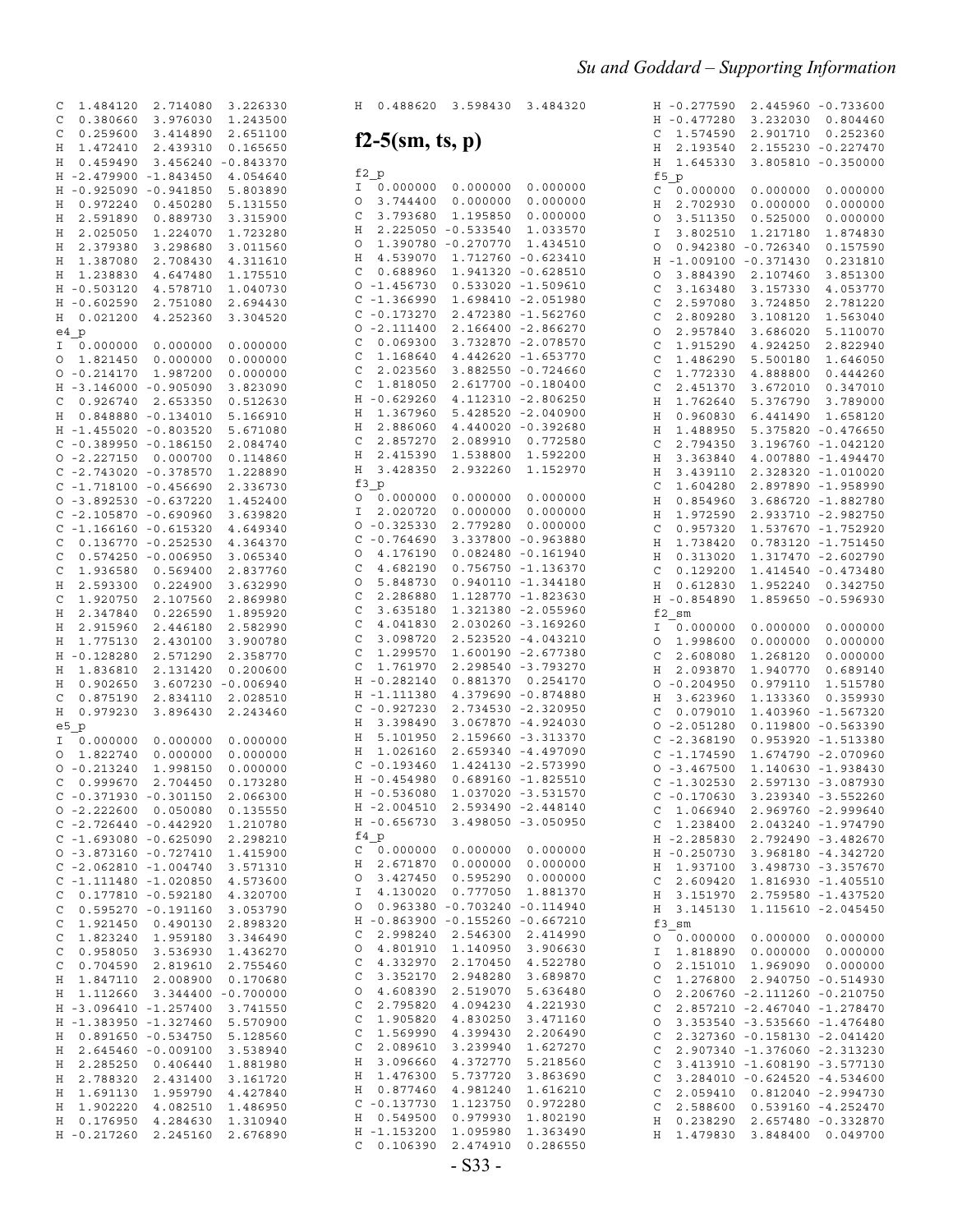| Η                                                         | 3.449730                                                                                                                                                                | 1.506300                                                                                                                                        | 0.603630                                                                                                                                                    |
|-----------------------------------------------------------|-------------------------------------------------------------------------------------------------------------------------------------------------------------------------|-------------------------------------------------------------------------------------------------------------------------------------------------|-------------------------------------------------------------------------------------------------------------------------------------------------------------|
| C                                                         | 0.344280                                                                                                                                                                | 0.649840                                                                                                                                        | $-1.965250$                                                                                                                                                 |
| O                                                         | $-1.613390$                                                                                                                                                             | $-1.017190$                                                                                                                                     | $-1.153120$                                                                                                                                                 |
| C                                                         | $-1.714210$                                                                                                                                                             | $-0.701720$                                                                                                                                     | $-2.402080$                                                                                                                                                 |
| C                                                         | $-0.611110$                                                                                                                                                             | 0.219400                                                                                                                                        | $-2.859100$                                                                                                                                                 |
| O                                                         | $-2.554500$                                                                                                                                                             | $-1.074350$                                                                                                                                     | $-3.170300$                                                                                                                                                 |
| С                                                         | $-0.515610$                                                                                                                                                             | 0.626260                                                                                                                                        | $-4.172940$                                                                                                                                                 |
| C                                                         | 0.534600                                                                                                                                                                | 1.443260                                                                                                                                        | $-4.546730$                                                                                                                                                 |
| C                                                         | 1.485840                                                                                                                                                                | 1.831240                                                                                                                                        | $-3.624510$                                                                                                                                                 |
| C                                                         | 1.435430                                                                                                                                                                | 1.444870                                                                                                                                        | $-2.286330$                                                                                                                                                 |
| Η                                                         | $-1.265630$                                                                                                                                                             | 0.287930                                                                                                                                        | $-4.868410$                                                                                                                                                 |
| Η                                                         | 0.624370                                                                                                                                                                | 1.772340                                                                                                                                        | $-5.569470$                                                                                                                                                 |
| Η                                                         | 2.312580                                                                                                                                                                | 2.448720                                                                                                                                        | $-3.941920$                                                                                                                                                 |
| C                                                         | 2.555760                                                                                                                                                                | 1.900240                                                                                                                                        | $-1.386770$                                                                                                                                                 |
| Η                                                         | 2.531600                                                                                                                                                                | 2.987290                                                                                                                                        | $-1.325460$                                                                                                                                                 |
| Η<br>0<br>Ι<br>O<br>C<br>O<br>C<br>$\circ$<br>C<br>C<br>C | 3.485970<br>f3 ts<br>$-0.004080$<br>1.835060<br>1.727390<br>0.437940<br>3.869570<br>4.303550<br>5.324010<br>2.172030<br>3.366130<br>3.717110                            | 1.633380<br>0.029060<br>0.020100<br>2.212600<br>2.564240<br>$-0.863360$<br>$-0.852230$<br>$-1.325330$<br>0.386440<br>$-0.128760$<br>0.058760    | $-1.888590$<br>$-0.074420$<br>$-0.035260$<br>0.129310<br>$-0.058300$<br>$-0.400540$<br>$-1.608990$<br>$-2.026180$<br>$-2.100030$<br>-2.547390<br>-3.871400  |
| C                                                         | 2.873390                                                                                                                                                                | 0.768870                                                                                                                                        | $-4.695740$                                                                                                                                                 |
| C                                                         | 1.293740                                                                                                                                                                | 1.133360                                                                                                                                        | $-2.876310$                                                                                                                                                 |
| C                                                         | 1.694110                                                                                                                                                                | 1.294940                                                                                                                                        | $-4.198360$                                                                                                                                                 |
| Η                                                         | $-0.236200$                                                                                                                                                             | 1.660300                                                                                                                                        | 0.169450                                                                                                                                                    |
| Η                                                         | 0.156890                                                                                                                                                                | 3.299710                                                                                                                                        | 0.699010                                                                                                                                                    |
| C                                                         | 0.105520                                                                                                                                                                | 2.949750                                                                                                                                        | -1.487790                                                                                                                                                   |
| Η                                                         | 3.131220                                                                                                                                                                | 0.927450                                                                                                                                        | $-5.730530$                                                                                                                                                 |
| Η                                                         | 4.653930                                                                                                                                                                | $-0.355110$                                                                                                                                     | $-4.205520$                                                                                                                                                 |
| Η                                                         | 1.048810                                                                                                                                                                | 1.859890                                                                                                                                        | $-4.853100$                                                                                                                                                 |
| C                                                         | $-0.005120$                                                                                                                                                             | 1.763850                                                                                                                                        | $-2.445990$                                                                                                                                                 |
| Η                                                         | $-0.651080$                                                                                                                                                             | 1.008930                                                                                                                                        | $-2.007850$                                                                                                                                                 |
| Η                                                         | $-0.490880$                                                                                                                                                             | 2.114220                                                                                                                                        | $-3.352300$                                                                                                                                                 |
| Η                                                         | $-0.858730$                                                                                                                                                             | 3.456440                                                                                                                                        | $-1.479530$                                                                                                                                                 |
| Η<br>C<br>Η<br>0<br>Ι<br>O<br>Η<br>C<br>0<br>С<br>С<br>0  | 0.845410<br>f4 ts<br>0.000000<br>1.162260<br>2.344070<br>1.278470<br>$-0.402540$<br>$-0.228770$<br>0.635700<br>$-0.055430$<br>$-0.506190$<br>$-0.126160$<br>$-1.164570$ | 3.663020<br>0.000000<br>0.000000<br>1.094760<br>2.551040<br>1.154650<br>$-0.822760$<br>2.992810<br>4.281700<br>4.867740<br>4.142050<br>5.868120 | $-1.847670$<br>0.000000<br>0.000000<br>0.000000<br>0.385040<br>0.563590<br>0.680690<br>$-1.608700$<br>0.672930<br>$-0.380700$<br>$-1.646560$<br>$-0.427130$ |
| С                                                         | $-0.604160$                                                                                                                                                             | 4.586110                                                                                                                                        | $-2.862490$                                                                                                                                                 |
| C                                                         | $-0.324400$                                                                                                                                                             | 3.864130                                                                                                                                        | $-4.004360$                                                                                                                                                 |
| С                                                         | 0.395440                                                                                                                                                                | 2.689440                                                                                                                                        | $-3.919620$                                                                                                                                                 |
| C                                                         | 0.897020                                                                                                                                                                | 2.195810                                                                                                                                        | $-2.716250$                                                                                                                                                 |
| Η                                                         | $-1.197130$                                                                                                                                                             | 5.485770                                                                                                                                        | $-2.868020$                                                                                                                                                 |
| Η                                                         | $-0.684380$                                                                                                                                                             | 4.202640                                                                                                                                        | $-4.962660$                                                                                                                                                 |
| Η                                                         | 0.581790                                                                                                                                                                | 2.110760                                                                                                                                        | $-4.811630$                                                                                                                                                 |
| С                                                         | $-0.478340$                                                                                                                                                             | $-0.180570$                                                                                                                                     | $-1.440440$                                                                                                                                                 |
| Η                                                         | $-1.132660$                                                                                                                                                             | 0.660270                                                                                                                                        | $-1.662470$                                                                                                                                                 |
| Η                                                         | $-1.105520$                                                                                                                                                             | $-1.070830$                                                                                                                                     | $-1.478810$                                                                                                                                                 |
| С                                                         | 0.574420                                                                                                                                                                | $-0.314950$                                                                                                                                     | $-2.534200$                                                                                                                                                 |
| Η                                                         | 1.166620                                                                                                                                                                | $-1.215230$                                                                                                                                     | $-2.372390$                                                                                                                                                 |
| Η                                                         | 0.036880                                                                                                                                                                | $-0.469550$                                                                                                                                     | $-3.469490$                                                                                                                                                 |
| С<br>Η<br>Η<br>f5<br>С<br>Η<br>0<br>Ι                     | 1.561330<br>2.334500<br>2.037890<br>ts<br>0.000000<br>1.159480<br>2.351230<br>1.321530                                                                                  | 0.851870<br>0.801160<br>0.724700<br>0.000000<br>0.000000<br>1.071790<br>2.499060                                                                | $-2.724980$<br>$-1.971600$<br>$-3.694180$<br>0.000000<br>0.000000<br>0.000000<br>0.559390                                                                   |

| $\Omega$      | $-0.392940$ | 1.137780    | 0.599240    |
|---------------|-------------|-------------|-------------|
| H             | $-0.240970$ | $-0.850640$ | 0.642200    |
| $\Omega$      | $-0.118260$ | 4.059680    | 1.080720    |
| C             | $-0.645430$ | 4.732560    | 0.116970    |
| C             | $-0.171280$ | 4.267810    | $-1.235490$ |
| C             | 0.721270    | 3.220630    | $-1.363810$ |
| $\Omega$      | $-1.423630$ | 5.638230    | 0.213140    |
| C             | $-0.666630$ | 4.871750    | $-2.371140$ |
| C             | $-0.260160$ | 4.416710    | $-3.608830$ |
| C             | 0.610290    | 3.351960    | $-3.697500$ |
| C             | 1.132670    | 2.695480    | $-2.580680$ |
| H             | $-1.363520$ | 5.683340    | $-2.242620$ |
| H             | $-0.627410$ | 4.884140    | $-4.508340$ |
| H             | 0.912100    | 2.992200    | $-4.669710$ |
| $\mathcal{C}$ | 2.021280    | 1.510970    | $-2.858960$ |
| H             | 2.715140    | 1.833770    | $-3.632970$ |
| H             | 2.605230    | 1.230010    | $-1.992960$ |
| $\mathcal{C}$ | 1.264720    | 0.285440    | $-3.399310$ |
| H             | 0.475680    | 0.617890    | $-4.075010$ |
| H             | 1.966960    | $-0.275980$ | $-4.013950$ |
| C             | 0.678680    | $-0.689280$ | $-2.384090$ |
| H             | 1.492550    | $-1.095810$ | $-1.783410$ |
| H             | 0.284130    | $-1.531900$ | $-2.948820$ |
| $\mathcal{C}$ | $-0.416970$ | $-0.137660$ | $-1.461720$ |
| H             | $-0.750160$ | 0.840540    | $-1.799730$ |
| H             | $-1.295760$ | $-0.778550$ | $-1.506290$ |
|               |             |             |             |

### $g1-13$ (sm, ts, p)

| g01 sm                      |             |             |
|-----------------------------|-------------|-------------|
| 0.000000<br>Ι               | 0.000000    | 0.000000    |
| 1.818470<br>O               | 0.000000    | 0.000000    |
| O<br>$-0.158420$            | 2.007970    | 0.000000    |
| Η<br>1.875270               | 2.379790    | $-0.210270$ |
| C<br>0.983310               | 2.798820    | 0.247630    |
| Η<br>1.170570               | 2.906220    | 1.316480    |
| Η<br>0.778130               | 3.776430    | $-0.178850$ |
|                             |             |             |
| C<br>$-0.685250$            | 0.001190    | 1.986100    |
| O<br>$-0.121120$            | $-2.086070$ | 0.432400    |
| C<br>$-0.460740$            | $-2.441230$ | 1.641090    |
| C<br>$-0.775180$            | $-1.263260$ | 2.514650    |
| O<br>$-0.549200$            | $-3.562800$ | 2.038860    |
| C<br>$-1.163590$            | $-1.394260$ | 3.834620    |
| Ċ<br>$-1.430620$            | $-0.260420$ | 4.579140    |
| C<br>$-1.318380$            | 1.001390    | 4.015500    |
| $\mathsf{C}$<br>$-0.935440$ | 1.152080    | 2.693270    |
| $-0.861950$<br>Η            | 2.116330    | 2.222100    |
| $-1.530520$<br>Η            | 1.877660    | 4.606290    |
| $-1.728880$<br>Η            | $-0.357030$ | 5.610570    |
| $-1.241070$<br>Η            | $-2.386350$ | 4.248550    |
| g02 sm                      |             |             |
| 0.000000<br>Ι               | 0.000000    | 0.000000    |
| 1.817940<br>O               | 0.000000    | 0.000000    |
| O<br>$-0.140800$            | 2.012670    | 0.000000    |
| 1.890640<br>Η               | 2.329560    | $-0.310810$ |
| 1.017110<br>C               | 2.807690    | 0.124580    |
| 1.239580<br>Н               | 3.024240    | 1.169690    |
| Η<br>0.813860               | 3.739220    | $-0.395640$ |
| C<br>$-0.648190$            | 0.019380    | 1.996940    |
| $-0.216190$<br>O            | $-2.083630$ | 0.415440    |
| C<br>$-0.628050$            | $-2.428320$ | 1.604870    |
| C<br>$-0.843310$            | $-1.244330$ | 2.500130    |
| O<br>$-0.829560$            | $-3.544620$ | 1.975150    |
| C<br>$-1.185520$            | $-1.373040$ | 3.833070    |
| C<br>$-1.276510$            | $-0.242060$ | 4.622500    |
| C<br>$-1.025710$            | 1.014330    | 4.092510    |
| C<br>$-0.695300$            | 1.163260    | 2.756340    |
| $-0.526290$<br>Η            | 2.127850    | 2.311920    |
| $-1.085060$<br>Η            | 1.887740    | 4.721320    |
| $-1.531990$<br>Η            | $-0.337790$ | 5.665400    |
| $-1.350150$<br>Η            | $-2.363470$ | 4.224810    |
| g03 sm                      |             |             |
| 0.000000<br>I               | 0.000000    | 0.000000    |
| O<br>1.816990               | 0.000000    | 0.000000    |

| C              | 1.512550             | 3.164550    | $-1.985110$ |
|----------------|----------------------|-------------|-------------|
| Η              | 3.674800             | $-0.780660$ | $-5.527140$ |
| Η              | 3.870410             | $-2.563230$ | $-3.777870$ |
| Η              | 2.411250             | 1.252680    | $-5.042330$ |
| C              | 1.109030             | 1.970300    | $-2.843230$ |
|                |                      |             |             |
| Η              | 0.167010             | 1.571170    | $-2.464680$ |
| Η              | 0.901710             | 2.321790    | $-3.849750$ |
| Η              | 0.911180             | 4.017350    | $-2.298590$ |
| Η              | 2.555140             | 3.427690    | $-2.152290$ |
| f4             | sm                   |             |             |
| C              | 0.000000             | 0.000000    | 0.000000    |
| Η              | 1.094550             | 0.000000    | 0.000000    |
| O              | 2.152590             | 1.858930    | 0.000000    |
| I              | 0.639290             | 2.738240    | 0.505120    |
| O              | $-0.485190$          | 1.102510    | 0.746460    |
| Η              | $-0.327060$          | $-0.852210$ | 0.589340    |
| C              | $-0.194790$          | 3.206540    | $-1.397780$ |
| O              | $-1.247170$          | 3.812310    | 1.014460    |
| C              | -1.815450            | 4.455500    | 0.058150    |
| C              | $-1.243250$          | 4.095540    | $-1.293080$ |
| $\circ$        | $-2.713310$          | 5.246240    | 0.140870    |
| C              | $-1.828660$          | 4.560720    | $-2.452710$ |
| C              | $-1.372450$          | 4.100910    | $-3.672590$ |
| C              |                      |             |             |
|                | $-0.378810$          | 3.141790    | $-3.730010$ |
| C              | 0.241240             | 2.642790    | $-2.587400$ |
| Η              | $-2.645210$          | 5.257490    | $-2.358060$ |
| Η              | -1.817180            | 4.461930    | -4.586190   |
| Η              | $-0.073220$          | 2.741700    | $-4.684850$ |
| C              | $-0.561080$          | $-0.046830$ | $-1.419840$ |
| Η              | $-1.365970$          | 0.683520    | $-1.481320$ |
| Η              | $-1.040210$          | $-1.014650$ | $-1.558900$ |
| C              | 0.413830             | 0.134320    | $-2.580100$ |
| Η              | 1.163870             | $-0.655590$ | $-2.549650$ |
| Η              | $-0.155210$          | $-0.021600$ | $-3.496400$ |
| C              | 1.166220             | 1.471540    | $-2.695390$ |
| Η              | 1.941680             | 1.521990    | $-1.940490$ |
|                |                      |             |             |
|                |                      |             |             |
| Η              | 1.647380             | 1.501360    | $-3.670050$ |
| f <sub>5</sub> | sm                   |             |             |
| C              | 0.000000             | 0.000000    | 0.000000    |
| Η              | 1.090110             | 0.000000    | 0.000000    |
| 0              | 1.763760             | 2.197790    | 0.000000    |
| I              | 0.386850             | 2.623650    | 1.115840    |
| O              | $-0.487520$          | 0.828780    | 1.040330    |
| Η              | $-0.336190$          | $-0.981950$ | 0.324650    |
| O              | $-1.406520$          | 2.951450    | 2.347010    |
| C              | $-2.388190$          | 3.582700    | 1.807230    |
| C              | $-2.125630$          | 3.933140    | 0.363640    |
| C              | $-0.941050$          | 3.581570    | $-0.253780$ |
|                |                      |             |             |
| O              | $-3.420540$          | 3.897440    | 2.328280    |
| C              | -3.096340            | 4.578590    | $-0.372050$ |
| C              | $-2.861670$          | 4.852120    | $-1.704510$ |
| $\mathbf C$    | $-1.677470$          | 4.460280    | $-2.294000$ |
| C              | $-0.666510$          | 3.797290    | -1.597590   |
| H              | $-4.013260$          | 4.840800    | 0.129320    |
| Η              | $-3.606950$          | 5.363170    | -2.292760   |
| Η              | $-1.511060$          | 4.661950    | $-3.341370$ |
| C              | 0.532520             | 3.354020    | $-2.388880$ |
| Η              | 0.731500             | 4.146720    | $-3.107000$ |
| Η              | 1.409020             | 3.243290    | -1.762110   |
| C              | 0.314250             | 2.050920    | $-3.176580$ |
| Η              | $-0.679140$          | 2.055400    | $-3.628110$ |
| Η              | 1.020610             | 2.068450    | $-4.005190$ |
| C              |                      |             | $-2.408690$ |
|                | 0.545320             | 0.755730    |             |
| Η              | 1.505560             | 0.836620    | $-1.906190$ |
| Η              | 0.640610             | $-0.046900$ | $-3.137940$ |
| C              | $-0.532120$          | 0.371230    | $-1.383240$ |
| Η              | -1.256190            | 1.171700    | $-1.252420$ |
| Η              | -1.114400            | $-0.463640$ | $-1.766720$ |
|                | f2 ts                |             |             |
| Ι              | 0.000000             | 0.000000    | 0.000000    |
| 0              | 2.261830             | 0.000000    | 0.000000    |
| C              | 2.564360             | 1.296330    | 0.000000    |
| Η<br>$\circ$   | 1.730940<br>0.213600 | 1.870940    | 0.600720    |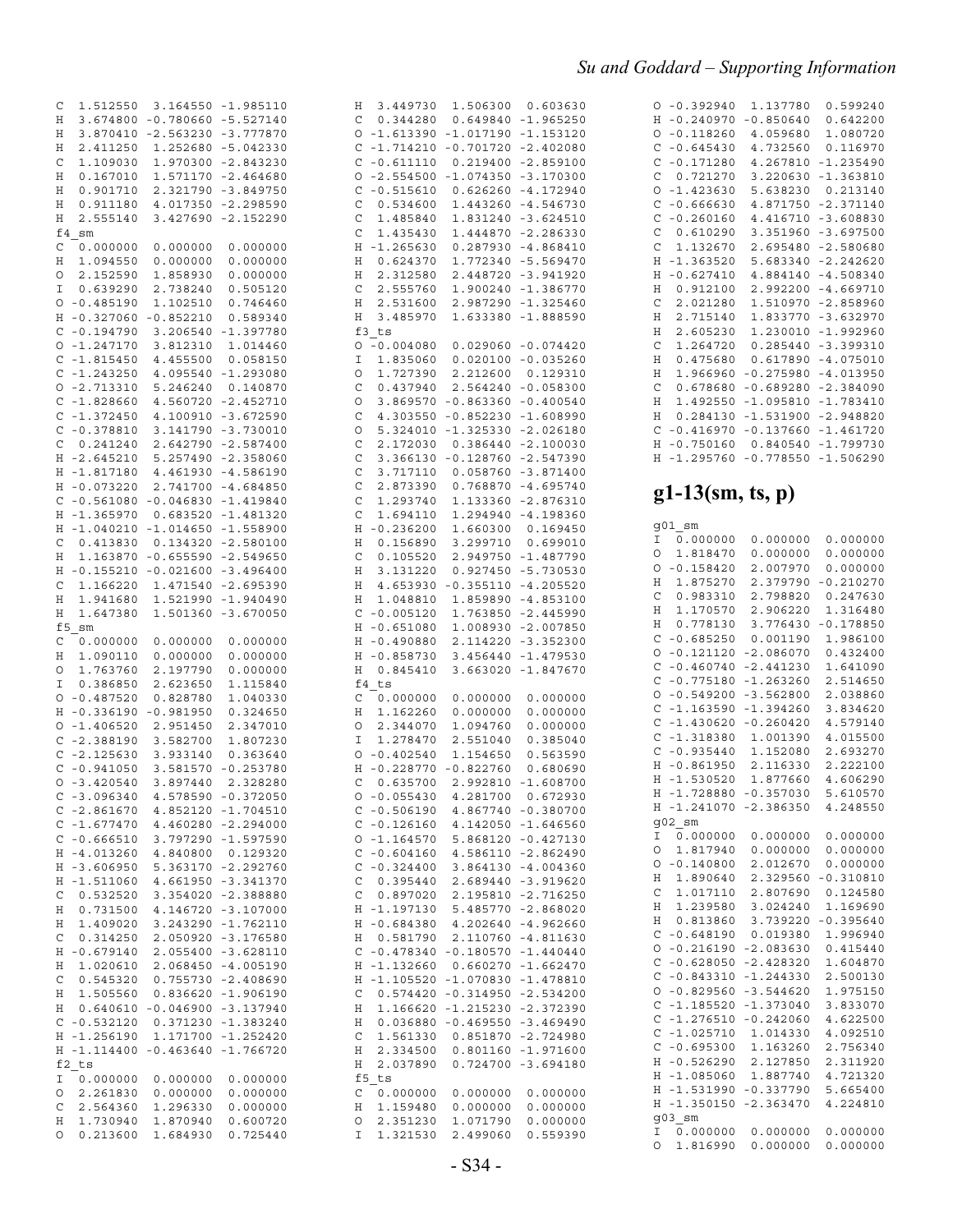| $0 - 0.136700$<br>2.016860<br>0.000000                             | 0.049700<br>$C - 0.863350$            | 4.699410             | 1.820630 2.163630<br>H               | 0.020350 |
|--------------------------------------------------------------------|---------------------------------------|----------------------|--------------------------------------|----------|
| H 1.928610<br>2.237880 -0.088310                                   | $C - 0.071210$<br>1.057700            | 4.171300             | 0.916560<br>2.718710<br>C            | 0.285170 |
| 1.016680<br>2.826750 -0.002530<br>C                                | 0.152730<br>1.135670<br>C             | 2.808160             | 0.950640 2.968790<br>H               | 1.342690 |
| H 1.062880<br>3.404060<br>0.920930                                 | 0.743820<br>1.918640<br>Η             | 2.366430             | 0.858850<br>3.618680 -0.318780<br>Η  |          |
| H 0.952640<br>3.513710 -0.843220                                   | 0.388040<br>1.782980<br>Η             | 4.822830             | $C - 0.146050 - 0.358860$            | 2.052920 |
| $C - 0.592350$<br>0.041390<br>2.011710                             | H -1.028640<br>0.005920               | 5.763800             | $0 - 2.185150$<br>0.119460           | 0.401000 |
| $0 - 0.324660 - 2.076720$<br>0.409900                              | H -1.922590 -1.783820                 | 4.279200             | $C - 2.577110 - 0.082320$            | 1.611510 |
| $C - 0.803100 - 2.392870$<br>1.582190                              | g07 sm                                |                      | $C - 1.423280 - 0.337340$            | 2.550970 |
| $C - 0.904750 - 1.206930$<br>2.495730                              | 0.000000<br>0.000000<br>I             | 0.000000             | $0 - 3.703250 - 0.088670$            | 2.022080 |
| $0 - 1.124070 - 3.488130$<br>1.930780                              | 1.819440<br>0.000000<br>0             | 0.000000             | $C - 1.576620 - 0.506180$            | 3.914010 |
| $C - 1.202550 - 1.333530$<br>3.839500                              | $0 - 0.387810$<br>1.952670            | 0.000000             | $C - 0.456160 - 0.657970$            | 4.712210 |
| $C - 1.110530 - 0.226460$<br>4.661820                              | 1.658960<br>2.343560<br>Н             | 0.061700             | $0.820490 - 0.635460$<br>C           | 4.168260 |
| $C - 0.710230$<br>1.000340<br>4.155070                             | 0.702810<br>2.766490<br>C             | 0.378290             | $0.996940 - 0.478280$<br>C           | 2.803960 |
| $C - 0.429220$<br>1.148890<br>2.807890                             | 0.709470<br>2.915640<br>Н             | 1.455230             | 1.965280 -0.455490<br>Η              | 2.328540 |
| $H - 0.149200$<br>2.097080<br>2.384950                             | 3.712930 -0.129890<br>Η<br>0.545890   |                      | 1.682640 -0.738580<br>Η              | 4.806880 |
| $H - 0.611010$<br>1.849840<br>4.810920                             | $C - 0.139180 - 0.278800$             | 2.070730             | H -0.574960 -0.783200                | 5.776580 |
| H -1.326690 -0.322520<br>5.713540                                  | $0 - 2.209790 - 0.305450$             | 0.371290             | H -2.575480 -0.496020                | 4.318860 |
| H -1.463520 -2.309380<br>4.215130                                  | $C - 2.554300 - 0.654700$             | 1.558180             | $911$ sm                             |          |
| $904$ sm                                                           | $C - 1.400530 - 0.562880$             | 2.533220             | 0.000000<br>0.000000<br>$\mathbf{I}$ | 0.000000 |
| I 0.000000<br>0.000000<br>0.000000                                 | $0 - 3.637950 - 0.997490$             | 1.942790             | 1.825110<br>0.000000<br>0            | 0.000000 |
| 0 1.817760<br>0.000000<br>0.000000                                 | $C - 1.583530 - 0.615670$             | 3.902440             | $0 - 0.204450$<br>1.997190           | 0.000000 |
| $0 - 0.129890$<br>2.021460<br>0.000000                             | $C - 0.538260 - 0.283270$             | 4.745220             | 1.869840<br>2.095280<br>Η            | 0.015300 |
| H 1.931080<br>2.257390 -0.130570                                   | 0.688550<br>C<br>0.115610             | 4.234910             | 0.987560<br>2.706560<br>C            | 0.231480 |
| 1.005760<br>2.823970 -0.222800<br>C                                | 0.901740<br>0.138970<br>C             | 2.867840             | 1.028570<br>3.027770<br>Н            | 1.269510 |
| H 1.007790<br>3.622990<br>0.516520                                 | 0.396600<br>1.853670<br>Н             | 2.430190             | 0.973050<br>3.561950 -0.437000<br>Η  |          |
| H 0.957240<br>3.266160 -1.216150                                   | 1.482300<br>0.413310<br>Η             | 4.900500             | $C - 0.148490 - 0.384180$            | 2.046780 |
| $C - 0.546290$<br>0.089920<br>2.020420                             | H -0.688010 -0.300950                 | 5.812910             | $0 - 2.163620$<br>0.238400           | 0.418390 |
| $0 - 0.452570 - 2.058450$<br>0.434660                              | H -2.564150 -0.867440                 | 4.272300             | $C - 2.550400$<br>0.100820           | 1.640310 |
| $C - 1.003000 - 2.312430$<br>1.590060                              | g08 sm                                |                      | $-1.412860 - 0.262920$<br>C          | 2.562530 |
| $C - 0.987690 - 1.120010$<br>2.502700                              | 0.000000<br>0.000000<br>Ι.            | 0.000000             | $0 - 3.664830$<br>0.209660           | 2.066850 |
| $0 - 1.452980 - 3.363820$<br>1.932020                              | 1.820530<br>0.000000<br>O             | 0.000000             | $C - 1.570940 - 0.486550$            | 3.917010 |
| $C - 1.255160 - 1.228010$<br>3.854600                              | $0 - 0.357660$<br>1.959860            | 0.000000             | $C - 0.469440 - 0.822970$            | 4.684680 |
| $C - 0.985220 - 0.157730$<br>4.686470                              | 1.695110<br>2.311930<br>Н             | 0.040930             | 0.792480 -0.937010<br>C              | 4.118400 |
| $C - 0.428520$<br>1.007480<br>4.181830                             | 0.751000<br>2.752420<br>C             | 0.367670             | $0.973970 - 0.717050$<br>C           | 2.763340 |
| $C - 0.182010$<br>2.826610<br>1.141090                             | 0.773520<br>2.898360<br>H             | 1.444940             | 1.934270 -0.778900<br>Η              | 2.275670 |
| H 0.217960<br>2.047000<br>2.406590                                 | 0.605800<br>3.701910 -0.137040<br>Η   |                      | 1.638980 -1.198430<br>Н              | 4.732260 |
|                                                                    |                                       |                      |                                      |          |
|                                                                    |                                       |                      |                                      |          |
| H - 0.176940<br>1.818400<br>4.845660                               | $C - 0.140210 - 0.296850$             | 2.066880             | H -0.592200 -0.998820                | 5.741410 |
| H -1.173490 -0.242420<br>5.744530                                  | $0 - 2.211500 - 0.195020$             | 0.375490             | H -2.558530 -0.389700                | 4.337720 |
| H -1.621360 -2.169750<br>4.229450                                  | $C - 2.573500 - 0.520970$             | 1.564890             | g12 sm                               |          |
| $905$ sm                                                           | $C - 1.412790 - 0.511650$             | 2.534490             | $I \ 0.000000$<br>0.000000           | 0.000000 |
| I 0.000000<br>0.000000<br>0.000000                                 | $0 - 3.676460 - 0.791320$             | 1.951400             | 1.826270<br>0.000000<br>O            | 0.000000 |
| 0 1.819340<br>0.000000<br>0.000000                                 | $C - 1.586160 - 0.584410$             | 3.903880             | $0 - 0.163320$<br>2.007000           | 0.000000 |
| $0 - 0.116820$<br>2.022900<br>0.000000                             | $C - 0.510730 - 0.349890$             | 4.742030             | 1.910300<br>Η<br>2.046340            | 0.008750 |
| H 1.758700<br>2.412760 -0.791830                                   | $0.737590 - 0.029320$<br>C            | 4.228210             | 1.046120<br>2.694930<br>C            | 0.190880 |
| 0.720760<br>2.726550 -0.883100<br>C                                | 0.938950<br>0.016090<br>C             | 2.859680             | 1.097130<br>Η<br>3.064720            | 1.212080 |
| H 0.642180<br>3.776480 -0.615710                                   | 1.899700<br>0.222640<br>Η             | 2.413980             | 1.059450<br>3.515380 -0.520510<br>Η  |          |
| H 0.400770<br>2.613550 -1.921180                                   | 1.557480<br>0.190060<br>Н             | 4.892550             | $C - 0.150860 - 0.415390$            | 2.039430 |
| $C - 0.515670$<br>0.192590<br>2.016300                             | H -0.650560 -0.385560                 | 5.810600             | $0 - 2.139900$<br>0.342560           | 0.439860 |
| $0 - 0.635220 - 2.011340$<br>0.500080                              | H -2.577790 -0.778120                 | 4.279260             | $C - 2.509470$<br>0.266860           | 1.673040 |
| $C - 1.250040 - 2.153150 1.641400$                                 | $909$ _sm                             |                      | $C - 1.394480 - 0.201190 2.575190$   |          |
| $C - 1.103300 - 0.943650$<br>2.522150                              | 0.000000<br>0.000000<br>I.            | 0.000000             | $0 - 3.599790 0.485480$              | 2.118590 |
| $0 - 1.838550 - 3.127570$<br>2.002090                              | 1.822120<br>0.000000<br>0             | 0.000000             | $C - 1.567870 - 0.483240$            | 3.916730 |
| $C - 1.358480 - 0.996130$<br>3.879750                              | $0 - 0.302340$<br>1.971740            | 0.000000             | $C - 0.510500 - 0.999750$            | 4.645480 |
| $C - 0.922810 0.034520$<br>4.691500                                | 1.761730<br>2.241510<br>Η             | 0.017020             | $0.719940 - 1.241870$<br>С           | 4.051220 |
| $C - 0.205930$<br>4.162760<br>1.097010                             | 0.838030<br>2.732570<br>C             | 0.331110             | $0.918120 - 0.955640$<br>C           | 2.710980 |
| 0.031470 1.178990<br>2.801980<br>C                                 | 0.874270<br>2.911850<br>Η             | 1.402980             | 1.862860 -1.099830<br>Н              | 2.210850 |
| H 0.562350<br>2.002650<br>2.358250                                 | 0.728810<br>3.669170 -0.205890<br>Η   |                      | 1.527960 -1.657720<br>Н              | 4.630730 |
| H  0.183000  1.864100<br>4.812230                                  | $C - 0.144020 - 0.329740$             | 2.059670             | H -0.647060 -1.228990                | 5.690200 |
| H -1.099760 -0.011270<br>5.753920                                  | $0 - 2.202520 - 0.018550$             | 0.385630             | H -2.536750 -0.305700                | 4.354290 |
| H -1.839170 -1.875560<br>4.275870                                  | $C - 2.587840 - 0.283840$             | 1.584650             | g13 sm                               |          |
| $906$ sm                                                           | $C - 1.425700 - 0.417060$             | 2.540830             | $I \ 0.000000$<br>0.000000           | 0.000000 |
| I 0.000000 0.000000<br>0.000000                                    | $0 - 3.711970 - 0.415000$             | 1.980780             | 1.827430<br>0.000000<br>O            | 0.000000 |
| 0.000000<br>0 1.820070<br>0.000000                                 | $C - 1.585380 - 0.532610$             | 3.908790             | $0 - 0.123370$<br>2.017680           | 0.000000 |
| $0 - 0.109480 2.023620$<br>0.000000                                | $C - 0.473180 - 0.493030$             | 4.731270             | H 1.947590<br>2.002900               | 0.004490 |
| H 1.712830<br>2.409680 -0.907760                                   | 0.800360 -0.327450<br>C               | 4.205470             | 1.100790<br>C<br>2.684730            | 0.149790 |
| 0.667820 2.711520 -0.947220<br>C                                   | 0.984560 -0.231920<br>C               | 2.836750             | H 1.162500<br>3.103450               | 1.151420 |
| H 0.594880<br>3.767000 -0.701670                                   | 1.953930 -0.121980<br>Н               | 2.375490             | H 1.139410<br>3.466190 -0.603830     |          |
| H 0.289950 2.570600 -1.962390                                      | H 1.653710 -0.268660                  | 4.861270             | $C - 0.157290 - 0.434800$            | 2.035240 |
| $C - 0.487340 0.208560$<br>2.020050                                | H -0.598700 -0.568610                 | 5.799540             | $0 - 2.114480$<br>0.439270           | 0.458130 |
| $0 - 0.732630 - 1.986730$<br>0.505570                              | H -2.587030 -0.616950                 | 4.297800             | $C - 2.456270$<br>0.440720           | 1.702010 |
| $C - 1.366550 - 2.086650$<br>1.640030                              | $q10$ sm                              |                      | $C - 1.371450 - 0.118660$            | 2.589450 |
| $C - 1.145020 - 0.889600$<br>2.523710                              | 0.000000<br>0.000000<br>I.            | 0.000000             | $0 - 3.51026000.772550$              | 2.163950 |
| $0 - 2.020530 - 3.020030$<br>1.997390<br>$C - 1.386320 - 0.936680$ | 0.000000<br>1.823510<br>O<br>1.984360 | 0.000000<br>0.000000 | $C - 1.571070 - 0.437070$            | 3.919080 |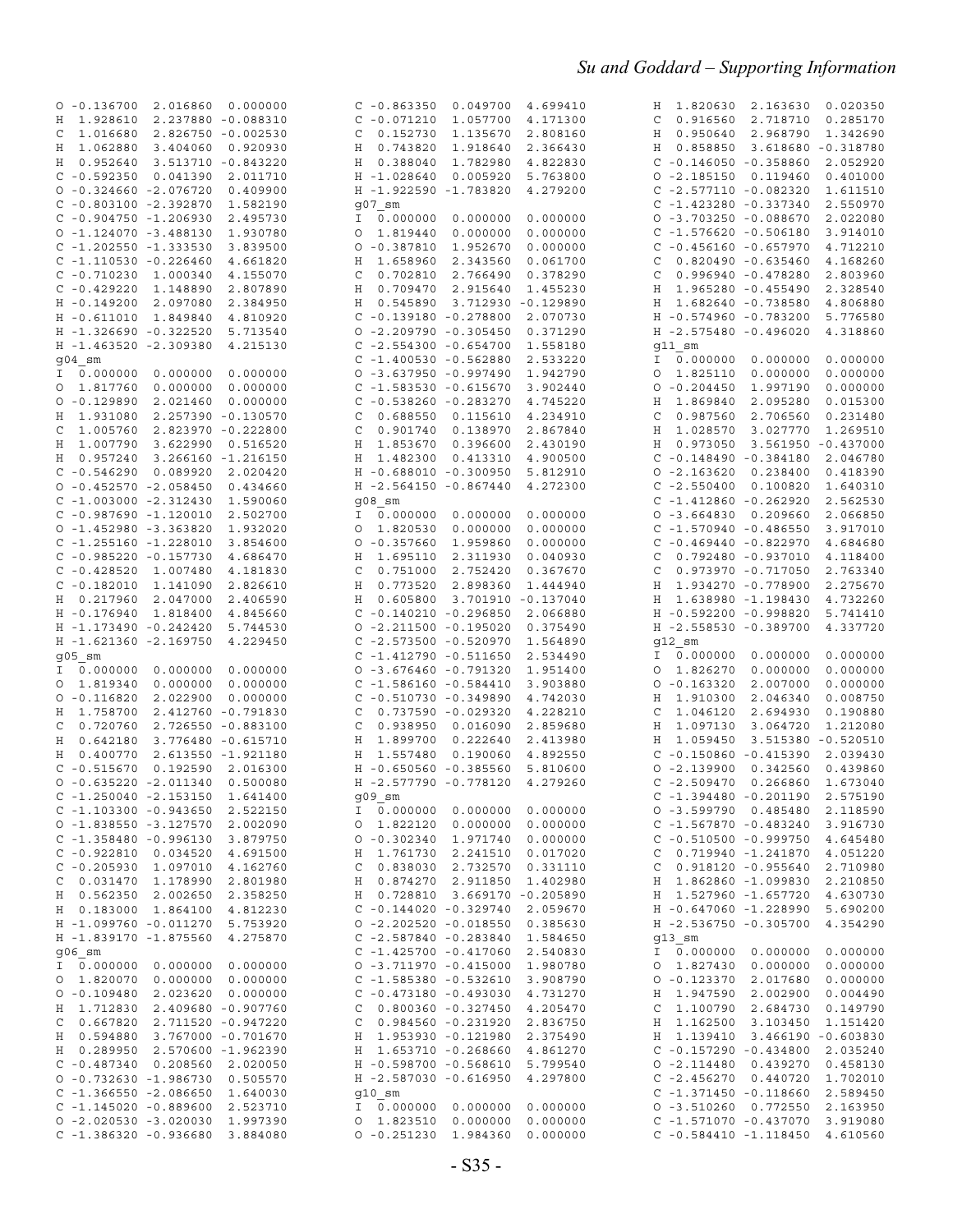| 0.596290 -1.495280 3.987040<br>C             |                      | 1.683390 2.488940 -0.063430<br>C                          |          | 0.858200  0.480010  2.856850<br>C                  |                      |
|----------------------------------------------|----------------------|-----------------------------------------------------------|----------|----------------------------------------------------|----------------------|
| $0.823420 - 1.165510$<br>C                   | 2.661540             | H 2.100600<br>2.956880 0.832790                           |          | H 1.779490<br>0.818740                             | 2.413440             |
| H 1.743210 -1.403440                         | 2.151150             | H 2.010160 2.950450 -0.996710                             |          | H 1.407040<br>0.926440                             | 4.865800             |
| H 1.342030 -2.051740                         | 4.530960             | $C - 0.329740$<br>0.121540                                | 2.072410 | $H - 0.673220$<br>0.035190                         | 5.832270             |
| H -0.744620 -1.382250                        | 5.643670             | $0 - 1.420870 - 1.709090$                                 | 0.434650 | $H - 2.455000 - 0.866040$                          | 4.339010             |
| H -2.512930 -0.172320                        | 4.371350             | $C - 1.655370 - 1.960720$                                 | 1.675240 | g08 ts                                             |                      |
| g01 ts                                       |                      | $C - 1.070890 - 0.912810$                                 | 2.590190 | 0.000000 0.000000<br>I                             | 0.000000             |
| I 0.000000<br>0.000000                       | 0.000000             | $0 - 2.279210 - 2.879310$                                 | 2.128090 | 1.844080<br>0.000000<br>0                          | 0.000000             |
| 1.850190<br>0.000000<br>0                    | 0.000000             | $C - 1.305650 - 0.914430$                                 | 3.953040 | 0.066550<br>2.197190<br>O                          | 0.000000             |
| 0.441200<br>2.311830<br>O                    | 0.000000             | $C - 0.818770$ 0.114500                                   | 4.736500 | 2.026270 1.613840 -0.004850<br>Η                   |                      |
| 2.205240<br>1.304080<br>H                    | 0.043080             | $C - 0.111020$<br>1.161890                                | 4.167990 | 1.360340 2.567090<br>C                             | 0.034270             |
| 1.741500<br>2.467730<br>C                    | 0.057840             | 0.139100<br>1.184640<br>C                                 | 2.807270 | 1.621350 3.051610<br>H                             | 0.974880             |
| H 2.128100<br>2.842680                       | 1.008310             | 0.650620<br>2.006350<br>Η                                 | 2.340630 | H 1.642120 3.134810 -0.852250                      |                      |
| H 2.194770<br>2.895270 -0.837930             |                      | 0.240210<br>1.975540<br>Н                                 | 4.781310 | $C - 0.116050 - 0.121780$                          | 2.087470             |
| $C - 0.416980$<br>0.130110                   | 2.055460             | H -1.006750<br>0.113400                                   | 5.798030 | $0 - 2.185810 - 0.270420$                          | 0.400540             |
| $0 - 0.837390 - 2.119930$                    | 0.584870             | H -1.882890 -1.727760                                     | 4.361700 | $C - 2.538360 - 0.479210$                          | 1.621600             |
| $C - 0.869610 - 2.339280$                    | 1.843580             | $905$ ts                                                  |          | $C - 1.378190 - 0.343320$                          | 2.577440             |
| $C - 0.725910 - 1.066910$                    | 2.657920             | 0.000000<br>0.000000<br>I.                                | 0.000000 | $0 - 3.634930 - 0.737170$                          | 2.032080             |
| $0 - 1.046040 - 3.383150$                    | 2.413450             | 1.846880<br>0.000000<br>O                                 | 0.000000 | $C - 1.545080 - 0.329290$                          | 3.950180             |
| $C - 1.045420 - 1.033790$                    | 4.002560             | 0.314180<br>2.252700<br>O                                 | 0.000000 | $C - 0.471590 - 0.026810$                          | 4.767030             |
| $C - 1.121030$<br>0.176470                   | 4.667650             | 2.199400<br>1.486420 -0.086980<br>Н                       |          | 0.769870 0.273120<br>C                             | 4.225790             |
| $C - 0.900290 1.368030$                      | 3.996100             | 1.618510<br>2.512970 -0.093640<br>C                       |          | 0.963840 0.241570<br>C                             | 2.855980             |
| $C - 0.554050$<br>1.362310                   | 2.655820             | 2.022360<br>3.022280<br>Η                                 | 0.785500 | H 1.923360 0.430560                                | 2.403340             |
| $H - 0.370040$<br>2.268370                   | 2.103740             | 2.985000 -1.035970<br>H 1.901400                          |          | H 1.592940<br>0.535700                             | 4.870300             |
| H -1.005020<br>2.309770                      | 4.509670             | $C - 0.283580$<br>0.095480                                | 2.077670 | $H - 0.605210$<br>0.000080                         | 5.836520             |
| H -1.388140<br>0.195580                      | 5.712070             | $0 - 1.588950 - 1.551590$                                 | 0.412320 | H -2.530880 -0.521320                              | 4.341290             |
| H -1.269280 -1.971930                        | 4.484000             | $C - 1.886500 - 1.769840$                                 | 1.645730 | g09 ts                                             |                      |
| $902$ ts                                     |                      | $C - 1.168150 - 0.826970$                                 | 2.578850 | I 0.000000<br>0.000000                             | 0.000000             |
| I 0.000000<br>0.000000                       | 0.000000             | $0 - 2.645100 - 2.590170$                                 | 2.080220 | 1.848560<br>0.000000<br>0                          | 0.000000             |
| 1.851590<br>0.000000<br>0                    | 0.000000             | $C - 1.386000 - 0.832230$                                 | 3.944950 | 0.086180<br>2.202400<br>O                          | 0.000000             |
| 0.432570<br>2.296340<br>O                    | 0.000000             | $C - 0.730690 0.080270$                                   | 4.748700 | 2.028280 1.581810<br>H                             | 0.003200             |
| H 2.224710<br>1.337010                       | 0.015950             | 0.139260<br>1.010230<br>C                                 | 4.199850 | 1.379220 2.555790<br>C                             | 0.044030             |
| 1.737590<br>2.468330<br>C                    | 0.024640             | 0.372390<br>1.034980<br>C                                 | 2.836950 | 1.648750<br>3.022170<br>H                          | 0.991580             |
| H 2.133840 2.869900                          | 0.960950             | 1.028560<br>1.762420<br>Н                                 | 2.395400 | H 1.680660 3.120080 -0.838260                      |                      |
| H 2.155240<br>2.910850 -0.881150             |                      | 0.635020<br>1.728430<br>Н                                 | 4.832230 | $C - 0.110460 - 0.141790$                          | 2.085560             |
| $C - 0.375820$<br>0.131120                   | 2.065400             | $H - 0.903300$<br>0.076950                                | 5.812770 | $0 - 2.183720 - 0.022210$                          | 0.405530             |
| $0 - 1.103590 - 1.958310$                    | 0.512570             | H -2.077260 -1.558330                                     | 4.340480 | $C - 2.557350 - 0.169220$                          | 1.631430             |
| $C - 1.184200 - 2.225340$                    | 1.765550             | $906$ ts                                                  |          | $C - 1.387350 - 0.202480$                          | 2.582130             |
| $C - 0.848680 - 1.029970$                    | 2.630220             | I 0.000000<br>0.000000                                    | 0.000000 | $0 - 3.678840 - 0.265200$                          | 2.042560             |
| $0 - 1.527190 - 3.255560$                    | 2.277640             | 1.841670<br>0.000000<br>O                                 | 0.000000 | $C - 1.540180 - 0.206450$                          | 3.956360             |
| $C - 1.131860 - 1.010440$                    | 3.983010             | 0.189530<br>2.223580<br>O                                 | 0.000000 | $C - 0.426120 - 0.098760$                          | 4.768400<br>4.222010 |
| $C - 0.998070$<br>0.164560<br>$C - 0.606900$ | 4.699870             | 2.131720<br>1.588400 -0.076070<br>Н<br>2.555740 -0.069290 |          | 0.843030 0.023630<br>C<br>1.020480 0.012920        |                      |
| 1.335440<br>$C - 0.299980$<br>1.338740       | 4.071140<br>2.720980 | 1.490040<br>C<br>1.826470<br>3.093080 0.819480<br>Η       |          | C<br>1.991090<br>0.081350<br>Η                     | 2.849030<br>2.385310 |
| 2.234250                                     |                      | 3.065990 -1.000080                                        |          | 1.701450<br>0.130200<br>H                          | 4.865120             |
| $H - 0.013150$<br>$H - 0.550930$             | 2.197550             | 1.741160<br>Н<br>0.017000                                 | 2.085670 |                                                    | 5.839850             |
| 2.257720<br>H -1.233600<br>0.178030          | 4.626030<br>5.751850 | $C - 0.199820$<br>$0 - 1.828450 - 1.277640$               | 0.402410 | $H - 0.545640 - 0.090450$<br>H -2.540040 -0.264910 | 4.354540             |
| H -1.488850 -1.922910                        | 4.432260             | $C - 2.155580 - 1.465050$                                 | 1.631490 | $g10$ ts                                           |                      |
| $q03$ ts                                     |                      | $C - 1.250420 - 0.714280$                                 | 2.578530 | I 0.000000 0.000000 0.000000                       |                      |
| I 0.000000 0.000000 0.000000                 |                      | $0 - 3.058490 - 2.128320$ 2.060340                        |          | $0$ 1.851830 0.000000 0.000000                     |                      |
| 0 1.851120 0.000000 0.000000                 |                      | $C - 1.447100 - 0.711760$ 3.948180                        |          | $0$ 0.104550 2.205150 0.000000                     |                      |
| $0$ 0.413480 2.283130 0.000000               |                      | $C - 0.613020 0.032140 4.759970$                          |          | H 2.032810 1.559340 0.005350                       |                      |
| H 2.231390 1.374210 -0.018670                |                      | C 0.423310 0.778780 4.218140                              |          | $C$ 1.396940 2.548120 0.045490                     |                      |
| $C$ 1.720880 2.475070 -0.016260              |                      | C 0.641120 0.787610 2.853020                              |          | H 1.675020 3.003310 0.996230                       |                      |
| H 2.129240 2.905450 0.902350                 |                      | H 1.455570 1.339880 2.418360                              |          | H 1.709250 3.108590 -0.835510                      |                      |
| H 2.096990 2.928500 -0.934760                |                      | H 1.065790 1.359970 4.859210                              |          | $C - 0.106980 - 0.151760 2.083620$                 |                      |
| $C - 0.354500 0.129530 2.069460$             |                      | H -0.770690 0.038100 5.826410                             |          | $0 - 2.165350 0.160150 0.414380$                   |                      |
| $0 - 1.271360 - 1.832880 0.468060$           |                      | H -2.265700 -1.293260 4.339700                            |          | $C - 2.542190 0.090790 1.647390$                   |                      |
| $C - 1.428260 - 2.104180 1.715590$           |                      | $q07$ ts                                                  |          | $C - 1.378290 - 0.074560 2.590340$                 |                      |
| $C - 0.962320 - 0.978990 2.608800$           |                      | I 0.000000 0.000000 0.000000                              |          | $0 - 3.663760 0.141220 2.065340$                   |                      |
| 0 -1.915440 -3.090780 2.193520               |                      | $0$ 1.839180 0.000000 0.000000                            |          | $C - 1.520560 - 0.102700$ 3.965330                 |                      |
| $C - 1.217510 - 0.970950$ 3.967540           |                      | 0 0.064500 2.194990 0.000000                              |          | $C - 0.396230 - 0.181360$ 4.766910                 |                      |
| $C - 0.901790 0.143860$                      | 4.721620             | H 2.040480 1.648780 -0.025180                             |          | $C$ 0.873870 -0.224990 4.210600                    |                      |
| $C - 0.352460$ 1.267710                      | 4.125670             | C 1.359540 2.580590 0.005140                              |          | $C$ 1.039770 -0.206550 2.835930                    |                      |
| $C - 0.077950$ 1.280940                      | 2.768890             | H 1.622260 3.095660 0.929040                              |          | H 2.006720 -0.246400                               | 2.361150             |
| H  0.313430  2.151250                        | 2.273350             | H 1.613270 3.141480 -0.894130                             |          | H 1.742240 -0.273060 4.847410                      |                      |
| H -0.146910 2.147920 4.712690                |                      | $C - 0.132020 - 0.086380$ 2.088790                        |          | H -0.506180 -0.198140 5.839310                     |                      |
| H -1.110370 0.150180 5.779310                |                      | $0 - 2.121730 - 0.681260 0.399390$                        |          | H -2.516380 -0.044610 4.373600                     |                      |
| H -1.685710 -1.842850 4.394610               |                      | $C - 2.442430 - 0.909140$ 1.622770                        |          | g11 ts                                             |                      |
| g04 ts                                       |                      | $C - 1.337480 - 0.522140 2.577990$                        |          | I 0.000000 0.000000                                | 0.000000             |
| I 0.000000 0.000000 0.000000                 |                      | $0 - 3.473540 - 1.354510 2.044600$                        |          | 0 1.854190 0.000000                                | 0.000000             |
| $0$ 1.849360 0.000000 0.000000               |                      | $C - 1.517320 - 0.504740$ 3.949450                        |          | $0$ 0.120690 2.206720                              | 0.000000             |
| $0$ 0.376290 2.268790 0.000000               |                      | $C - 0.525650 0.006730 4.764700$                          |          | H 2.038400 1.544220                                | 0.001310             |
| H 2.224760<br>1.422450 -0.059580             |                      | C 0.648990 0.508720 4.223500                              |          | C 1.412790 2.543000                                | 0.041500             |
|                                              |                      |                                                           |          |                                                    |                      |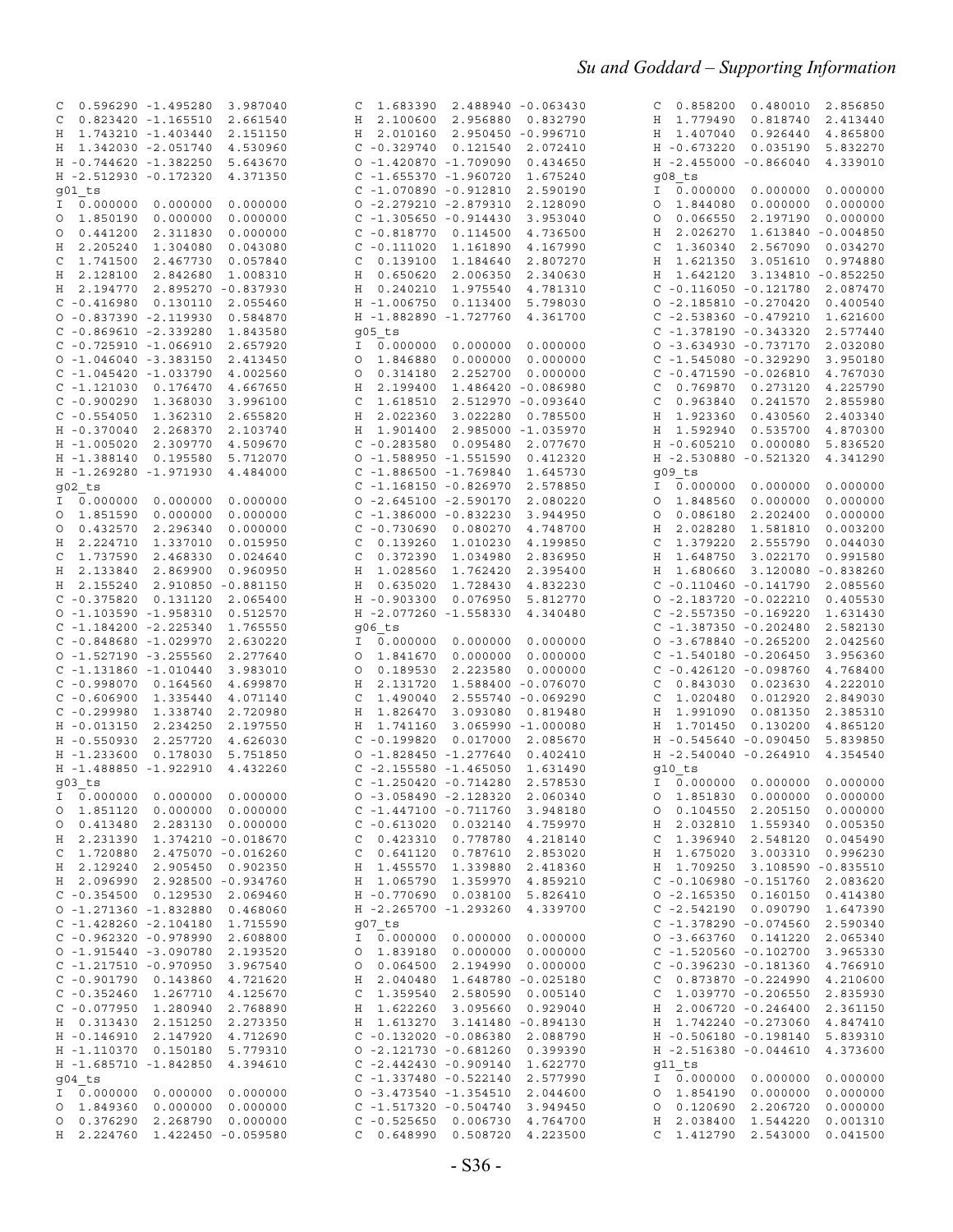| 1.699880 2.990010 0.993740<br>H.            | 0.277970<br>2.813160<br>1.517300<br>Η  | H 3.912500 4.262080 -0.738070          |
|---------------------------------------------|----------------------------------------|----------------------------------------|
| H 1.729110<br>3.101680 -0.839360            | $H - 0.404520$<br>3.568800<br>3.749870 | $C - 0.034530$<br>0.337830 2.078120    |
| $C - 0.105910 - 0.157920$<br>2.081620       | H -1.190790<br>1.936450<br>5.426680    | $0 - 2.071270 - 0.501220$<br>0.554600  |
| $0 - 2.141830$<br>0.306470<br>0.423400      | H -1.684540 -0.395450<br>4.679240      | $C - 2.244850 - 0.779920$<br>1.805190  |
| $C - 2.507820$<br>0.316390<br>1.662100      | g02 p                                  | $C - 1.158050 - 0.191930$<br>2.669350  |
| $C - 1.359880$<br>0.039440<br>2.597950      | 0.000000<br>0.000000<br>0.000000<br>I. | $0 - 3.182780 - 1.351010$<br>2.287160  |
| $0 - 3.612600$<br>0.498190<br>2.087610      | 2.018280<br>0.000000<br>0.000000<br>O  | $C - 1.374470$<br>0.059410<br>4.012760 |
| $C - 1.500900 - 0.021100$<br>3.971950       | 2.529760<br>2.844570<br>0.000000<br>O  | $C - 0.545890$<br>0.934740<br>4.687390 |
| $C - 0.394480 - 0.279250$<br>4.760940       | 2.355810<br>0.898240<br>0.009910<br>Η  | 0.466720<br>1.595360<br>4.010730<br>C  |
| $0.856240 - 0.475830$<br>4.193670<br>C      | 3.419390<br>3.447540 -0.520530<br>C    | 1.329690<br>2.673920<br>C<br>0.711010  |
| 1.021070 -0.419720<br>2.819710<br>C         | 3.502720<br>4.537160 -0.429440<br>Η    | 1.506690 1.830410<br>2.147580<br>Η     |
| 1.974930 -0.558290<br>Η<br>2.337060         | 4.192270<br>2.942490 -1.112150<br>Η    | 1.061640<br>2.338960<br>4.515850<br>H  |
| H 1.709520 -0.675790<br>4.821220            | $C - 0.066680$<br>0.566010<br>2.032360 | H -0.725270<br>1.152120<br>5.727950    |
| H -0.503950 -0.328290<br>5.832410           | $0 - 1.974700 - 0.796380$<br>0.733410  | H -2.239420 -0.387430<br>4.475790      |
| H -2.481620 0.138990<br>4.389450            | $C - 1.876300 - 1.164420$<br>1.966390  | q06 p                                  |
|                                             |                                        | I.                                     |
| g12 ts                                      | $C - 0.935480 - 0.250530$<br>2.732700  | 0.000000<br>0.000000<br>0.000000       |
| 0.000000<br>Ι.                              | $0 - 2.516290 - 2.010380$<br>2.526780  | 2.024240<br>0.000000<br>0.000000<br>O  |
| 1.855910<br>0.000000<br>0.000000<br>$\circ$ | $C - 1.2317700000065640$<br>4.044760   | 3.707890<br>2.238060<br>0.000000<br>O  |
| 0.000000<br>0.136430<br>2.206690<br>O       | $C - 0.832020$<br>1.284790<br>4.561500 | 0.874700<br>Η<br>2.384590<br>0.171160  |
| 1.533490 -0.001850<br>2.045630<br>Н         | $C - 0.211710$<br>2.207730<br>3.738580 | 4.510440 1.719400 -0.717690<br>C       |
| 1.428290<br>2.538820<br>C<br>0.038390       | 0.120470<br>1.873390<br>2.435160<br>C  | 5.432090 2.239280 -1.009210<br>Η       |
| 1.721860<br>2.980020<br>0.991500<br>H       | 0.623100<br>2.587000<br>1.801490<br>H  | 4.356700  0.707050 -1.111310<br>H      |
| 3.096910 -0.842110<br>H 1.746680            | $H - 0.008800$<br>3.205200<br>4.092960 | $0.000370 - 0.546370 2.032660$<br>C    |
| $C - 0.106900 - 0.175570$<br>2.078490       | H -1.090640<br>1.553730<br>5.573050    | $0 - 2.080870 - 0.569870$<br>0.345750  |
| $0 - 2.115940$<br>0.430470<br>0.434670      | H -1.876470 -0.604180<br>4.590850      | $C - 2.307880 - 1.250840$<br>1.423790  |
| $C - 2.458420$<br>0.514980<br>1.677320      | g03 p                                  | $C - 1.177540 - 1.144130$<br>2.411260  |
| $C - 1.334250$<br>0.131890<br>2.605160      | 0.000000<br>0.000000<br>0.000000<br>I. | $0 - 3.311680 - 1.850890$<br>1.685680  |
| $0 - 3.532230$<br>0.819440<br>2.111620      | 2.020850<br>0.000000<br>0.000000<br>O  | $C - 1.358320 - 1.444940$<br>3.750420  |
| $C - 1.484680$<br>0.029650<br>3.975600      | 2.602230<br>2.824990<br>0.000000<br>O  | $C - 0.416200 - 1.041800$<br>4.676090  |
| $C - 0.422880 - 0.406360$<br>4.747750       | 2.360790<br>0.897270<br>0.026390<br>Н  | $0.690640 - 0.311050$<br>4.273560<br>C |
| $0.790430 - 0.745460$<br>C<br>4.166710      | 3.437610<br>3.357020 -0.668100<br>C    | $0.897800 - 0.026070$<br>2.934920<br>C |
| $0.965950 - 0.641730$<br>2.796910<br>C      | 4.089990<br>2.783240 -1.348880<br>Η    | 1.772480 0.508170<br>2.605200<br>Η     |
| H 1.898110 -0.874170<br>2.308070            | 3.587210<br>4.447370 -0.631540<br>Η    | 1.393950<br>0.054570<br>5.004200<br>H  |
| 1.604520 -1.096760<br>4.779600<br>Н         | $C - 0.053790$<br>0.458860<br>2.059010 | H -0.564640 -1.254820<br>5.722320      |
| H -0.541960 -0.495020<br>5.815640           | $0 - 2.013830 - 0.704460$<br>0.651920  | H -2.272150 -1.940150<br>4.036660      |
| H -2.441510 0.282910<br>4.402320            | $C - 2.016010 - 1.079840$<br>1.888540  | g07 p                                  |
| $g13$ ts                                    | $C - 1.018710 - 0.285670$<br>2.706650  | 0.000000<br>I.<br>0.000000<br>0.000000 |
| 0.000000<br>0.000000<br>0.000000<br>Ι.      | $0 - 2.769430 - 1.856300$<br>2.406970  | 2.023800<br>0.000000<br>0.000000<br>O  |
|                                             |                                        |                                        |
| 0 1.857020<br>0.000000<br>0.000000          | $C - 1.288160 - 0.008770$<br>4.034150  | 3.514270<br>0.000000<br>2.385510<br>O  |
| 0.151970<br>2.205410<br>0.000000<br>O       | $C - 0.730620$ 1.108980<br>4.626590    | 2.367790<br>0.875670<br>0.204580<br>Η  |
| 2.054050<br>1.525790 -0.005390<br>Н         | 0.032580<br>1.981380<br>3.870210<br>C  | 4.254480<br>2.055870 -0.881470<br>C    |
| 1.443620<br>2.535180<br>0.036210<br>C       | 0.334330<br>1.687760<br>2.549910<br>C  | 5.062620 2.726100 -1.196680<br>Η       |
| 1.741750<br>2.971910<br>0.990050<br>H       | 0.940940<br>2.360890<br>1.965050<br>Н  | 4.158030 1.068970 -1.401320<br>Η       |
| H 1.762540<br>3.094270 -0.843390            | 0.376280<br>2.911210<br>4.293260<br>Η  | 0.005820 -0.723910 1.974080<br>C       |
| $C - 0.114560 - 0.196010$<br>2.075890       | $H - 0.961610$<br>1.347880<br>5.652210 | $0 - 2.095380 - 0.491580$<br>0.331050  |
| $0 - 2.089520$<br>0.539840<br>0.443270      | H -2.015610 -0.623160<br>4.539380      | $C - 2.366950 - 1.180920$<br>1.392200  |
| $C - 2.399220$<br>0.699520<br>1.686860      | g04 p                                  | $C - 1.208990 - 1.240600$<br>2.347310  |
| $C - 1.307590$<br>0.218670<br>2.609600      | 0.000000<br>0.000000<br>0.000000<br>I. | $0 - 3.419930 - 1.686420$<br>1.656370  |
| $0 - 3.430140$<br>1.120750<br>2.127250      | 2.018410<br>0.000000<br>0.000000<br>O  | $C - 1.362760 - 1.661090$<br>3.656390  |
| C -1.481290 0.079450 3.973940               | 0 2.733340 2.790540 0.000000           | $C - 0.336570 - 1.475460 4.560250$     |
| $C - 0.492010 - 0.524500$ 4.729250          | H 2.362450 0.895340 0.013400           | $C$ 0.836680 -0.851040 4.169550        |
| $C$ 0.667400 -1.001240 4.135330             | $C$ 3.525960 3.281250 -0.745970        | $C$ 1.016260 -0.443130 2.859610        |
| $C$ 0.868430 -0.855100 2.773100             | H 4.035410 2.691740 -1.519060          | H 1.934430 0.007150 2.526520           |
| H 1.770150 -1.183540 2.282280               | H 3.778940 4.347400 -0.689840          | H 1.618620 -0.670180 4.888420          |
| H 1.417360 -1.495500 4.731130               | $C - 0.044930 0.424880 2.063770$       | H -0.460360 -1.786340 5.584350         |
| H -0.632920 -0.648020 5.790990              | $0 - 2.046600 - 0.593360 0.602600$     | H -2.310940 -2.085880 3.940680         |
| H -2.407110 0.422660 4.406230               | $C - 2.144760 - 0.907090 1.852490$     | q08 p                                  |
| g01 p                                       | $C - 1.100180 - 0.203880 2.687610$     | I 0.000000 0.000000 0.000000           |
| I 0.000000 0.000000 0.000000                | $0 - 3.000740 - 1.576430 2.360130$     | $0$ 2.025660 0.000000 0.000000         |
| $0$ 2.014360 0.000000 0.000000              | $C - 1.346310 0.083690 4.017970$       | $0$ 3.648670 2.279850 0.000000         |
| $0$ 2.536170 2.839350 0.000000              | $C - 0.643920$ 1.098130 4.639980       | H 2.369260 0.876940 0.194960           |
|                                             |                                        |                                        |
| H 2.350690 0.897880 -0.040560               | $C$ 0.257240 1.861130 3.916250         | $C$ 4.421750 1.811590 -0.781470        |
| $C$ 3.558170 3.427670 -0.178700             | C 0.533110 1.558190 2.593200           | H 5.315690 2.364170 -1.098150          |
| H 3.626220 4.516820 -0.025660               | H 1.243670 2.144060 2.032700           | H 4.267930 0.813870 -1.211110          |
| H 4.472830 2.910220 -0.506140               | H 0.734450 2.714590 4.370010           | $C$ 0.003760 -0.663590 1.996160        |
| $C - 0.080710$ 0.745290 1.972350            | H - 0.851450 1.345210 5.668630         | $0 - 2.107370 - 0.374970 0.375160$     |
| 0 -1.921130 -0.867180 0.878400              | H -2.151000 -0.441970 4.506290         | $C - 2.415180 - 0.939650 1.500410$     |
| $C - 1.705630 - 1.161990 2.111660$          | g05 p                                  | $C - 1.239430 - 1.051900 2.427600$     |
| $C - 0.829470 - 0.103410 2.770680$          | I 0.000000 0.000000 0.000000           | $0 -3.505670 -1.314570$ 1.826590       |
| $0 - 2.209590 - 2.038040 2.757820$          | 0 2.018100 0.000000 0.000000           | $C - 1.374950 - 1.440990 3.749310$     |
| $C - 1.140920 0.295820 4.055420$            | $0$ 2.824630 2.757550 0.000000         | $C - 0.287430 - 1.375120$ 4.597960     |
| $C - 0.912270$ 1.605690<br>4.438920         | H 2.363100 0.895190 0.003400           | $C$ 0.935470 -0.910510 4.138550        |
|                                             |                                        |                                        |
| $C - 0.456980 2.520040 3.506950$            | $C$ 3.612000 3.207540 -0.776580        | $C$ 1.095910 -0.530560 2.816600        |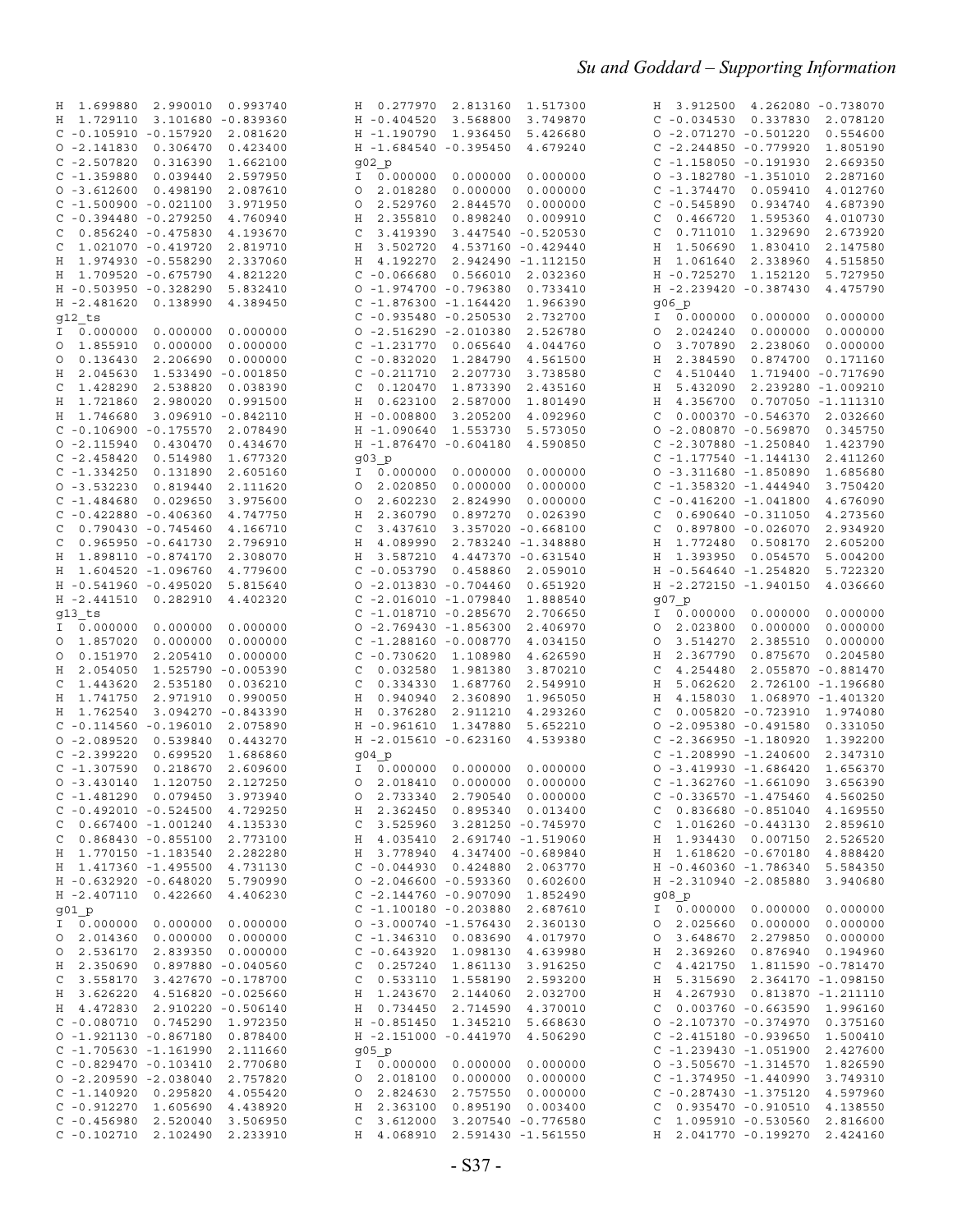| Η            | 1.773730    | $-0.836770$ | 4.812550    |
|--------------|-------------|-------------|-------------|
| Η            | $-0.394010$ | $-1.666240$ | 5.630340    |
| Η            | $-2.348890$ | $-1.759430$ | 4.083680    |
|              |             |             |             |
|              | g09 p       |             |             |
| I            | 0.000000    | 0.000000    | 0.000000    |
| O            | 2.026690    | 0.000000    | 0.000000    |
| O            | 3.588210    | 2.326690    | 0.000000    |
| Η            | 2.359020    | 0.879090    | 0.205480    |
| C            | 4.370920    | 1.892940    | $-0.791930$ |
| Η            | 5.234350    | 2.484450    | $-1.120440$ |
| Η            | 4.256990    | 0.887210    | $-1.219130$ |
| C            | 0.001020    | $-0.649970$ | 2.000000    |
| O            | $-2.114890$ | $-0.266060$ | 0.407000    |
| C            | $-2.443770$ | $-0.733200$ | 1.571060    |
| C            | -1.257980   | $-0.925410$ | 2.470560    |
| O            |             |             | 1.942200    |
|              | $-3.555530$ | $-0.981950$ |             |
| C            | $-1.382190$ | $-1.325810$ | 3.790060    |
| C            | $-0.258740$ | $-1.410100$ | 4.588660    |
| C            | 0.992260    | $-1.092450$ | 4.080400    |
| C            | 1.140970    | $-0.696530$ | 2.761310    |
| Η            | 2.099130    | -0.468490   | 2.328510    |
| Η            | 1.863060    | $-1.151490$ | 4.713160    |
| Η            | $-0.354860$ | -1.716100   | 5.618030    |
| Η            | $-2.370760$ | $-1.547630$ | 4.159320    |
|              | g10_p       |             |             |
| Ι            | 0.000000    | 0.000000    | 0.000000    |
| 0            | 2.026180    | 0.000000    | 0.000000    |
| O            | 3.533270    | 2.361240    | 0.000000    |
| Η            | 2.352390    | 0.875840    | 0.227210    |
| C            | 4.298150    | 1.964200    | $-0.827320$ |
|              |             |             |             |
| Η            | 5.134820    | 2.584620    | $-1.173560$ |
| Η            | 4.193660    | 0.966550    | $-1.271920$ |
| C            | 0.006060    | $-0.661980$ | 1.995650    |
| O            | $-2.116600$ | $-0.174690$ | 0.442250    |
| C            | $-2.447700$ | $-0.561650$ | 1.634750    |
| C            | $-1.255600$ | -0.837770   | 2.503320    |
| O            | $-3.564960$ | $-0.701090$ | 2.044780    |
| C            | $-1.369580$ | $-1.273870$ | 3.812330    |
| C            | $-0.230510$ | $-1.519320$ | 4.554130    |
| C            | 1.026280    | $-1.336560$ | 3.997250    |
| C            | 1.164830    | $-0.900970$ | 2.689570    |
| Η            | 2.122940    | $-0.761500$ | 2.219410    |
| Η            | 1.910110    | $-1.537190$ | 4.581330    |
| Η            | $-0.317730$ | $-1.859180$ | 5.573440    |
|              |             | $-1.411130$ |             |
| Η            | $-2.360270$ |             | 4.214390    |
|              | g11 p       |             |             |
| Ι            | 0.000000    | 0.000000    | 0.000000    |
| 0            | 2.026370    | 0.000000    | 0.000000    |
| O            | 3.504160    | 2.379040    | 0.000000    |
| H            | 2.342480    | 0.880220    | 0.224330    |
| С            | 4.284630    | 1.990630    | $-0.816690$ |
| Η            | 5.115640    | 2.622360    | $-1.156590$ |
| Η            | 4.201100    | 0.989610    | $-1.257700$ |
| C            | 0.011540    | $-0.587160$ | 2.018470    |
| O            | -2.115480   | $-0.055680$ | 0.485290    |
| $\mathsf{C}$ | -2.436120   | $-0.305880$ | 1.716600    |
| $\mathbf C$  | $-1.244330$ | $-0.636130$ | 2.567190    |
| O            | $-3.545710$ | $-0.307310$ | 2.168820    |
| C            | $-1.358190$ | $-1.052690$ | 3.882630    |
|              |             | $-1.434640$ |             |
| C            | $-0.228460$ |             | 4.580040    |
| C            | 1.016760    | $-1.415290$ | 3.969910    |
| C            | 1.155400    | $-0.994490$ | 2.657380    |
| Η            | 2.104550    | $-0.965850$ | 2.150020    |
| Η            | 1.890120    | $-1.737000$ | 4.514400    |
| Η            | $-0.316220$ | $-1.766030$ | 5.602140    |
| Η            | $-2.343170$ | $-1.082770$ | 4.319610    |
|              | g12 p       |             |             |
| Ι            | 0.000000    | 0.000000    | 0.000000    |
| O            | 2.025740    | 0.000000    | 0.000000    |
| O            | 3.591620    | 2.293710    | 0.000000    |
| Η            | 2.330400    | 0.897490    | 0.168550    |
| C            | 4.451170    | 1.776600    | $-0.640400$ |
| Η            | 5.354590    | 2.319270    | $-0.914880$ |
| Η            | 4.362410    | 0.732950    | $-0.976770$ |

| 0.014710<br>С<br>O<br>$-2.109230$<br>C<br>$-2.411910$<br>C<br>$-1.231560$<br>$-3.495290$<br>O<br>C<br>$-1.364260$<br>C<br>$-0.269520$<br>C<br>0.956040<br>C<br>1.111210<br>2.049060<br>Η<br>1.797150<br>Η<br>$-0.374720$<br>Η<br>$-2.342480$<br>Η                                                                                                                                                                                                                                            | $-0.356390$<br>0.110230<br>0.086170<br>$-0.243820$<br>0.264140<br>$-0.555030$<br>$-1.023610$<br>$-1.198710$<br>$-0.882200$<br>$-0.997880$<br>$-1.599860$<br>$-1.281650$<br>$-0.454310$                                                                                                                                                                                                   | 2.065280<br>0.513570<br>1.771290<br>2.637670<br>2.237210<br>3.981950<br>4.681030<br>4.042370<br>2.702480<br>2.176700<br>4.585020<br>5.724470<br>4.436590                                                                                                                                                                                                                           |
|----------------------------------------------------------------------------------------------------------------------------------------------------------------------------------------------------------------------------------------------------------------------------------------------------------------------------------------------------------------------------------------------------------------------------------------------------------------------------------------------|------------------------------------------------------------------------------------------------------------------------------------------------------------------------------------------------------------------------------------------------------------------------------------------------------------------------------------------------------------------------------------------|------------------------------------------------------------------------------------------------------------------------------------------------------------------------------------------------------------------------------------------------------------------------------------------------------------------------------------------------------------------------------------|
| g13 p<br>I<br>0.000000<br>2.019200<br>O<br>О<br>2.389870<br>2.287270<br>Η<br>2.358200<br>С<br>2.230130<br>Η<br>2.453100<br>Η<br>C<br>0.041910<br>O<br>$-2.105930$<br>C<br>$-2.343000$<br>$-1.159770$<br>C<br>O<br>$-3.379970$<br>C<br>$-1.277520$<br>C<br>$-0.232840$<br>C<br>0.919940<br>C<br>1.064070<br>1.954090<br>Η<br>1.707530<br>Η<br>$-0.330340$<br>Η<br>$-2.214120$<br>Η                                                                                                            | 0.000000<br>0.000000<br>2.835860<br>0.915410<br>3.398950<br>2.856330<br>4.491130<br>0.463890<br>0.424870<br>0.994850<br>0.931180<br>1.484100<br>1.172770<br>0.850830<br>0.263360<br>0.037400<br>$-0.399270$<br>$-0.040270$<br>1.016400<br>1.562830                                                                                                                                       | 0.000000<br>0.000000<br>0.000000<br>$-0.119510$<br>1.052540<br>1.997720<br>1.118760<br>2.047410<br>0.454690<br>1.590340<br>2.519260<br>1.941920<br>3.877430<br>4.722410<br>4.222210<br>2.863290<br>2.441050<br>4.893170<br>5.783210<br>4.242000                                                                                                                                    |
| h1, 2(sm, ts, p)                                                                                                                                                                                                                                                                                                                                                                                                                                                                             |                                                                                                                                                                                                                                                                                                                                                                                          |                                                                                                                                                                                                                                                                                                                                                                                    |
|                                                                                                                                                                                                                                                                                                                                                                                                                                                                                              |                                                                                                                                                                                                                                                                                                                                                                                          |                                                                                                                                                                                                                                                                                                                                                                                    |
| h1 sm<br>0.000000<br>Ι<br>2.004910<br>O<br>2.947790<br>Η<br>2.169270<br>O<br>0.952010<br>Η<br>0.137770<br>O<br>2.402150<br>Η<br>2.311480<br>Η<br>$-0.014650$<br>C<br>C<br>$-1.275850$<br>$-2.399370$<br>C<br>О<br>O<br>C<br>$-1.430150$<br>C<br>$-0.323020$<br>C<br>0.935240<br>C<br>1.116830<br>Η<br>$-2.411880$<br>$-0.437460$<br>Η<br>Η<br>1.788870<br>Η<br>2.087110<br>O<br>0.772570<br>C<br>0.434440<br>0.338370<br>Η<br>$-0.508240$<br>Η<br>Η<br>1.222650<br>Η<br>0.858030<br>$h1$ _ts | 0.000000<br>0.000000<br>2.322050<br>2.860440<br>2.198210<br>1.701940<br>3.766920<br>$-0.680850$<br>$-1.178470$<br>$-1.247300$<br>$-0.540290$<br>$-1.993800$ 0.092400 $-0.473190$<br>$-3.517360 -0.555280 -1.954550$<br>$-2.430280$<br>$-1.727520$<br>$-2.012630$<br>$-2.880440$<br>$-1.589590$<br>$-2.311260$<br>$-2.679150$<br>$-1.762850$<br>$-3.216940$<br>$-3.283170$<br>$-3.101860$ | 0.000000<br>0.000000<br>0.000000<br>0.117640<br>$-0.481420$<br>$-0.820720$<br>$-0.062030$<br>0.599950<br>$-1.718190$<br>$-2.258630$<br>$-1.574410$<br>$-1.951680 - 3.437020$<br>$-2.544470 - 4.019170$<br>$-3.446960$<br>$-2.265710$<br>$-3.878060$<br>$-3.093280 -4.939500$<br>$-3.926470$<br>$-1.821350$<br>1.155370<br>2.493520<br>3.063770<br>2.521500<br>2.931390<br>0.628650 |

| С                      | 0.075040                                           | $-0.907000$                                              | $-1.887170$                                              |
|------------------------|----------------------------------------------------|----------------------------------------------------------|----------------------------------------------------------|
| C                      | $-1.189010$                                        | $-0.990500$                                              | $-2.423660$                                              |
| C                      | $-2.350310$                                        | $-0.516930$                                              | $-1.620750$                                              |
| O                      | $-1.977860$                                        | $-0.066700$                                              | $-0.409970$                                              |
| $\circ$                | $-3.473920$                                        | $-0.550300$                                              | $-1.974600$                                              |
| $\mathbf C$            | $-1.321980$                                        | $-1.518150$                                              | $-3.693630$                                              |
| C<br>$\mathsf{C}$<br>C | $-0.190980$<br>1.066440<br>1.224620<br>$-2.307870$ | $-1.934210$<br>$-1.822180$<br>$-1.293070$<br>$-1.588830$ | $-4.373260$<br>$-3.800540$<br>$-2.528630$<br>$-4.123930$ |
| Η<br>Η<br>Η<br>Η       | $-0.287660$<br>1.938010<br>2.192440<br>1.330070    | $-2.346390$<br>$-2.142880$<br>$-1.176850$                | $-5.364040$<br>$-4.347280$<br>$-2.074650$                |
| O<br>С<br>Η<br>Η       | 1.111190<br>0.915040<br>0.251850                   | $-2.416330$<br>$-2.842470$<br>$-1.955330$<br>$-3.504720$ | 0.996640<br>2.338700<br>2.929980<br>2.403040             |
| Η<br>Η<br>h1<br>Ι      | 1.990990<br>1.494310<br>p<br>0.000000              | $-3.339150$<br>$-3.185640$<br>0.000000                   | 2.736960<br>0.458850<br>0.000000                         |
| 0                      | 2.273550                                           | 0.000000                                                 | 0.000000                                                 |
| Η                      | 2.602760                                           | 0.946380                                                 | 0.000000                                                 |
| O                      | 2.733910                                           | 2.474400                                                 | 0.238720                                                 |
| Η                      | 1.821280                                           | 2.770390                                                 | 0.260550                                                 |
| 0                      | 0.077810                                           | 1.796640                                                 | 0.217060                                                 |
| Η                      | 3.265350                                           | 3.151240                                                 | $-0.165680$                                              |
| Η                      | 2.629450                                           | $-0.442090$                                              | 0.817290                                                 |
| C                      | 0.150910                                           | $-0.396540$                                              | $-2.061520$                                              |
| C                      | $-1.109060$                                        | $-0.401810$                                              | $-2.617290$                                              |
| C                      | $-2.293280$                                        | $-0.240760$                                              | $-1.736600$                                              |
| O                      | $-1.947610$                                        | $-0.133700$                                              | $-0.428040$                                              |
| O                      | $-3.416870$                                        | $-0.237550$                                              | $-2.082730$                                              |
| C                      | $-1.215300$                                        | $-0.594270$                                              | $-3.981020$                                              |
| C                      | $-0.064050$                                        | $-0.768430$                                              | $-4.729090$                                              |
| C                      | 1.184420                                           | $-0.755510$                                              | $-4.128760$                                              |
| C                      | 1.318760                                           | $-0.560640$                                              | $-2.761360$                                              |
| Η                      | $-2.196250$                                        | $-0.606070$                                              | $-4.427840$                                              |
| Η                      | $-0.139520$                                        | $-0.919140$                                              | $-5.793250$                                              |
| Η                      | 2.070830                                           | $-0.896910$                                              | $-4.725260$                                              |
| Η                      | 2.279860                                           | $-0.546060$                                              | $-2.280000$                                              |
| O                      | 2.916730                                           | $-1.023880$                                              | 2.255430                                                 |
| С                      | 3.415500                                           | $-0.142640$                                              | 3.260470                                                 |
| Η                      | 3.096020                                           | 0.856940                                                 | 2.990790                                                 |
| Η                      | 3.001720                                           | $-0.399900$                                              | 4.230040                                                 |
| Η<br>Η<br>h2<br>Ι      | 4.500740<br>3.248180<br>sm<br>0.000000             | $-0.169100$<br>$-1.903920$<br>0.000000                   | 3.299780<br>2.405820<br>0.000000                         |
| C                      | 2.108800                                           | 0.000000                                                 | 0.000000                                                 |
| $\circ$                | 0.272650                                           | 1.960040                                                 | 0.000000                                                 |
| $\circ$                | $-0.421130$                                        | $-0.369660$                                              | 1.706340                                                 |
| $\mathbf C$            | 2.554740                                           | 1.301130                                                 | 0.012880                                                 |
| $\mathbf C$            | 1.570530                                           | 2.404000                                                 | $-0.034600$                                              |
| $\circ$                | 1.797380                                           | 3.553610                                                 | $-0.101180$                                              |
| $\mathbf C$            | 3.917320                                           | 1.519660                                                 | 0.081690                                                 |
| $\mathcal{C}$          | 4.770660                                           | 0.431540                                                 | 0.144370                                                 |
| $\mathbf C$            | 4.276220                                           | $-0.862150$                                              | 0.143860                                                 |
| $\mathsf{C}$           | 2.910430                                           | $-1.106710$                                              | 0.074770                                                 |
| Η                      | 4.282610                                           | 2.534070                                                 | 0.093540                                                 |
| Η                      | 5.834250                                           | 0.593250                                                 | 0.202800                                                 |
| Η                      | 4.953880                                           | -1.697990                                                | 0.203370                                                 |
| Η                      | 2.510680                                           | $-2.105180$                                              | 0.085140                                                 |
| O                      | 0.647790                                           | 0.747930                                                 | $-2.547870$                                              |
| C                      | $-0.049290$                                        | 1.760360                                                 | $-3.269420$                                              |
| Η                      | 0.642840                                           | 2.495910                                                 | $-3.668320$                                              |
| Η                      | $-0.709070$                                        | 2.256250                                                 | $-2.568000$                                              |
| Η                      | $-0.636710$                                        | 1.328360                                                 | $-4.074580$                                              |
| Η                      | 1.296330                                           | 0.350030                                                 | $-3.120170$                                              |
| 0                      | 0.120320                                           | $-2.553890$                                              | 0.028710                                                 |
| Η                      | $-0.175440$                                        | $-2.818060$                                              | 0.900900                                                 |
| Η                      | $-0.103380$                                        | $-3.250930$                                              | $-0.584190$                                              |
| Ι                      | h2 ts<br>0.000000                                  | 0.000000                                                 | 0.000000                                                 |